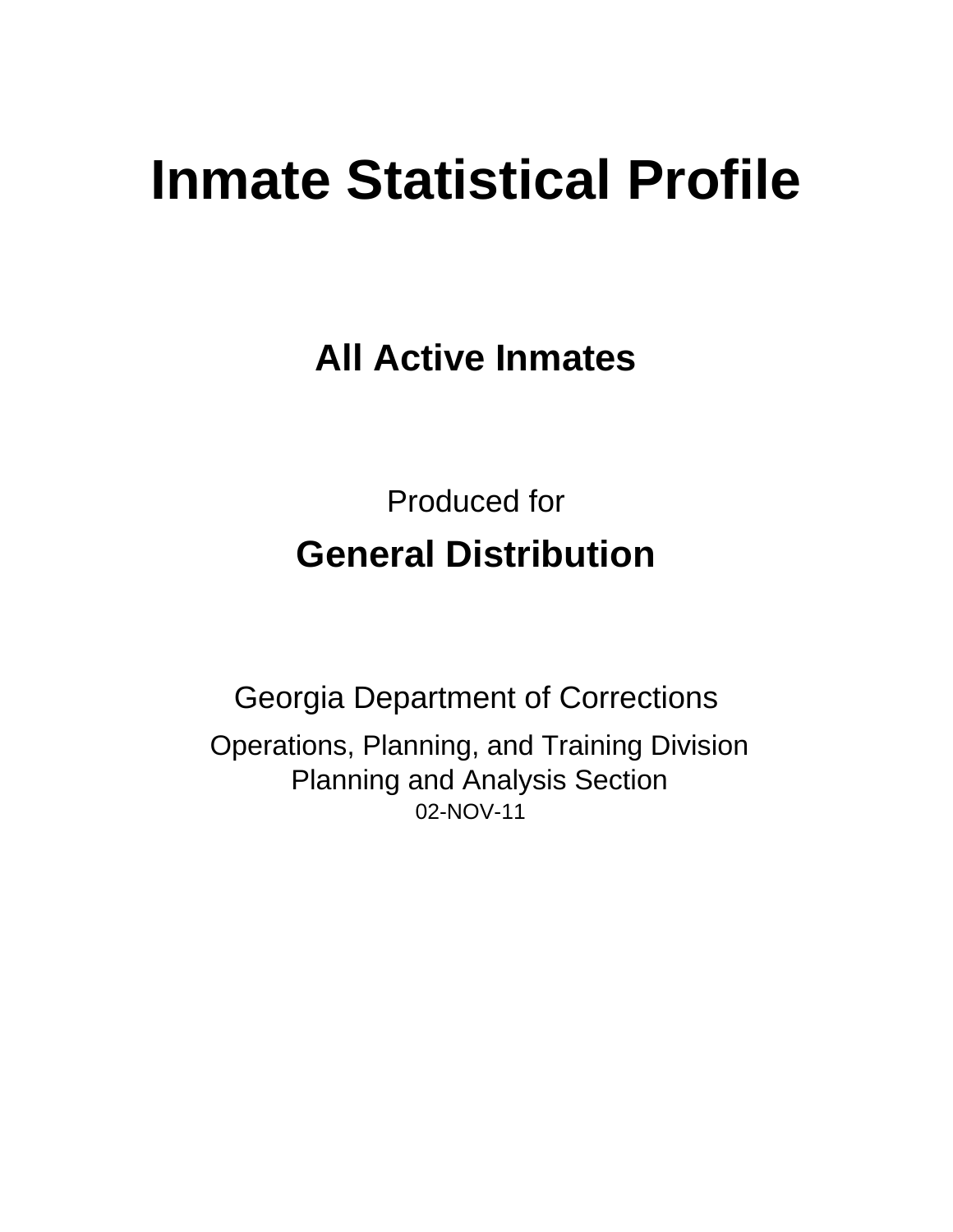#### Inmate Statistical Profile 02-NOV-11 Contents

**All Active Inmates** 

Produced for General Distribution

# **Table of Contents**

| <b>Demographic information</b>                                       |
|----------------------------------------------------------------------|
| 5 Current age, broken out in ten year age groups                     |
| 6 Race group                                                         |
| 7 Marital status, self-reported at entry to prison                   |
| 8 Number of children, self-reported at entry to prison               |
| 9 Religious affiliation, self-reported at entry to prison            |
| 10 Home county - self-reported at entry to prison                    |
| 15 Socioeconomic class, self-reported at entry to prison             |
| 16 Environment to age 16, self-reported at entry to prison           |
| 17 Guardian status to age 16, self-reported at entry to prison       |
| 18 Employment status before prison, self-reported at entry to prison |
| 19 Age at admission                                                  |
| 21 Height, measured at entry to prison                               |
| 22 Weight, measured at entry to prison                               |
| 24 Military service                                                  |
| <b>Correctional information</b>                                      |
| 25 Type of admission to prison                                       |
| 26 Current / last security status                                    |
| 27 Current / last institution type                                   |
| 28 Institution type - transitional centers                           |
| 29 Institution type - county prisons                                 |
| 30 Institution type - state prisons                                  |
| 31 Institution type - private prisons                                |
| 32 Institution type - pre-release centers                            |
| 33 Institution type - inmate boot camp                               |
| 34 Number of disciplinary reports                                    |
| 35 Number of transfers                                               |
| 36 Number of escapes                                                 |
| 38 Probable future release type of still active inmates              |
| 39 Time served in current (or last) institution                      |
| Educational, psychological and physical information                  |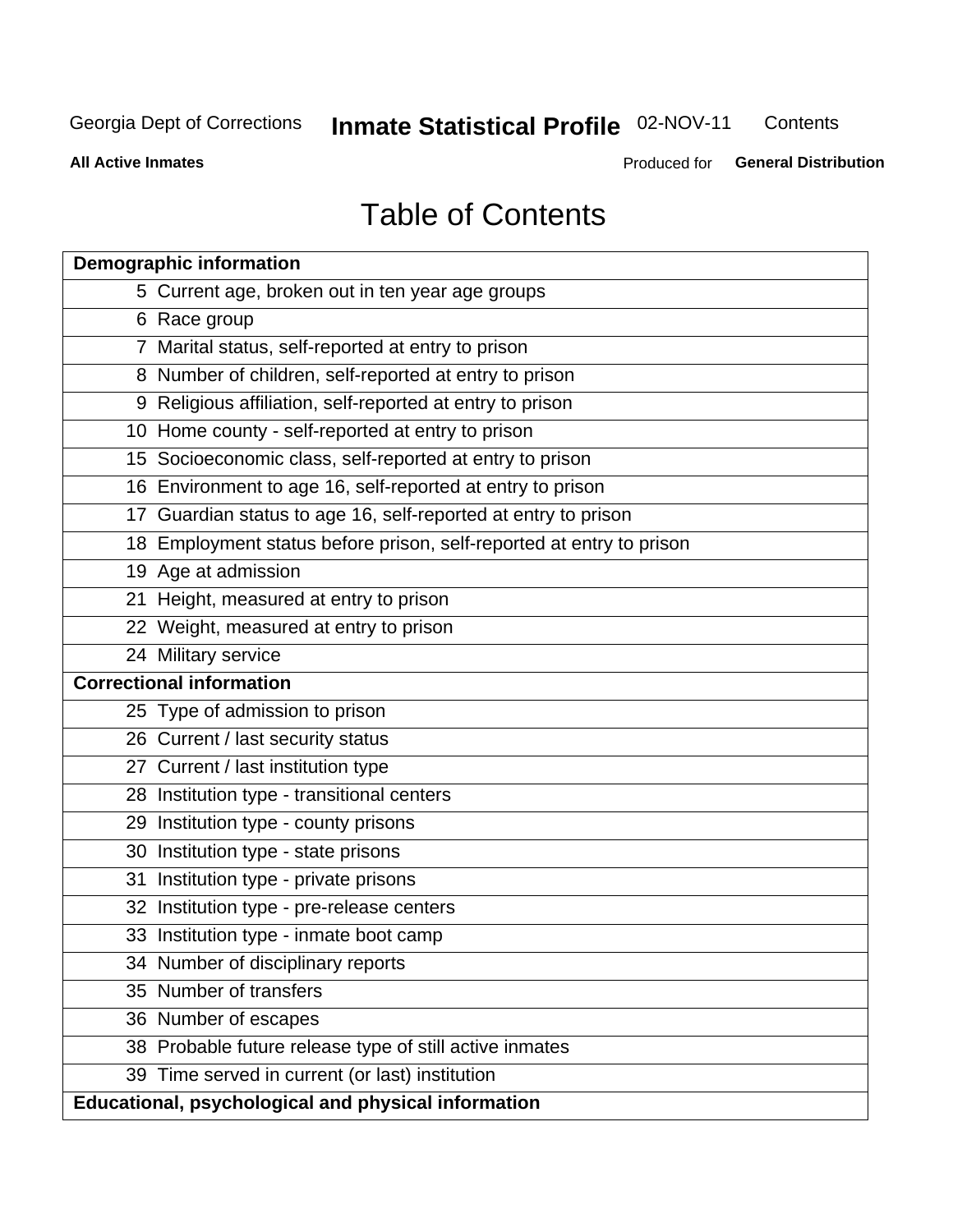# **Inmate Statistical Profile 02-NOV-11**

Contents

**All Active Inmates** 

Produced for General Distribution

# **Table of Contents**

| <b>Educational, psychological and physical information</b>       |
|------------------------------------------------------------------|
| 37 Culture fair IQ scores                                        |
| 40 Highest grade level attained                                  |
| 41 Culture fair IQ scores                                        |
| 42 Wide Range Achievement Test (WRAT) reading score              |
| 43 Wide Range Achievement Test (WRAT) math score                 |
| 44 Wide Range Achievement Test (WRAT) spelling score             |
| 45 Scope of substance abuse - summary                            |
| 46 Scope of substance abuse - detail                             |
| 47 Current / last mental health treatment level                  |
| 48 PULHESDWIT medical scale - 'P' overall condition ('P'hysical) |
| 49 PULHESDWIT medical scale - 'U' upper body                     |
| 50 PULHESDWIT medical scale - 'L' lower body                     |
| 51 PULHESDWIT medical scale - 'H' hearing                        |
| 52 PULHESDWIT medical scale - 'E' vision                         |
| 53 PULHESDWIT medical scale -'S' psychiatric                     |
| 54 PULHESDWIT medical scale - 'D' dental                         |
| 55 PULHESDWIT medical scale - 'W' work ability                   |
| 56 PULHESDWIT medical scale - 'I' impairment                     |
| 57 PULHESDWIT medical scale - 'T' transportability               |
| 58 Criminality in family, self-reported                          |
| 59 Alcoholism in family, self-reported                           |
| 60 Drug abuse in family, self-reported                           |
| 61 Subjected to frequent beatings, self-reported                 |
| 62 Father absent during inmate's childhood                       |
| 63 Mother absent during inmate's childhood                       |
| 64 Inmate diagnosed as manipulative                              |
| 65 Inmate diagnosed as assaultive                                |
| <b>Crimes and criminal history information</b>                   |
| 66 Number of prior Georgia incarcerations                        |
| 67 Prison sentence in years                                      |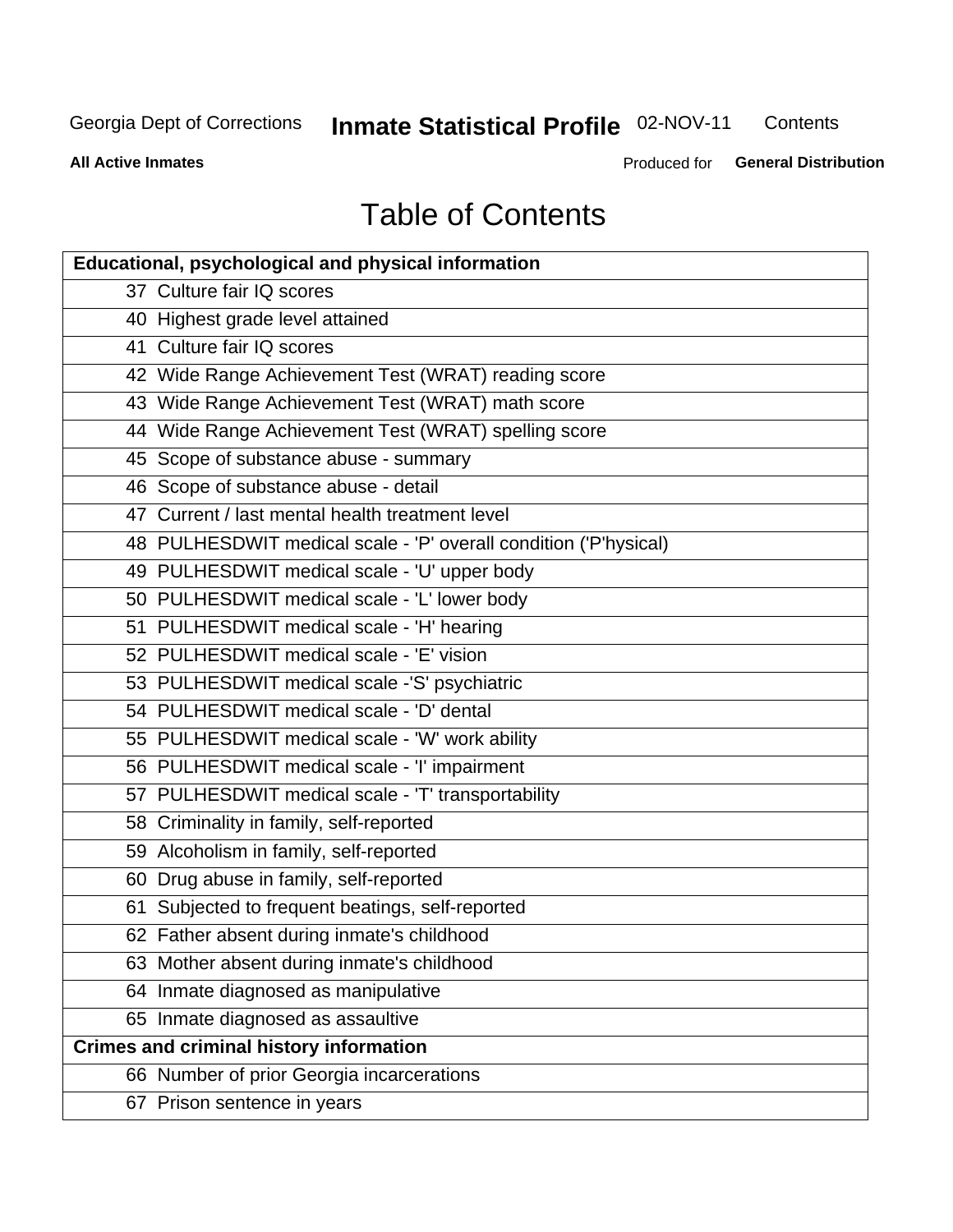#### Inmate Statistical Profile 02-NOV-11 Contents

**All Active Inmates** 

Produced for General Distribution

# **Table of Contents**

| <b>Crimes and criminal history information</b>                 |
|----------------------------------------------------------------|
| 68 Primary offense, broken out into felonies vs misdemeanors   |
| 69 Primary offense, broken out into six broad crime categories |
| 70 Primary offense, detailed offense code                      |
| 79 County of conviction of primary offense                     |
| 84 Circuit of conviction of primary offense                    |
| 86 Years served (jail + prison) in this incarceration          |
| <b>Medical information</b>                                     |
| 87 Results of most recent HIV test                             |
| 88 Results of most recent tuberculosis test                    |
| 89 Results of most recent syphilis test                        |
| 90 Results of most recent Hepatitis-C test                     |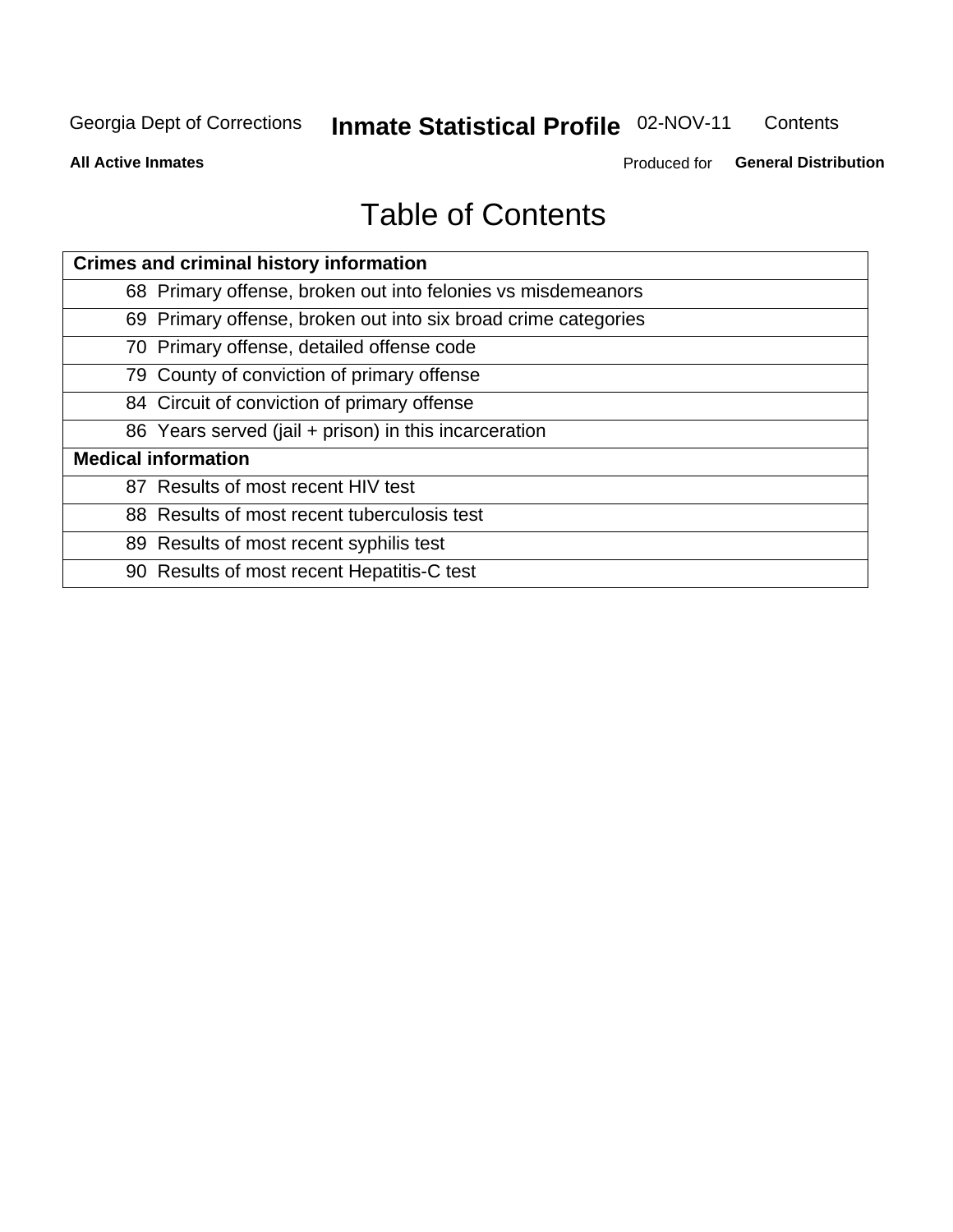#### **All Active Inmates**

#### Produced for General Distribution

#### Current age, broken out in ten-year age groups

COL % - percent each COUNT is of its particular column

|                          |              | <b>Male</b> |        |              | <b>Female</b> |       | <b>Total</b> |               |
|--------------------------|--------------|-------------|--------|--------------|---------------|-------|--------------|---------------|
| <b>Current Age</b>       | <b>Count</b> | Col %       | Row %  | <b>Count</b> | Col %         | Row % | <b>Total</b> | Col %         |
| <b>Teens (1-19)</b>      | 1,031        | 2.01%       | 97.54% | 26           | 0.70%         | 2.46% | 1,057        | 1.92%         |
| <b>Twenties (20-29)</b>  | 15,750       | 30.67%      | 93.64% | 1,069        | 28.58%        | 6.36% |              | 16,819 30.53% |
| <b>Thirties (30-39)</b>  | 14,866       | 28.95%      | 92.48% | 1,209        | 32.33%        | 7.52% |              | 16,075 29.18% |
| <b>Forties (40-49)</b>   | 11,159       | 21.73%      | 91.84% | 991          | 26.50%        | 8.16% |              | 12,150 22.06% |
| <b>Fifties (50-59)</b>   | 6,143        | 11.96%      | 94.52% | 356          | 9.52%         | 5.48% | 6,499        | 11.80%        |
| <b>Sixties (60-69)</b>   | 1,518        | $2.96\%$    | 95.71% | 68           | 1.82%         | 4.29% | 1,586        | 2.88%         |
| Seventy + (70 and above) | 881          | 1.72%       | 97.67% | 21           | 0.56%         | 2.33% | 902          | 1.64%         |
| <b>Total Reported</b>    | 51,348       | 100%        | 93.21% | 3,740        | 100%          | 6.79% | 55,088       | 100.0%        |

| NOT<br>τeα<br> | റററ<br>20J |               | 292    |
|----------------|------------|---------------|--------|
| $T0+0$         | $\sim$     | 1 7 1 2<br>−∙ | 55,380 |

| Mean<br>(average)              | 37.21 | 36.72 | 37.17 |
|--------------------------------|-------|-------|-------|
| <b>Median (middle)</b>         | 35    | 36    | 35    |
| <b>Mode</b><br>(most frequent) | ŋ,    | ◡     | ີ     |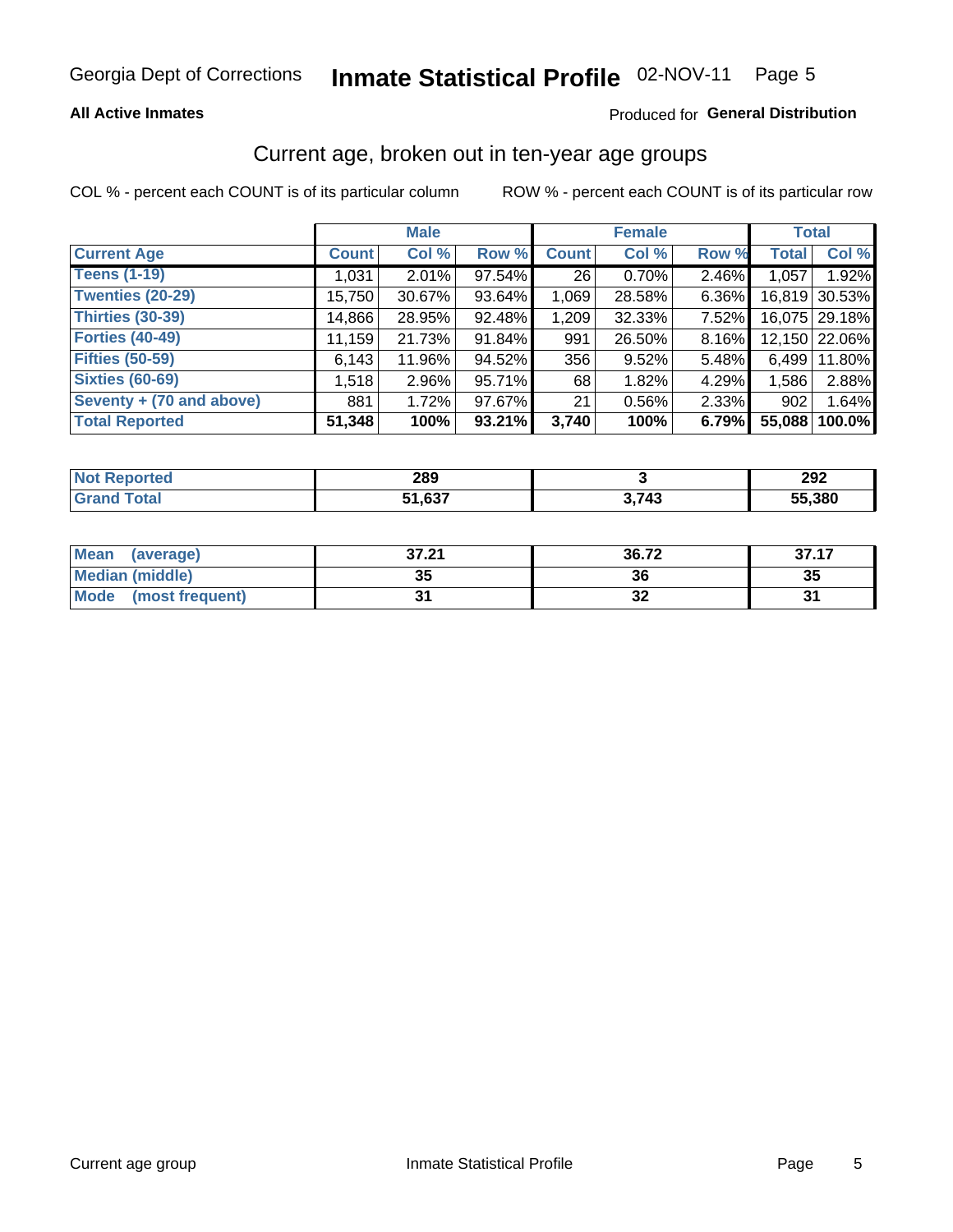#### Inmate Statistical Profile 02-NOV-11 Page 6

#### **All Active Inmates**

#### **Produced for General Distribution**

#### Race group

COL % - percent each COUNT is of its particular column

|                   |                        |              | <b>Male</b> |             |       | <b>Female</b> |         |              | <b>Total</b> |
|-------------------|------------------------|--------------|-------------|-------------|-------|---------------|---------|--------------|--------------|
|                   | <b>Race Group</b>      | <b>Count</b> | Col %       | Row % Count |       | Col %         | Row %   | <b>Total</b> | Col %        |
|                   | <b>White</b>           | 16,451       | 31.86%      | 89.32%      | .967  | 52.55%        | 10.68%  | 18,418       | 33.26%       |
| 2                 | <b>Black</b>           | 32,655       | 63.24%      | 95.11%      | .680  | 44.88%        | 4.89%   | 34,335       | 62.00%       |
| 5                 | <b>Other</b>           | 48           | .09%        | 87.27%      |       | .19%          | 12.73%  | 55           | .10%         |
| 6                 | <b>Asian</b>           | 132          | .26%        | 96.35%      | 5     | .13%          | 3.65%   | 137          | .25%         |
| 9                 | <b>Unknown</b>         |              | $.01\%$     | 100.00%     |       |               |         |              | .01%         |
| 10                | <b>Hispanic</b>        | 2,324        | 4.50%       | 96.75%      | 78    | 2.08%         | 3.25%   | 2,402        | 4.34%        |
| $12 \overline{ }$ | <b>Native American</b> | 26           | .05%        | 83.87%      | 5     | .13%          | 16.13%  | 31           | .06%         |
| 13                | <b>Native Hawaiian</b> |              |             |             |       | .03%          | 100.00% |              | .01%         |
|                   | <b>Total Reported</b>  | 51,637       | 100%        | 93.24%      | 3,743 | 100%          | 6.76%   | 55,380       | 100%         |

| orted<br>- IN 4 |                                     |       |        |
|-----------------|-------------------------------------|-------|--------|
| <b>otal</b>     | C <sub>27</sub><br>CA.<br>ו נס, ו כ | 2.712 | 55,380 |

| Mode (<br>tenti<br>most tren | こうへん | White<br>$\sim$ $\sim$ $\sim$ | <b>Black</b> |
|------------------------------|------|-------------------------------|--------------|
|                              |      |                               |              |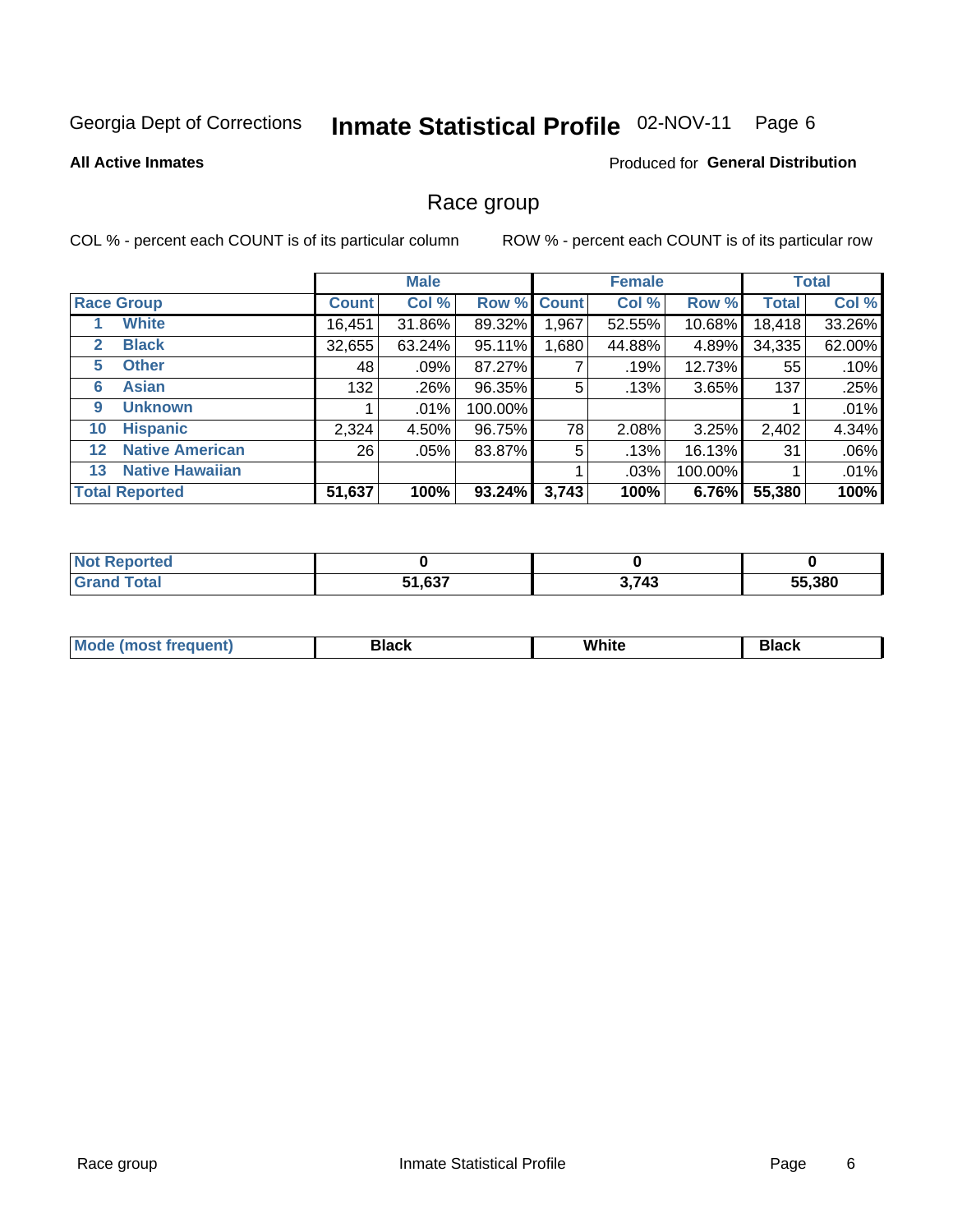### Inmate Statistical Profile 02-NOV-11 Page 7

**All Active Inmates** 

#### Produced for General Distribution

### Marital status, self-reported at entry to prison

COL % - percent each COUNT is of its particular column

|                            |              | <b>Male</b> |        |              | <b>Female</b> |          |              | <b>Total</b> |
|----------------------------|--------------|-------------|--------|--------------|---------------|----------|--------------|--------------|
| <b>Marital Status</b>      | <b>Count</b> | Col %       | Row %  | <b>Count</b> | Col %         | Row %    | <b>Total</b> | Col %        |
| <b>Unknown</b><br>$\bf{0}$ | 606          | 1.17%       | 93.23% | 44           | 1.18%         | 6.77%    | 650          | 1.17%        |
| <b>Divorced</b><br>D       | 4,934        | $9.56\%$    | 88.44% | 645          | 17.23%        | 11.56%   | 5,579        | 10.07%       |
| <b>Married</b><br>М        | 7,165        | 13.88%      | 92.19% | 607          | 16.22%        | 7.81%    | 7,772        | 14.03%       |
| <b>Separated</b><br>S.     | 1,786        | 3.46%       | 84.21% | 335          | 8.95%         | 15.79%   | 2,121        | 3.83%        |
| <b>Unmarried</b><br>U      | 36,681       | 71.04%      | 94.91% | 1,967        | 52.55%        | $5.09\%$ | 38,648       | 69.79%       |
| <b>Widow</b><br>W          | 465          | .90%        | 76.23% | 145          | 3.87%         | 23.77%   | 610          | 1.10%        |
| <b>Total Reported</b>      | 51,637       | 100%        | 93.24% | 3,743        | 100%          | 6.76%    | 55,380       | 100%         |

| <b>Not Repo</b><br><b>Anorted</b> |       |                      |        |
|-----------------------------------|-------|----------------------|--------|
| <b>Total</b>                      | . 027 | .743<br>. . <i>.</i> | 55.380 |

|--|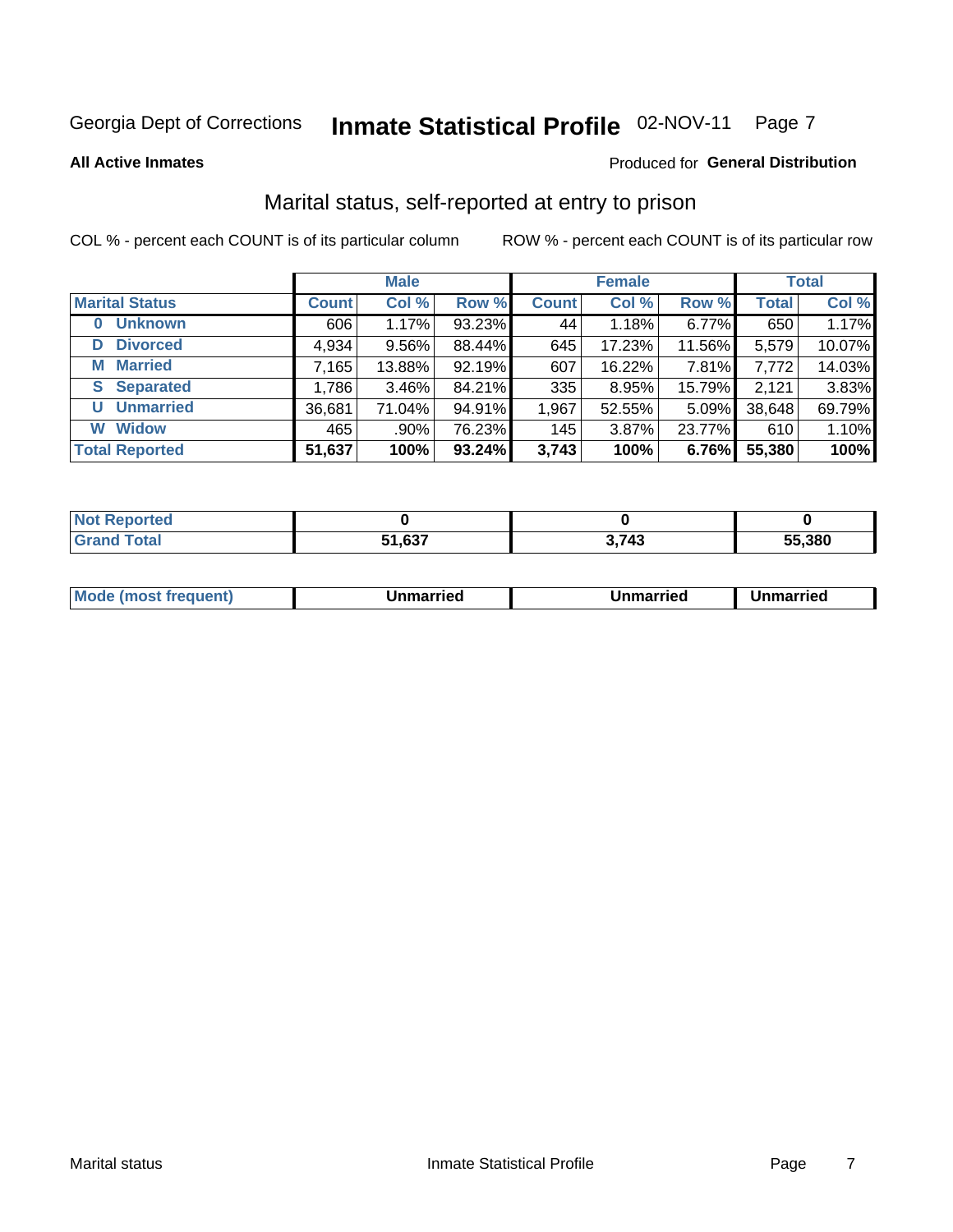#### Inmate Statistical Profile 02-NOV-11 Page 8

#### **All Active Inmates**

#### Produced for General Distribution

### Number of children, self reported at entry to prison

COL % - percent each COUNT is of its particular column

|                           |              | <b>Male</b> |        | <b>Female</b> |        |        | <b>Total</b> |        |
|---------------------------|--------------|-------------|--------|---------------|--------|--------|--------------|--------|
| <b>Number of Children</b> | <b>Count</b> | Col %       | Row %  | <b>Count</b>  | Col %  | Row %  | <b>Total</b> | Col %  |
| $\overline{0}$            | 20,962       | 41.55%      | 94.67% | 1,180         | 31.60% | 5.33%  | 22,142       | 40.86% |
|                           | 11,405       | 22.60%      | 94.30% | 690           | 18.48% | 5.70%  | 12,095       | 22.32% |
| $\overline{2}$            | 8,191        | 16.23%      | 91.14% | 796           | 21.32% | 8.86%  | 8,987        | 16.58% |
| $\overline{\mathbf{3}}$   | 4,908        | 9.73%       | 88.93% | 611           | 16.36% | 11.07% | 5,519        | 10.18% |
| 4                         | 2,499        | 4.95%       | 90.84% | 252           | 6.75%  | 9.16%  | 2,751        | 5.08%  |
| 5                         | 1,236        | 2.45%       | 92.38% | 102           | 2.73%  | 7.62%  | 1,338        | 2.47%  |
| 6                         | 607          | 1.20%       | 91.69% | 55            | 1.47%  | 8.31%  | 662          | 1.22%  |
| 7                         | 286          | 0.57%       | 92.26% | 24            | 0.64%  | 7.74%  | 310          | 0.57%  |
| 8                         | 145          | 0.29%       | 92.36% | 12            | 0.32%  | 7.64%  | 157          | 0.29%  |
| 9                         | 89           | 0.18%       | 96.74% | 3             | 0.08%  | 3.26%  | 92           | 0.17%  |
| 10                        | 57           | 0.11%       | 90.48% | 6             | 0.16%  | 9.52%  | 63           | 0.12%  |
| Over 10                   | 70           | 0.14%       | 95.89% | 3             | 0.08%  | 4.11%  | 73           | 0.13%  |
| <b>Total Reported</b>     | 50,455       | 100%        | 93.11% | 3,734         | 100%   | 6.89%  | 54,189       | 100%   |

| ,182                     |     | 191<br>. |
|--------------------------|-----|----------|
| <b>54 COZ</b><br>ו כט. ו | 743 | 55,380   |

| <b>Mean</b><br>(average) | 1.34 | .70 | l.37 |  |
|--------------------------|------|-----|------|--|
| Median (middle)          |      |     |      |  |
| Mode (most frequent)     |      |     |      |  |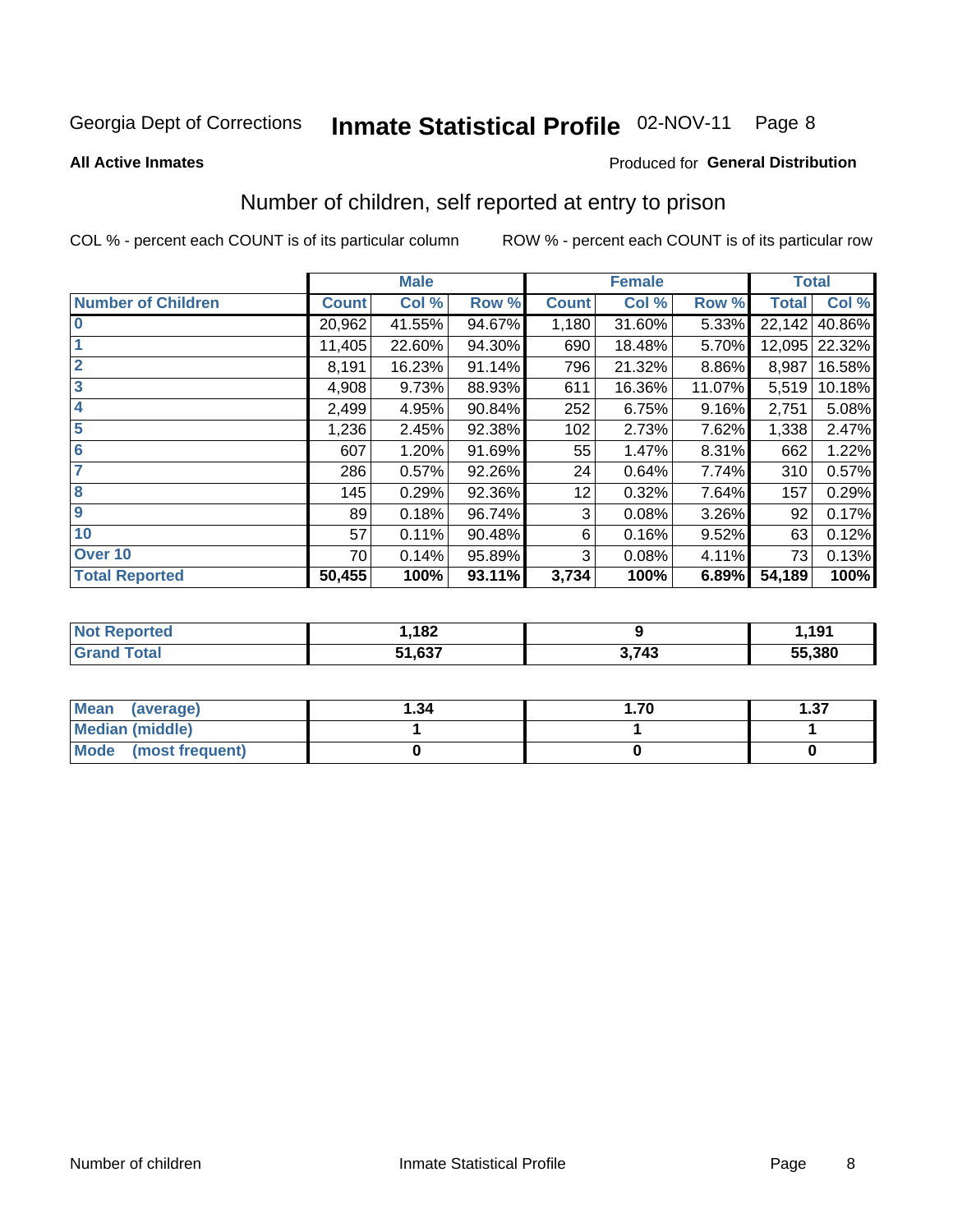#### Inmate Statistical Profile 02-NOV-11 Page 9

#### **All Active Inmates**

#### Produced for General Distribution

### Religious affiliation, self-reported at entry to prison

COL % - percent each COUNT is of its particular column

|                         |                              |              | <b>Male</b> |         |                | <b>Female</b> |        | <b>Total</b> |        |
|-------------------------|------------------------------|--------------|-------------|---------|----------------|---------------|--------|--------------|--------|
|                         | <b>Religious Affiliation</b> | <b>Count</b> | Col %       | Row %   | <b>Count</b>   | Col %         | Row %  | <b>Total</b> | Col %  |
| 1                       | <b>Islam</b>                 | 1,185        | 3.92%       | 97.61%  | 29             | 1.02%         | 2.39%  | 1,214        | 3.67%  |
| $\mathbf{2}$            | <b>Catholic</b>              | 1,594        | 5.27%       | 90.62%  | 165            | 5.78%         | 9.38%  | 1,759        | 5.31%  |
| $\mathbf{3}$            | <b>Baptist</b>               | 14,667       | 48.47%      | 88.98%  | 1,817          | 63.64%        | 11.02% | 16,484       | 49.78% |
| $\overline{\mathbf{4}}$ | <b>Methodist</b>             | 619          | 2.05%       | 87.31%  | 90             | 3.15%         | 12.69% | 709          | 2.14%  |
| $\overline{5}$          | <b>EpiscopIn</b>             | 45           | .15%        | 90.00%  | 5              | .18%          | 10.00% | 50           | .15%   |
| $6\overline{6}$         | <b>Presbytrn</b>             | 86           | .28%        | 91.49%  | 8              | .28%          | 8.51%  | 94           | .28%   |
| 7                       | <b>Chc Of God</b>            | 439          | 1.45%       | 70.58%  | 183            | 6.41%         | 29.42% | 622          | 1.88%  |
| 8                       | <b>Holiness</b>              | 1,021        | 3.37%       | 83.69%  | 199            | 6.97%         | 16.31% | 1,220        | 3.68%  |
| 9                       | <b>Jewish</b>                | 40           | .13%        | 95.24%  | 2              | .07%          | 4.76%  | 42           | .13%   |
| 10                      | <b>Anglican</b>              | 8            | .03%        | 88.89%  |                | .04%          | 11.11% | 9            | .03%   |
| 11                      | <b>Grk Orthdx</b>            | 6            | .02%        | 85.71%  |                | .04%          | 14.29% |              | .02%   |
| 12                      | <b>Hindu</b>                 | 9            | .03%        | 100.00% |                |               |        | 9            | .03%   |
| 13                      | <b>Buddhist</b>              | 46           | .15%        | 90.20%  | 5              | .18%          | 9.80%  | 51           | .15%   |
| 14                      | <b>Taoist</b>                | 4            | .01%        | 80.00%  | 1              | .04%          | 20.00% | 5            | .02%   |
| 15                      | <b>Shintoist</b>             | 3            | .01%        | 100.00% |                |               |        | 3            | .01%   |
| 16                      | <b>Seven D Ad</b>            | 101          | .33%        | 89.38%  | 12             | .42%          | 10.62% | 113          | .34%   |
| $\overline{17}$         | <b>Jehovah Wt</b>            | 365          | 1.21%       | 91.94%  | 32             | 1.12%         | 8.06%  | 397          | 1.20%  |
| 18                      | <b>Latr Day S</b>            | 41           | .14%        | 85.42%  | $\overline{7}$ | .25%          | 14.58% | 48           | .14%   |
| 20                      | <b>Other Prot</b>            | 5,168        | 17.08%      | 95.69%  | 233            | 8.16%         | 4.31%  | 5,401        | 16.31% |
| 96                      | <b>None</b>                  | 4,810        | 15.90%      | 98.67%  | 65             | 2.28%         | 1.33%  | 4,875        | 14.72% |
|                         | <b>Total Reported</b>        | 30,257       | 100%        | 91.38%  | 2,855          | 100%          | 8.62%  | 33,112       | 100%   |

| 21,380<br>- 24        | 888  | 22,268 |
|-----------------------|------|--------|
| 0.27<br>E4<br>. כס. י | ・フィク | 55,380 |

| Mode (most frequent) | <b>3aptist</b> | 3aptist | <b>Baptist</b> |
|----------------------|----------------|---------|----------------|
|                      |                |         |                |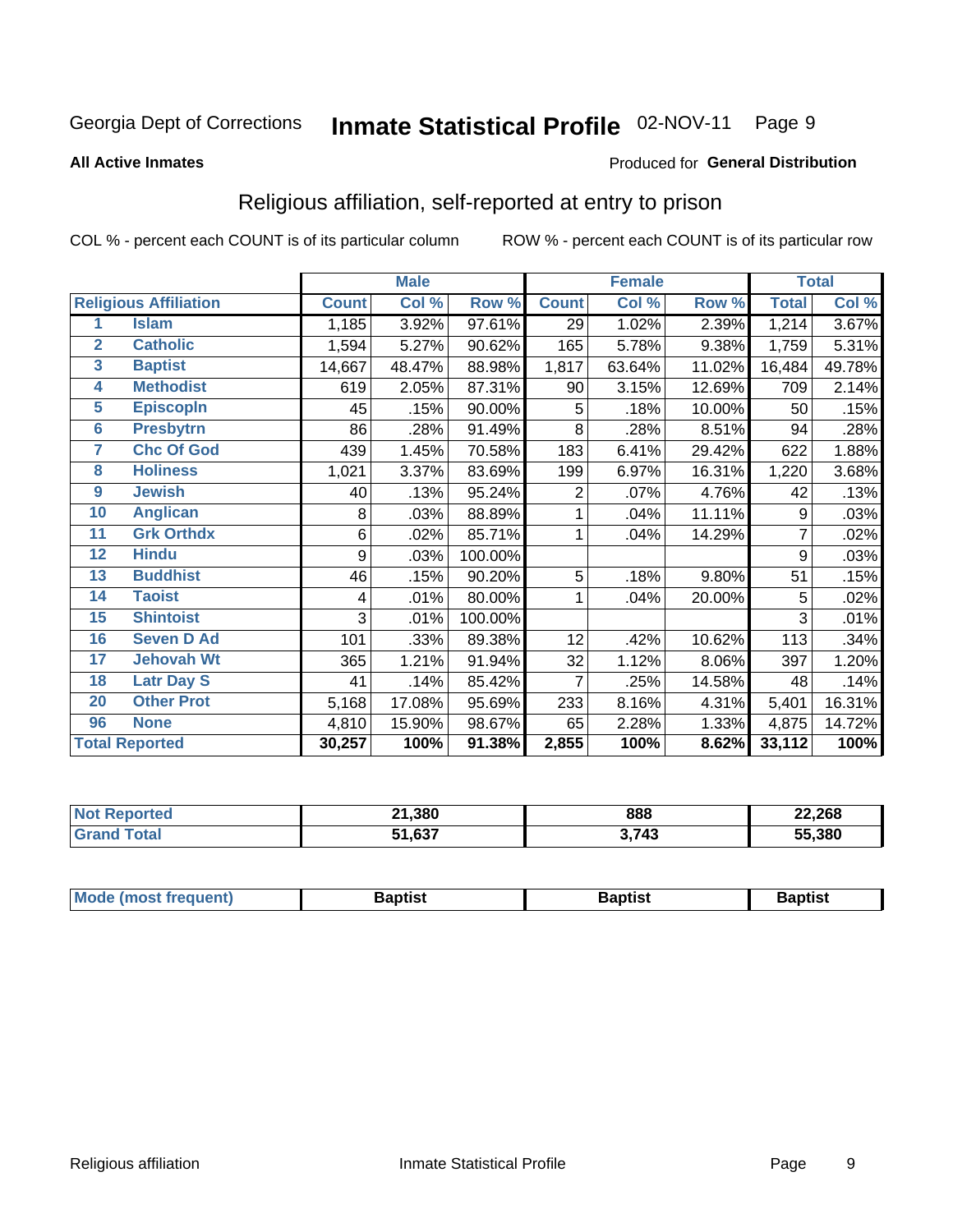#### Inmate Statistical Profile 02-NOV-11 Page 10

#### **All Active Inmates**

#### **Produced for General Distribution**

### Home county, self-reported at entry to prison

COL % - percent each COUNT is of its particular column

|     |                             |              | <b>Male</b> |         |                  | <b>Female</b> |        |              | <b>Total</b> |
|-----|-----------------------------|--------------|-------------|---------|------------------|---------------|--------|--------------|--------------|
|     | <b>Home County</b>          | <b>Count</b> | Col %       | Row %   | <b>Count</b>     | Col %         | Row %  | <b>Total</b> | Col %        |
| 000 | <b>Unknown</b>              | 5,640        | 10.92%      | 94.87%  | 305              | 8.15%         | 5.13%  | 5,945        | 10.73%       |
| 001 | <b>Appling County</b>       | 123          | .24%        | 96.85%  | 4                | .11%          | 3.15%  | 127          | .23%         |
| 002 | <b>Atkinson County</b>      | 40           | .08%        | 90.91%  | 4                | .11%          | 9.09%  | 44           | .08%         |
| 003 | <b>Bacon County</b>         | 65           | .13%        | 94.20%  | 4                | .11%          | 5.80%  | 69           | .12%         |
| 004 | <b>Baker County</b>         | 19           | .04%        | 100.00% |                  |               |        | 19           | .03%         |
| 005 | <b>Baldwin County</b>       | 261          | .51%        | 93.55%  | 18               | .48%          | 6.45%  | 279          | .50%         |
| 006 | <b>Banks County</b>         | 50           | .10%        | 89.29%  | $\,6$            | .16%          | 10.71% | 56           | .10%         |
| 007 | <b>Barrow County</b>        | 278          | .54%        | 92.36%  | 23               | .61%          | 7.64%  | 301          | .54%         |
| 008 | <b>Bartow County</b>        | 520          | 1.01%       | 89.97%  | 58               | 1.55%         | 10.03% | 578          | 1.04%        |
| 009 | <b>Ben Hill County</b>      | 206          | .40%        | 94.06%  | 13               | .35%          | 5.94%  | 219          | .40%         |
| 010 | <b>Berrien County</b>       | 75           | .15%        | 90.36%  | 8                | .21%          | 9.64%  | 83           | .15%         |
| 011 | <b>Bibb County</b>          | 1,201        | 2.33%       | 95.02%  | 63               | 1.68%         | 4.98%  | 1,264        | 2.28%        |
| 012 | <b>Bleckley County</b>      | 72           | .14%        | 96.00%  | 3                | .08%          | 4.00%  | 75           | .14%         |
| 013 | <b>Brantley County</b>      | 49           | .09%        | 92.45%  | 4                | .11%          | 7.55%  | 53           | .10%         |
| 014 | <b>Brooks County</b>        | 112          | .22%        | 95.73%  | 5                | .13%          | 4.27%  | 117          | .21%         |
| 015 | <b>Bryan County</b>         | 111          | .21%        | 95.69%  | 5                | .13%          | 4.31%  | 116          | .21%         |
| 016 | <b>Bulloch County</b>       | 340          | .66%        | 91.89%  | 30               | .80%          | 8.11%  | 370          | .67%         |
| 017 | <b>Burke County</b>         | 208          | .40%        | 98.11%  | 4                | .11%          | 1.89%  | 212          | .38%         |
| 018 | <b>Butts County</b>         | 144          | .28%        | 94.12%  | $\boldsymbol{9}$ | .24%          | 5.88%  | 153          | .28%         |
| 019 | <b>Calhoun County</b>       | 57           | .11%        | 95.00%  | 3                | .08%          | 5.00%  | 60           | .11%         |
| 020 | <b>Camden County</b>        | 116          | .22%        | 93.55%  | $\bf 8$          | .21%          | 6.45%  | 124          | .22%         |
| 021 | <b>Candler County</b>       | 104          | .20%        | 92.04%  | 9                | .24%          | 7.96%  | 113          | .20%         |
| 022 | <b>Carroll County</b>       | 588          | 1.14%       | 90.46%  | 62               | 1.66%         | 9.54%  | 650          | 1.17%        |
| 023 | <b>Catoosa County</b>       | 224          | .43%        | 88.54%  | 29               | .77%          | 11.46% | 253          | .46%         |
| 024 | <b>Charlton County</b>      | 44           | .09%        | 95.65%  | $\overline{2}$   | .05%          | 4.35%  | 46           | .08%         |
| 025 | <b>Chatham County</b>       | 2,260        | 4.38%       | 95.68%  | 102              | 2.73%         | 4.32%  | 2,362        | 4.27%        |
| 026 | <b>Chattahoochee County</b> | 23           | .04%        | 100.00% |                  |               |        | 23           | .04%         |
| 027 | <b>Chattooga County</b>     | 252          | .49%        | 89.36%  | 30               | .80%          | 10.64% | 282          | .51%         |
| 028 | <b>Cherokee County</b>      | 380          | .74%        | 88.99%  | 47               | 1.26%         | 11.01% | 427          | .77%         |
| 029 | <b>Clarke County</b>        | 503          | .97%        | 93.67%  | 34               | .91%          | 6.33%  | 537          | .97%         |
| 030 | <b>Clay County</b>          | 43           | .08%        | 97.73%  | $\mathbf 1$      | .03%          | 2.27%  | 44           | .08%         |
| 031 | <b>Clayton County</b>       | 1,413        | 2.74%       | 92.72%  | 111              | 2.97%         | 7.28%  | 1,524        | 2.75%        |
| 032 | <b>Clinch County</b>        | 57           | .11%        | 93.44%  | 4                | .11%          | 6.56%  | 61           | .11%         |
| 033 | <b>Cobb County</b>          | 2,063        | 4.00%       | 91.69%  | 187              | 5.00%         | 8.31%  | 2,250        | 4.06%        |
| 034 | <b>Coffee County</b>        | 219          | .42%        | 92.41%  | 18               | .48%          | 7.59%  | 237          | .43%         |
| 035 | <b>Colquitt County</b>      | 257          | .50%        | 96.62%  | $\boldsymbol{9}$ | .24%          | 3.38%  | 266          | .48%         |
| 036 | <b>Columbia County</b>      | 217          | .42%        | 91.56%  | 20               | .53%          | 8.44%  | 237          | .43%         |
| 037 | <b>Cook County</b>          | 121          | .23%        | 95.28%  | $\,6\,$          | .16%          | 4.72%  | 127          | .23%         |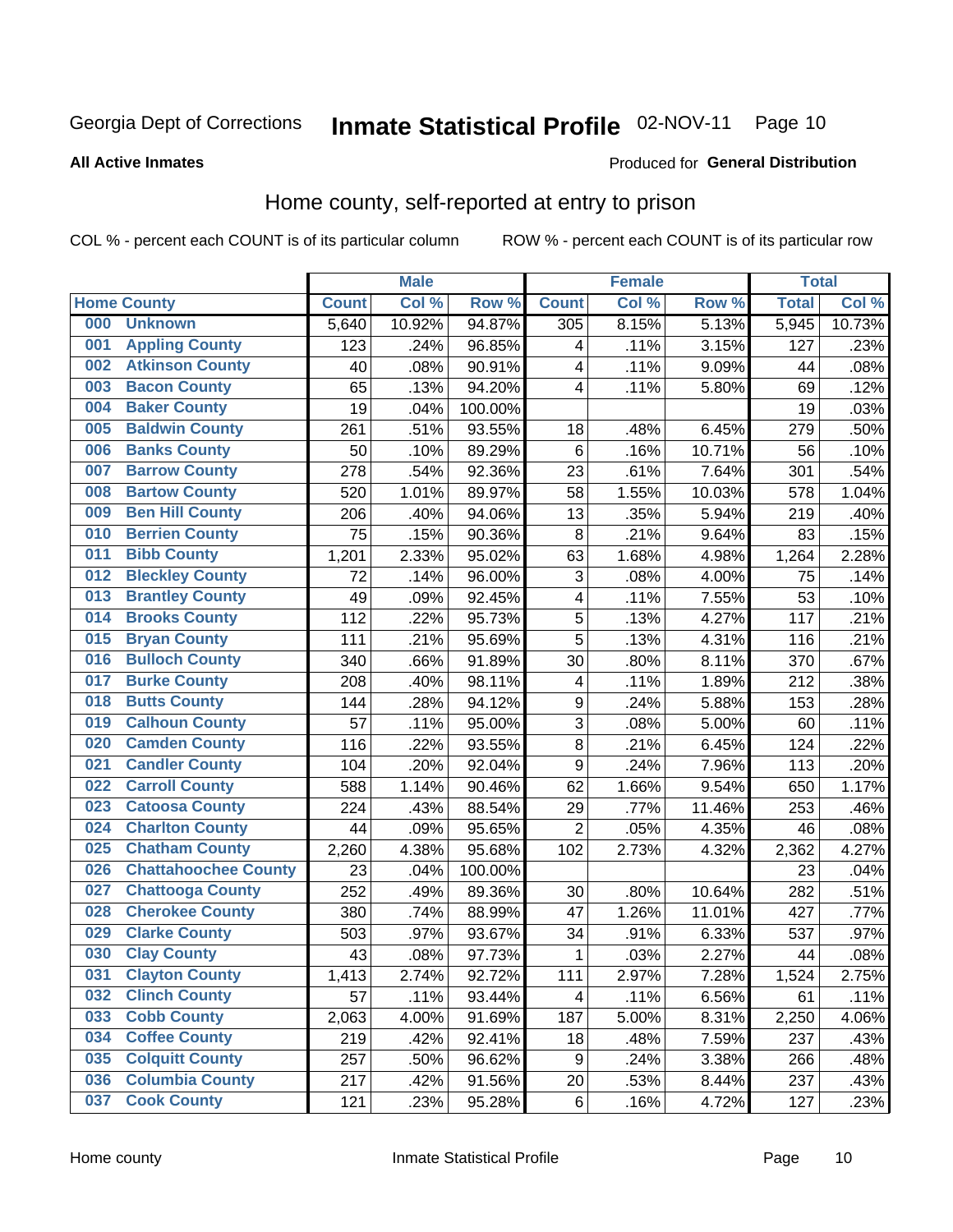# Inmate Statistical Profile 02-NOV-11 Page 11

#### **All Active Inmates**

#### Produced for General Distribution

#### Home county, self-reported at entry to prison

COL % - percent each COUNT is of its particular column

|     |                         |              | <b>Male</b> |         |                         | <b>Female</b> |        | <b>Total</b> |        |
|-----|-------------------------|--------------|-------------|---------|-------------------------|---------------|--------|--------------|--------|
|     | <b>Home County</b>      | <b>Count</b> | Col %       | Row %   | <b>Count</b>            | Col %         | Row %  | <b>Total</b> | Col %  |
| 038 | <b>Coweta County</b>    | 429          | .83%        | 92.66%  | 34                      | .91%          | 7.34%  | 463          | .84%   |
| 039 | <b>Crawford County</b>  | 30           | .06%        | 88.24%  | 4                       | .11%          | 11.76% | 34           | .06%   |
| 040 | <b>Crisp County</b>     | 234          | .45%        | 93.60%  | 16                      | .43%          | 6.40%  | 250          | .45%   |
| 041 | <b>Dade County</b>      | 66           | .13%        | 94.29%  | $\overline{\mathbf{4}}$ | .11%          | 5.71%  | 70           | .13%   |
| 042 | <b>Dawson County</b>    | 86           | .17%        | 91.49%  | 8                       | .21%          | 8.51%  | 94           | .17%   |
| 043 | <b>Decatur County</b>   | 261          | .51%        | 91.26%  | 25                      | .67%          | 8.74%  | 286          | .52%   |
| 044 | <b>Dekalb County</b>    | 2,833        | 5.49%       | 93.59%  | 194                     | 5.18%         | 6.41%  | 3,027        | 5.47%  |
| 045 | <b>Dodge County</b>     | 153          | .30%        | 90.53%  | 16                      | .43%          | 9.47%  | 169          | .31%   |
| 046 | <b>Dooly County</b>     | 87           | .17%        | 93.55%  | 6                       | .16%          | 6.45%  | 93           | .17%   |
| 047 | <b>Dougherty County</b> | 937          | 1.81%       | 94.36%  | 56                      | 1.50%         | 5.64%  | 993          | 1.79%  |
| 048 | <b>Douglas County</b>   | 611          | 1.18%       | 88.94%  | 76                      | 2.03%         | 11.06% | 687          | 1.24%  |
| 049 | <b>Early County</b>     | 79           | .15%        | 95.18%  | 4                       | .11%          | 4.82%  | 83           | .15%   |
| 050 | <b>Echols County</b>    | 13           | .03%        | 100.00% |                         |               |        | 13           | .02%   |
| 051 | <b>Effingham County</b> | 168          | .33%        | 92.31%  | 14                      | .37%          | 7.69%  | 182          | .33%   |
| 052 | <b>Elbert County</b>    | 152          | .29%        | 93.83%  | 10                      | .27%          | 6.17%  | 162          | .29%   |
| 053 | <b>Emanuel County</b>   | 167          | .32%        | 90.76%  | 17                      | .45%          | 9.24%  | 184          | .33%   |
| 054 | <b>Evans County</b>     | 80           | .15%        | 94.12%  | 5                       | .13%          | 5.88%  | 85           | .15%   |
| 055 | <b>Fannin County</b>    | 100          | .19%        | 86.96%  | 15                      | .40%          | 13.04% | 115          | .21%   |
| 056 | <b>Fayette County</b>   | 163          | .32%        | 89.56%  | 19                      | .51%          | 10.44% | 182          | .33%   |
| 057 | <b>Floyd County</b>     | 652          | 1.26%       | 88.83%  | 82                      | 2.19%         | 11.17% | 734          | 1.33%  |
| 058 | <b>Forsyth County</b>   | 188          | .36%        | 88.26%  | 25                      | .67%          | 11.74% | 213          | .38%   |
| 059 | <b>Franklin County</b>  | 123          | .24%        | 91.79%  | 11                      | .29%          | 8.21%  | 134          | .24%   |
| 060 | <b>Fulton County</b>    | 5,537        | 10.72%      | 95.17%  | 281                     | 7.51%         | 4.83%  | 5,818        | 10.51% |
| 061 | <b>Gilmer County</b>    | 116          | .22%        | 92.80%  | 9                       | .24%          | 7.20%  | 125          | .23%   |
| 062 | <b>Glascock County</b>  | 14           | .03%        | 100.00% |                         |               |        | 14           | .03%   |
| 063 | <b>Glynn County</b>     | 341          | .66%        | 94.99%  | 18                      | .48%          | 5.01%  | 359          | .65%   |
| 064 | <b>Gordon County</b>    | 254          | .49%        | 89.12%  | 31                      | .83%          | 10.88% | 285          | .51%   |
| 065 | <b>Grady County</b>     | 181          | .35%        | 94.27%  | 11                      | .29%          | 5.73%  | 192          | .35%   |
| 066 | <b>Greene County</b>    | 112          | .22%        | 94.12%  | $\overline{7}$          | .19%          | 5.88%  | 119          | .21%   |
| 067 | <b>Gwinnett County</b>  | 1,615        | 3.13%       | 92.39%  | 133                     | 3.55%         | 7.61%  | 1,748        | 3.16%  |
| 068 | <b>Habersham County</b> | 104          | .20%        | 90.43%  | 11                      | .29%          | 9.57%  | 115          | .21%   |
| 069 | <b>Hall County</b>      | 601          | 1.16%       | 91.48%  | 56                      | 1.50%         | 8.52%  | 657          | 1.19%  |
| 070 | <b>Hancock County</b>   | 58           | .11%        | 95.08%  | 3                       | .08%          | 4.92%  | 61           | .11%   |
| 071 | <b>Haralson County</b>  | 136          | .26%        | 95.10%  | $\overline{7}$          | .19%          | 4.90%  | 143          | .26%   |
| 072 | <b>Harris County</b>    | 102          | .20%        | 93.58%  | $\overline{7}$          | .19%          | 6.42%  | 109          | .20%   |
| 073 | <b>Hart County</b>      | 108          | .21%        | 93.10%  | 8                       | .21%          | 6.90%  | 116          | .21%   |
| 074 | <b>Heard County</b>     | 63           | .12%        | 96.92%  | $\overline{c}$          | .05%          | 3.08%  | 65           | .12%   |
| 075 | <b>Henry County</b>     | 528          | 1.02%       | 91.67%  | 48                      | 1.28%         | 8.33%  | 576          | 1.04%  |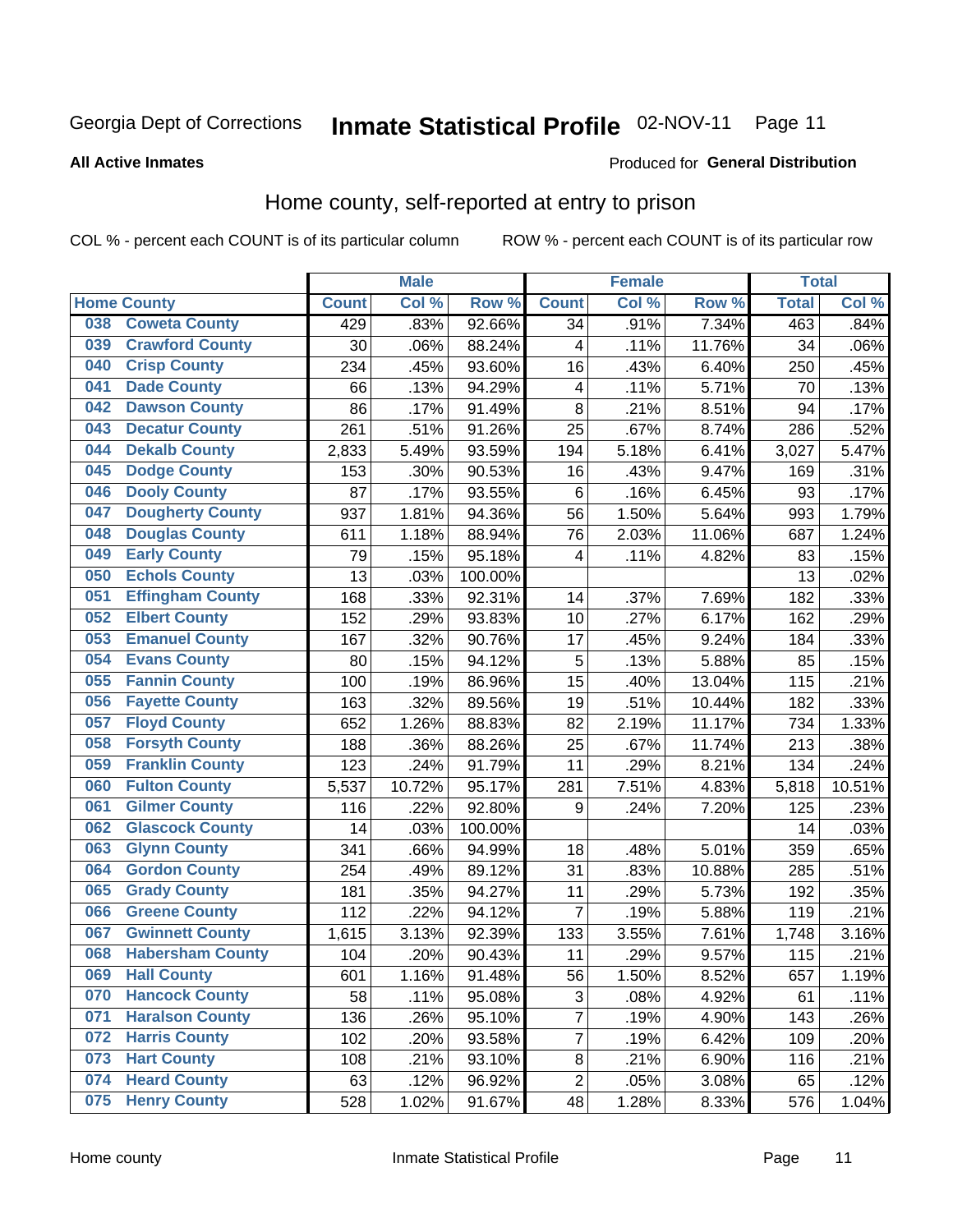# Inmate Statistical Profile 02-NOV-11 Page 12

#### **All Active Inmates**

#### Produced for General Distribution

#### Home county, self-reported at entry to prison

COL % - percent each COUNT is of its particular column

|                  |                          |              | <b>Male</b> |        |                  | <b>Female</b>     |        |              | <b>Total</b> |  |
|------------------|--------------------------|--------------|-------------|--------|------------------|-------------------|--------|--------------|--------------|--|
|                  | <b>Home County</b>       | <b>Count</b> | Col %       | Row %  | <b>Count</b>     | Col %             | Row %  | <b>Total</b> | Col %        |  |
| 076              | <b>Houston County</b>    | 546          | 1.06%       | 90.55% | 57               | 1.52%             | 9.45%  | 603          | 1.09%        |  |
| 077              | <b>Irwin County</b>      | 77           | .15%        | 97.47% | $\overline{2}$   | .05%              | 2.53%  | 79           | .14%         |  |
| 078              | <b>Jackson County</b>    | 201          | .39%        | 91.78% | 18               | .48%              | 8.22%  | 219          | .40%         |  |
| 079              | <b>Jasper County</b>     | 89           | .17%        | 92.71% | $\overline{7}$   | .19%              | 7.29%  | 96           | .17%         |  |
| 080              | <b>Jeff Davis County</b> | 72           | .14%        | 87.80% | 10               | .27%              | 12.20% | 82           | .15%         |  |
| 081              | <b>Jefferson County</b>  | 169          | .33%        | 94.41% | 10               | .27%              | 5.59%  | 179          | .32%         |  |
| 082              | <b>Jenkins County</b>    | 64           | .12%        | 95.52% | 3                | .08%              | 4.48%  | 67           | .12%         |  |
| 083              | <b>Johnson County</b>    | 42           | .08%        | 84.00% | 8                | .21%              | 16.00% | 50           | .09%         |  |
| 084              | <b>Jones County</b>      | 131          | .25%        | 94.93% | $\overline{7}$   | .19%              | 5.07%  | 138          | .25%         |  |
| 085              | <b>Lamar County</b>      | 75           | .15%        | 89.29% | $\boldsymbol{9}$ | .24%              | 10.71% | 84           | .15%         |  |
| 086              | <b>Lanier County</b>     | 42           | .08%        | 97.67% | $\mathbf{1}$     | .03%              | 2.33%  | 43           | .08%         |  |
| 087              | <b>Laurens County</b>    | 313          | .61%        | 93.15% | 23               | .61%              | 6.85%  | 336          | .61%         |  |
| 088              | <b>Lee County</b>        | 89           | .17%        | 89.90% | 10               | .27%              | 10.10% | 99           | .18%         |  |
| 089              | <b>Liberty County</b>    | 265          | .51%        | 96.36% | 10               | .27%              | 3.64%  | 275          | .50%         |  |
| 090              | <b>Lincoln County</b>    | 22           | .04%        | 88.00% | 3                | .08%              | 12.00% | 25           | .05%         |  |
| 091              | <b>Long County</b>       | 51           | .10%        | 87.93% | $\overline{7}$   | .19%              | 12.07% | 58           | .10%         |  |
| 092              | <b>Lowndes County</b>    | 464          | .90%        | 93.55% | 32               | .85%              | 6.45%  | 496          | .90%         |  |
| 093              | <b>Lumpkin County</b>    | 81           | .16%        | 89.01% | 10               | .27%              | 10.99% | 91           | .16%         |  |
| 094              | <b>Macon County</b>      | 88           | .17%        | 95.65% | 4                | .11%              | 4.35%  | 92           | .17%         |  |
| 095              | <b>Madison County</b>    | 129          | .25%        | 90.85% | 13               | .35%              | 9.15%  | 142          | .26%         |  |
| 096              | <b>Marion County</b>     | 50           | .10%        | 86.21% | 8                | $\overline{.}21%$ | 13.79% | 58           | .10%         |  |
| 097              | <b>Mcduffie County</b>   | 184          | .36%        | 92.93% | 14               | .37%              | 7.07%  | 198          | .36%         |  |
| 098              | <b>Mcintosh County</b>   | 48           | .09%        | 97.96% | 1                | .03%              | 2.04%  | 49           | .09%         |  |
| 099              | <b>Meriwether County</b> | 189          | .37%        | 96.92% | $\,6$            | .16%              | 3.08%  | 195          | .35%         |  |
| 100              | <b>Miller County</b>     | 33           | .06%        | 94.29% | $\overline{c}$   | .05%              | 5.71%  | 35           | .06%         |  |
| 101              | <b>Mitchell County</b>   | 218          | .42%        | 94.78% | 12               | .32%              | 5.22%  | 230          | .42%         |  |
| 102              | <b>Monroe County</b>     | 139          | .27%        | 94.56% | 8                | .21%              | 5.44%  | 147          | .27%         |  |
| 103              | <b>Montgomery County</b> | 59           | .11%        | 95.16% | 3                | .08%              | 4.84%  | 62           | .11%         |  |
| 104              | <b>Morgan County</b>     | 112          | .22%        | 90.32% | 12               | .32%              | 9.68%  | 124          | .22%         |  |
| 105              | <b>Murray County</b>     | 186          | .36%        | 89.42% | 22               | .59%              | 10.58% | 208          | .38%         |  |
| 106              | <b>Muscogee County</b>   | 1,378        | 2.67%       | 95.17% | 70               | 1.87%             | 4.83%  | 1,448        | 2.61%        |  |
| 107              | <b>Newton County</b>     | 549          | 1.06%       | 91.96% | 48               | 1.28%             | 8.04%  | 597          | 1.08%        |  |
| 108              | <b>Oconee County</b>     | 51           | .10%        | 96.23% | $\overline{c}$   | .05%              | 3.77%  | 53           | .10%         |  |
| 109              | <b>Oglethorpe County</b> | 60           | .12%        | 95.24% | $\overline{3}$   | .08%              | 4.76%  | 63           | .11%         |  |
| 110              | <b>Paulding County</b>   | 315          | .61%        | 90.00% | 35               | .94%              | 10.00% | 350          | .63%         |  |
| 111              | <b>Peach County</b>      | 102          | .20%        | 94.44% | $\,6$            | .16%              | 5.56%  | 108          | .20%         |  |
| $\overline{112}$ | <b>Pickens County</b>    | 123          | .24%        | 88.49% | 16               | .43%              | 11.51% | 139          | .25%         |  |
| 113              | <b>Pierce County</b>     | 60           | .12%        | 90.91% | $\,6$            | .16%              | 9.09%  | 66           | .12%         |  |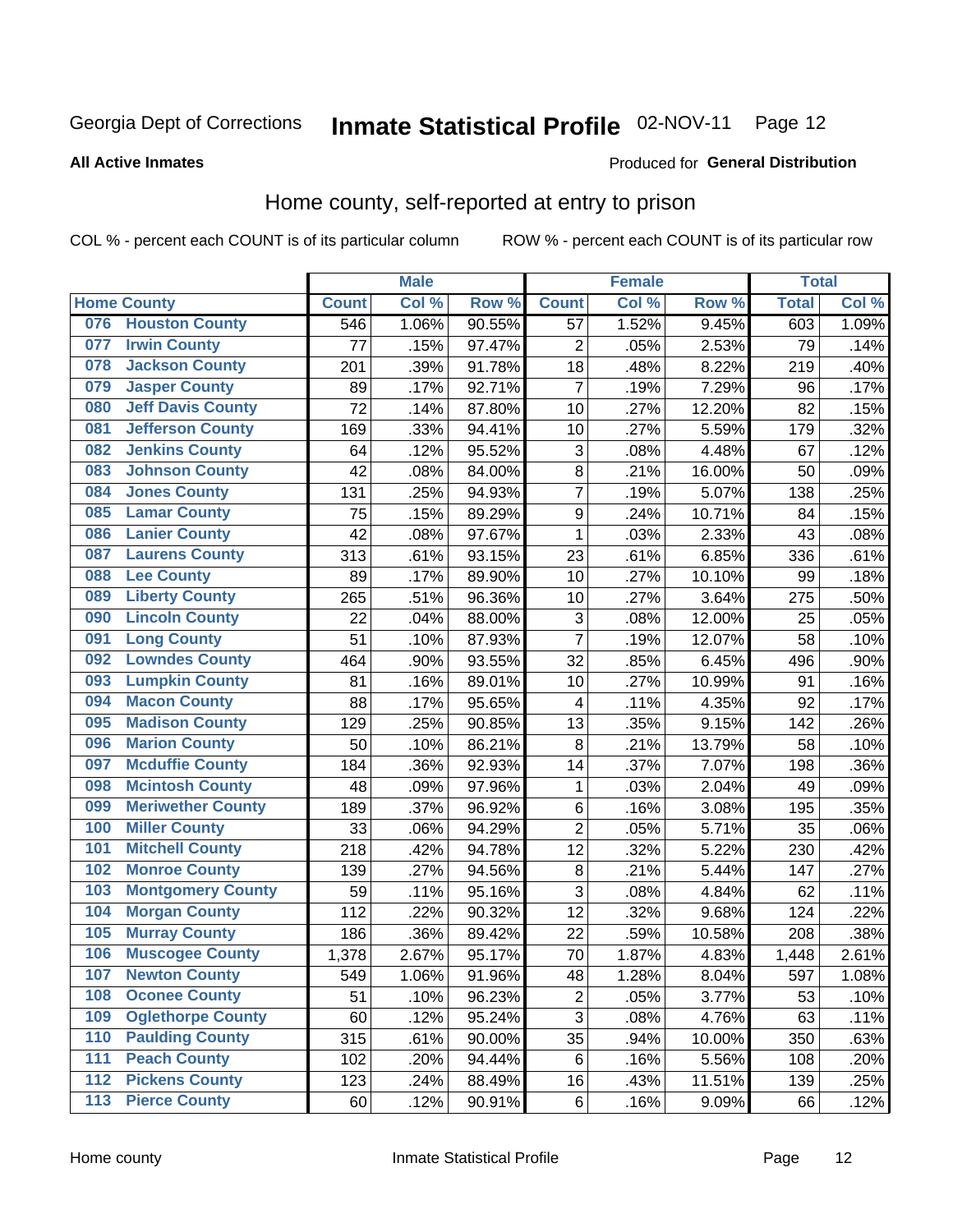# Inmate Statistical Profile 02-NOV-11 Page 13

#### **All Active Inmates**

#### Produced for General Distribution

#### Home county, self-reported at entry to prison

COL % - percent each COUNT is of its particular column

|                                 |              | <b>Male</b> |         |                | <b>Female</b> |        | <b>Total</b> |       |
|---------------------------------|--------------|-------------|---------|----------------|---------------|--------|--------------|-------|
| <b>Home County</b>              | <b>Count</b> | Col %       | Row %   | <b>Count</b>   | Col %         | Row %  | <b>Total</b> | Col % |
| 114<br><b>Pike County</b>       | 61           | .12%        | 92.42%  | 5              | .13%          | 7.58%  | 66           | .12%  |
| <b>Polk County</b><br>115       | 224          | .43%        | 91.43%  | 21             | .56%          | 8.57%  | 245          | .44%  |
| <b>Pulaski County</b><br>116    | 78           | .15%        | 90.70%  | 8              | .21%          | 9.30%  | 86           | .16%  |
| <b>Putnam County</b><br>117     | 145          | .28%        | 93.55%  | 10             | .27%          | 6.45%  | 155          | .28%  |
| 118<br><b>Quitman County</b>    | 19           | .04%        | 90.48%  | $\overline{2}$ | .05%          | 9.52%  | 21           | .04%  |
| <b>Rabun County</b><br>119      | 45           | .09%        | 84.91%  | 8              | .21%          | 15.09% | 53           | .10%  |
| <b>Randolph County</b><br>120   | 75           | .15%        | 98.68%  | $\mathbf{1}$   | .03%          | 1.32%  | 76           | .14%  |
| <b>Richmond County</b><br>121   | 1,671        | 3.24%       | 95.21%  | 84             | 2.24%         | 4.79%  | 1,755        | 3.17% |
| <b>Rockdale County</b><br>122   | 337          | .65%        | 91.08%  | 33             | .88%          | 8.92%  | 370          | .67%  |
| <b>Schley County</b><br>123     | 18           | .03%        | 94.74%  | 1              | .03%          | 5.26%  | 19           | .03%  |
| <b>Screven County</b><br>124    | 134          | .26%        | 94.37%  | 8              | .21%          | 5.63%  | 142          | .26%  |
| <b>Seminole County</b><br>125   | 58           | .11%        | 87.88%  | 8              | .21%          | 12.12% | 66           | .12%  |
| <b>Spalding County</b><br>126   | 509          | .99%        | 91.55%  | 47             | 1.26%         | 8.45%  | 556          | 1.00% |
| <b>Stephens County</b><br>127   | 154          | .30%        | 91.12%  | 15             | .40%          | 8.88%  | 169          | .31%  |
| <b>Stewart County</b><br>128    | 32           | .06%        | 94.12%  | $\overline{c}$ | .05%          | 5.88%  | 34           | .06%  |
| <b>Sumter County</b><br>129     | 217          | .42%        | 97.31%  | $\,6$          | .16%          | 2.69%  | 223          | .40%  |
| <b>Talbot County</b><br>130     | 68           | .13%        | 98.55%  | 1              | .03%          | 1.45%  | 69           | .12%  |
| <b>Taliaferro County</b><br>131 | 11           | .02%        | 100.00% |                |               |        | 11           | .02%  |
| <b>Tattnall County</b><br>132   | 159          | .31%        | 94.08%  | 10             | .27%          | 5.92%  | 169          | .31%  |
| <b>Taylor County</b><br>133     | 78           | .15%        | 92.86%  | 6              | .16%          | 7.14%  | 84           | .15%  |
| <b>Telfair County</b><br>134    | 102          | .20%        | 87.93%  | 14             | .37%          | 12.07% | 116          | .21%  |
| <b>Terrell County</b><br>135    | 77           | .15%        | 93.90%  | 5              | .13%          | 6.10%  | 82           | .15%  |
| <b>Thomas County</b><br>136     | 257          | .50%        | 96.62%  | 9              | .24%          | 3.38%  | 266          | .48%  |
| <b>Tift County</b><br>137       | 262          | .51%        | 94.93%  | 14             | .37%          | 5.07%  | 276          | .50%  |
| <b>Toombs County</b><br>138     | 318          | .62%        | 90.60%  | 33             | .88%          | 9.40%  | 351          | .63%  |
| <b>Towns County</b><br>139      | 37           | .07%        | 84.09%  | 7              | .19%          | 15.91% | 44           | .08%  |
| <b>Treutlen County</b><br>140   | 65           | .13%        | 92.86%  | 5              | .13%          | 7.14%  | 70           | .13%  |
| <b>Troup County</b><br>141      | 523          | 1.01%       | 92.57%  | 42             | 1.12%         | 7.43%  | 565          | 1.02% |
| <b>Turner County</b><br>142     | 74           | .14%        | 92.50%  | $\,6$          | .16%          | 7.50%  | 80           | .14%  |
| <b>Twiggs County</b><br>143     | 64           | .12%        | 90.14%  | $\overline{7}$ | .19%          | 9.86%  | 71           | .13%  |
| <b>Union County</b><br>144      | 58           | .11%        | 87.88%  | 8              | .21%          | 12.12% | 66           | .12%  |
| 145<br><b>Upson County</b>      | 172          | .33%        | 93.48%  | 12             | .32%          | 6.52%  | 184          | .33%  |
| <b>Walker County</b><br>146     | 366          | .71%        | 92.66%  | 29             | .77%          | 7.34%  | 395          | .71%  |
| <b>Walton County</b><br>147     | 358          | .69%        | 91.09%  | 35             | .94%          | 8.91%  | 393          | .71%  |
| <b>Ware County</b><br>148       | 260          | .50%        | 93.53%  | 18             | .48%          | 6.47%  | 278          | .50%  |
| <b>Warren County</b><br>149     | 32           | .06%        | 94.12%  | $\overline{2}$ | .05%          | 5.88%  | 34           | .06%  |
| <b>Washington County</b><br>150 | 177          | .34%        | 92.19%  | 15             | .40%          | 7.81%  | 192          | .35%  |
| <b>Wayne County</b><br>151      | 151          | .29%        | 92.07%  | 13             | .35%          | 7.93%  | 164          | .30%  |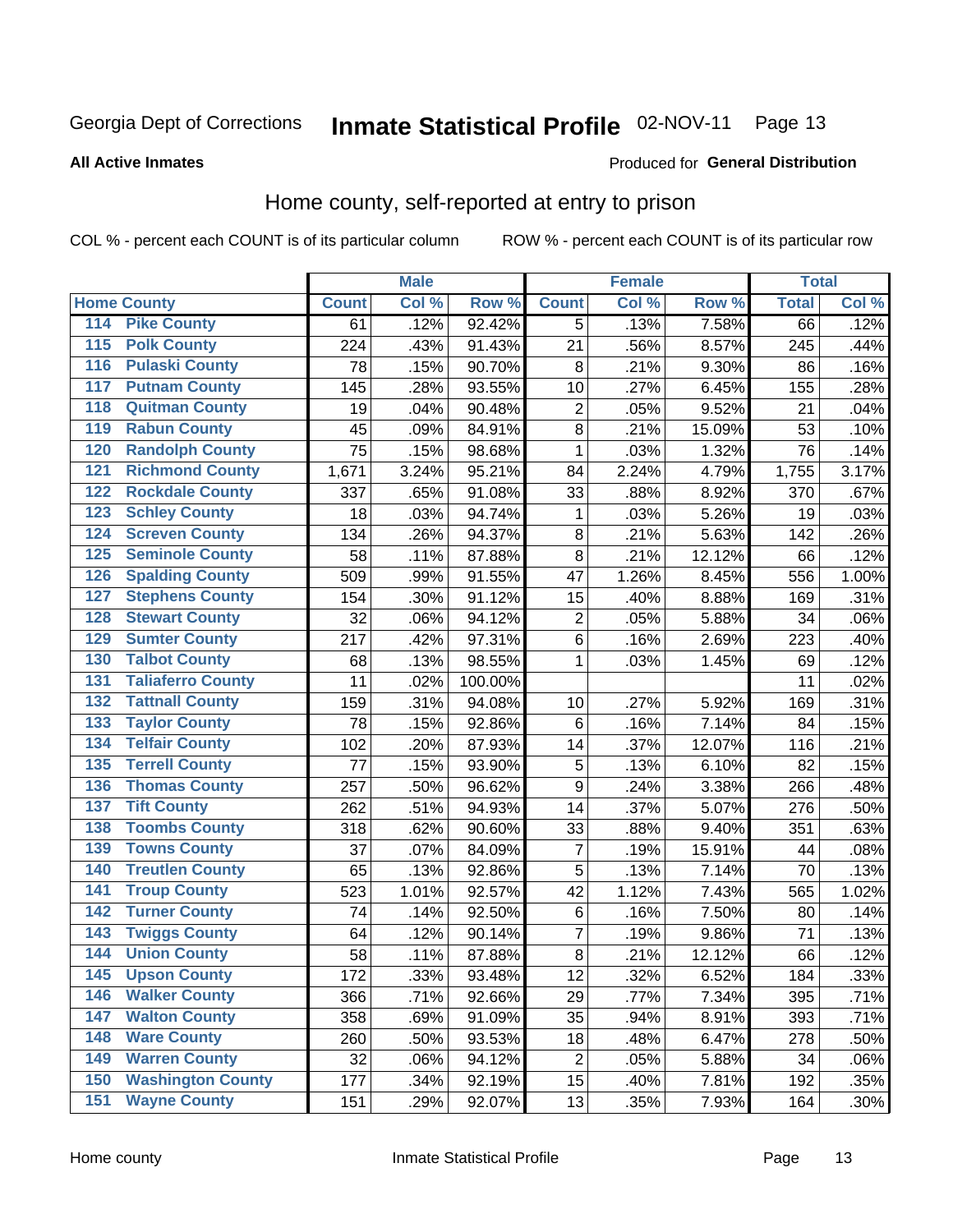# Inmate Statistical Profile 02-NOV-11 Page 14

**All Active Inmates** 

#### Produced for General Distribution

#### Home county, self-reported at entry to prison

COL % - percent each COUNT is of its particular column

|     |                             |              | <b>Male</b> |         |              | <b>Female</b> |          | <b>Total</b> |       |
|-----|-----------------------------|--------------|-------------|---------|--------------|---------------|----------|--------------|-------|
|     | <b>Home County</b>          | <b>Count</b> | Col %       | Row %   | <b>Count</b> | Col %         | Row %    | <b>Total</b> | Col % |
| 152 | <b>Webster County</b>       | 9            | .02%        | 100.00% |              |               |          | 9            | .02%  |
| 153 | <b>Wheeler County</b>       | 25           | .05%        | 80.65%  | 6            | .16%          | 19.35%   | 31           | .06%  |
| 154 | <b>White County</b>         | 90           | $.17\%$     | 90.91%  | 9            | .24%          | 9.09%    | 99           | .18%  |
| 155 | <b>Whitfield County</b>     | 537          | 1.04%       | 88.47%  | 70           | 1.87%         | 11.53%   | 607          | 1.10% |
| 156 | <b>Wilcox County</b>        | 61           | .12%        | 84.72%  | 11           | .29%          | 15.28%   | 72           | .13%  |
| 157 | <b>Wilkes County</b>        | 57           | .11%        | 91.94%  | 5            | .13%          | $8.06\%$ | 62           | .11%  |
| 158 | <b>Wilkinson County</b>     | 55           | $.11\%$     | 93.22%  | 4            | .11%          | 6.78%    | 59           | .11%  |
| 159 | <b>Worth County</b>         | 116          | .22%        | 94.31%  | 7            | .19%          | 5.69%    | 123          | .22%  |
| 999 | <b>Other Custody/Out Of</b> | 438          | .85%        | 91.25%  | 42           | 1.12%         | 8.75%    | 480          | .87%  |
|     | <b>State</b>                |              |             |         |              |               |          |              |       |
|     | <b>Total Rported</b>        | 51,637       | 100%        | 93.24%  | 3,743        | 100%          | 6.76%    | 55,380       | 100%  |

| Reported<br>NO         |                                   |            |        |
|------------------------|-----------------------------------|------------|--------|
| <b>c</b> otal<br>_____ | $\sim$<br>E4.<br><i>ו</i> כס, ו כ | <b>713</b> | 55,380 |

| Mode<br>nowr<br>.<br>nown<br>·wг. |
|-----------------------------------|
|-----------------------------------|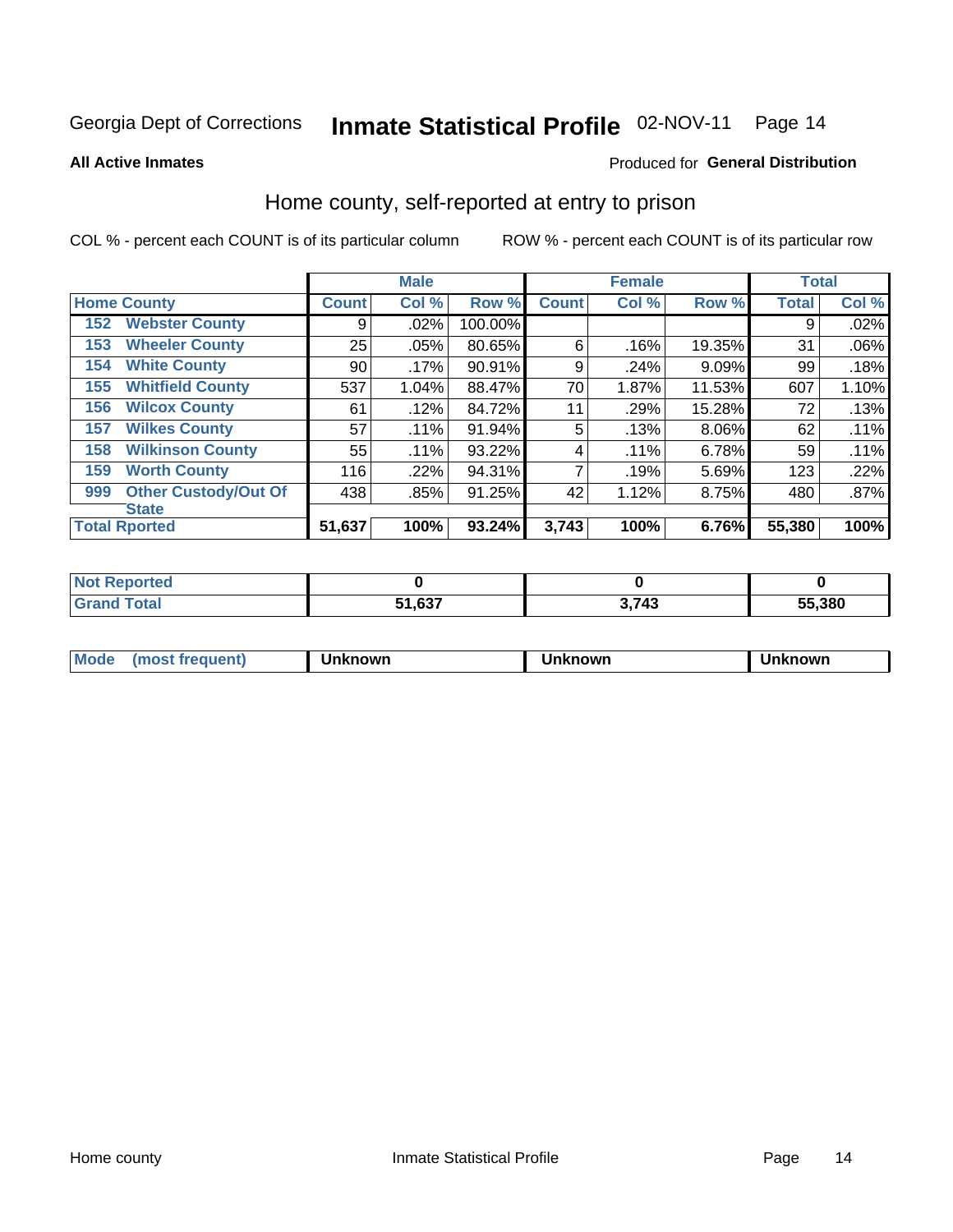### Inmate Statistical Profile 02-NOV-11 Page 15

#### **All Active Inmates**

#### Produced for General Distribution

### Socioeconomic class, self-reported at entry to prison

COL % - percent each COUNT is of its particular column

|                       |        | <b>Male</b> |        |              | <b>Female</b> |          |        | <b>Total</b> |
|-----------------------|--------|-------------|--------|--------------|---------------|----------|--------|--------------|
| Socioeconomic Class   | Count⊺ | Col %       | Row %  | <b>Count</b> | Col %         | Row %    | Total, | Col %        |
| <b>Welfare</b>        | 2,552  | 9.86%       | 95.37% | 124          | $10.56\%$     | 4.63%    | 2,676  | 9.89%        |
| <b>Occ Employ</b>     | 023    | 3.95%       | 98.84% | 12           | 1.02%         | 1.16%    | 1.035  | 3.83%        |
| <b>Minimum Std</b>    | 10,585 | 40.89%      | 96.58% | 375          | 31.94%        | $3.42\%$ | 10,960 | 40.51%       |
| <b>Middle</b>         | 11.724 | 45.29%      | 94.65% | 663          | 56.47%        | 5.35%    | 12,387 | 45.78%       |
| <b>Total Reported</b> | 25,884 | 100%        | 95.66% | 1,174        | 100%          | 4.34%    | 27,058 | 100%         |

| $N$ nt l<br>ted | 25.753<br>LJ. | 2,569 | 28,322 |
|-----------------|---------------|-------|--------|
|                 | 51,637        | 743   | 55,380 |

| ____<br>____ |
|--------------|
|--------------|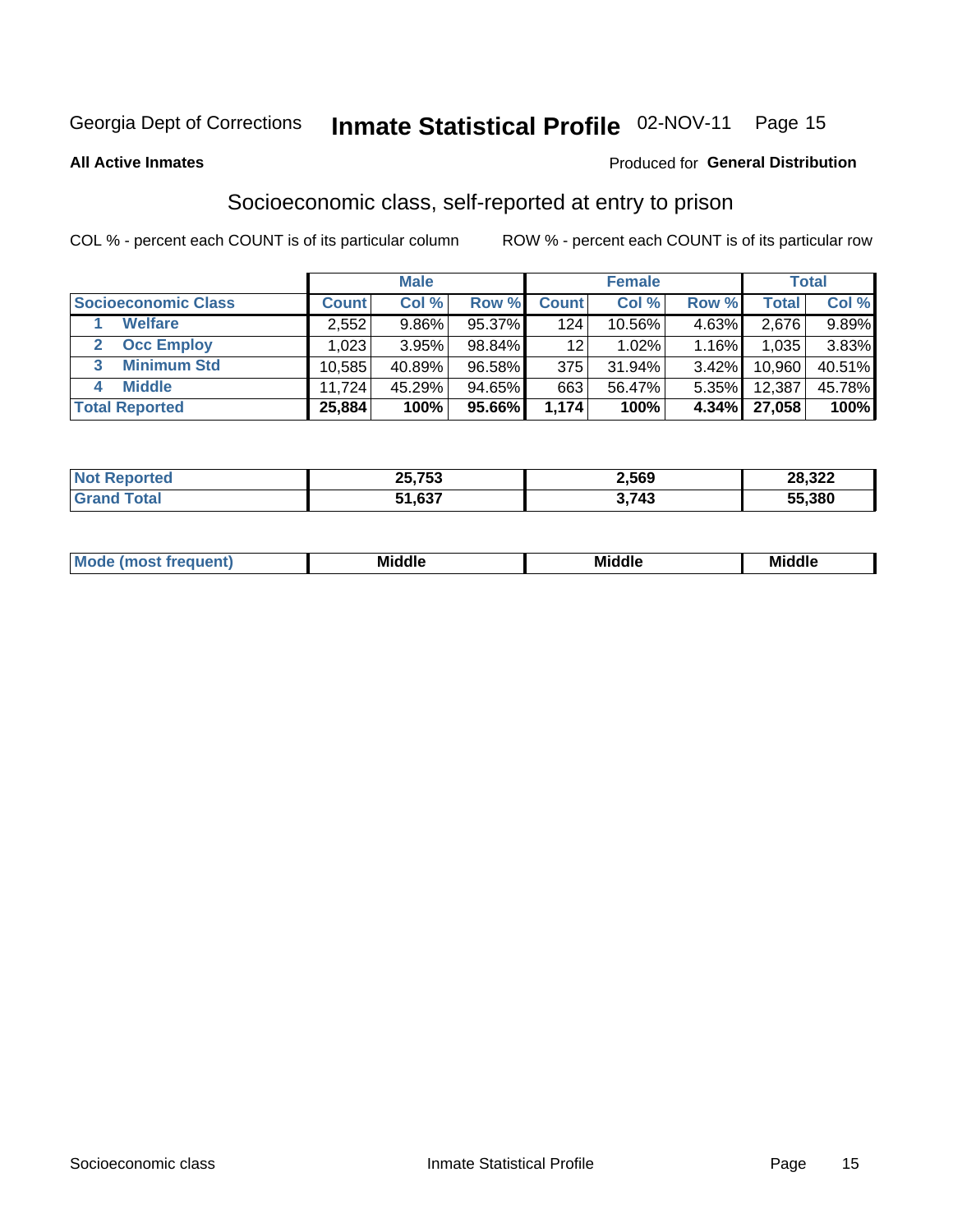### Inmate Statistical Profile 02-NOV-11 Page 16

#### **All Active Inmates**

#### Produced for General Distribution

### Environment to age 16, self-reported at entry to prison

COL % - percent each COUNT is of its particular column

|                                    |              | <b>Male</b> |           |              | <b>Female</b> |          |              | <b>Total</b> |
|------------------------------------|--------------|-------------|-----------|--------------|---------------|----------|--------------|--------------|
| <b>Environment to age 16</b>       | <b>Count</b> | Col%        | Row %     | <b>Count</b> | Col %         | Row %    | <b>Total</b> | Col %        |
| <b>Rural/Farm</b>                  | 977          | 3.74%       | 96.07%    | 40           | $3.40\%$      | 3.93%    | 1,017        | 3.73%        |
| <b>Rural/Nfarm</b><br>$\mathbf{2}$ | 1,408        | 5.40%       | 91.49%    | 131          | 11.15%        | 8.51%    | 1,539        | 5.64%        |
| <b>S.M.S.A</b><br>3 <sup>1</sup>   | 9,202        | 35.26%      | $97.60\%$ | 226          | 19.23%        | $2.40\%$ | 9,428        | 34.57%       |
| <b>Urban</b><br>4                  | 5,779        | 22.15%      | 93.16%    | 424          | 36.09%        | 6.84%    | 6,203        | 22.75%       |
| <b>Small Town</b><br>5.            | 8,729        | 33.45%      | 96.10%    | 354          | 30.13%        | 3.90%    | 9,083        | 33.31%       |
| <b>Total Reported</b>              | 26,095       | 100%        | 95.69%    | 1,175        | 100%          | 4.31%    | 27,270       | 100%         |

| <b>Not Reported</b> | 25,542 | 2,568 | 28,110 |
|---------------------|--------|-------|--------|
|                     | 51,637 | 8,743 | 55,380 |

| Mo | M<br>______ | Irhan<br>rva<br>______ | M<br>______ |
|----|-------------|------------------------|-------------|
|    |             |                        |             |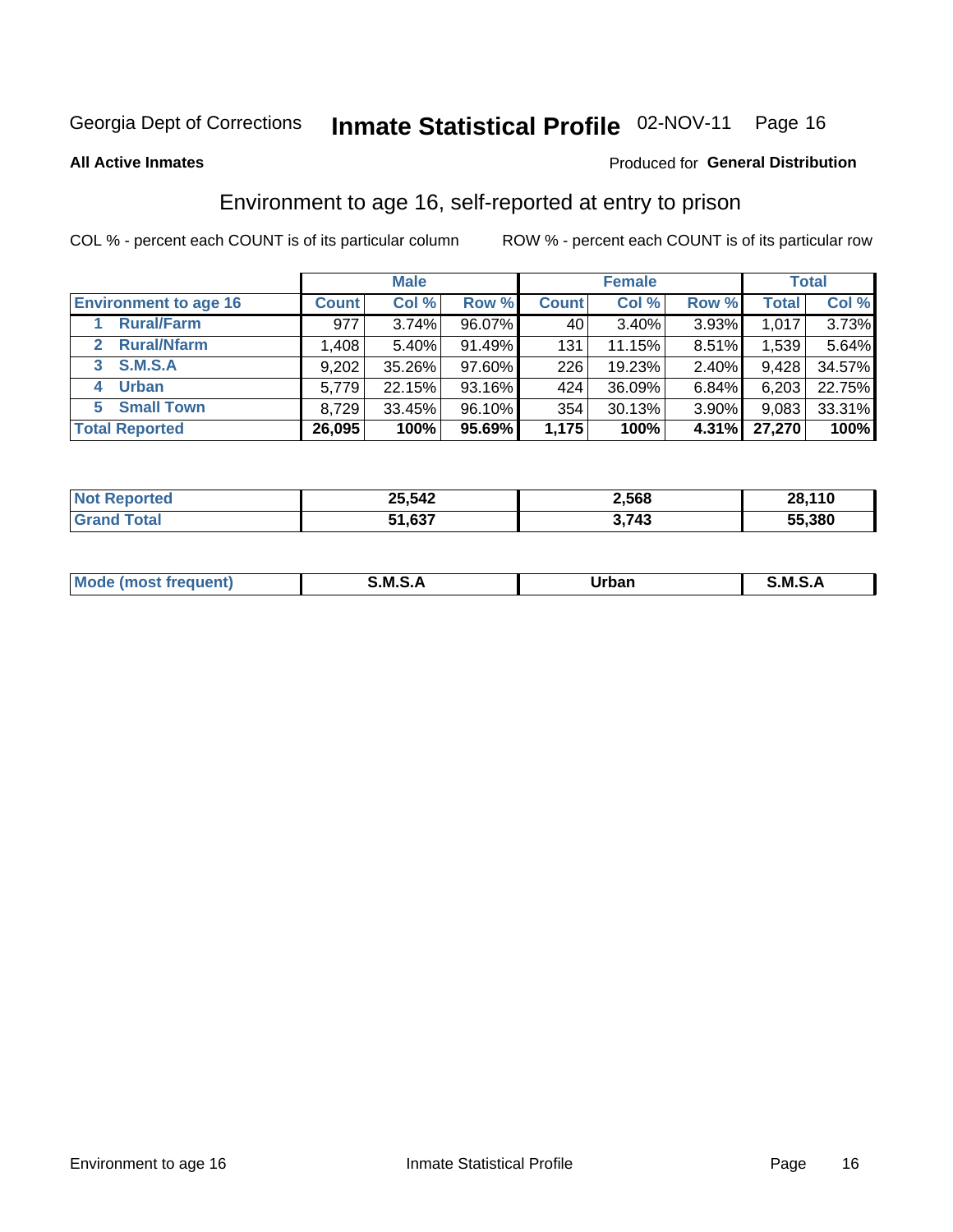### Inmate Statistical Profile 02-NOV-11 Page 17

#### **All Active Inmates**

#### Produced for General Distribution

### Guardian status to age 16, self-reported at entry to prison

COL % - percent each COUNT is of its particular column

|                                  |               | <b>Male</b> |         |              | <b>Female</b> |       |        | <b>Total</b> |
|----------------------------------|---------------|-------------|---------|--------------|---------------|-------|--------|--------------|
| <b>Guardian Status To Age 16</b> | <b>Count!</b> | Col %       | Row %   | <b>Count</b> | Col %         | Row % | Total  | Col %        |
| 1 Orphanage                      | 21            | .11%        | 100.00% |              |               |       | 21     | $.10\%$      |
| 2 Father Only                    | 585           | 2.98%       | 97.66%  | 14           | 2.86%         | 2.34% | 599    | 2.98%        |
| <b>3 Both Parents</b>            | 7,671         | 39.06%      | 97.25%  | 217          | 44.29%        | 2.75% | 7,888  | 39.19%       |
| <b>4 Mother Only</b>             | 8,569         | 43.63%      | 98.07%  | 169          | 34.49%        | 1.93% | 8,738  | 43.41%       |
| <b>6 Oth Female</b>              | 521           | 2.65%       | 97.75%  | 12           | 2.45%         | 2.25% | 533    | 2.65%        |
| <b>7 Oth Male</b>                | 79            | .40%        | 96.34%  | 3            | .61%          | 3.66% | 82     | .41%         |
| 8 Step-Parents                   | 190           | .97%        | 99.48%  |              | .20%          | .52%  | 191    | .95%         |
| 9 Foster Home                    | 333           | 1.70%       | 97.37%  | 9            | 1.84%         | 2.63% | 342    | 1.70%        |
| <b>10 Grand Parents</b>          | 1,669         | 8.50%       | 96.25%  | 65           | 13.27%        | 3.75% | 1,734  | 8.61%        |
| <b>Total Reported</b>            | 19,638        | 100%        | 97.57%  | 490          | 100%          | 2.43% | 20,128 | 100%         |

| Reported<br><b>Not</b> | 31,999<br>54 | 3,253 | 35,252 |
|------------------------|--------------|-------|--------|
| ⊺ota.                  | 1,637        | 3,743 | 55,380 |

| <b>Mode (most frequent)</b> | วทIv<br>- -<br>MΩ | <b>Roth</b><br>ີ <sup>ລ</sup> າrents | l Mc<br>Only<br>- - |
|-----------------------------|-------------------|--------------------------------------|---------------------|
|                             |                   |                                      |                     |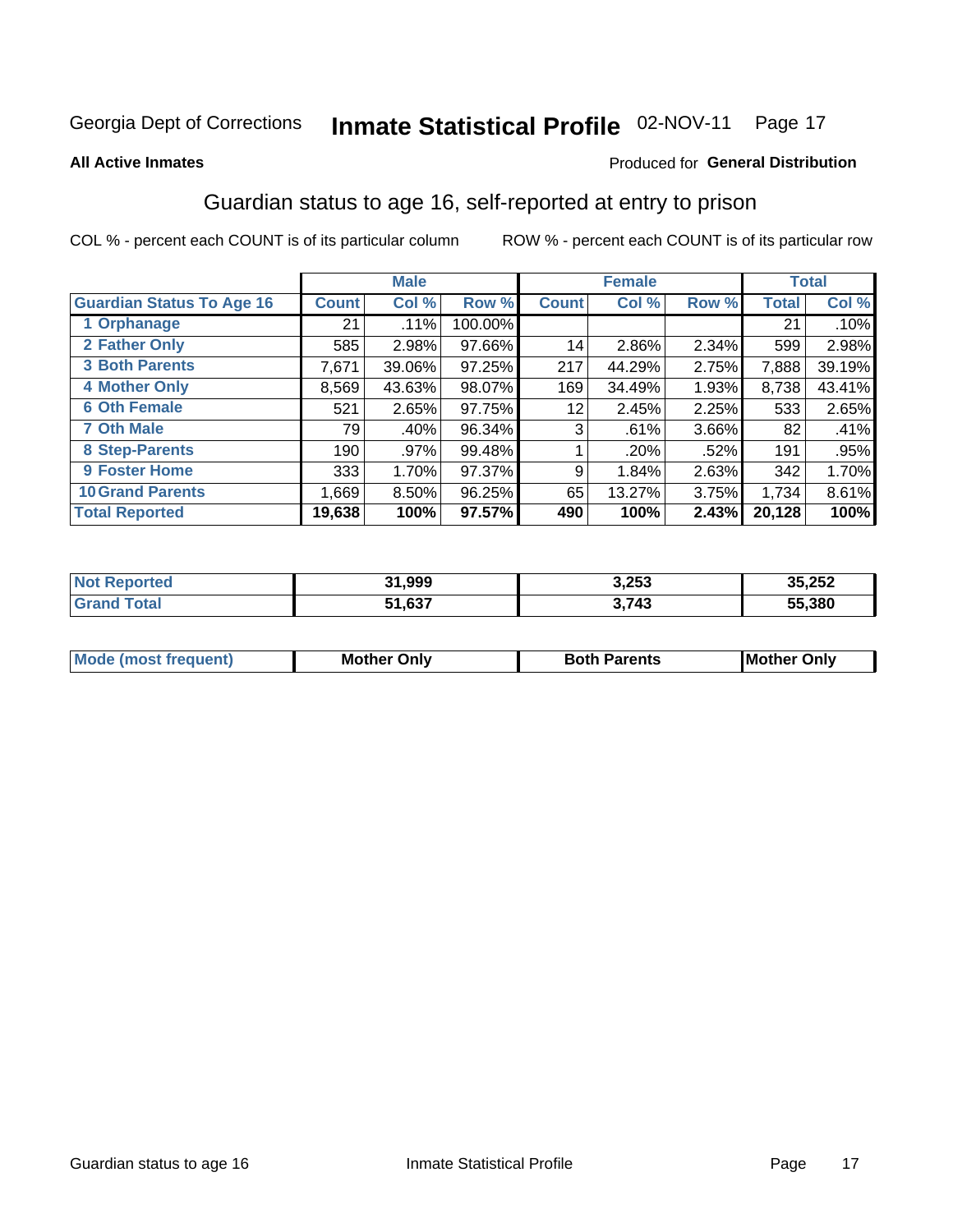#### Inmate Statistical Profile 02-NOV-11 Page 18

#### **All Active Inmates**

#### Produced for General Distribution

#### Employment status before prison, self-reported at entry to prison

COL % - percent each COUNT is of its particular column

|                                  |              | <b>Male</b> |        |              | <b>Female</b> |        |        | <b>Total</b> |
|----------------------------------|--------------|-------------|--------|--------------|---------------|--------|--------|--------------|
| <b>Employment Status</b>         | <b>Count</b> | Col %       | Row %  | <b>Count</b> | Col %         | Row %  | Total  | Col %        |
| <b>Full Time</b>                 | 20,683       | 49.12%      | 96.07% | 847          | 32.70%        | 3.93%  | 21,530 | 48.16%       |
| <b>Part Time</b><br>$\mathbf{2}$ | 3,877        | 9.21%       | 95.68% | 175          | 6.76%         | 4.32%  | 4,052  | 9.06%        |
| Unempl $<$ 6m<br>3               | 3,705        | 8.80%       | 96.31% | 142          | 5.48%         | 3.69%  | 3,847  | 8.61%        |
| Unempl > 6m<br>4                 | 7,233        | 17.18%      | 89.55% | 844          | 32.59%        | 10.45% | 8,077  | 18.07%       |
| <b>Never Workd</b><br>5          | 4,101        | 9.74%       | 95.08% | 212          | 8.19%         | 4.92%  | 4,313  | 9.65%        |
| <b>Student</b><br>6              | 756          | 1.80%       | 89.15% | 92           | 3.55%         | 10.85% | 848    | 1.90%        |
| <b>Incapable</b>                 | 1,756        | 4.17%       | 86.33% | 278          | 10.73%        | 13.67% | 2,034  | 4.55%        |
| <b>Total Reported</b>            | 42,111       | 100%        | 94.21% | 2,590        | 100%          | 5.79%  | 44,701 | 100%         |

| porteo<br>NO     | 9,526  | 153   | 10,679 |
|------------------|--------|-------|--------|
| $\sim$ 10 $\sim$ | 51,637 | 3,743 | 55.380 |

| Mc | ∙u∥<br>----<br>ıme | ίuΙ<br>Πmε |
|----|--------------------|------------|
|    |                    |            |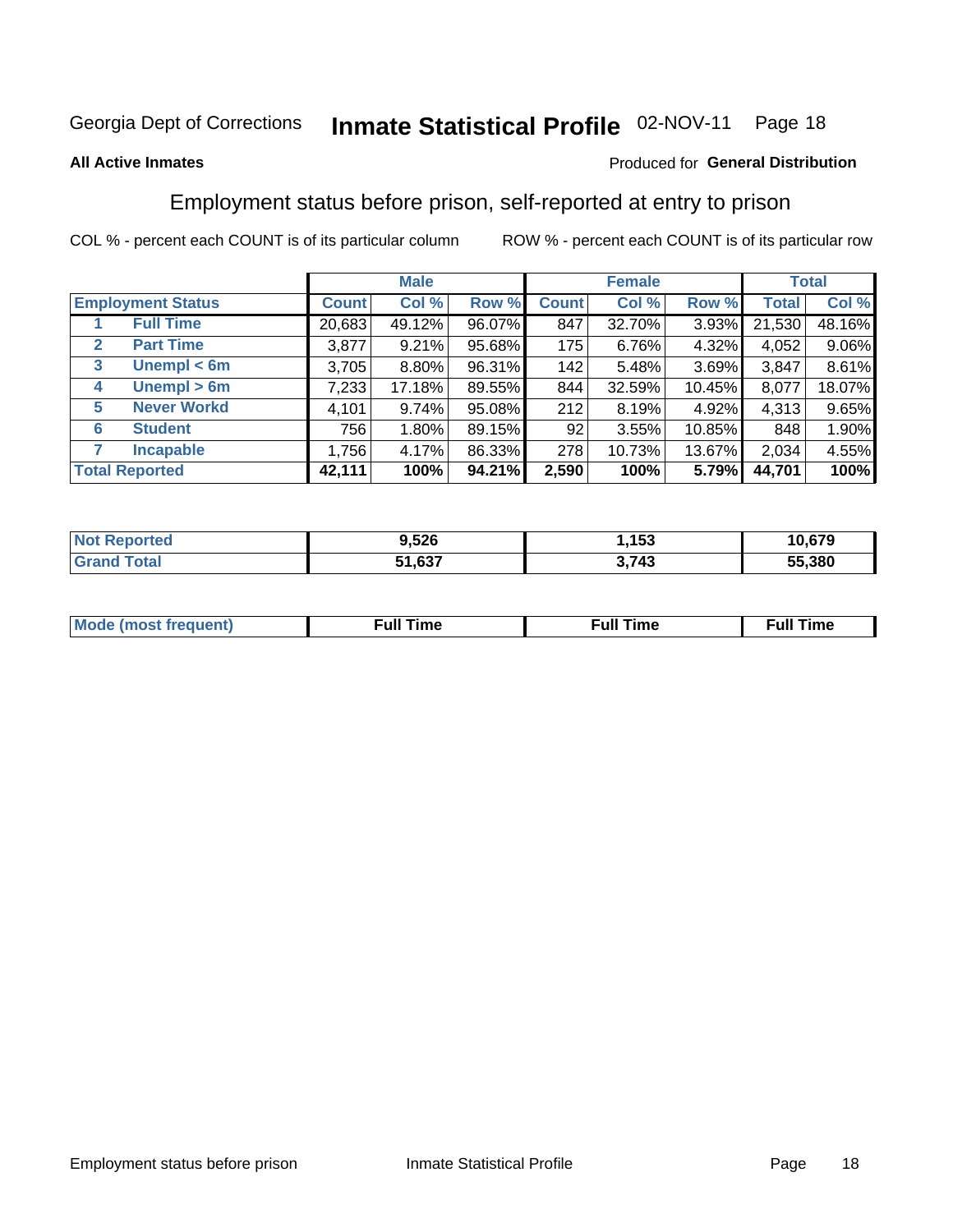#### **All Active Inmates**

Produced for General Distribution

#### Age at admission

COL % - percent each COUNT is of its particular column

|                         |              | <b>Male</b> |         |              | <b>Female</b> |        |              | <b>Total</b> |
|-------------------------|--------------|-------------|---------|--------------|---------------|--------|--------------|--------------|
| <b>Age At Admission</b> | <b>Count</b> | Col %       | Row %   | <b>Count</b> | Col %         | Row %  | <b>Total</b> | Col %        |
| 13                      | 1            | 0.01%       | 100.00% |              |               |        | 1            | 0.01%        |
| 14                      | 19           | 0.04%       | 95.00%  | 1            | 0.03%         | 5.00%  | 20           | 0.04%        |
| 15                      | 69           | 0.13%       | 98.57%  | 1            | 0.03%         | 1.43%  | 70           | 0.13%        |
| 16                      | 202          | 0.39%       | 95.73%  | 9            | 0.24%         | 4.27%  | 211          | 0.38%        |
| $\overline{17}$         | 781          | 1.51%       | 97.02%  | 24           | 0.64%         | 2.98%  | 805          | 1.45%        |
| 18                      | 1,592        | 3.08%       | 97.43%  | 42           | 1.12%         | 2.57%  | 1,634        | 2.95%        |
| 19                      | 2,275        | 4.41%       | 97.10%  | 68           | 1.82%         | 2.90%  | 2,343        | 4.23%        |
| 20                      | 2,336        | 4.52%       | 95.11%  | 120          | 3.21%         | 4.89%  | 2,456        | 4.44%        |
| $\overline{21}$         | 2,351        | 4.55%       | 95.11%  | 121          | 3.23%         | 4.89%  | 2,472        | 4.46%        |
| $\overline{22}$         | 2,320        | 4.49%       | 94.54%  | 134          | 3.58%         | 5.46%  | 2,454        | 4.43%        |
| 23                      | 2,109        | 4.08%       | 94.45%  | 124          | 3.31%         | 5.55%  | 2,233        | 4.03%        |
| $\overline{24}$         | 2,047        | 3.96%       | 93.17%  | 150          | 4.01%         | 6.83%  | 2,197        | 3.97%        |
| 25                      | 1,980        | 3.83%       | 93.48%  | 138          | 3.69%         | 6.52%  | 2,118        | 3.82%        |
| $\overline{26}$         | 1,875        | 3.63%       | 93.84%  | 123          | 3.29%         | 6.16%  | 1,998        | 3.61%        |
| $\overline{27}$         | 1,873        | 3.63%       | 93.88%  | 122          | 3.26%         | 6.12%  | 1,995        | 3.60%        |
| 28                      | 1,831        | 3.55%       | 93.23%  | 133          | 3.55%         | 6.77%  | 1,964        | 3.55%        |
| 29                      | 1,755        | 3.40%       | 93.35%  | 125          | 3.34%         | 6.65%  | 1,880        | 3.39%        |
| 30                      | 1,665        | 3.22%       | 92.71%  | 131          | 3.50%         | 7.29%  | 1,796        | 3.24%        |
| 31                      | 1,653        | 3.20%       | 91.73%  | 149          | 3.98%         | 8.27%  | 1,802        | 3.25%        |
| $\overline{32}$         | 1,486        | 2.88%       | 92.53%  | 120          | 3.21%         | 7.47%  | 1,606        | 2.90%        |
| 33                      | 1,424        | 2.76%       | 92.83%  | 110          | 2.94%         | 7.17%  | 1,534        | 2.77%        |
| 34                      | 1,297        | 2.51%       | 91.08%  | 127          | 3.39%         | 8.92%  | 1,424        | 2.57%        |
| 35                      | 1,283        | 2.48%       | 93.11%  | 95           | 2.54%         | 6.89%  | 1,378        | 2.49%        |
| 36                      | 1,246        | 2.41%       | 91.75%  | 112          | 2.99%         | 8.25%  | 1,358        | 2.45%        |
| $\overline{37}$         | 1,207        | 2.34%       | 93.20%  | 88           | 2.35%         | 6.80%  | 1,295        | 2.34%        |
| 38                      | 1,147        | 2.22%       | 91.83%  | 102          | 2.73%         | 8.17%  | 1,249        | 2.26%        |
| 39                      | 1,145        | 2.22%       | 90.73%  | 117          | 3.13%         | 9.27%  | 1,262        | 2.28%        |
| 40                      | 1,121        | 2.17%       | 90.77%  | 114          | 3.05%         | 9.23%  | 1,235        | 2.23%        |
| 41                      | 1,051        | 2.04%       | 90.29%  | 113          | 3.02%         | 9.71%  | 1,164        | 2.10%        |
| 42                      | 974          | 1.89%       | 91.03%  | 96           | 2.57%         | 8.97%  | 1,070        | 1.93%        |
| 43                      | 965          | 1.87%       | 91.30%  | 92           | 2.46%         | 8.70%  | 1,057        | 1.91%        |
| 44                      | 909          | 1.76%       | 91.36%  | 86           | 2.30%         | 8.64%  | 995          | 1.80%        |
| 45                      | 849          | 1.64%       | 89.94%  | 95           | 2.54%         | 10.06% | 944          | 1.70%        |
| 46                      | 822          | 1.59%       | 91.03%  | 81           | 2.16%         | 8.97%  | 903          | 1.63%        |
| 47                      | 731          | 1.42%       | 90.36%  | 78           | 2.08%         | 9.64%  | 809          | 1.46%        |
| 48                      | 692          | 1.34%       | 91.66%  | 63           | 1.68%         | 8.34%  | 755          | 1.36%        |
| 49                      | 626          | 1.21%       | 92.60%  | 50           | 1.34%         | 7.40%  | 676          | 1.22%        |
| 50                      | 588          | 1.14%       | 93.19%  | 43           | 1.15%         | 6.81%  | 631          | 1.14%        |
| 51                      | 500          | 0.97%       | 92.08%  | 43           | 1.15%         | 7.92%  | 543          | 0.98%        |
| 52                      | 451          | 0.87%       | 94.75%  | 25           | 0.67%         | 5.25%  | 476          | 0.86%        |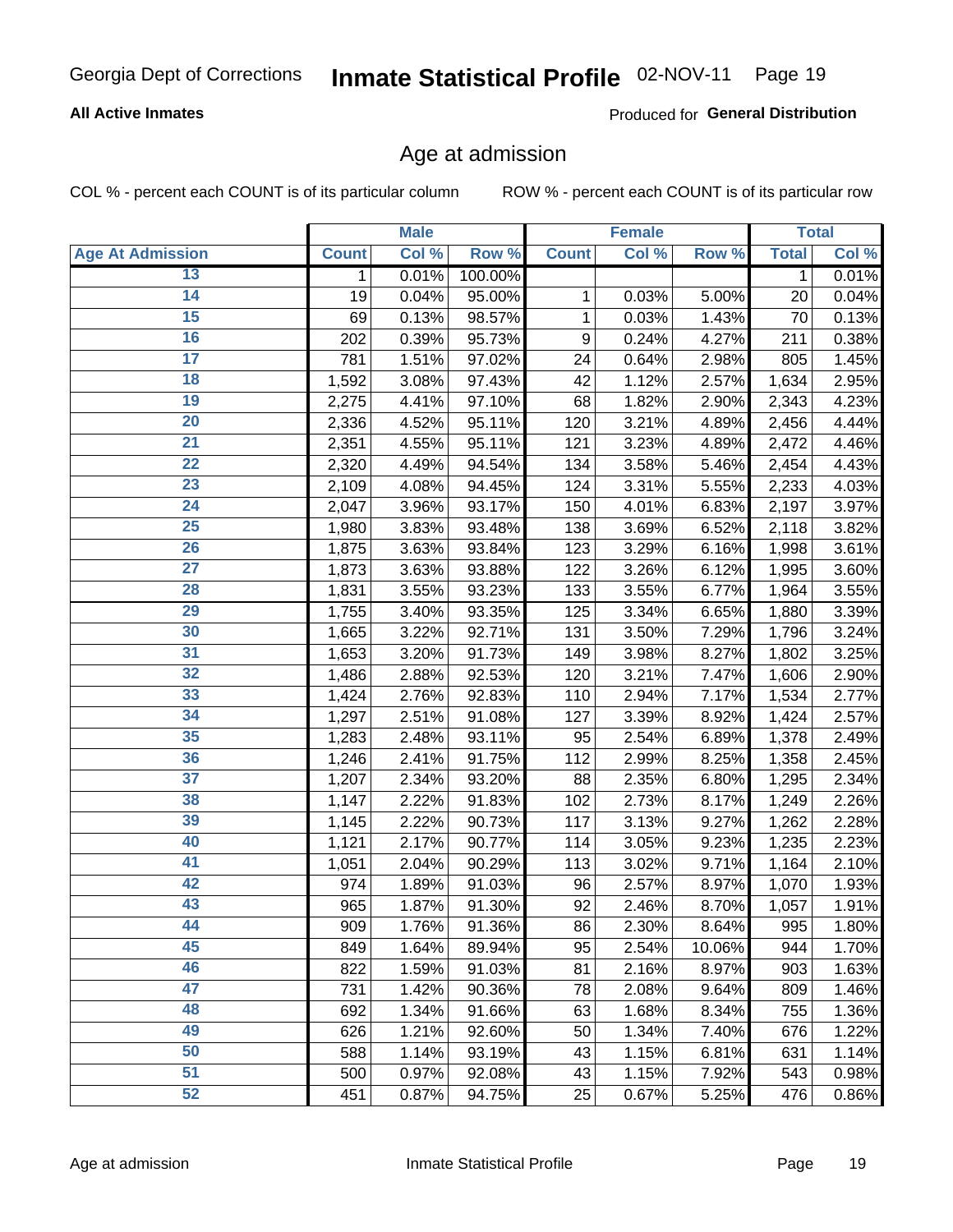#### **All Active Inmates**

Produced for General Distribution

### Age at admission

COL % - percent each COUNT is of its particular column

|                         | <b>Male</b>             |       | <b>Female</b> |                |       | <b>Total</b> |                         |       |
|-------------------------|-------------------------|-------|---------------|----------------|-------|--------------|-------------------------|-------|
| <b>Age At Admission</b> | <b>Count</b>            | Col % | Row %         | <b>Count</b>   | Col % | Row %        | <b>Total</b>            | Col % |
| 53                      | 410                     | 0.79% | 91.52%        | 38             | 1.02% | 8.48%        | 448                     | 0.81% |
| 54                      | 310                     | 0.60% | 93.09%        | 23             | 0.61% | 6.91%        | 333                     | 0.60% |
| 55                      | 272                     | 0.53% | 91.58%        | 25             | 0.67% | 8.42%        | 297                     | 0.54% |
| 56                      | 257                     | 0.50% | 93.45%        | 18             | 0.48% | 6.55%        | 275                     | 0.50% |
| 57                      | 187                     | 0.36% | 94.44%        | 11             | 0.29% | 5.56%        | 198                     | 0.36% |
| 58                      | 158                     | 0.31% | 91.86%        | 14             | 0.37% | 8.14%        | 172                     | 0.31% |
| 59                      | 159                     | 0.31% | 92.98%        | 12             | 0.32% | 7.02%        | 171                     | 0.31% |
| 60                      | 109                     | 0.21% | 93.16%        | 8              | 0.21% | 6.84%        | 117                     | 0.21% |
| 61                      | 101                     | 0.20% | 94.39%        | 6              | 0.16% | 5.61%        | 107                     | 0.19% |
| 62                      | 73                      | 0.14% | 97.33%        | $\overline{2}$ | 0.05% | 2.67%        | 75                      | 0.14% |
| 63                      | 66                      | 0.13% | 95.65%        | 3              | 0.08% | 4.35%        | 69                      | 0.12% |
| 64                      | 54                      | 0.10% | 96.43%        | $\overline{2}$ | 0.05% | 3.57%        | 56                      | 0.10% |
| 65                      | 38                      | 0.07% | 97.44%        | 1              | 0.03% | 2.56%        | 39                      | 0.07% |
| 66                      | 28                      | 0.05% | 93.33%        | $\overline{2}$ | 0.05% | 6.67%        | 30                      | 0.05% |
| 67                      | 31                      | 0.06% | 91.18%        | 3              | 0.08% | 8.82%        | 34                      | 0.06% |
| 68                      | $\overline{21}$         | 0.04% | 91.30%        | $\overline{2}$ | 0.05% | 8.70%        | $\overline{23}$         | 0.04% |
| 69                      | 34                      | 0.07% | 100.00%       |                |       |              | 34                      | 0.06% |
| 70                      | 16                      | 0.03% | 88.89%        | $\overline{2}$ | 0.05% | 11.11%       | 18                      | 0.03% |
| $\overline{71}$         | 9                       | 0.02% | 100.00%       |                |       |              | 9                       | 0.02% |
| $\overline{72}$         | 9                       | 0.02% | 75.00%        | 3              | 0.08% | 25.00%       | 12                      | 0.02% |
| $\overline{73}$         | 9                       | 0.02% | 100.00%       |                |       |              | 9                       | 0.02% |
| 74                      | $\boldsymbol{9}$        | 0.02% | 100.00%       |                |       |              | 9                       | 0.02% |
| $\overline{75}$         | $\overline{7}$          | 0.01% | 100.00%       |                |       |              | 7                       | 0.01% |
| 76                      | 8                       | 0.02% | 100.00%       |                |       |              | 8                       | 0.01% |
| $\overline{77}$         | 3                       | 0.01% | 75.00%        | 1              | 0.03% | 25.00%       | $\overline{\mathbf{4}}$ | 0.01% |
| 78                      | $\overline{\mathbf{4}}$ | 0.01% | 100.00%       |                |       |              | 4                       | 0.01% |
| 79                      | $\mathbf{1}$            | 0.01% | 50.00%        | 1              | 0.03% | 50.00%       | $\overline{2}$          | 0.01% |
| 82                      | 3                       | 0.01% | 100.00%       |                |       |              | $\overline{3}$          | 0.01% |
| 84                      | 1                       | 0.01% | 100.00%       |                |       |              |                         | 0.01% |
| <b>Total Reported</b>   | 51,635                  | 100%  | 93.24%        | 3,742          | 100%  | 6.76%        | 55,377                  | 100%  |

| . NOT<br>тео |        |       |        |
|--------------|--------|-------|--------|
|              | 51.637 | つ フィつ | 55,380 |

| Mean (average)         | 31.93 | 34.08   | 32.08  |
|------------------------|-------|---------|--------|
| <b>Median (middle)</b> | 30    | ົ<br>აა | 30     |
| Mode (most frequent)   |       |         | $\sim$ |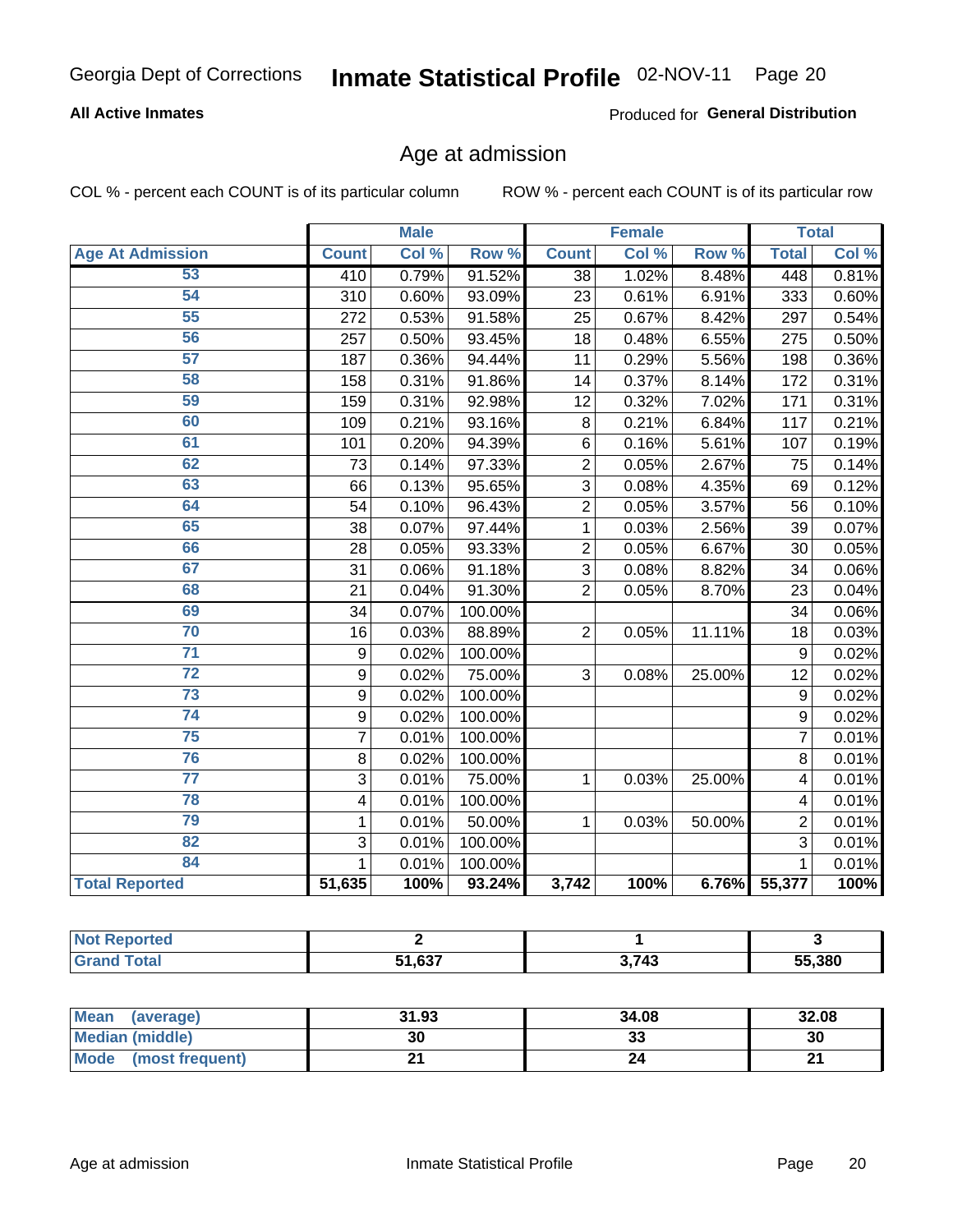#### **All Active Inmates**

#### Produced for General Distribution

#### Height, measured at entry to prison

COL % - percent each COUNT is of its particular column

|                       | <b>Male</b>      |        |         | <b>Female</b>    |        |        | <b>Total</b>     |        |
|-----------------------|------------------|--------|---------|------------------|--------|--------|------------------|--------|
| <b>Height</b>         | <b>Count</b>     | Col %  | Row %   | <b>Count</b>     | Col %  | Row %  | <b>Total</b>     | Col %  |
| 4'10"                 | $\overline{2}$   | 0.02%  | 14.29%  | 12               | 5.50%  | 85.71% | 14               | 0.11%  |
| 4'11''                | 11               | 0.09%  | 14.86%  | 63               | 28.90% | 85.14% | 74               | 0.61%  |
| 5'02''                | $\boldsymbol{2}$ | 0.02%  | 66.67%  | 1                | 0.46%  | 33.33% | 3                | 0.02%  |
| 5'03''                | $\overline{c}$   | 0.02%  | 100.00% |                  |        |        | $\overline{2}$   | 0.02%  |
| 5'05''                | $\boldsymbol{9}$ | 0.07%  | 100.00% |                  |        |        | $\boldsymbol{9}$ | 0.07%  |
| 5'06''                | 13               | 0.11%  | 92.86%  | 1                | 0.46%  | 7.14%  | 14               | 0.11%  |
| 5'07''                | 21               | 0.17%  | 100.00% |                  |        |        | 21               | 0.17%  |
| 5'08''                | 17               | 0.14%  | 100.00% |                  |        |        | 17               | 0.14%  |
| 5'09''                | 19               | 0.16%  | 100.00% |                  |        |        | 19               | 0.16%  |
| 5'10''                | 5,901            | 49.14% | 98.56%  | 86               | 39.45% | 1.44%  | 5,987            | 48.97% |
| 5'11''                | 5,946            | 49.51% | 99.08%  | 55               | 25.23% | 0.92%  | 6,001            | 49.08% |
| 6'00''                | 17               | 0.14%  | 100.00% |                  |        |        | 17               | 0.14%  |
| 6'01''                | 12               | 0.10%  | 100.00% |                  |        |        | 12               | 0.10%  |
| 6'02''                | 11               | 0.09%  | 100.00% |                  |        |        | 11               | 0.09%  |
| 6'03''                | 3                | 0.02%  | 100.00% |                  |        |        | 3                | 0.02%  |
| 6'04''                | 3                | 0.02%  | 100.00% |                  |        |        | 3                | 0.02%  |
| 6'05''                | 3                | 0.02%  | 100.00% |                  |        |        | 3                | 0.02%  |
| 6'06''                | 1                | 0.01%  | 100.00% |                  |        |        | 1                | 0.01%  |
| 6'10''                | 5                | 0.04%  | 100.00% |                  |        |        | 5                | 0.04%  |
| 6'11''                | 10               | 0.08%  | 100.00% |                  |        |        | 10               | 0.08%  |
| Seven feet +          | 1                | 0.01%  | 100.00% |                  |        |        | 1                | 0.01%  |
| <b>Total Reported</b> | 12,009           | 100%   | 98.22%  | $\overline{218}$ | 100%   | 1.78%  | 12,227           | 100%   |

| Reported<br>NO1 | 39,628                 | 3,525 | 12 152<br>70.IJJ |
|-----------------|------------------------|-------|------------------|
| ™otar           | 0.27<br>Г4<br>וכט, ו כ | 3.743 | 55,380           |

| <b>Mean</b><br>(average) | 5'10" | 5'06" | 5'10" |
|--------------------------|-------|-------|-------|
| Median (middle)          | 544"  | 5'10" | 5'10" |
| Mode<br>(most frequent)  | 5'11" | 5'10" | 544"  |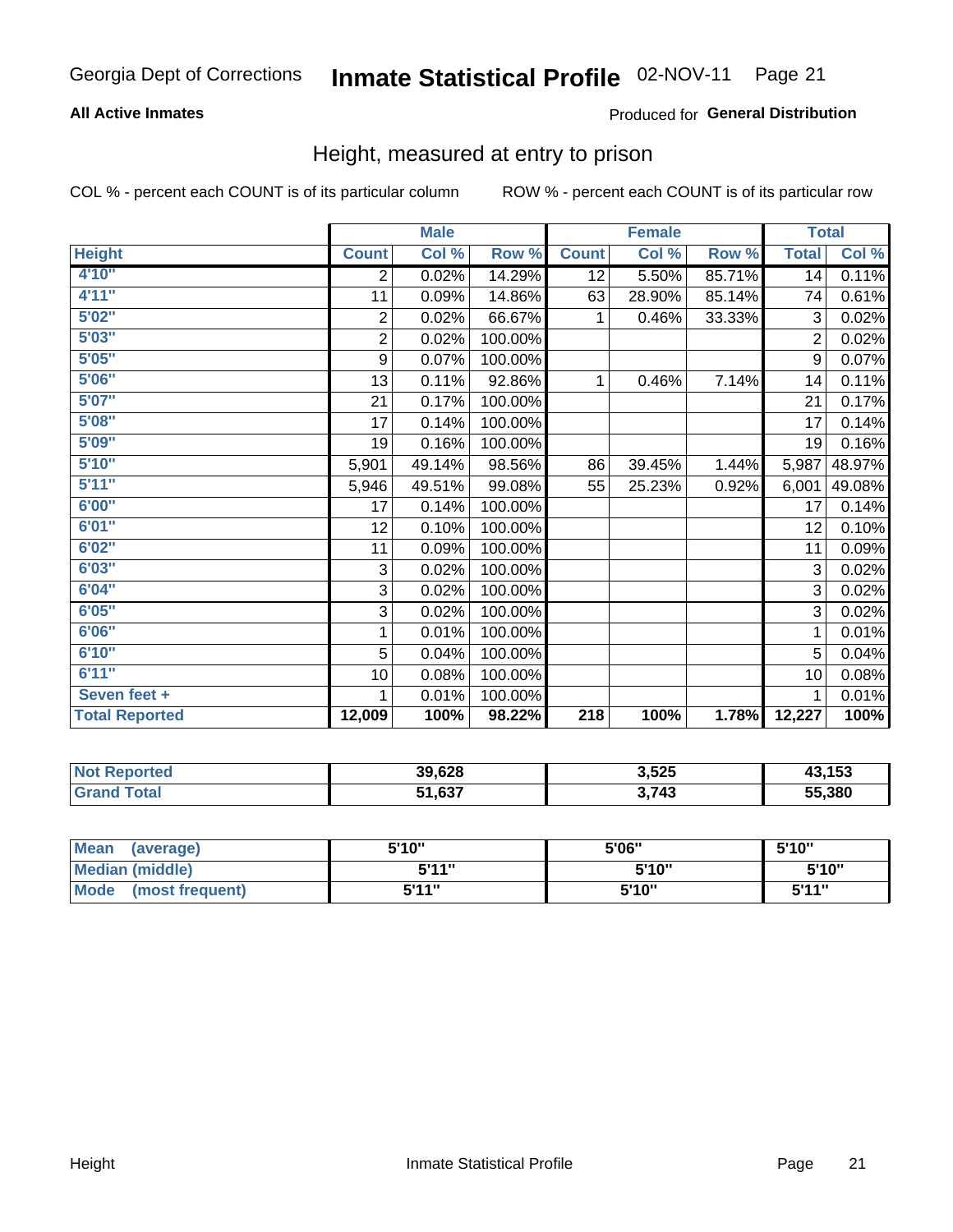#### **All Active Inmates**

#### Produced for General Distribution

### Weight, measured at entry to prison

COL % - percent each COUNT is of its particular column

|                        |                         | <b>Male</b> |                  |                         | Female |        | <b>Total</b>    |        |
|------------------------|-------------------------|-------------|------------------|-------------------------|--------|--------|-----------------|--------|
| <b>Weight</b>          | <b>Count</b>            | Col %       | Row <sup>%</sup> | <b>Count</b>            | Col %  | Row %  | <b>Total</b>    | Col %  |
| <b>Under 80 pounds</b> | $\overline{27}$         | 0.05%       | 100.00%          |                         |        |        | $\overline{27}$ | 0.05%  |
| 80 - 89 pounds         | 9                       | 0.02%       | 81.82%           | 2                       | 0.05%  | 18.18% | 11              | 0.02%  |
| 90 - 99 pounds         | 4                       | 0.01%       | 36.36%           | $\overline{7}$          | 0.19%  | 63.64% | 11              | 0.02%  |
| 100 - 109 pounds       | 16                      | 0.03%       | 33.33%           | 32                      | 0.86%  | 66.67% | 48              | 0.09%  |
| 110 - 119 pounds       | 94                      | 0.19%       | 40.69%           | 137                     | 3.68%  | 59.31% | 231             | 0.43%  |
| 120 - 129 pounds       | 424                     | 0.84%       | 62.91%           | 250                     | 6.71%  | 37.09% | 674             | 1.25%  |
| 130 - 139 pounds       | 1,354                   | 2.69%       | 77.59%           | 391                     | 10.49% | 22.41% | 1,745           | 3.22%  |
| 140 - 149 pounds       | 3,183                   | 6.32%       | 87.61%           | 450                     | 12.07% | 12.39% | 3,633           | 6.71%  |
| 150 - 159 pounds       | 4,811                   | 9.55%       | 92.79%           | 374                     | 10.03% | 7.21%  | 5,185           | 9.58%  |
| 160 - 169 pounds       | 6,915                   | 13.72%      | 94.30%           | 418                     | 11.22% | 5.70%  | 7,333           | 13.55% |
| 170 - 179 pounds       | 6,360                   | 12.62%      | 95.18%           | 322                     | 8.64%  | 4.82%  | 6,682           | 12.35% |
| 180 - 189 pounds       | 6,871                   | 13.64%      | 95.07%           | 356                     | 9.55%  | 4.93%  | 7,227           | 13.36% |
| 190 - 199 pounds       | 4,694                   | 9.32%       | 95.64%           | 214                     | 5.74%  | 4.36%  | 4,908           | 9.07%  |
| 200 - 209 pounds       | 4,201                   | 8.34%       | 95.48%           | 199                     | 5.34%  | 4.52%  | 4,400           | 8.13%  |
| 210 - 219 pounds       | 3,136                   | 6.22%       | 96.20%           | 124                     | 3.33%  | 3.80%  | 3,260           | 6.02%  |
| 220 - 229 pounds       | 2,487                   | 4.94%       | 96.13%           | 100                     | 2.68%  | 3.87%  | 2,587           | 4.78%  |
| 230 - 239 pounds       | 1,706                   | 3.39%       | 95.36%           | 83                      | 2.23%  | 4.64%  | 1,789           | 3.31%  |
| 240 - 249 pounds       | 1,351                   | 2.68%       | 95.28%           | 67                      | 1.80%  | 4.72%  | 1,418           | 2.62%  |
| 250 - 259 pounds       | 847                     | 1.68%       | 92.17%           | 72                      | 1.93%  | 7.83%  | 919             | 1.70%  |
| 260 - 269 pounds       | 629                     | 1.25%       | 93.88%           | 41                      | 1.10%  | 6.12%  | 670             | 1.24%  |
| 270 - 279 pounds       | 370                     | 0.73%       | 95.12%           | 19                      | 0.51%  | 4.88%  | 389             | 0.72%  |
| 280 - 289 pounds       | 277                     | 0.55%       | 92.95%           | 21                      | 0.56%  | 7.05%  | 298             | 0.55%  |
| 290 - 299 pounds       | 149                     | 0.30%       | 90.85%           | 15                      | 0.40%  | 9.15%  | 164             | 0.30%  |
| 300 - 309 pounds       | 152                     | 0.30%       | 93.25%           | 11                      | 0.30%  | 6.75%  | 163             | 0.30%  |
| 310 - 319 pounds       | 75                      | 0.15%       | 96.15%           | 3                       | 0.08%  | 3.85%  | 78              | 0.14%  |
| 320 - 329 pounds       | 88                      | 0.17%       | 95.65%           | 4                       | 0.11%  | 4.35%  | 92              | 0.17%  |
| 330 - 339 pounds       | 33                      | 0.07%       | 97.06%           | $\mathbf{1}$            | 0.03%  | 2.94%  | 34              | 0.06%  |
| 340 - 349 pounds       | 22                      | 0.04%       | 84.62%           | $\overline{\mathbf{4}}$ | 0.11%  | 15.38% | 26              | 0.05%  |
| 350 - 359 pounds       | 41                      | 0.08%       | 87.23%           | 6                       | 0.16%  | 12.77% | 47              | 0.09%  |
| 360 - 369 pounds       | 11                      | 0.02%       | 91.67%           | $\mathbf{1}$            | 0.03%  | 8.33%  | 12              | 0.02%  |
| 370 - 379 pounds       | 13                      | 0.03%       | 92.86%           | $\mathbf{1}$            | 0.03%  | 7.14%  | 14              | 0.03%  |
| 380 - 389 pounds       | $\bf 8$                 | 0.02%       | 100.00%          |                         |        |        | 8               | 0.01%  |
| 390 - 399 pounds       | $\overline{\mathbf{4}}$ | 0.01%       | 100.00%          |                         |        |        | $\overline{4}$  | 0.01%  |
| 400 pounds and over    | 22                      | 0.04%       | 91.67%           | $\overline{2}$          | 0.05%  | 8.33%  | 24              | 0.04%  |
| <b>Total Reported</b>  | 50,384                  | 100%        | 93.11%           | 3,727                   | 100%   | 6.89%  | 54,111          | 100%   |

| orted<br>NOT | 253, ا |       | 269,،  |
|--------------|--------|-------|--------|
| `ota         | EA COT | 3,743 | 55,380 |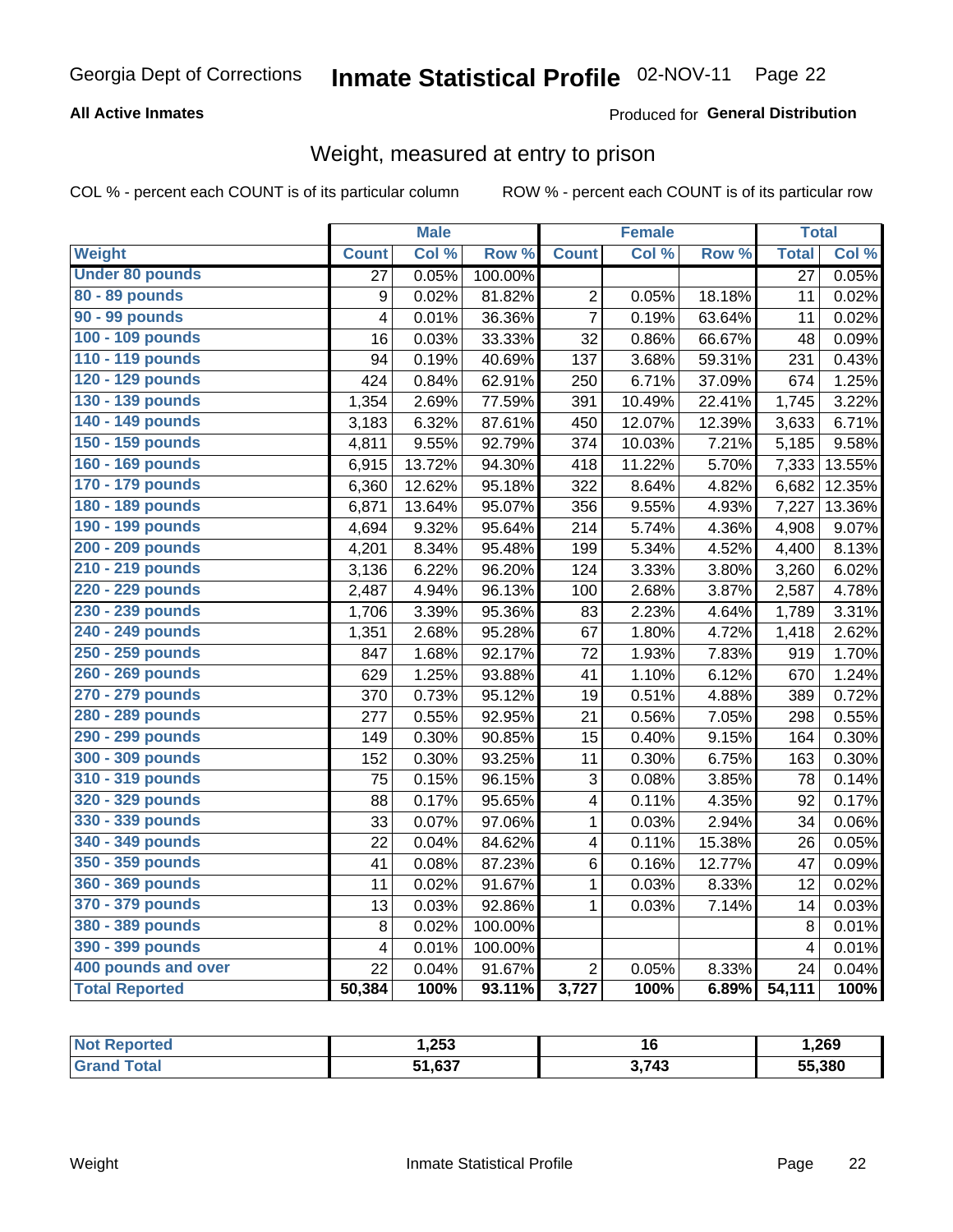#### **All Active Inmates**

#### Produced for General Distribution

### Weight, measured at entry to prison

COL % - percent each COUNT is of its particular column

|                          | <b>Male</b> | <b>Female</b> | Total |
|--------------------------|-------------|---------------|-------|
| <b>Mean</b><br>(average) | 186         | 170           | 185   |
| <b>Median (middle)</b>   | 180         | 164           | 180   |
| Mode<br>(most frequent)  | 180         | 140           | 180   |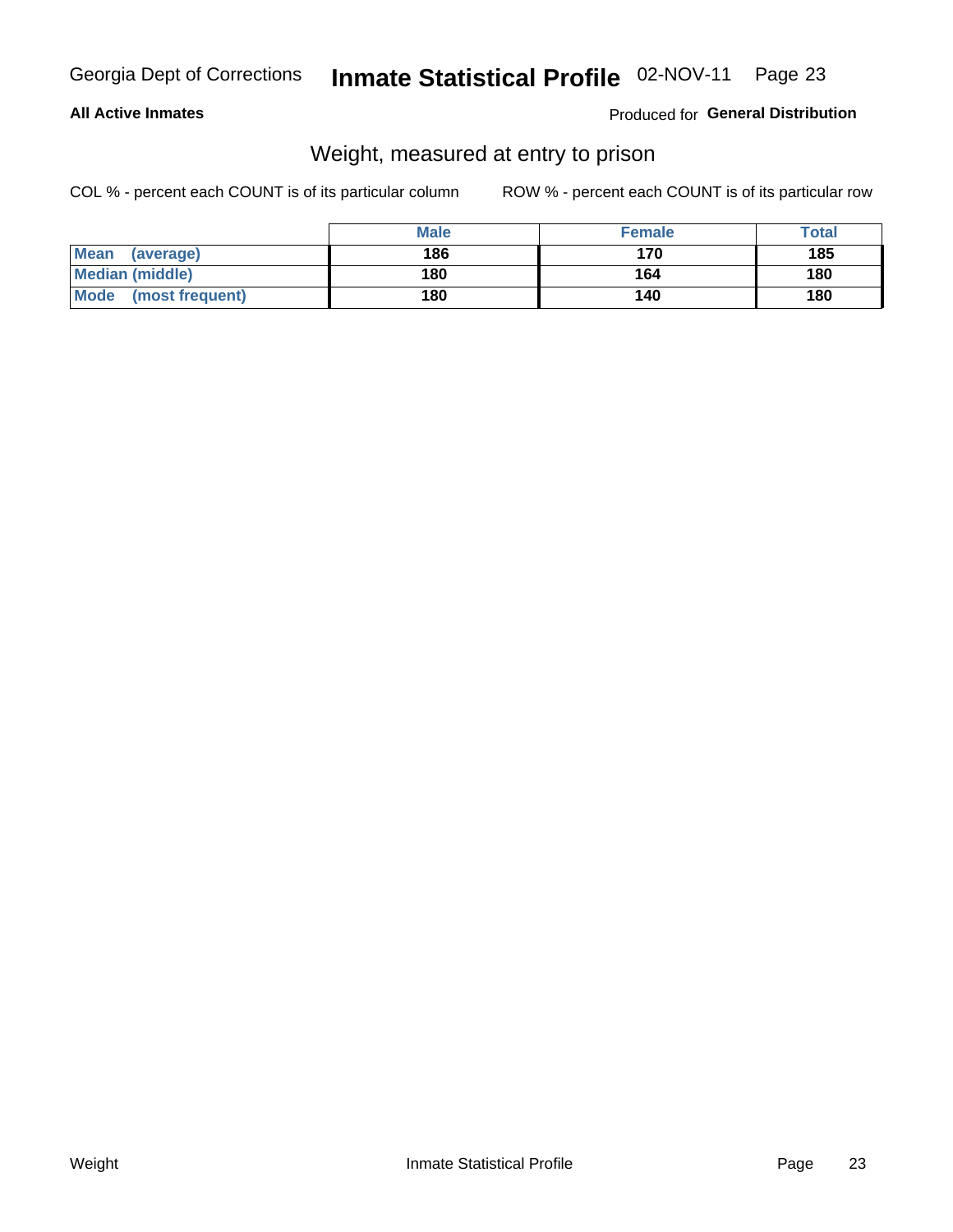#### Inmate Statistical Profile 02-NOV-11 Page 24

**All Active Inmates** 

**Produced for General Distribution** 

### Military service

COL % - percent each COUNT is of its particular column

|                             | <b>Male</b>  |          |                    | <b>Female</b> |        |         | <b>Total</b> |        |
|-----------------------------|--------------|----------|--------------------|---------------|--------|---------|--------------|--------|
| <b>Military service</b>     | <b>Count</b> | Col %    | <b>Row % Count</b> |               | Col %  | Row %   | <b>Total</b> | Col %  |
| <b>Air Force</b>            | 1,731        | 6.23%    | 98.30%             | 30            | 1.62%  | 1.70%   | 1,761        | 5.94%  |
| $\mathbf{2}$<br><b>Army</b> | 292          | 1.05%    | 97.01%             | 9             | .49%   | 2.99%   | 301          | 1.02%  |
| <b>Navy</b><br>3            | 572          | $2.06\%$ | 99.13%             | 5             | .27%   | $.87\%$ | 577          | 1.95%  |
| <b>Marines</b><br>4         | 33           | $.12\%$  | 100.00%            |               |        |         | 33           | .11%   |
| <b>Coast Guard</b><br>5     | 387          | 1.39%    | 99.74%             |               | .05%   | .26%    | 388          | 1.31%  |
| <b>None</b><br>96           | 24,758       | 89.14%   | 93.20%             | .805          | 97.57% | 6.80%   | 26,563       | 89.67% |
| <b>Total Reported</b>       | 27,773       | 100%     | 93.75%             | 1,850         | 100%   | 6.25%   | 29,623       | 100%   |

| тео | 23.864                | ,893 | $\mathbf{r}$ $\mathbf{r}$<br>つち<br>י כ<br>$\overline{\phantom{0}}$ |
|-----|-----------------------|------|--------------------------------------------------------------------|
|     | 027<br>$ -$<br>וכס, ו | 3713 | 55.380                                                             |

| <b>Mode (most frequent)</b> | <b>Air Force</b> | <b>Force</b> | <b>Force</b><br>Aır |
|-----------------------------|------------------|--------------|---------------------|
|                             |                  |              |                     |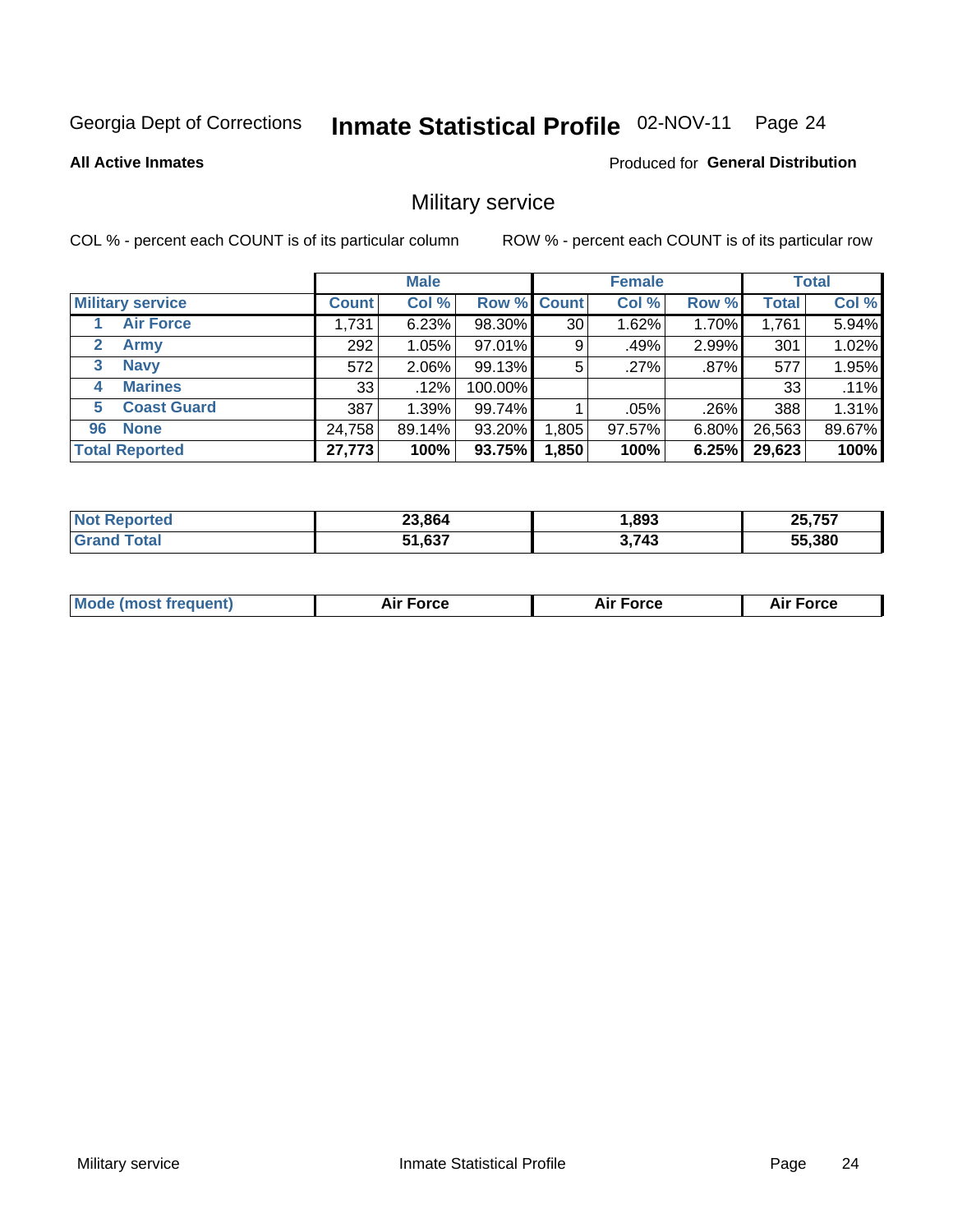#### Inmate Statistical Profile 02-NOV-11 Page 25

**All Active Inmates** 

#### Produced for General Distribution

#### Type of admission to prison

COL % - percent each COUNT is of its particular column

|                |                             |                  | <b>Male</b> |                    |     | <b>Female</b> |        | <b>Total</b>   |        |
|----------------|-----------------------------|------------------|-------------|--------------------|-----|---------------|--------|----------------|--------|
|                | <b>Type of Admission</b>    | <b>Count</b>     | Col %       | <b>Row % Count</b> |     | Col %         | Row %  | <b>Total</b>   | Col %  |
|                | <b>Committed From Court</b> | 43,296           | 84.24%      | 93.44% 3,042       |     | 81.51%        | 6.56%  | 46,338         | 84.06% |
| $\mathbf{2}$   | <b>Return Appeal/Bond</b>   | 3                | .01%        | 100.00%            |     |               |        | 3              | .01%   |
| $\overline{3}$ | <b>Parole Rev/New Sent</b>  | 2,674            | 5.20%       | 95.64%             | 122 | 3.27%         | 4.36%  | 2,796          | 5.07%  |
| 4              | <b>Par Rev/No New Sent</b>  | 1,134            | 2.21%       | 95.53%             | 53  | 1.42%         | 4.47%  | 1,187          | 2.15%  |
| 5              | <b>Prob Viol/Total Rev</b>  |                  | .01%        | 100.00%            |     |               |        |                | .01%   |
| 6              | <b>Prob Viol/Partial</b>    | 1,743            | 3.39%       | 88.66%             | 223 | 5.98%         | 11.34% | 1,966          | 3.57%  |
| 7              | <b>Admit Fm Other Cust</b>  | 8                | .02%        | 100.00%            |     |               |        | 8              | .01%   |
| 9              | <b>Prob Rev/Remainder</b>   | 2,435            | 4.74%       | 89.33%             | 291 | 7.80%         | 10.67% | 2,726          | 4.95%  |
| 10             | <b>New Sent/Par Rev Pnd</b> | 9                | .02%        | 100.00%            |     |               |        | 9              | .02%   |
| 11             | <b>Life W/O Parole</b>      | 15 <sub>15</sub> | .03%        | 100.00%            |     |               |        | 15             | .03%   |
| 30             | <b>Par Rev/Rsn Unknown</b>  | 51               | .10%        | 100.00%            |     |               |        | 51             | .09%   |
| 32             | <b>Pb Parole Rescinded</b>  | $\overline{c}$   | .01%        | 100.00%            |     |               |        | $\overline{2}$ | .01%   |
| 33             | <b>Prob Revoc/Spec Cond</b> | 5                | .01%        | 100.00%            |     |               |        | 5              | .01%   |
| 40             | <b>Par Rev/Revoc Center</b> | 5                | .01%        | 100.00%            |     |               |        | 5              | .01%   |
| 44             | <b>Whitworth Detention</b>  | 1                | .01%        | 100.00%            |     |               |        |                | .01%   |
| 50             | <b>Dcys At Risk</b>         | 1                | .01%        | 100.00%            |     |               |        |                | .01%   |
| 97             | <b>Other</b>                | 9                | .02%        | 90.00%             | 1   | .03%          | 10.00% | 10             | .02%   |
| 99             | <b>Unknown</b>              |                  | .01%        | 100.00%            |     |               |        |                | .01%   |
|                | <b>Total Reported</b>       | 51,393           | 100%        | 93.23% 3,732       |     | 100%          | 6.77%  | 55,125         | 100%   |

| <b>Not</b><br>ported | 24a<br>--- |     | 255    |
|----------------------|------------|-----|--------|
| ັota.                | 1,637ه     | 743 | 55.380 |

| <b>Mode (most frequent)</b><br><b>Court Cmmt</b><br>Court Cmmt<br><b>Court Cmmt</b> |  |  |
|-------------------------------------------------------------------------------------|--|--|
|                                                                                     |  |  |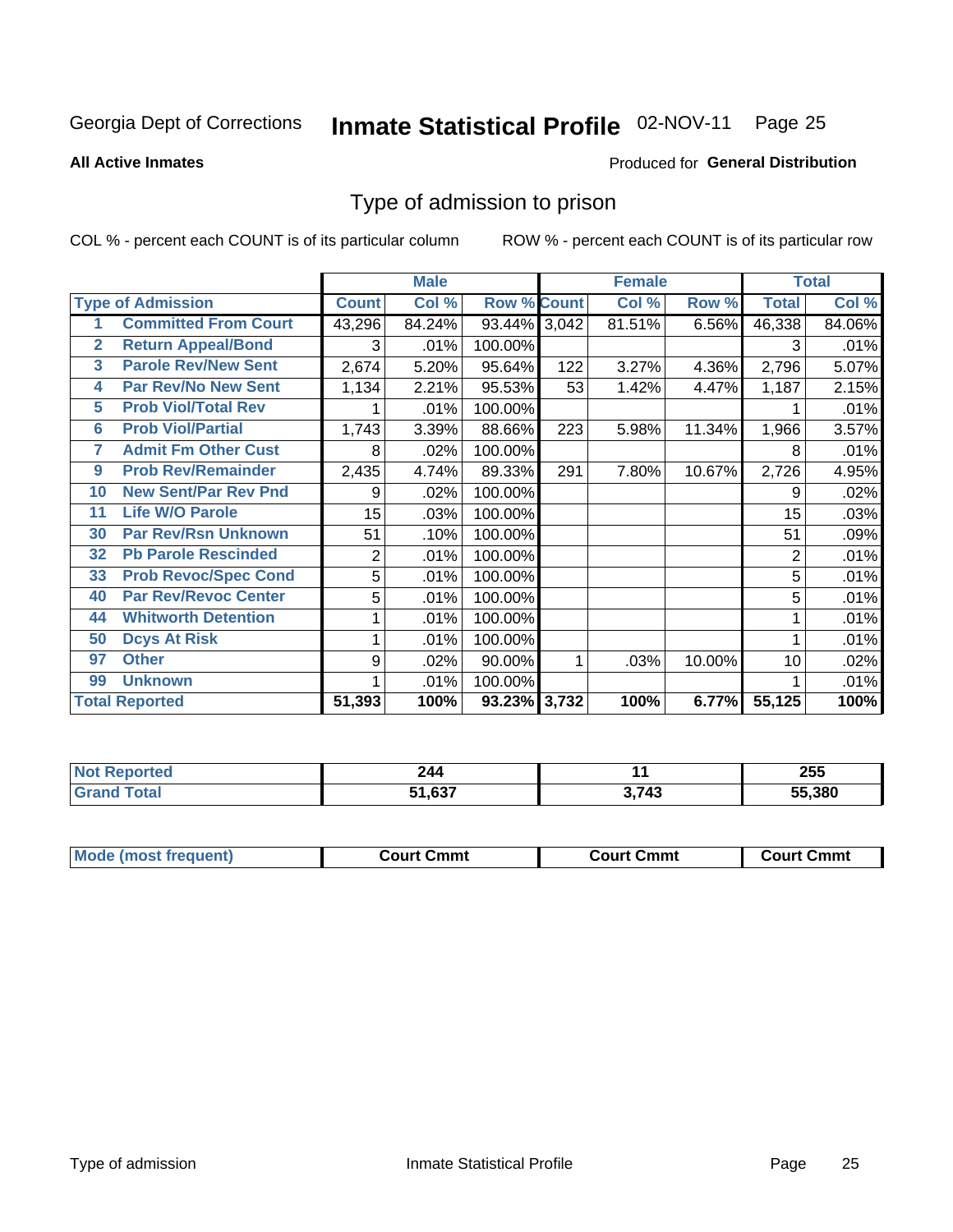### Inmate Statistical Profile 02-NOV-11 Page 26

**All Active Inmates** 

#### Produced for General Distribution

#### Current / last security status

COL % - percent each COUNT is of its particular column

|                        | <b>Male</b>     |         |             | <b>Female</b> |         |        | <b>Total</b> |        |
|------------------------|-----------------|---------|-------------|---------------|---------|--------|--------------|--------|
| <b>Security Status</b> | <b>Count</b>    | Col %   | Row % Count |               | Col %   | Row %  | <b>Total</b> | Col %  |
| <b>Wrk Releas</b>      | 2               | $.01\%$ | 66.67%      |               | $.03\%$ | 33.33% | 3            | .01%   |
| 2 Trusty               | 6               | $.01\%$ | 100.00%     |               | .00%    |        | 6            | .01%   |
| 3 Minimum              | 11,814          | 23.84%  | 86.02%      | 1,920         | 54.36%  | 13.98% | 13,734       | 25.87% |
| 4 Medium               | 28,495          | 57.51%  | 95.44%      | ,363          | 38.59%  | 4.56%  | 29,858       | 56.25% |
| 5 Close                | 9,142           | 18.45%  | 97.37%      | 247           | 6.99%   | 2.63%  | 9,389        | 17.69% |
| <b>6 Maximum</b>       | 92 <sub>1</sub> | .19%    | 98.92%      |               | .03%    | 1.08%  | 93           | .18%   |
| <b>Total Reported</b>  | 49,551          | 100%    | 93.35%      | 3,532         | 100%    | 6.65%  | 53,083       | 100%   |

| <b>Still being diagnosed</b> |        |       |        |
|------------------------------|--------|-------|--------|
| <b>Not Reported</b>          | 2,086  | 211   | 2,297  |
| <b>Grand Total</b>           | 51,637 | 3.743 | 55,380 |

| M | NЛ<br>. .<br>dilim<br>_____ | ---<br>-- | . .<br>Medium<br>Me |
|---|-----------------------------|-----------|---------------------|
|   |                             |           |                     |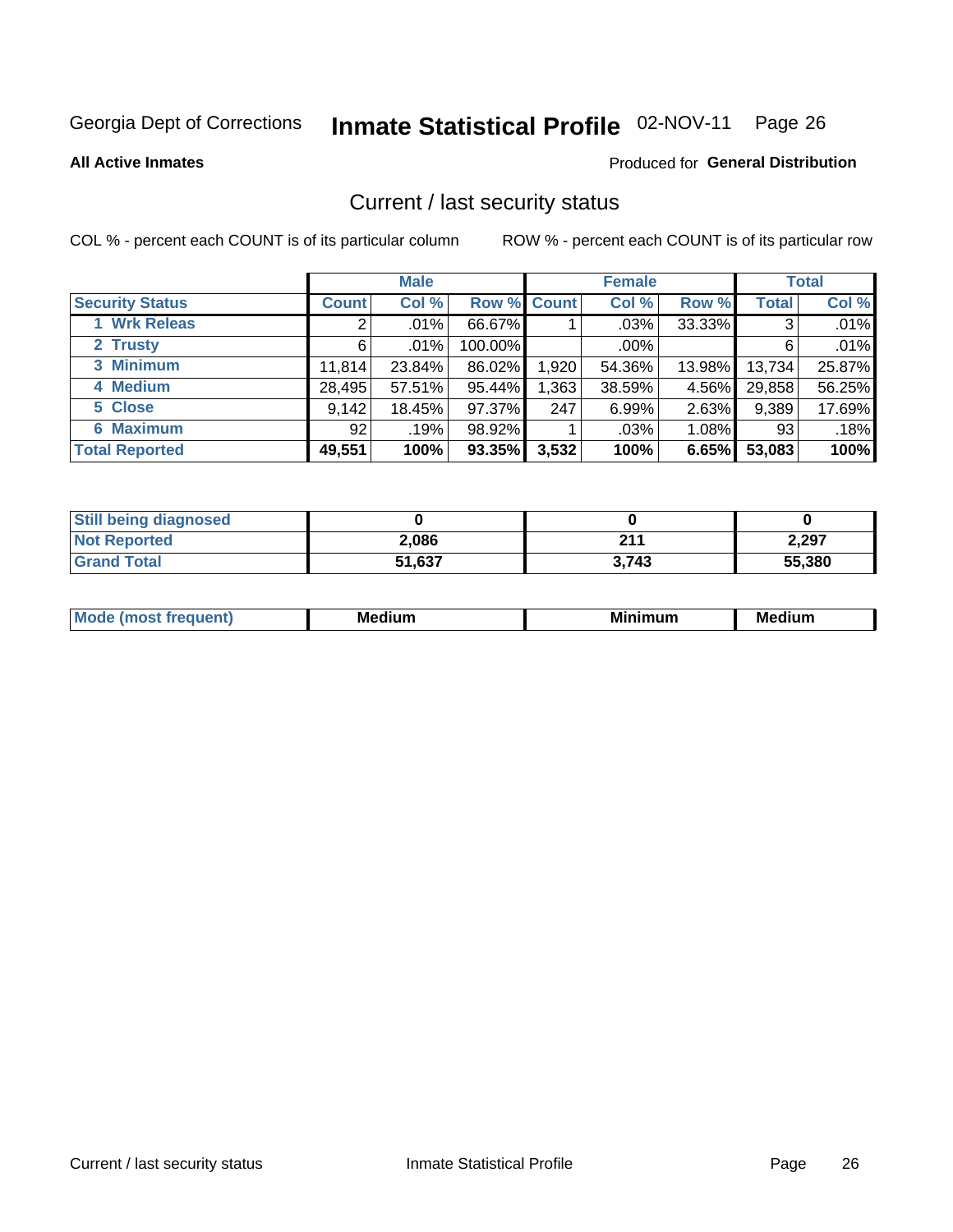#### Inmate Statistical Profile 02-NOV-11 Page 27

**All Active Inmates** 

#### Produced for General Distribution

### Current / last type of institution

COL % - percent each COUNT is of its particular column

|                                 |              | <b>Male</b> |             |       | <b>Female</b> |        |              | <b>Total</b> |
|---------------------------------|--------------|-------------|-------------|-------|---------------|--------|--------------|--------------|
| <b>Type of Institution</b>      | <b>Count</b> | Col %       | Row % Count |       | Col %         | Row %  | <b>Total</b> | Col %        |
| <b>County Ci</b>                | 5,076        | 10.22%      | 100.00%     |       |               |        | 5,076        | 9.51%        |
| <b>State Prison</b>             | 36,619       | 73.73%      | 91.79%      | 3,277 | 88.74%        | 8.21%  | 39,896       | 74.76%       |
| <b>Transitional Center</b>      | 1,980        | 3.99%       | 89.55%      | 231   | 6.26%         | 10.45% | 2,211        | 4.14%        |
| <b>Private Prison</b>           | 5,516        | 11.11%      | 100.00%     |       |               |        | 5,516        | 10.34%       |
| <b>Parole Revocation Center</b> | 24           | $.05\%$     | 100.00%     |       |               |        | 24           | .04%         |
| <b>Rsat - Probation</b>         |              | $.01\%$     | 100.00%     |       |               |        |              | .01%         |
| <b>Pre Release Center</b>       | 453          | $.91\%$     | 71.00%      | 185   | $5.01\%$      | 29.00% | 638          | 1.20%        |
| <b>Total Reported</b>           | 49,669       | 100%        | 93.08%      | 3,693 | 100%          | 6.92%  | 53,362       | 100%         |

| τеα             | ,968       | --<br>50 | 2,018  |
|-----------------|------------|----------|--------|
| $\sim$ 4 $\sim$ | .637<br>E7 | 3,743    | 55,380 |

| <b>Mode (most frequent)</b> | <b>State Prison</b> | <b>State Prison</b> | <b>State Prison</b> |
|-----------------------------|---------------------|---------------------|---------------------|
|                             |                     |                     |                     |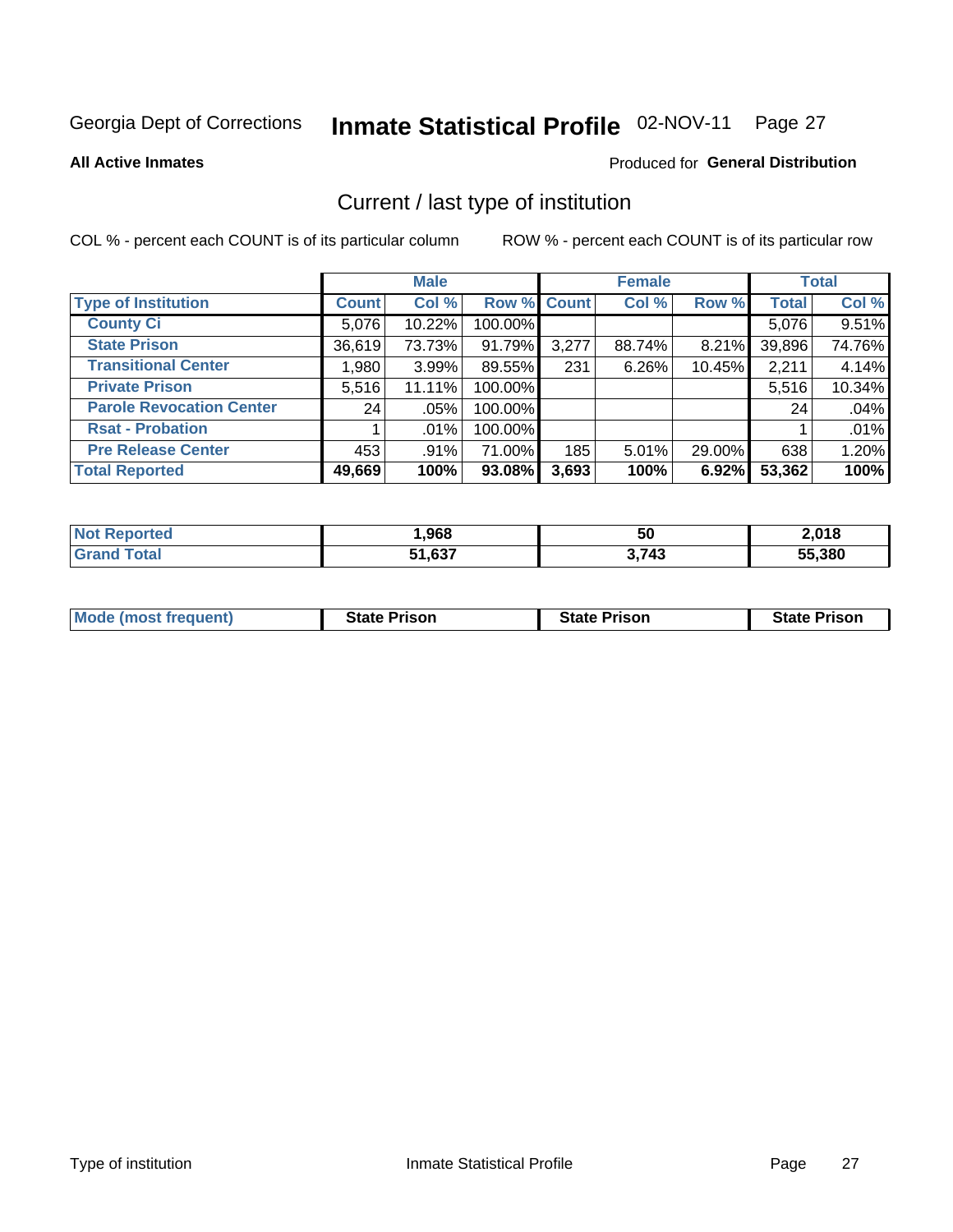#### Inmate Statistical Profile 02-NOV-11 Page 28

**All Active Inmates** 

#### Produced for General Distribution

#### Institution type - transitional centers

COL % - percent each COUNT is of its particular column

|                                          |              | <b>Male</b> |         |              | <b>Female</b> |         |              | <b>Total</b> |
|------------------------------------------|--------------|-------------|---------|--------------|---------------|---------|--------------|--------------|
| <b>Institution Type - Trans. Centers</b> | <b>Count</b> | Col %       | Row %   | <b>Count</b> | Col %         | Row %   | <b>Total</b> | Col %        |
| <b>Albany Transitional Ct</b>            | 145          | 6.42%       | 100.00% |              |               |         | 145          | 5.58%        |
| <b>Arrendale State Prison</b>            |              |             |         | 109          | 32.06%        | 100.00% | 109          | 4.19%        |
| <b>Atl. Transitional Ctr (M)</b>         | 251          | 11.11%      | 100.00% |              |               |         | 251          | 9.65%        |
| <b>Augusta Tc</b>                        | 203          | 8.98%       | 100.00% |              |               |         | 203          | 7.81%        |
| <b>Clayton Tc</b>                        | 346          | 15.31%      | 100.00% |              |               |         | 346          | 13.31%       |
| <b>Coastal Tc</b>                        | 261          | 11.55%      | 100.00% |              |               |         | 261          | 10.04%       |
| <b>Columbus Tc</b>                       | 177          | 7.83%       | 100.00% |              |               |         | 177          | 6.81%        |
| <b>Lagrange Tc</b>                       | 153          | 6.77%       | 100.00% |              |               |         | 153          | 5.88%        |
| <b>Macon Transitional Ctr (M)</b>        | 146          | 6.46%       | 100.00% |              |               |         | 146          | 5.62%        |
| <b>Metro Transitional Ctr</b>            |              |             |         | 231          | 67.94%        | 100.00% | 231          | 8.88%        |
| <b>Phillips State Prison</b>             | 280          | 12.39%      | 100.00% |              |               |         | 280          | 10.77%       |
| <b>Smith T.C</b>                         | 197          | 8.72%       | 100.00% |              |               |         | 197          | 7.58%        |
| <b>Valdosta Tc</b>                       | 101          | 4.47%       | 100.00% |              |               |         | 101          | 3.88%        |
| <b>Total Reported</b>                    | 2,260        | 100%        | 86.92%  | 340          | 100%          | 13.08%  | 2,600        | 100%         |

| orted |       |      |      |  |
|-------|-------|------|------|--|
|       | 2,260 | -245 | ,600 |  |

| Mode (most frequent) | <b>Phillips State Prison</b> | Arrendale State Prison | <b>Phillips State</b><br>Prison |
|----------------------|------------------------------|------------------------|---------------------------------|
|                      |                              |                        |                                 |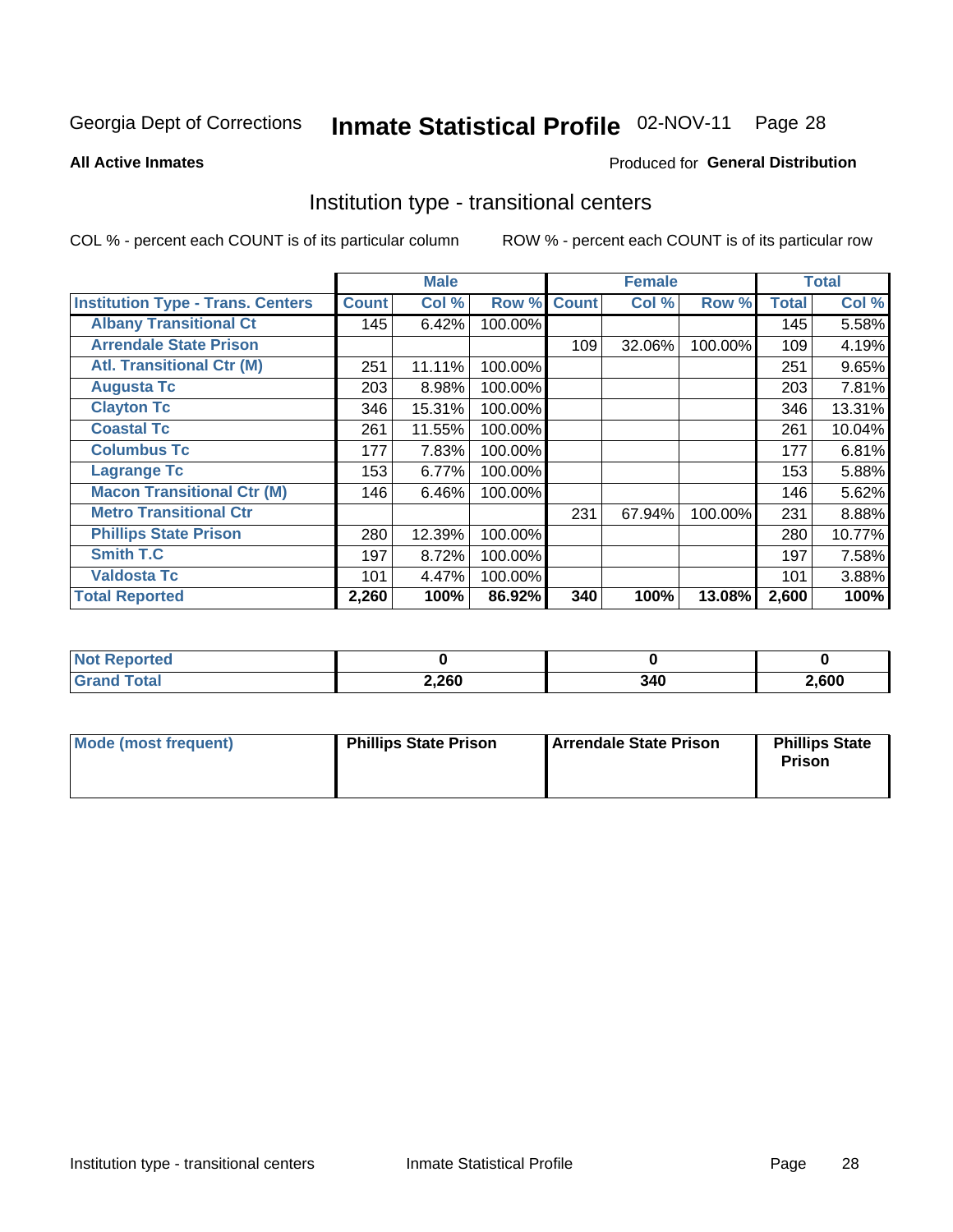# Inmate Statistical Profile 02-NOV-11 Page 29

#### **All Active Inmates**

#### Produced for General Distribution

#### Institution type - county prisons

COL % - percent each COUNT is of its particular column

|                                          |              | <b>Male</b> |         |              | <b>Female</b> |               |              | <b>Total</b> |
|------------------------------------------|--------------|-------------|---------|--------------|---------------|---------------|--------------|--------------|
| <b>Institution Type - County Prisons</b> | <b>Count</b> | Col %       | Row %   | <b>Count</b> | Col %         | Row %         | <b>Total</b> | Col %        |
| <b>Bulloch County Ci</b>                 | 145          | 2.86%       | 100.00% |              |               |               | 145          | 2.86%        |
| <b>Carroll County Ci</b>                 | 248          | 4.89%       | 100.00% |              |               |               | 248          | 4.89%        |
| <b>Clarke County Ci</b>                  | 110          | 2.17%       | 100.00% |              |               |               | 110          | 2.17%        |
| <b>Clayton County Ci</b>                 | 240          | 4.73%       | 100.00% |              |               |               | 240          | 4.73%        |
| <b>Colquitt County Ci</b>                | 193          | 3.80%       | 100.00% |              |               |               | 193          | 3.80%        |
| <b>Coweta County Ci</b>                  | 204          | 4.02%       | 100.00% |              |               |               | 204          | 4.02%        |
| <b>Decatur County Ci</b>                 | 231          | 4.55%       | 100.00% |              |               |               | 231          | 4.55%        |
| <b>Effingham County Ci</b>               | 226          | 4.45%       | 100.00% |              |               |               | 226          | 4.45%        |
| <b>Floyd County Ci</b>                   | 345          | 6.80%       | 100.00% |              |               |               | 345          | 6.80%        |
| <b>Gwinnett County Ci</b>                | 125          | 2.46%       | 100.00% |              |               |               | 125          | 2.46%        |
| <b>Hall County Ci</b>                    | 155          | 3.05%       | 100.00% |              |               |               | 155          | 3.05%        |
| <b>Harris County Ci</b>                  | 124          | 2.44%       | 100.00% |              |               |               | 124          | 2.44%        |
| <b>Jackson County Ci</b>                 | 196          | 3.86%       | 100.00% |              |               |               | 196          | 3.86%        |
| <b>Jefferson County Ci</b>               | 186          | 3.66%       | 100.00% |              |               |               | 186          | 3.66%        |
| <b>Mitchell County Ci</b>                | 127          | 2.50%       | 100.00% |              |               |               | 127          | 2.50%        |
| <b>Muscogee County Ci</b>                | 536          | 10.56%      | 100.00% |              |               |               | 536          | 10.56%       |
| <b>Richmond County Ci</b>                | 221          | 4.35%       | 100.00% |              |               |               | 221          | 4.35%        |
| <b>Screven County Ci</b>                 | 146          | 2.88%       | 100.00% |              |               |               | 146          | 2.88%        |
| <b>Spalding County Ci</b>                | 383          | 7.55%       | 100.00% |              |               |               | 383          | 7.55%        |
| <b>Sumter County Ci</b>                  | 343          | 6.76%       | 100.00% |              |               |               | 343          | 6.76%        |
| <b>Terrell County Ci</b>                 | 136          | 2.68%       | 100.00% |              |               |               | 136          | 2.68%        |
| <b>Thomas County Ci</b>                  | 183          | 3.61%       | 100.00% |              |               |               | 183          | 3.61%        |
| <b>Troup County Ci</b>                   | 273          | 5.38%       | 100.00% |              |               |               | 273          | 5.38%        |
| <b>Total Reported</b>                    | 5,076        | 100%        | 100%    |              |               | $\frac{9}{6}$ | 5,076        | 100%         |

| <b>Not</b><br>Reported       |     |       |
|------------------------------|-----|-------|
| <b>Total</b><br><b>Grand</b> | ^"^ | 5,076 |

| Mode (most frequent) | Muscogee County Ci | <b>Null</b> | Muscogee County |
|----------------------|--------------------|-------------|-----------------|
|                      |                    |             |                 |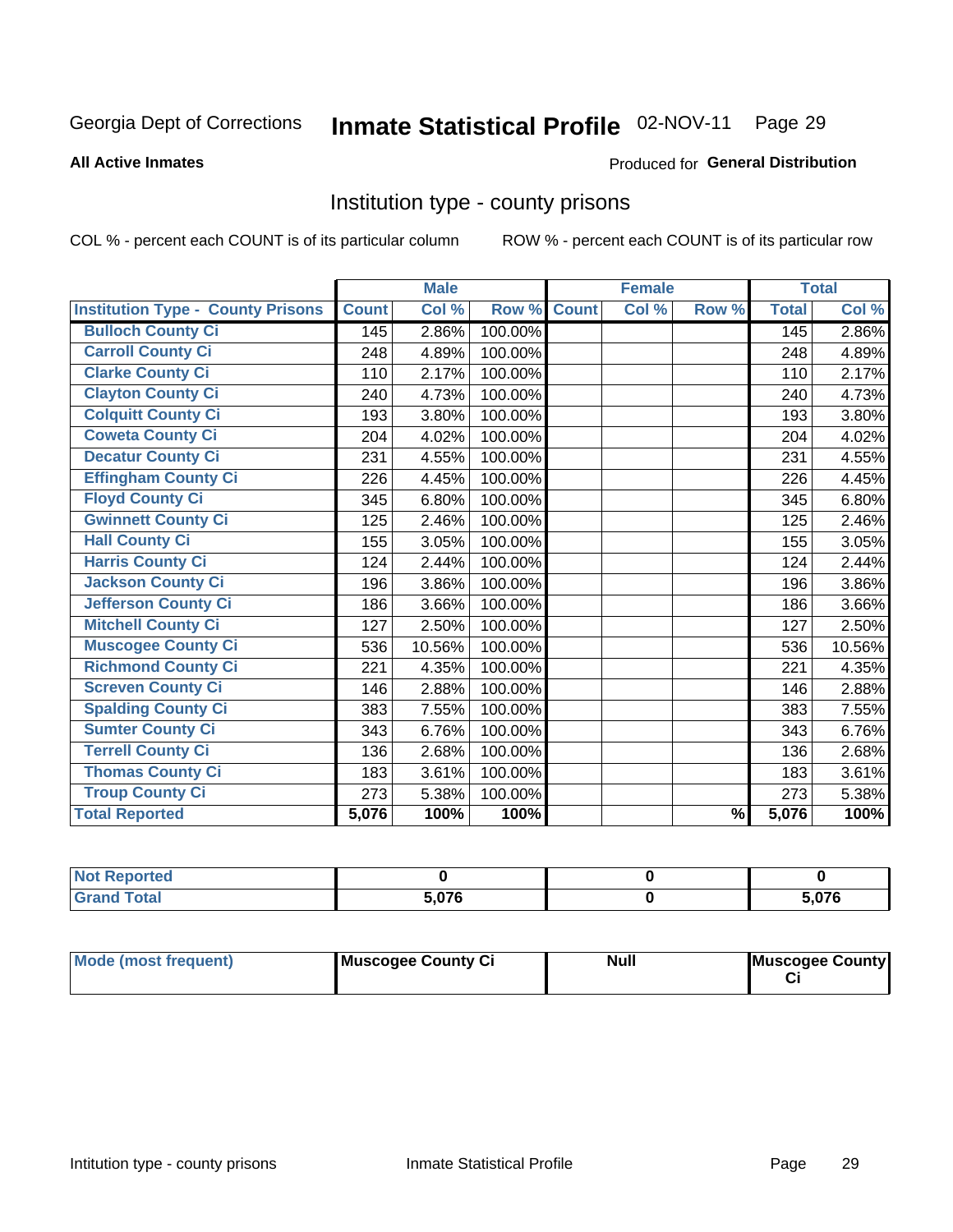#### Inmate Statistical Profile 02-NOV-11 Page 30

#### **All Active Inmates**

#### Produced for General Distribution

#### Institution type - state prisons

COL % - percent each COUNT is of its particular column

ROW % - percent each COUNT is of its particular row

|                                         |              | <b>Male</b>                 |         |              | <b>Female</b>                 |         | <b>Total</b>            |       |
|-----------------------------------------|--------------|-----------------------------|---------|--------------|-------------------------------|---------|-------------------------|-------|
| <b>Institution Type - State Prisons</b> | <b>Count</b> | Col %                       | Row %   | <b>Count</b> | Col %                         | Row %   | <b>Total</b>            | Col % |
| <b>Arrendale State Prison</b>           |              |                             |         | 1,522        | 46.44%                        | 100.00% | 1,522                   | 3.81% |
| <b>Augusta State Med. Prison</b>        | 1,302        | 3.56%                       | 99.62%  | 5            | .15%                          | .38%    | 1,307                   | 3.28% |
| <b>Autry State Prison</b>               | 1,701        | 4.65%                       | 100.00% |              |                               |         | 1,701                   | 4.26% |
| <b>Baldwin State Prison</b>             | 920          | 2.51%                       | 100.00% |              |                               |         | 920                     | 2.31% |
| <b>Burrus Corr Trn Cntr</b>             | 708          | 1.93%                       | 100.00% |              |                               |         | 708                     | 1.77% |
| <b>Calhoun State Prison</b>             | 1,661        | 4.54%                       | 100.00% |              |                               |         | 1,661                   | 4.16% |
| <b>Central State Prison</b>             | 1,132        | 3.09%                       | 100.00% |              |                               |         | 1,132                   | 2.84% |
| <b>Coastal State Prison</b>             | 1,279        | 3.49%                       | 100.00% |              |                               |         | 1,279                   | 3.21% |
| <b>Dodge State Prison</b>               | 1,231        | 3.36%                       | 100.00% |              |                               |         | 1,231                   | 3.09% |
| <b>Dooly State Prison</b>               | 1,702        | 4.65%                       | 100.00% |              |                               |         | 1,702                   | 4.27% |
| <b>Emanuel - Swainsboro</b>             |              |                             |         | 562          | 17.15%                        | 100.00% | 562                     | 1.41% |
| <b>Ga Diag Class Prison</b>             | 2,303        | 6.29%                       | 100.00% |              |                               |         | 2,303                   | 5.77% |
| <b>Ga State Prison</b>                  | 1,505        | 4.11%                       | 100.00% |              |                               |         | 1,505                   | 3.77% |
| <b>Hancock State Prison</b>             | 1,467        | 4.01%                       | 100.00% |              |                               |         | 1,467                   | 3.68% |
| <b>Hays State Prison</b>                | 1,693        | 4.62%                       | 100.00% |              |                               |         | 1,693                   | 4.24% |
| <b>Helms Facility</b>                   | 19           | .05%                        | 65.52%  | 10           | .31%                          | 34.48%  | 29                      | .07%  |
| <b>Johnson State Prison</b>             | 1,589        | 4.34%                       | 100.00% |              |                               |         | 1,589                   | 3.98% |
| <b>Lee State Prison</b>                 | 764          | 2.09%                       | 100.00% |              |                               |         | 764                     | 1.91% |
| Long                                    | 222          | .61%                        | 100.00% |              |                               |         | $\overline{222}$        | .56%  |
| <b>Macon State Prison</b>               | 1,767        | 4.83%                       | 100.00% |              |                               |         | 1,767                   | 4.43% |
| <b>Montgomery State Prison</b>          | 413          | 1.13%                       | 100.00% |              |                               |         | 413                     | 1.04% |
| <b>Phillips State Prison</b>            | 1,157        | 3.16%                       | 100.00% |              |                               |         | 1,157                   | 2.90% |
| <b>Pulaski State Prison</b>             |              |                             |         | 1,178        | 35.95%                        | 100.00% | 1,178                   | 2.95% |
| <b>Rogers State Prison</b>              | 1,497        | 4.09%                       | 100.00% |              |                               |         | 1,497                   | 3.75% |
| <b>Rutledge State Prison</b>            | 627          | 1.71%                       | 100.00% |              |                               |         | 627                     | 1.57% |
| <b>Smith State Prison</b>               | 1,626        | 4.44%                       | 100.00% |              |                               |         | 1,626                   | 4.08% |
| <b>Telfair State Prison</b>             | 1,444        | 3.94%                       | 100.00% |              |                               |         | 1,444                   | 3.62% |
| <b>Valdosta Sp</b>                      | 1,401        | 3.83%                       | 100.00% |              |                               |         | 1,401                   | 3.51% |
| <b>Walker State Prison</b>              | 423          | 1.16%                       | 100.00% |              |                               |         | 423                     | 1.06% |
| <b>Ware State Prison</b>                | 1,627        | 4.44%                       | 100.00% |              |                               |         | 1,627                   | 4.08% |
| <b>Washington State Prison</b>          | 1,562        | 4.27%                       | 100.00% |              |                               |         | 1,562                   | 3.92% |
| <b>Wilcox State Prison</b>              | 1,877        | 5.13%                       | 100.00% |              |                               |         | 1,877                   | 4.70% |
| <b>Total Reported</b>                   | 36,619       | 100%                        | 91.79%  | 3,277        | 100%                          | 8.21%   | 39,896                  | 100%  |
| <b>Not Reported</b>                     |              | $\overline{\mathbf{0}}$     |         |              | $\pmb{0}$                     |         | $\overline{\mathbf{0}}$ |       |
| <b>Grand Total</b>                      |              | 36,619                      |         |              | 3,277                         |         | 39,896                  |       |
| <b>Mode (most frequent)</b>             |              | <b>Ga Diag Class Prison</b> |         |              | <b>Arrendale State Prison</b> |         | <b>Ga Diag Class</b>    |       |

Prison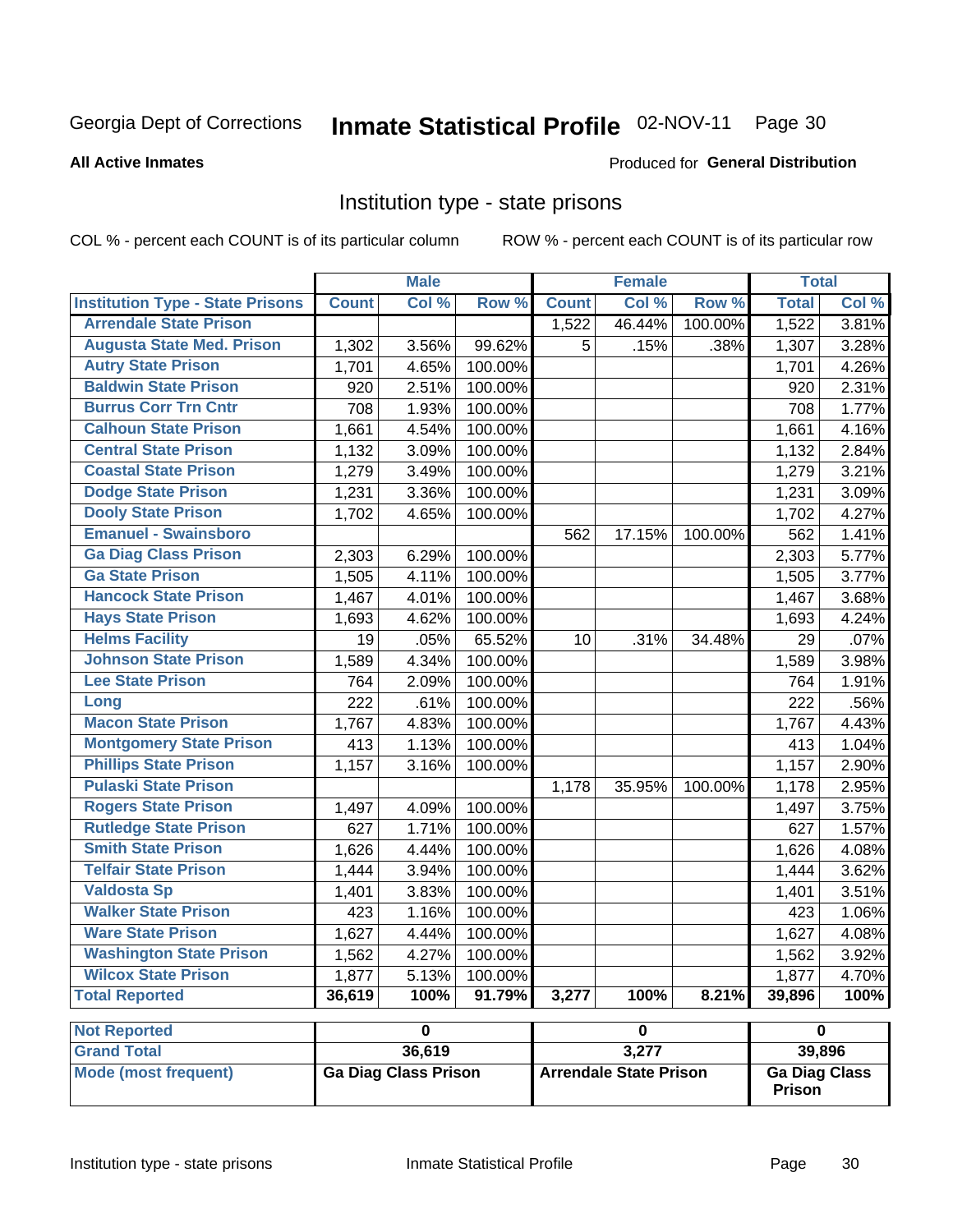### Inmate Statistical Profile 02-NOV-11 Page 31

**All Active Inmates** 

#### Produced for General Distribution

#### Institution type - private prisons

COL % - percent each COUNT is of its particular column

|                                           |                    | <b>Male</b> |                    | <b>Female</b> |       |            | <b>Total</b> |
|-------------------------------------------|--------------------|-------------|--------------------|---------------|-------|------------|--------------|
| <b>Institution Type - Private Prisons</b> | <b>Count</b>       | Col%        | <b>Row % Count</b> | Col %         | Row % | Total      | Col %        |
| <b>Coffee Corr Facility</b>               | 2.642              | 47.90%      | $100.00\%$         |               |       | 2.642      | 47.90%       |
| <b>Wheeler Corr Facility</b>              | 2.874 <sub>1</sub> | $52.10\%$   | 100.00%            |               |       | 2,874      | 52.10%       |
| <b>Total Reported</b>                     | 5,516              | 100%        | $100\%$            |               |       | $\%$ 5,516 | 100%         |

| <b>Reported</b><br><b>NOT</b><br>. |       |       |
|------------------------------------|-------|-------|
| 'otal                              | 5.516 | 5,516 |

| Mode (most frequent) | Wheeler Corr Facility | <b>Null</b> | <b>Wheeler Corr</b><br><b>Facility</b> |
|----------------------|-----------------------|-------------|----------------------------------------|
|----------------------|-----------------------|-------------|----------------------------------------|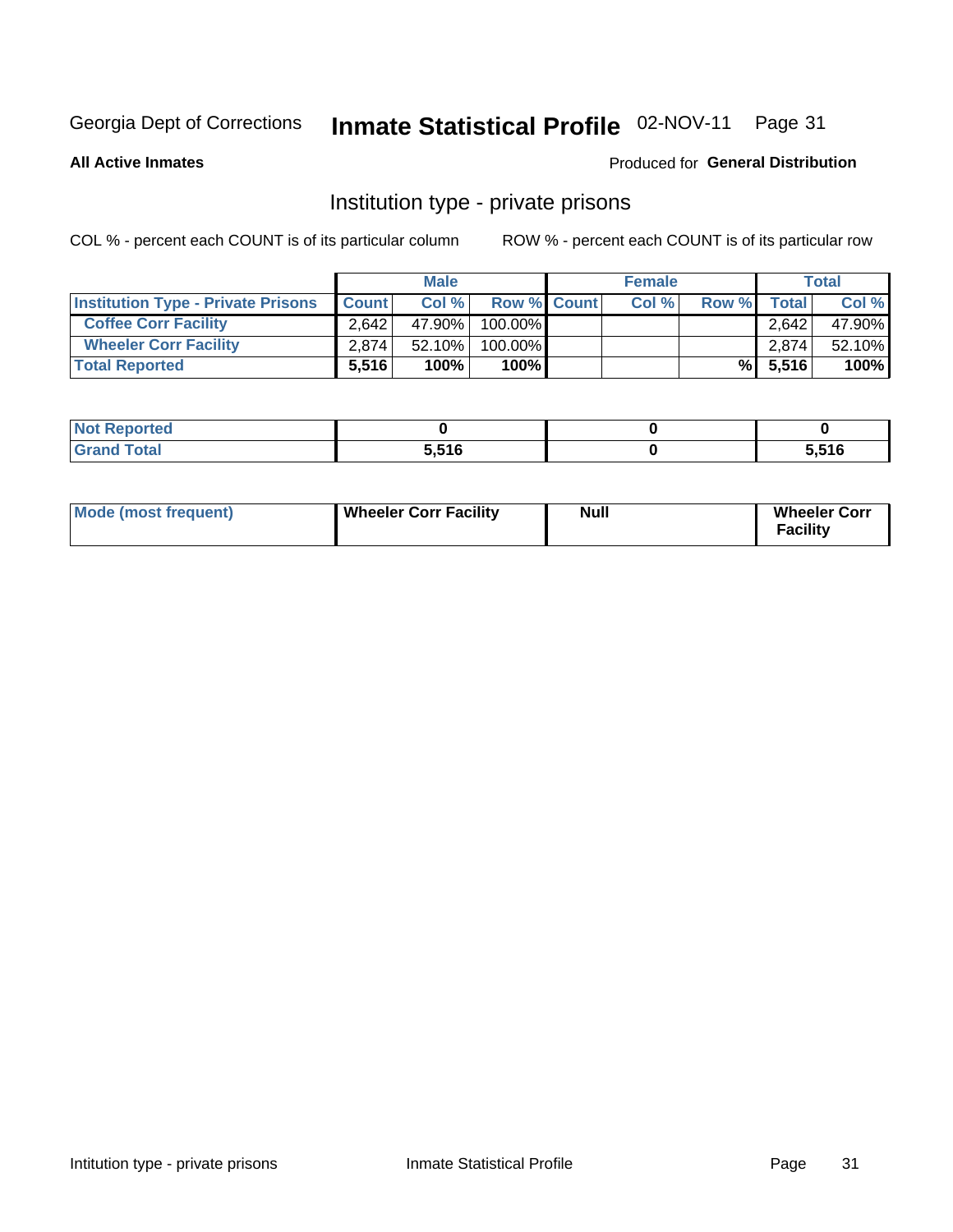### Inmate Statistical Profile 02-NOV-11 Page 32

**All Active Inmates** 

#### Produced for General Distribution

### Institution type - pre-release centers

COL % - percent each COUNT is of its particular column

|                                                   |     | <b>Male</b> |            |              | <b>Female</b> |         |              | <b>Total</b> |
|---------------------------------------------------|-----|-------------|------------|--------------|---------------|---------|--------------|--------------|
| <b>Institution Type - Prison Annexe   Count  </b> |     | Col %       | Row %      | <b>Count</b> | Col %         | Row %   | <b>Total</b> | Col %        |
| <b>Appling Prc</b>                                | 226 | 49.89%      | 100.00%    |              |               |         | 226          | 35.42%       |
| <b>Turner Prc</b>                                 | 227 | $50.11\%$   | $100.00\%$ |              |               |         | 227          | 35.58%       |
| <b>West Central</b>                               |     |             |            | 185          | 100.00%       | 100.00% | 185          | 29.00%       |
| <b>Total Reported</b>                             | 453 | 100%        | 71%        | 185          | 100%          | 29%     | 638          | 100%         |

|   | $\overline{ }$ | .   | coo |
|---|----------------|-----|-----|
| - | . .            | . . | סטס |

| Mode (most frequent) | Turner Prc | <b>West Central</b> | Turner Prc |
|----------------------|------------|---------------------|------------|
|----------------------|------------|---------------------|------------|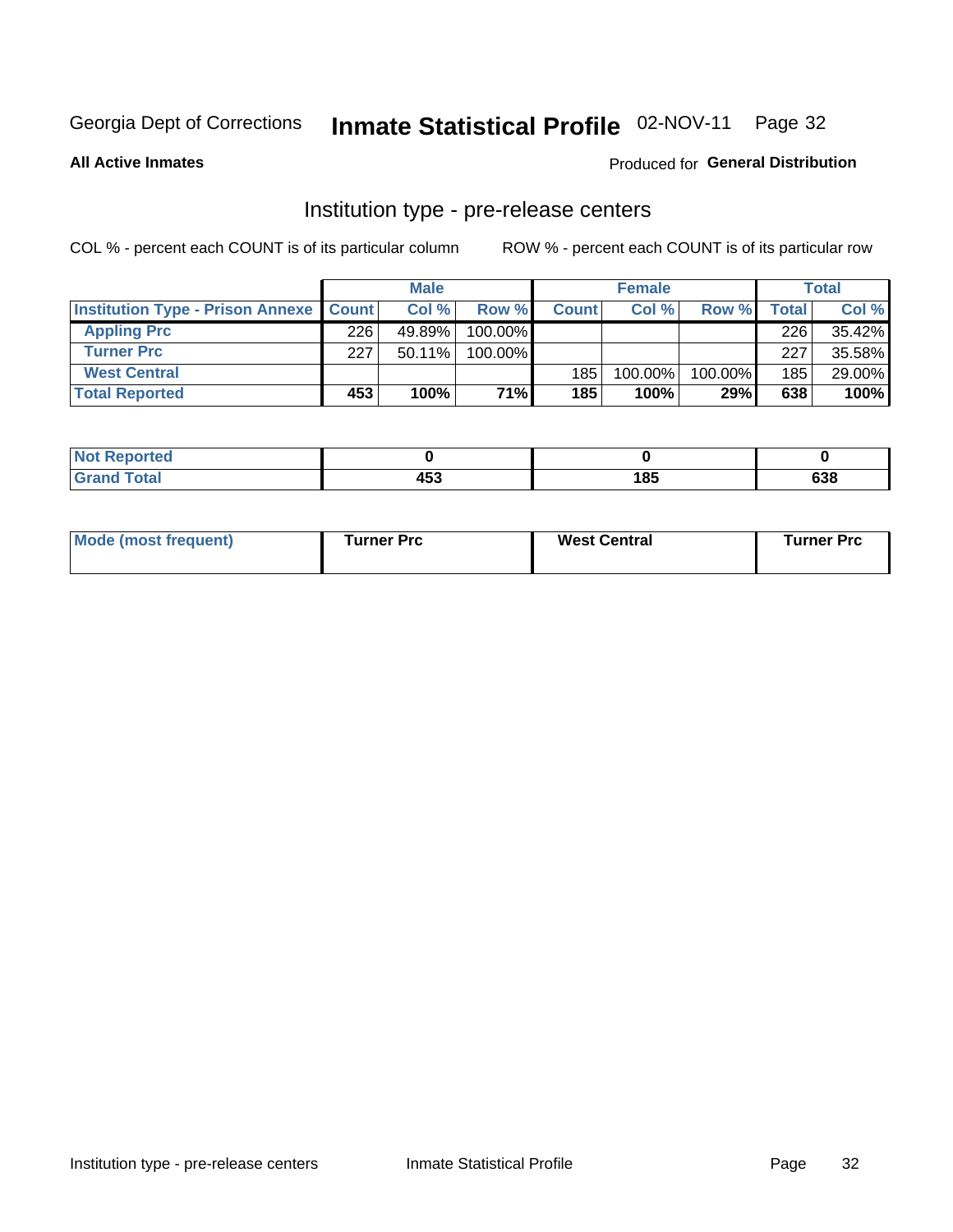#### Inmate Statistical Profile 02-NOV-11 Page 33

**All Active Inmates** 

#### Produced for General Distribution

### Institution type - inmate boot camp

COL % - percent each COUNT is of its particular column

|                                      |              | <b>Male</b> |             | <b>Female</b> |             | Total |
|--------------------------------------|--------------|-------------|-------------|---------------|-------------|-------|
| <b>Institution Type - Boot Camps</b> | <b>Count</b> | Col %       | Row % Count | Col%          | Row % Total | Col % |
| <b>Total Rported</b>                 |              |             |             |               |             |       |

| <b>Not Reported</b><br>, , , , , |  |  |
|----------------------------------|--|--|
| Total<br><b>C</b> <sub>He</sub>  |  |  |

| <b>AhoM</b>       | <b>Null</b> | <b>Null</b> | Ab d' |
|-------------------|-------------|-------------|-------|
| <b>"requent</b> ) |             |             |       |
|                   |             |             |       |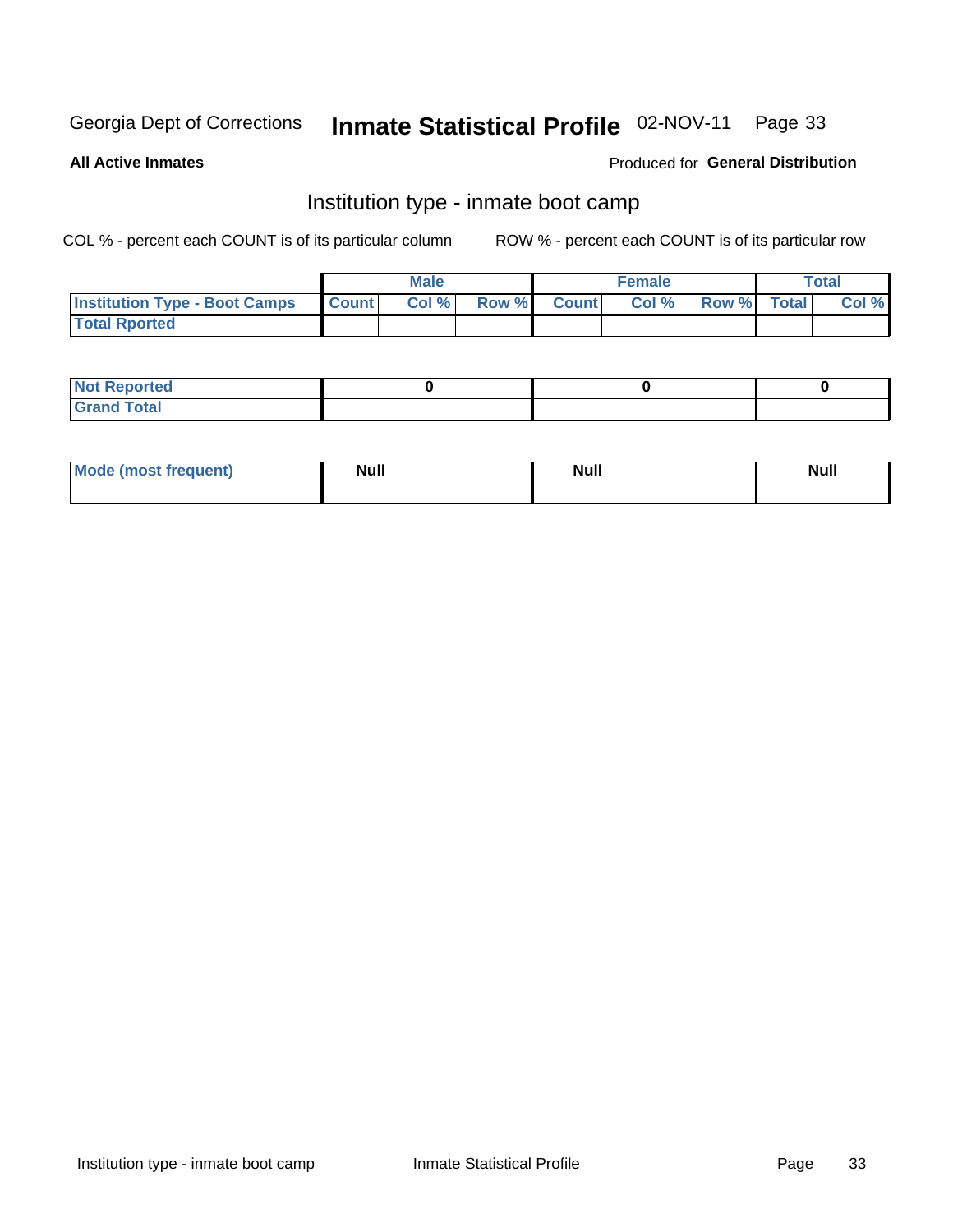### Inmate Statistical Profile 02-NOV-11 Page 34

#### **All Active Inmates**

#### Produced for General Distribution

#### Number of disciplinary reports

COL % - percent each COUNT is of its particular column

|                                       |              | <b>Male</b> |        |       | <b>Female</b> |          |              | <b>Total</b> |
|---------------------------------------|--------------|-------------|--------|-------|---------------|----------|--------------|--------------|
| <b>Number of Disciplinary Reports</b> | <b>Count</b> | Col %       | Row %  | Count | Col %         | Row %    | <b>Total</b> | Col %        |
|                                       | 23,384       | 45.29%      | 91.10% | 2,285 | 61.05%        | $8.90\%$ | 25,669       | 46.35%       |
|                                       | 5,454        | 10.56%      | 93.12% | 403   | 10.77%        | 6.88%    | 5,857        | 10.58%       |
|                                       | 4,034        | 7.81%       | 93.77% | 268   | 7.16%         | 6.23%    | 4,302        | 7.77%        |
| 3                                     | 2,336        | 4.52%       | 94.50% | 136   | 3.63%         | $5.50\%$ | 2,472        | 4.46%        |
| 4                                     | 2,012        | $3.90\%$    | 95.00% | 106   | 2.83%         | 5.00%    | 2,118        | 3.82%        |
| 5                                     | 1,519        | $2.94\%$    | 95.53% | 71    | 1.90%         | 4.47%    | 1,590        | 2.87%        |
| <b>More Than 5</b>                    | 12,898       | 24.98%      | 96.46% | 474   | 12.66%        | $3.54\%$ | 13,372       | 24.15%       |
| <b>Total Reported</b>                 | 51,637       | 100%        | 93.24% | 3,743 | 100%          | 6.76%    | 55,380       | 100%         |

| <b>rted</b><br>NO |        |               |              |
|-------------------|--------|---------------|--------------|
| <b>Total</b>      | 51.637 | 3 743<br>- 10 | 55.380<br>ממ |

| Mean (average)       | 5.59 | 2.79 | 5.40 |
|----------------------|------|------|------|
| Median (middle)      |      |      |      |
| Mode (most frequent) |      |      |      |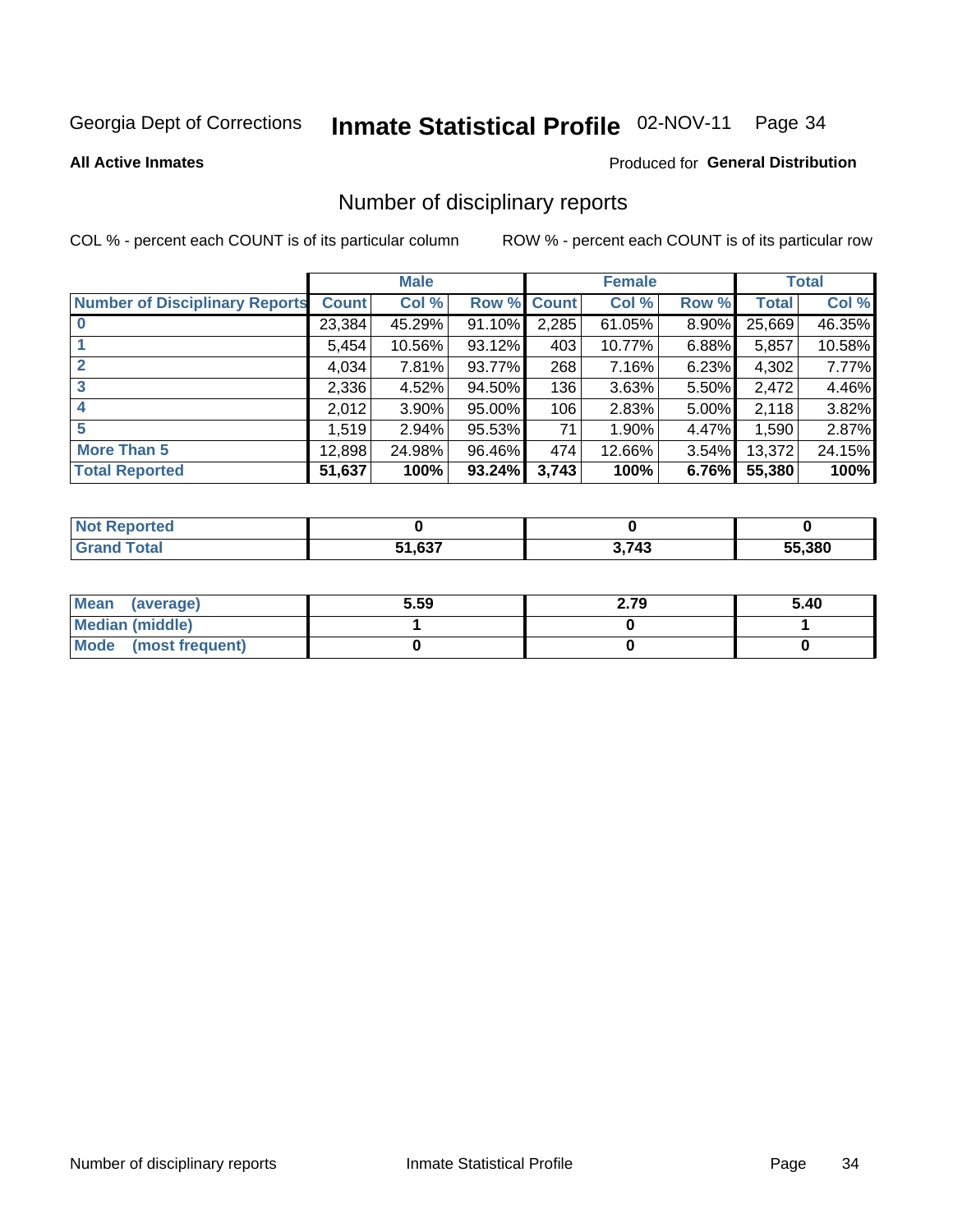# Inmate Statistical Profile 02-NOV-11 Page 35

**All Active Inmates** 

#### Produced for General Distribution

### Number of transfers

COL % - percent each COUNT is of its particular column

|                            |         | <b>Male</b> |             |       | <b>Female</b> |          |              | <b>Total</b> |
|----------------------------|---------|-------------|-------------|-------|---------------|----------|--------------|--------------|
| <b>Number of Transfers</b> | Count l | Col %       | Row % Count |       | Col %         | Row %    | <b>Total</b> | Col %        |
|                            | 4,393   | 8.51%       | 88.37%      | 578   | 15.44%        | 11.63%   | 4,971        | 8.98%        |
|                            | 13,827  | 26.78%      | 92.11%      | 1,185 | 31.66%        | 7.89%    | 15,012       | 27.11%       |
| $\mathbf{2}$               | 9,226   | 17.87%      | 91.05%      | 907   | 24.23%        | 8.95%    | 10,133       | 18.30%       |
| 3                          | 6,528   | 12.64%      | 93.19%      | 477   | 12.74%        | 6.81%    | 7,005        | 12.65%       |
|                            | 4,577   | 8.86%       | 93.79%      | 303   | 8.10%         | $6.21\%$ | 4,880        | 8.81%        |
| 5                          | 3,526   | 6.83%       | 96.00%      | 147   | 3.93%         | 4.00%    | 3,673        | 6.63%        |
| <b>More Than 5</b>         | 9,560   | 18.51%      | 98.50%      | 146   | 3.90%         | $1.50\%$ | 9,706        | 17.53%       |
| <b>Total Reported</b>      | 51,637  | 100%        | 93.24%      | 3,743 | 100%          | 6.76%    | 55,380       | 100.0%       |

| <b>rted</b><br>NO |                      |               |        |
|-------------------|----------------------|---------------|--------|
| <b>Total</b>      | <b>EA COT</b><br>.03 | 3 743<br>- 77 | 55.380 |

| Mean (average)       | 3.35 | 99. ، | 3.26 |
|----------------------|------|-------|------|
| Median (middle)      |      |       |      |
| Mode (most frequent) |      |       |      |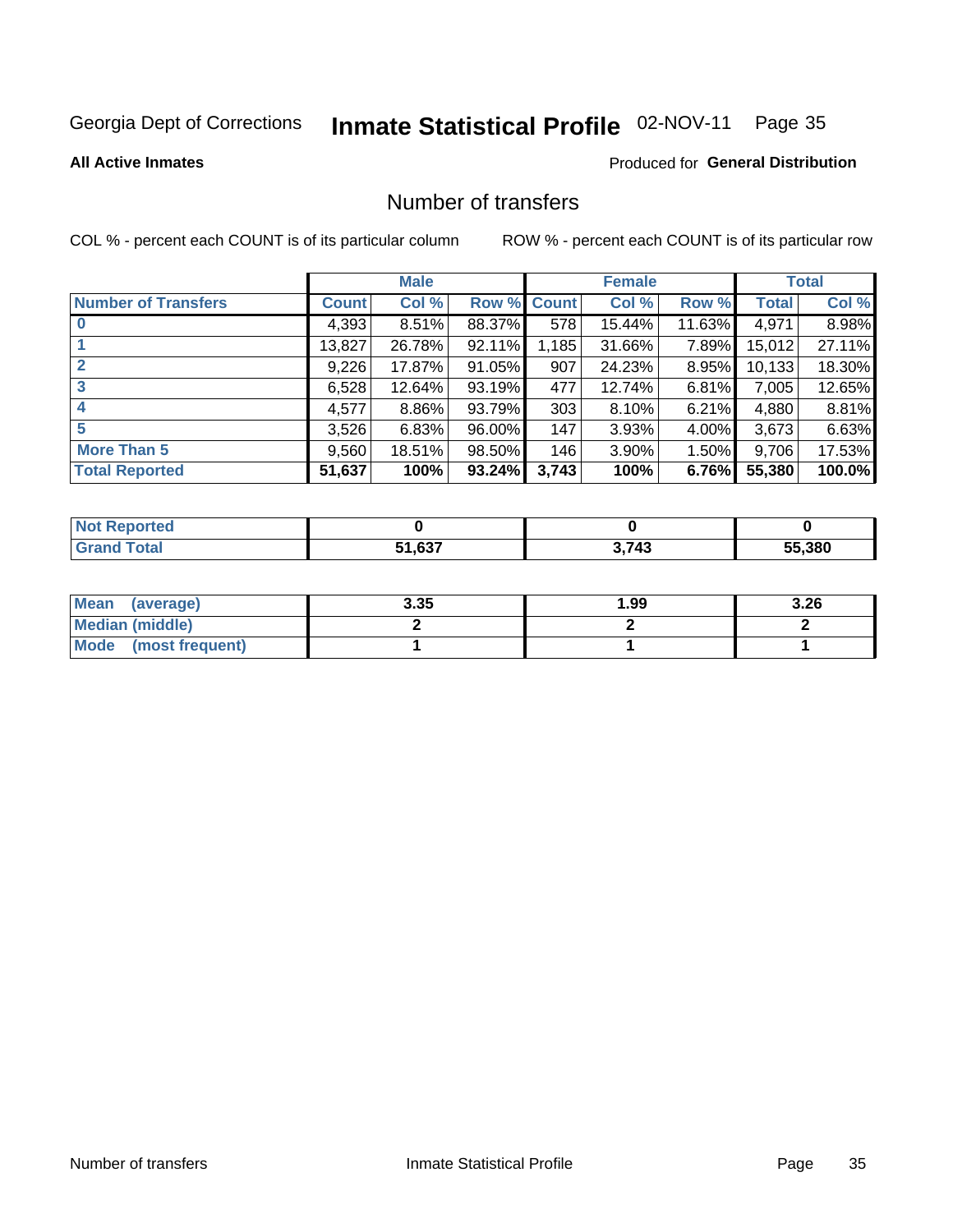### Inmate Statistical Profile 02-NOV-11 Page 36

**All Active Inmates** 

#### **Produced for General Distribution**

### Number of escapes

COL % - percent each COUNT is of its particular column

|                          |              | <b>Male</b> |                    |       | <b>Female</b> |          |              | <b>Total</b> |
|--------------------------|--------------|-------------|--------------------|-------|---------------|----------|--------------|--------------|
| <b>Number of Escapes</b> | <b>Count</b> | Col %       | <b>Row % Count</b> |       | Col %         | Row %    | <b>Total</b> | Col %        |
|                          | 50,397       | 97.60%      | 93.12%             | 3,723 | 99.47%        | 6.88%    | 54,120       | 97.72%       |
|                          | 1,115        | 2.16%       | 98.59%             | 16    | 0.43%         | $1.41\%$ | 1,131        | 2.04%        |
| 2                        | 114          | 0.22%       | 96.61%             | 4     | 0.11%         | 3.39%    | 118          | 0.21%        |
| 3                        | 9            | 0.02%       | 100.00%            |       |               |          | 9            | $0.02\%$     |
|                          | 2            | 0.01%       | 100.00%            |       |               |          | 2            | 0.01%        |
| <b>Total Reported</b>    | 51,637       | 100%        | 93.24%             | 3,743 | 100.0%        | $6.76\%$ | 55,380       | 100%         |

| neo |        |       |               |
|-----|--------|-------|---------------|
|     | 51.637 | 3,743 | 55.380<br>ה ה |

| Mean (average)         | .ט. | .03 |
|------------------------|-----|-----|
| <b>Median (middle)</b> |     |     |
| Mode (most frequent)   |     |     |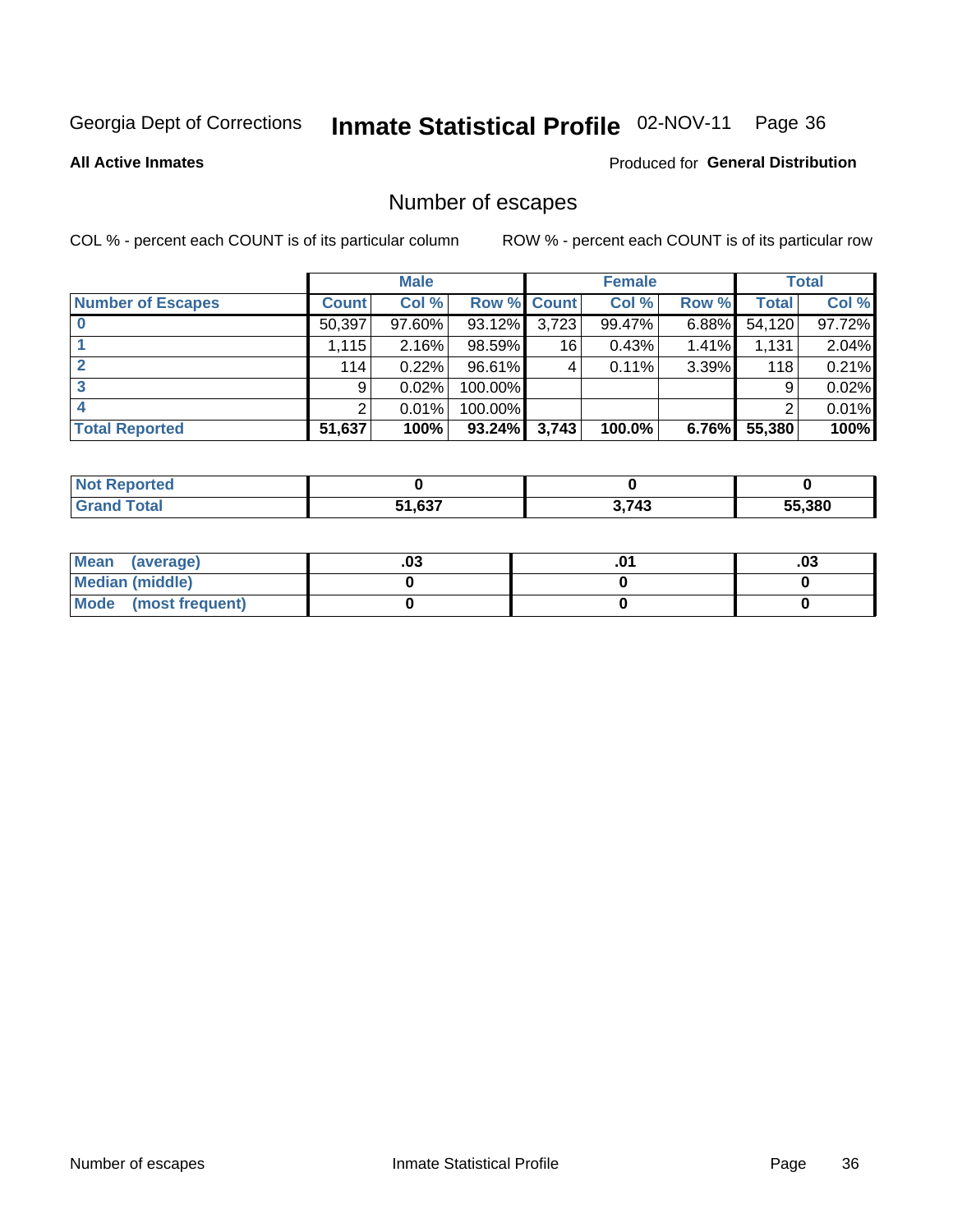# Inmate Statistical Profile 02-NOV-11 Page 37

**All Active Inmates** 

#### Produced for General Distribution

## Split sentences - Probation to follow

COL % - percent each COUNT is of its particular column

|                            |              | <b>Male</b> |                 |       | <b>Female</b> |          |                 | <b>Total</b> |
|----------------------------|--------------|-------------|-----------------|-------|---------------|----------|-----------------|--------------|
| <b>Probation to follow</b> | <b>Count</b> | Col%        | Row % Count     |       | Col %         | Row %    | <b>Total</b>    | Col %        |
| <b>Yes</b>                 | 27.543       | 53.34%      | $92.56\%$ 2.215 |       | 59.18%        | $7.44\%$ | 29,758          | 53.73%       |
| <b>No</b>                  | 24.094       | 46.66%      | 94.04%          | 1,528 | 40.82%        |          | 5.96% 25,622    | 46.27%       |
| <b>Total Reported</b>      | 51,637       | 100%        | $93.24\%$ 3,743 |       | 100%          |          | $6.76\%$ 55,380 | 100%         |

|  |  | 51 637<br>. נטו | $\rightarrow$ $\rightarrow$ $\sim$<br>$\overline{ }$<br>… | 55.380 |
|--|--|-----------------|-----------------------------------------------------------|--------|
|--|--|-----------------|-----------------------------------------------------------|--------|

| M<br>reauent)<br>/٥<br>$\sim$<br>v.,<br>.<br>w<br>$\cdot$ - $\cdot$ |
|---------------------------------------------------------------------|
|---------------------------------------------------------------------|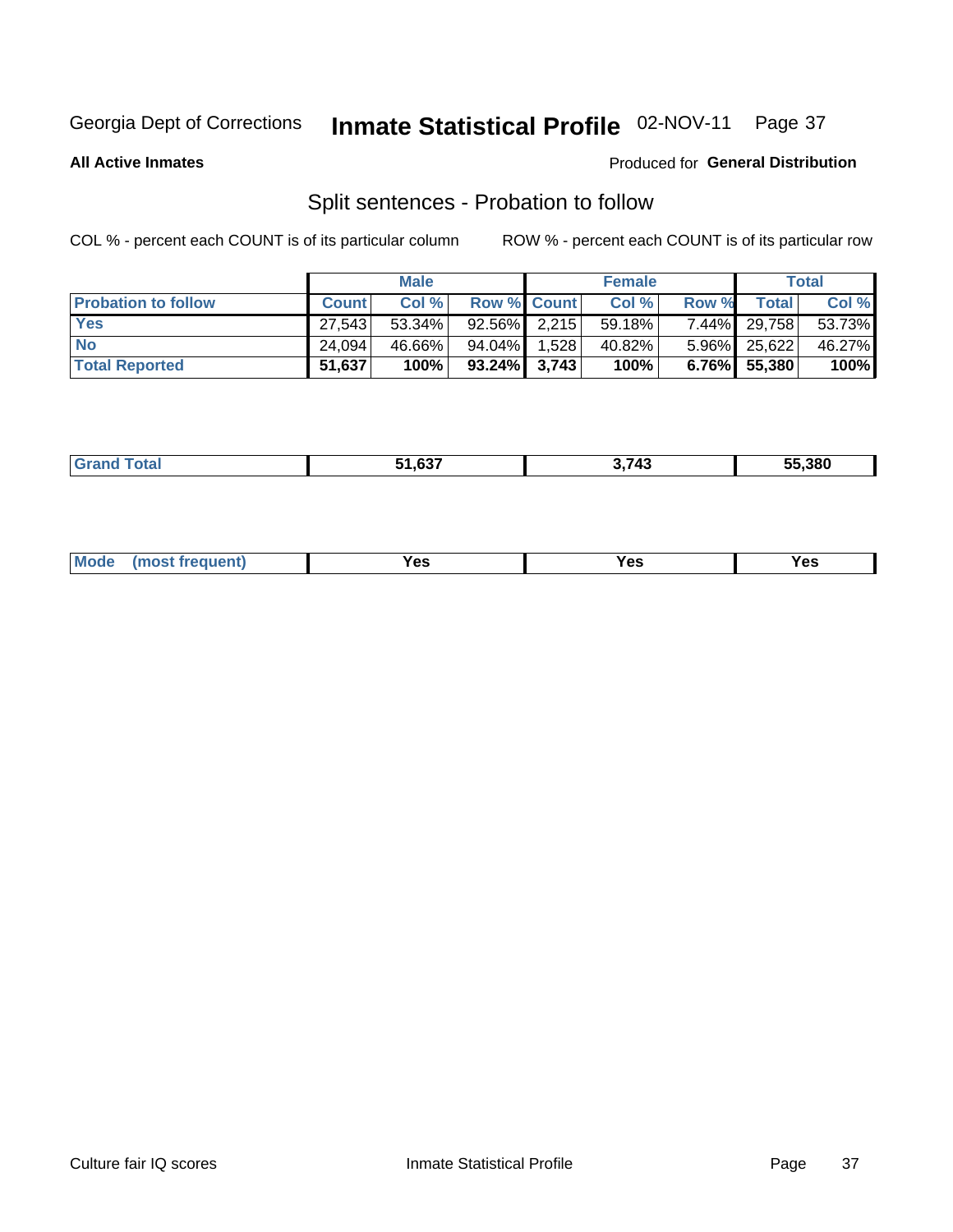# Inmate Statistical Profile 02-NOV-11 Page 38

**All Active Inmates** 

#### Produced for General Distribution

### Probable future release type of still active inmates

COL % - percent each COUNT is of its particular column

|                                         |              | <b>Male</b> |                    |     | <b>Female</b> |          | <b>Total</b> |        |
|-----------------------------------------|--------------|-------------|--------------------|-----|---------------|----------|--------------|--------|
| <b>Probable Future Release Type</b>     | <b>Count</b> | Col %       | <b>Row % Count</b> |     | Col %         | Row %    | <b>Total</b> | Col %  |
| <b>Paroled with probation to follow</b> | 3,434        | 6.72%       | 94.99%             | 181 | 4.86%         | $5.01\%$ | 3,615        | 6.60%  |
| Paroled w/o probation to follow         | 2,573        | $5.04\%$    | 95.79%             | 113 | 3.03%         | 4.21%    | 2,686        | 4.90%  |
| <b>Maxout with probation to follow</b>  | 23,385       | 45.78%      | 92.07% 2.014       |     | 54.08%        | 7.93%    | 25,399       | 46.35% |
| <b>Maxout w/o probation to follow</b>   | 14,104       | 27.61%      | 92.86% 1,085       |     | 29.14%        | 7.14%    | 15,189       | 27.72% |
| Life, LWOP or death sentence            | 7,581        | 14.84%      | 95.82%             | 331 | 8.89%         | 4.18%    | 7,912        | 14.44% |
| <b>Total Reported</b>                   | 51,077       | 100%        | 93.2% 3.724        |     | 100%          | $6.8\%$  | 54,801       | 100%   |

| ased        |     |      |        |
|-------------|-----|------|--------|
| <b>otal</b> | 077 | .724 | 54,801 |

| <b>Mode (most frequent)</b> | Maxout with PROB follow   Maxout with PROB follow   Maxout with PROB |        |
|-----------------------------|----------------------------------------------------------------------|--------|
|                             |                                                                      | follow |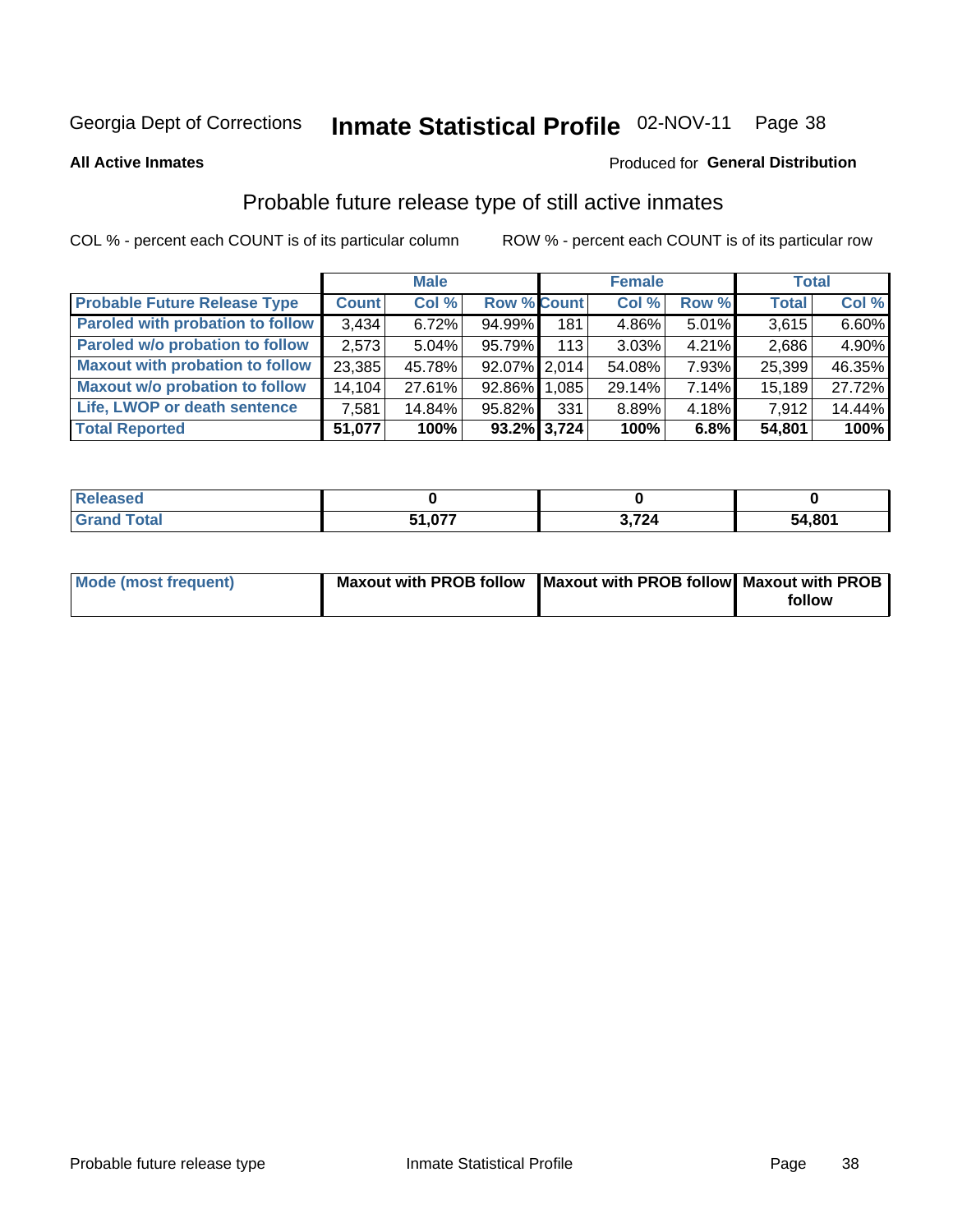### **All Active Inmates**

### **Produced for General Distribution**

### Time served in current (or last) institution

COL % - percent each COUNT is of its particular column

|                            |              | <b>Male</b> |        |              | <b>Female</b> |        |              | <b>Total</b> |
|----------------------------|--------------|-------------|--------|--------------|---------------|--------|--------------|--------------|
| <b>Time In Institution</b> | <b>Count</b> | Col %       | Row %  | <b>Count</b> | Col %         | Row %  | <b>Total</b> | Col %        |
| 0 to 3 months              | 13,252       | 25.66%      | 93.45% | 929          | 24.82%        | 6.55%  | 14,181       | 25.61%       |
| 3.01 to 6 months           | 8,276        | 16.03%      | 91.65% | 754          | 20.14%        | 8.35%  | 9,030        | 16.31%       |
| 6.01 to 9 months           | 6,119        | 11.85%      | 87.23% | 896          | 23.94%        | 12.77% | 7,015        | 12.67%       |
| 9.01 to 12 months          | 3,297        | 6.38%       | 94.80% | 181          | 4.84%         | 5.20%  | 3,478        | 6.28%        |
| 12.01 to 18 months         | 6,317        | 12.23%      | 94.59% | 361          | 9.64%         | 5.41%  | 6,678        | 12.06%       |
| <b>18.01 to 24 months</b>  | 3,336        | 6.46%       | 94.93% | 178          | 4.76%         | 5.07%  | 3,514        | 6.35%        |
| 2.01 to 3 years            | 4,161        | 8.06%       | 96.50% | 151          | 4.03%         | 3.50%  | 4,312        | 7.79%        |
| $3.01$ to 4 years          | 2,323        | 4.50%       | 96.39% | 87           | 2.32%         | 3.61%  | 2,410        | 4.35%        |
| 4.01 to 5 years            | 963          | 1.86%       | 95.92% | 41           | 1.10%         | 4.08%  | 1,004        | 1.81%        |
| 5.01 to 6 years            | 699          | 1.35%       | 93.57% | 48           | 1.28%         | 6.43%  | 747          | 1.35%        |
| 6.01 to 7 years            | 490          | 0.95%       | 89.42% | 58           | 1.55%         | 10.58% | 548          | 0.99%        |
| 7.01 to 8 years            | 332          | 0.64%       | 96.23% | 13           | 0.35%         | 3.77%  | 345          | 0.62%        |
| $8.01$ to 9 years          | 243          | 0.47%       | 98.38% | 4            | 0.11%         | 1.62%  | 247          | 0.45%        |
| 9.01 to 10 years           | 213          | 0.41%       | 97.26% | 6            | 0.16%         | 2.74%  | 219          | 0.40%        |
| Over 10 years              | 1,616        | 3.13%       | 97.82% | 36           | 0.96%         | 2.18%  | 1,652        | 2.98%        |
| <b>Total Reported</b>      | 51,637       | 100%        | 93.24% | 3,743        | 100%          | 6.76%  | 55,380       | 100.0%       |

| onred |                            |                       |        |
|-------|----------------------------|-----------------------|--------|
| ้าfaเ | $. \sim -$<br>-4<br>$\sim$ | $.71^{\circ}$<br>- 74 | 55.380 |

| <b>Mean</b><br>(average) | 33 months | 14 months | 32 months |  |
|--------------------------|-----------|-----------|-----------|--|
| Median (middle)          | 8 months  | 7 months  | 8 months  |  |
| Mode (most frequent)     | 0 months  | months    | l months  |  |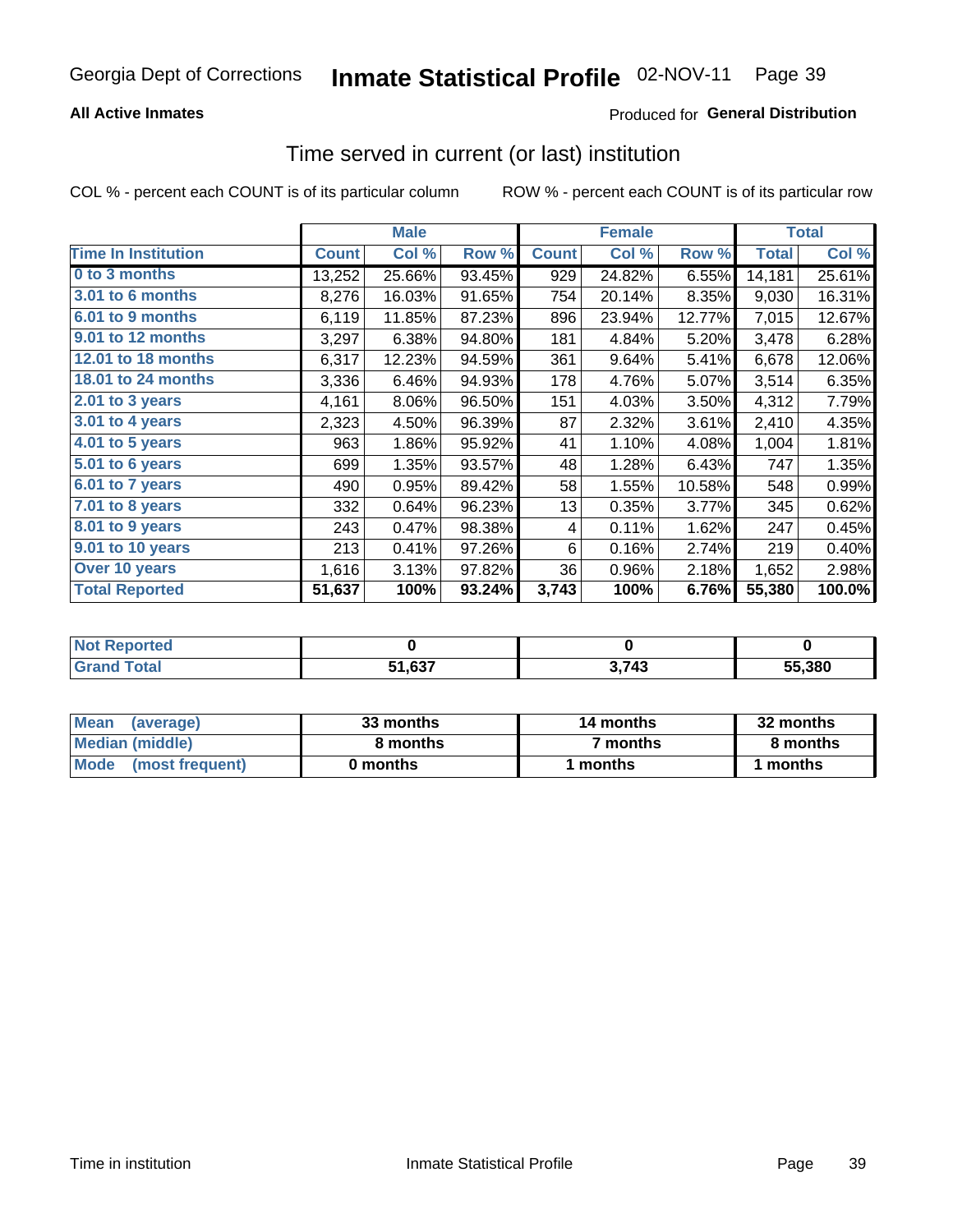#### Inmate Statistical Profile 02-NOV-11 Page 40

#### **All Active Inmates**

#### Produced for General Distribution

### Highest grade level attained

COL % - percent each COUNT is of its particular column

|                              |              | <b>Male</b> |         |              | <b>Female</b> |        |              | <b>Total</b> |
|------------------------------|--------------|-------------|---------|--------------|---------------|--------|--------------|--------------|
| <b>Grade Level</b>           | <b>Count</b> | Col %       | Row %   | <b>Count</b> | Col %         | Row %  | <b>Total</b> | Col %        |
| No school at all             | 28           | 0.06%       | 100.00% |              |               |        | 28           | 0.05%        |
| <b>Grade 1</b>               | 41           | 0.08%       | 97.62%  | 1            | 0.03%         | 2.38%  | 42           | 0.08%        |
| <b>Grade 2</b>               | 83           | 0.17%       | 96.51%  | 3            | 0.08%         | 3.49%  | 86           | 0.16%        |
| Grade 3                      | 125          | 0.26%       | 95.42%  | $\,6$        | 0.17%         | 4.58%  | 131          | 0.25%        |
| Grade 4                      | 144          | 0.30%       | 95.36%  | 7            | 0.19%         | 4.64%  | 151          | 0.29%        |
| Grade 5                      | 185          | 0.38%       | 93.43%  | 13           | 0.36%         | 6.57%  | 198          | 0.38%        |
| Grade 6                      | 717          | 1.47%       | 95.47%  | 34           | 0.94%         | 4.53%  | 751          | 1.44%        |
| <b>Grade 7</b>               | 990          | 2.03%       | 94.29%  | 60           | 1.66%         | 5.71%  | 1,050        | 2.01%        |
| Grade 8                      | 3,472        | 7.13%       | 93.41%  | 245          | 6.78%         | 6.59%  | 3,717        | 7.11%        |
| Grade 9                      | 6,203        | 12.74%      | 94.73%  | 345          | 9.55%         | 5.27%  | 6,548        | 12.52%       |
| Grade 10                     | 8,314        | 17.08%      | 95.08%  | 430          | 11.91%        | 4.92%  | 8,744        | 16.72%       |
| Grade 11                     | 8,134        | 16.71%      | 95.02%  | 426          | 11.80%        | 4.98%  | 8,560        | 16.37%       |
| <b>Grade 12 or GED</b>       | 15,150       | 31.11%      | 92.69%  | 1,194        | 33.07%        | 7.31%  | 16,344       | 31.25%       |
| Some tech school             | 318          | 0.65%       | 78.91%  | 85           | 2.35%         | 21.09% | 403          | 0.77%        |
| <b>Completed tech school</b> | 344          | 0.71%       | 85.15%  | 60           | 1.66%         | 14.85% | 404          | 0.77%        |
| College, 1 year              | 1,325        | 2.72%       | 85.71%  | 221          | 6.12%         | 14.29% | 1,546        | 2.96%        |
| College, 2 year              | 1,841        | 3.78%       | 86.23%  | 294          | 8.14%         | 13.77% | 2,135        | 4.08%        |
| College, 3 year              | 488          | 1.00%       | 89.05%  | 60           | 1.66%         | 10.95% | 548          | 1.05%        |
| <b>Bachelor's degree</b>     | 632          | 1.30%       | 85.64%  | 106          | 2.94%         | 14.36% | 738          | 1.41%        |
| <b>Master's degree</b>       | 116          | 0.24%       | 87.22%  | 17           | 0.47%         | 12.78% | 133          | 0.25%        |
| Ph.D. degree                 | 18           | 0.04%       | 94.74%  | 1            | 0.03%         | 5.26%  | 19           | 0.04%        |
| Law degree                   | 15           | 0.03%       | 88.24%  | 2            | 0.06%         | 11.76% | 17           | 0.03%        |
| <b>Medical degree</b>        | 8            | 0.02%       | 88.89%  | 1            | 0.03%         | 11.11% | 9            | 0.02%        |
| <b>Total Reported</b>        | 48,691       | 100%        | 93.10%  | 3,611        | 100%          | 6.90%  | 52,302       | 100.0%       |

| <b>Not Reported</b>     | 2,946  | 199<br>IJZ | הדה י  |
|-------------------------|--------|------------|--------|
| <b>Total</b><br>' Grano | 51.637 | 3,743      | 55.380 |

| <b>Mean</b><br>(average)       | 10.75           | 11.36           | 10.80             |
|--------------------------------|-----------------|-----------------|-------------------|
| <b>Median (middle)</b>         | Grade 11        | Grade 12 or GED | Grade 11          |
| <b>Mode</b><br>(most frequent) | Grade 12 or GED | Grade 12 or GED | I Grade 12 or GED |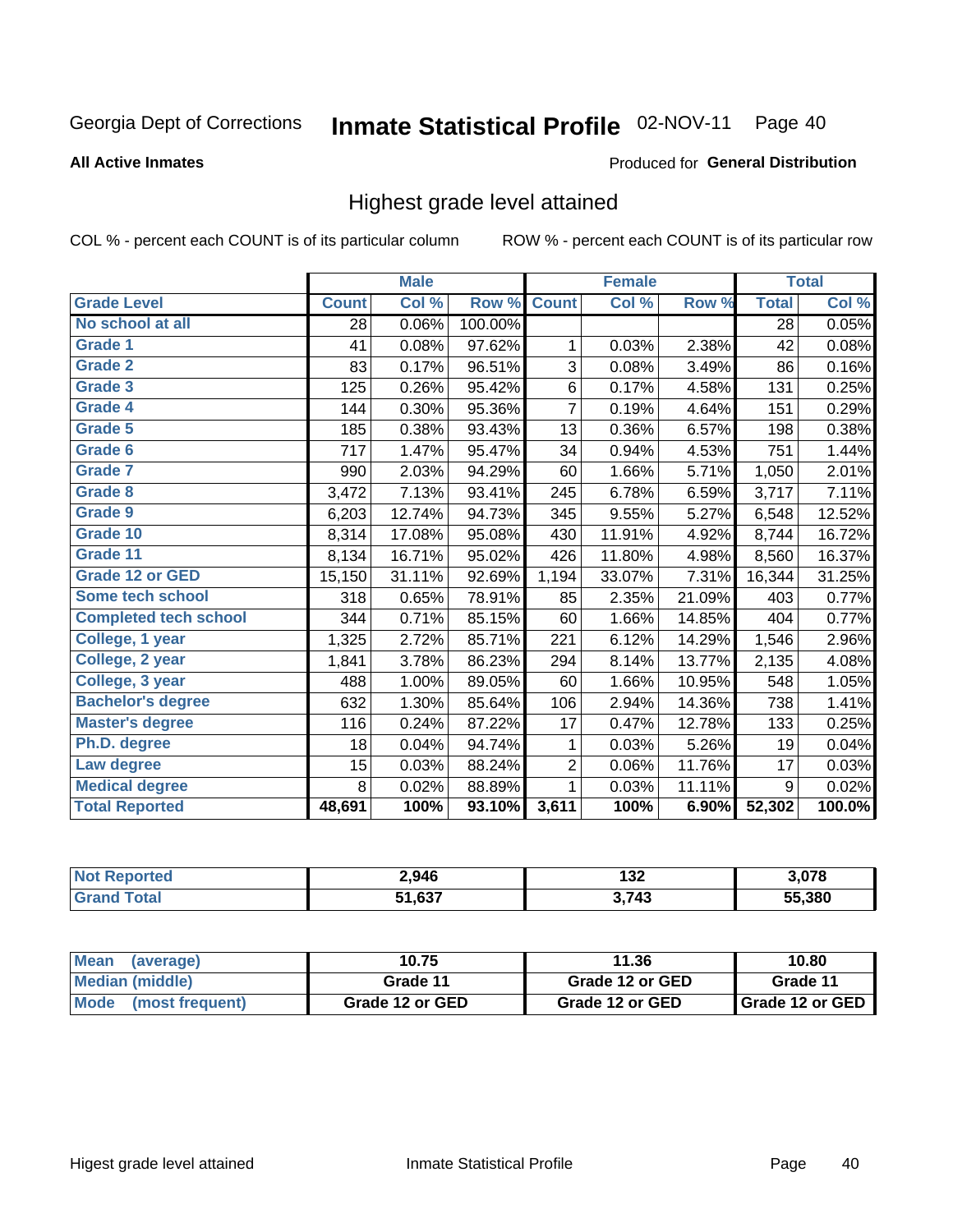# Inmate Statistical Profile 02-NOV-11 Page 41

#### **All Active Inmates**

### **Produced for General Distribution**

### Culture fair IQ scores

COL % - percent each COUNT is of its particular column

|                       |                 | <b>Male</b> |             |       | <b>Female</b> |        |              | <b>Total</b> |
|-----------------------|-----------------|-------------|-------------|-------|---------------|--------|--------------|--------------|
| <b>IQ Scores</b>      | <b>Count</b>    | Col %       | Row % Count |       | Col %         | Row %  | <b>Total</b> | Col %        |
| $60 - 69$             | 1,102           | 3.20%       | 96.08%      | 45    | 2.37%         | 3.92%  | 1,147        | 3.16%        |
| $70 - 79$             | 2,736           | 7.95%       | 94.64%      | 155   | 8.18%         | 5.36%  | 2,891        | 7.96%        |
| $80 - 89$             | 5,236           | 15.22%      | 91.70%      | 474   | 25.01%        | 8.30%  | 5,710        | 15.73%       |
| $90 - 99$             | 9,029           | 26.24%      | 93.46%      | 632   | 33.35%        | 6.54%  | 9,661        | 26.61%       |
| $100 - 109$           | 9,207           | 26.76%      | 97.09%      | 276   | 14.56%        | 2.91%  | 9,483        | 26.12%       |
| $110 - 119$           | 5,843           | 16.98%      | 97.63%      | 142   | 7.49%         | 2.37%  | 5,985        | 16.48%       |
| $120 - 129$           | 1,194           | 3.47%       | 92.41%      | 98    | 5.17%         | 7.59%  | 1,292        | 3.56%        |
| $130 - 139$           | 52              | 0.15%       | 49.06%      | 54    | 2.85%         | 50.94% | 106          | 0.29%        |
| 140 & Up              | 12 <sup>°</sup> | 0.03%       | 38.71%      | 19    | 1.00%         | 61.29% | 31           | 0.09%        |
| <b>Total Reported</b> | 34,411          | 100%        | 94.78%      | 1,895 | 100%          | 5.22%  | 36,306       | 100%         |

| <b>Not Reported</b>         | 16,607 | 685. ا | 18,292 |
|-----------------------------|--------|--------|--------|
| <b>Not Valid (under 60)</b> | 619    | 163    | 782    |
| <b>Grand Total</b>          | 51,637 | 3,743  | 55,380 |

| Mean<br>(average)       | 98  | 96 | 98 |
|-------------------------|-----|----|----|
| Median (middle)         | 99  | 94 | 99 |
| Mode<br>(most frequent) | 103 |    | 99 |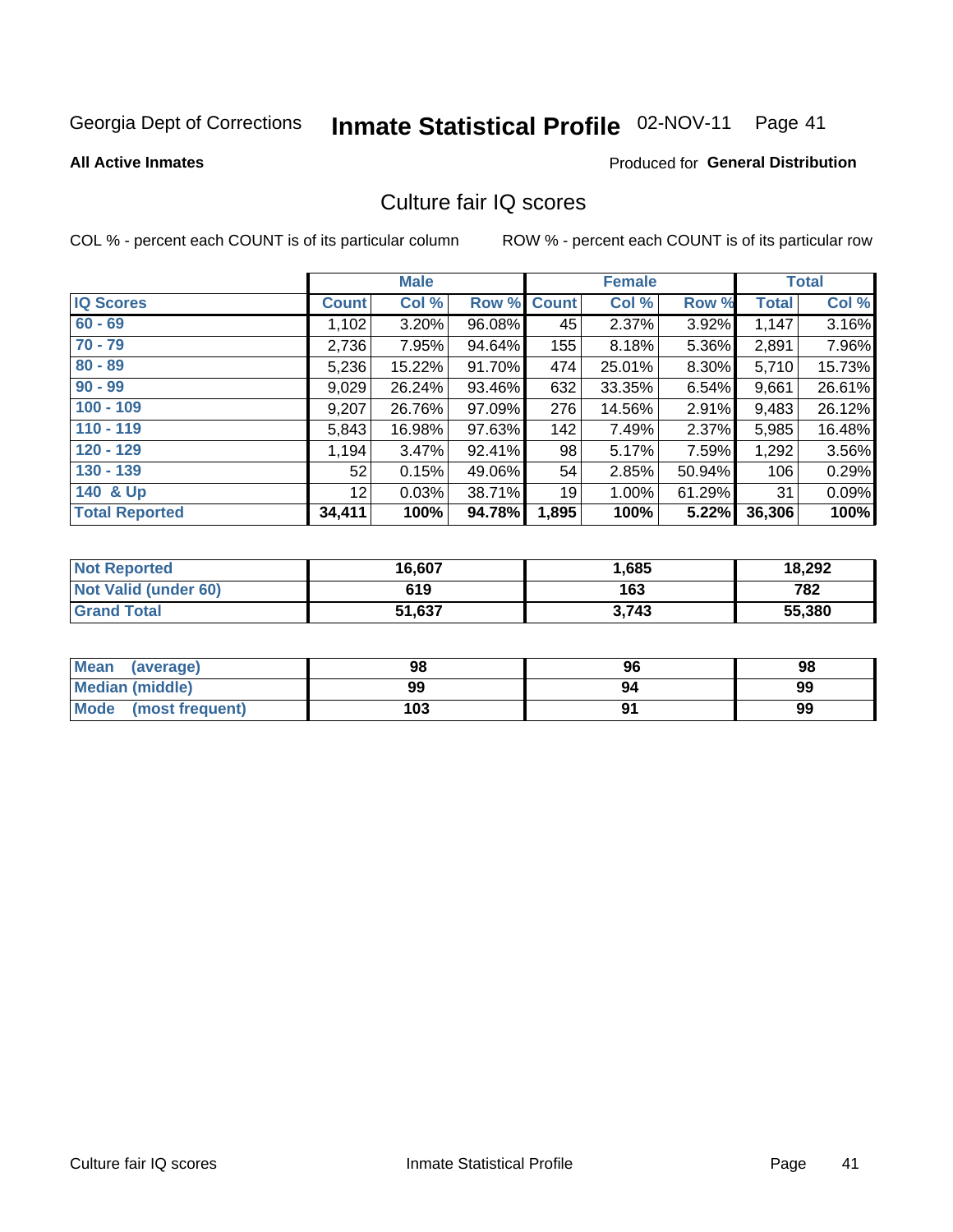#### Inmate Statistical Profile 02-NOV-11 Page 42

#### **All Active Inmates**

#### Produced for General Distribution

## Wide Range Achievement Test (WRAT) reading score

COL % - percent each COUNT is of its particular column

|                           |              | <b>Male</b> |        |              | <b>Female</b> |        |              | <b>Total</b> |
|---------------------------|--------------|-------------|--------|--------------|---------------|--------|--------------|--------------|
| <b>WRAT Reading Score</b> | <b>Count</b> | Col %       | Row %  | <b>Count</b> | Col %         | Row %  | <b>Total</b> | Col %        |
| 0.1 to 0.9                | 745          | 2.13%       | 98.41% | 12           | 0.58%         | 1.59%  | 757          | 2.05%        |
| 1.0 to 1.9                | 862          | 2.47%       | 97.73% | 20           | 0.97%         | 2.27%  | 882          | 2.38%        |
| 2.0 to 2.9                | 1,532        | 4.38%       | 96.96% | 48           | 2.33%         | 3.04%  | 1,580        | 4.27%        |
| 3.0 to 3.9                | 2,889        | 8.27%       | 96.30% | 111          | 5.40%         | 3.70%  | 3,000        | 8.11%        |
| 4.0 to 4.9                | 3,329        | 9.52%       | 95.55% | 155          | 7.54%         | 4.45%  | 3,484        | 9.41%        |
| 5.0 to 5.9                | 2,916        | 8.34%       | 95.95% | 123          | 5.98%         | 4.05%  | 3,039        | 8.21%        |
| 6.0 to 6.9                | 3,032        | 8.68%       | 94.96% | 161          | 7.83%         | 5.04%  | 3,193        | 8.63%        |
| 7.0 to 7.9                | 1,408        | 4.03%       | 95.20% | 71           | 3.45%         | 4.80%  | 1,479        | 4.00%        |
| 8.0 to 8.9                | 2,770        | 7.93%       | 95.09% | 143          | 6.95%         | 4.91%  | 2,913        | 7.87%        |
| 9.0 to 9.9                | 2,121        | 6.07%       | 96.02% | 88           | 4.28%         | 3.98%  | 2,209        | 5.97%        |
| 10.0 to 10.9              | 1,988        | 5.69%       | 93.86% | 130          | 6.32%         | 6.14%  | 2,118        | 5.72%        |
| 11.0 to 11.9              | 2,519        | 7.21%       | 93.43% | 177          | 8.60%         | 6.57%  | 2,696        | 7.28%        |
| 12.0 to 12.9              | 7,382        | 21.12%      | 91.86% | 654          | 31.79%        | 8.14%  | 8,036        | 21.71%       |
| 13                        | 1,458        | 4.17%       | 89.89% | 164          | 7.97%         | 10.11% | 1,622        | 4.38%        |
| <b>Total Reported</b>     | 34,951       | 100%        | 94.44% | 2,057        | 100%          | 5.56%  | 37,008       | 100%         |

| <b>orteg</b><br>NO | 16,686 | .686  | 18,372 |
|--------------------|--------|-------|--------|
| int                | 51,637 | 3,743 | 55.380 |

| <b>Mean</b><br>(average)       | 8.07       | 9.43 | 8.15 |
|--------------------------------|------------|------|------|
| <b>Median (middle)</b>         | י ה<br>0.Z | 10.8 | O.A  |
| <b>Mode</b><br>(most frequent) | 12.9       | 12.9 | 12.9 |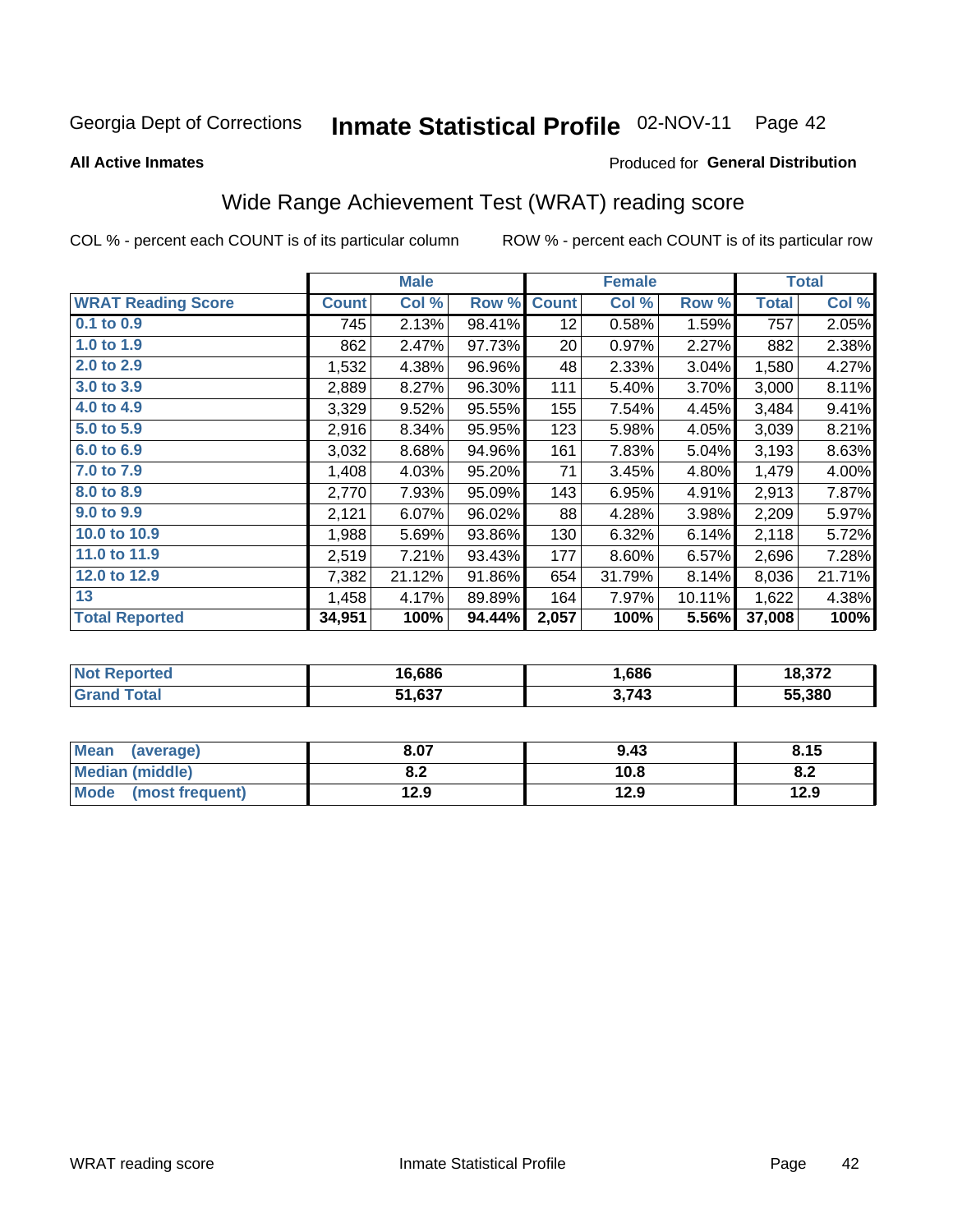#### Inmate Statistical Profile 02-NOV-11 Page 43

**All Active Inmates** 

#### Produced for General Distribution

## Wide Range Achievement Test (WRAT) math score

COL % - percent each COUNT is of its particular column

|                              |              | <b>Male</b> |        |                | <b>Female</b> |        |              | <b>Total</b> |
|------------------------------|--------------|-------------|--------|----------------|---------------|--------|--------------|--------------|
| <b>WRAT Mathematic Score</b> | <b>Count</b> | Col %       | Row %  | <b>Count</b>   | Col %         | Row %  | <b>Total</b> | Col %        |
| $0.1$ to $0.9$               | 111          | 0.32%       | 98.23% | $\overline{2}$ | 0.10%         | 1.77%  | 113          | 0.31%        |
| 1.0 to 1.9                   | 259          | 0.74%       | 97.37% | 7              | 0.34%         | 2.63%  | 266          | 0.72%        |
| 2.0 to 2.9                   | 863          | 2.47%       | 95.46% | 41             | 1.99%         | 4.54%  | 904          | 2.44%        |
| 3.0 to 3.9                   | 2,054        | 5.88%       | 96.48% | 75             | 3.65%         | 3.52%  | 2,129        | 5.75%        |
| 4.0 to 4.9                   | 4,189        | 11.98%      | 96.06% | 172            | 8.36%         | 3.94%  | 4,361        | 11.78%       |
| 5.0 to 5.9                   | 5,143        | 14.71%      | 95.40% | 248            | 12.06%        | 4.60%  | 5,391        | 14.57%       |
| 6.0 to 6.9                   | 7,690        | 22.00%      | 94.95% | 409            | 19.88%        | 5.05%  | 8,099        | 21.88%       |
| 7.0 to 7.9                   | 3,874        | 11.08%      | 95.42% | 186            | 9.04%         | 4.58%  | 4,060        | 10.97%       |
| 8.0 to 8.9                   | 3,072        | 8.79%       | 92.70% | 242            | 11.76%        | 7.30%  | 3,314        | 8.95%        |
| 9.0 to 9.9                   | 2,323        | 6.65%       | 93.74% | 155            | 7.54%         | 6.26%  | 2,478        | 6.69%        |
| 10.0 to 10.9                 | 1,033        | 2.96%       | 96.81% | 34             | 1.65%         | 3.19%  | 1,067        | 2.88%        |
| 11.0 to 11.9                 | 1,265        | 3.62%       | 91.60% | 116            | 5.64%         | 8.40%  | 1,381        | 3.73%        |
| 12.0 to 12.9                 | 2,900        | 8.30%       | 89.42% | 343            | 16.67%        | 10.58% | 3,243        | 8.76%        |
| 13                           | 180          | 0.51%       | 86.96% | 27             | 1.31%         | 13.04% | 207          | 0.56%        |
| <b>Total Reported</b>        | 34,956       | 100%        | 94.44% | 2,057          | 100%          | 5.56%  | 37,013       | 100%         |

| <b>Not Reported</b> | 16,681 | .,686 | 18,367 |
|---------------------|--------|-------|--------|
| Total<br>l Grand T  | 51,637 | 3,743 | 55,380 |

| Mean (average)       | 7 4 4<br>. | 8.01 | 7.16 |
|----------------------|------------|------|------|
| Median (middle)      | ง. ว       | 54   | o.o  |
| Mode (most frequent) | 6.9        | 12.9 | 6.9  |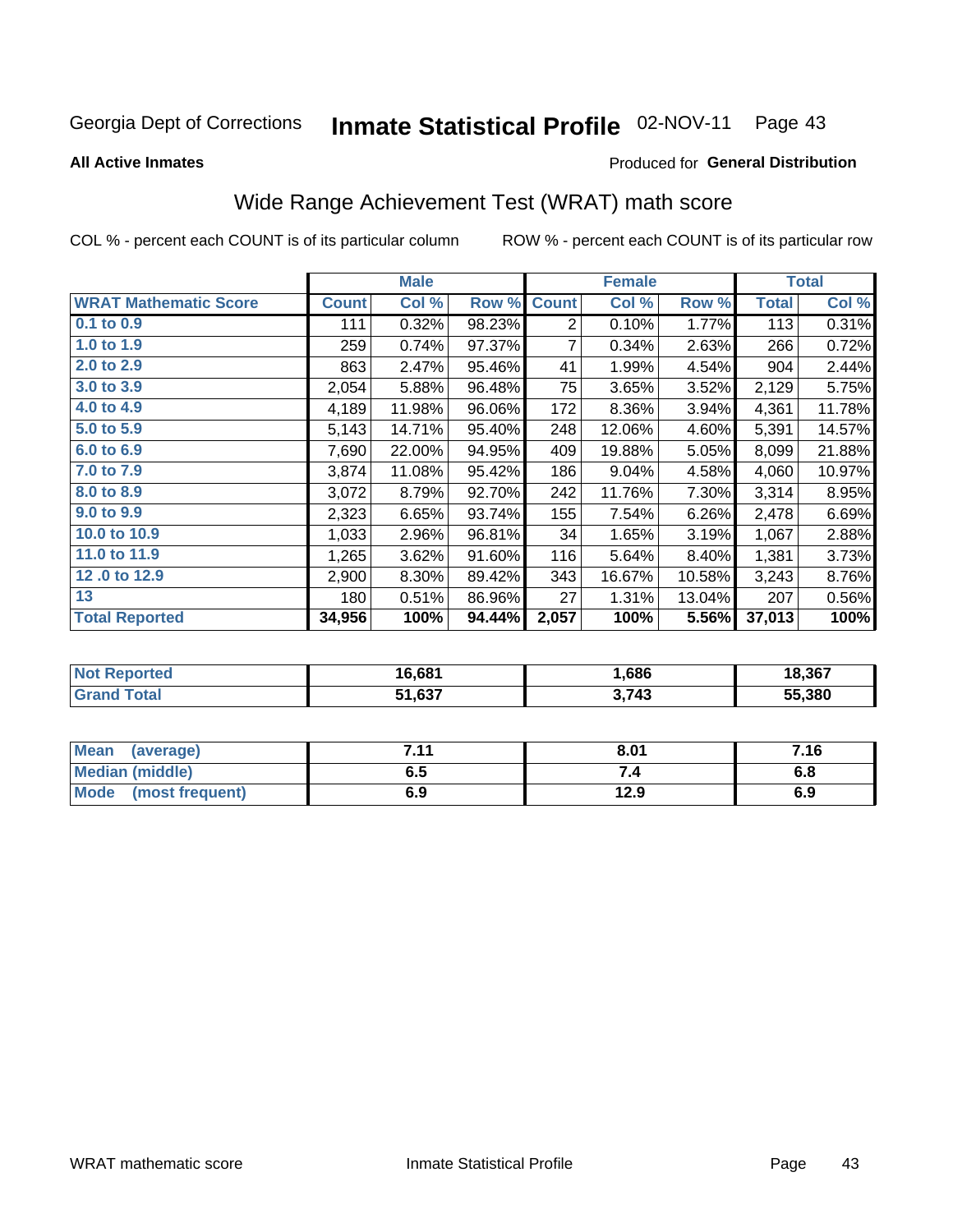#### Inmate Statistical Profile 02-NOV-11 Page 44

#### **All Active Inmates**

### Produced for General Distribution

### Wide Range Achievement Test (WRAT) spelling score

COL % - percent each COUNT is of its particular column

|                            |              | <b>Male</b> |        |              | <b>Female</b> |        |              | <b>Total</b> |
|----------------------------|--------------|-------------|--------|--------------|---------------|--------|--------------|--------------|
| <b>WRAT Spelling Score</b> | <b>Count</b> | Col %       | Row %  | <b>Count</b> | Col %         | Row %  | <b>Total</b> | Col %        |
| 0.1 to 0.9                 | 847          | 2.42%       | 98.60% | 12           | 0.58%         | 1.40%  | 859          | 2.32%        |
| 1.0 to 1.9                 | 1,322        | 3.78%       | 98.51% | 20           | 0.97%         | 1.49%  | 1,342        | 3.63%        |
| 2.0 to 2.9                 | 2,246        | 6.43%       | 98.12% | 43           | 2.09%         | 1.88%  | 2,289        | 6.18%        |
| 3.0 to 3.9                 | 2,849        | 8.15%       | 97.34% | 78           | 3.79%         | 2.66%  | 2,927        | 7.91%        |
| 4.0 to 4.9                 | 2,890        | 8.27%       | 97.08% | 87           | 4.23%         | 2.92%  | 2,977        | 8.04%        |
| 5.0 to 5.9                 | 4,089        | 11.70%      | 95.94% | 173          | 8.41%         | 4.06%  | 4,262        | 11.52%       |
| 6.0 to 6.9                 | 3,664        | 10.48%      | 95.29% | 181          | 8.79%         | 4.71%  | 3,845        | 10.39%       |
| 7.0 to 7.9                 | 2,991        | 8.56%       | 94.32% | 180          | 8.75%         | 5.68%  | 3,171        | 8.57%        |
| 8.0 to 8.9                 | 2,754        | 7.88%       | 94.03% | 175          | 8.50%         | 5.97%  | 2,929        | 7.91%        |
| 9.0 to 9.9                 | 2,076        | 5.94%       | 94.88% | 112          | 5.44%         | 5.12%  | 2,188        | 5.91%        |
| 10.0 to 10.9               | 1,924        | 5.50%       | 95.25% | 96           | 4.66%         | 4.75%  | 2,020        | 5.46%        |
| 11.0 to 11.9               | 1,968        | 5.63%       | 93.01% | 148          | 7.19%         | 6.99%  | 2,116        | 5.72%        |
| 12.0 to 12.9               | 4,660        | 13.33%      | 87.71% | 653          | 31.73%        | 12.29% | 5,313        | 14.36%       |
| 13                         | 673          | 1.93%       | 87.06% | 100          | 4.86%         | 12.94% | 773          | 2.09%        |
| <b>Total Reported</b>      | 34,953       | 100%        | 94.44% | 2,058        | 100%          | 5.56%  | 37,011       | 100.0%       |

| orted<br>NO | 16.684 | .685  | 18,369 |
|-------------|--------|-------|--------|
| $5 - 4 - 1$ | 51,637 | 3,743 | 55,380 |

| <b>Mean</b><br>(average) | 7.24 | 9.30 | 7.35 |
|--------------------------|------|------|------|
| Median (middle)          | ν.,  | 9.6  |      |
| Mode<br>(most frequent)  | l2.9 | 12.9 | 12.9 |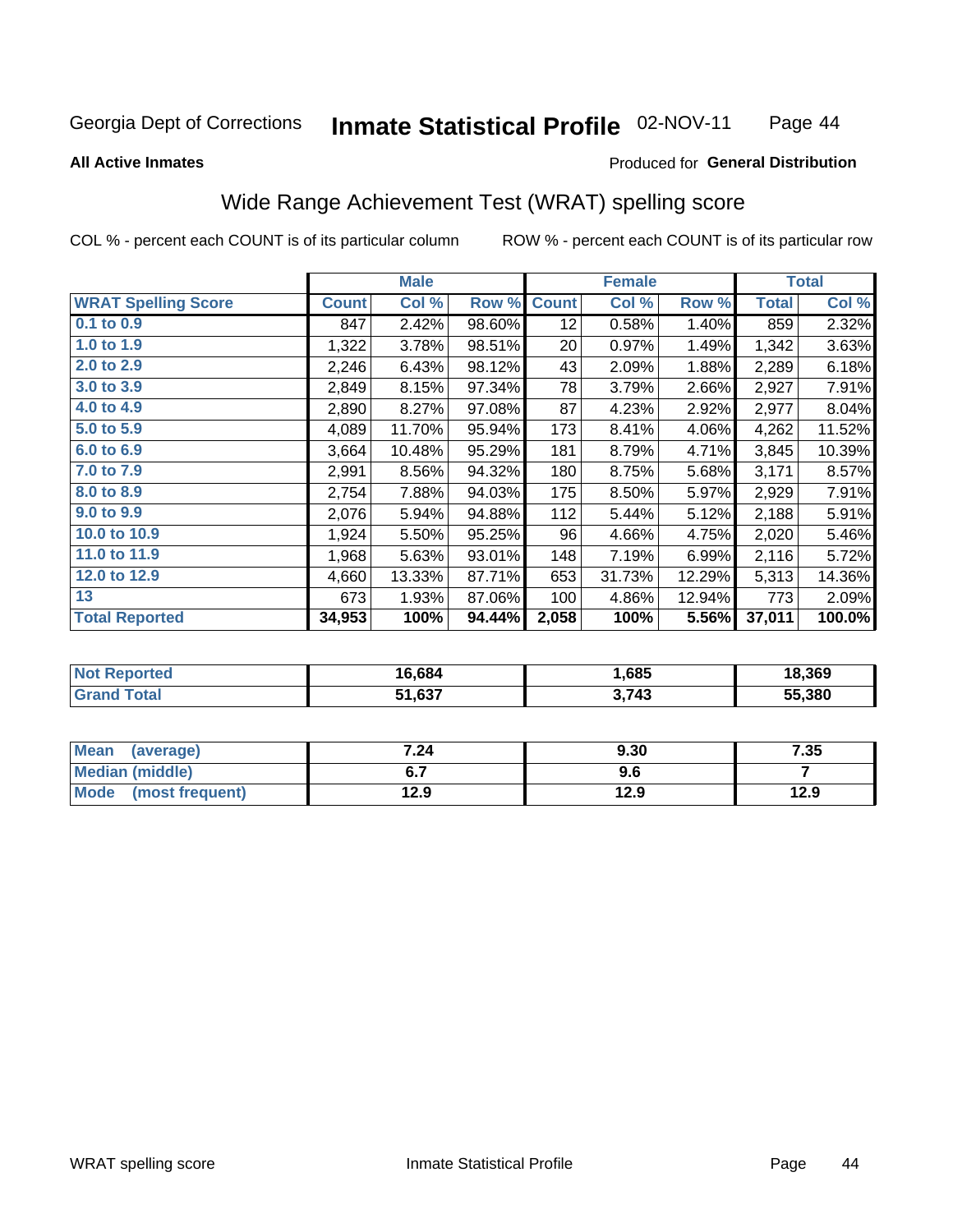### **All Active Inmates**

### Produced for General Distribution

# Scope of substance abuse - summary

COL % - percent each COUNT is of its particular column

|                        |              | <b>Male</b> |        |              | <b>Female</b> |          |              | <b>Total</b> |
|------------------------|--------------|-------------|--------|--------------|---------------|----------|--------------|--------------|
| <b>Substance Abuse</b> | <b>Count</b> | Col %       | Row %  | <b>Count</b> | Col %         | Row %    | <b>Total</b> | Col %        |
| <b>None</b>            | 34,238       | 66.31%      | 91.94% | 3,001        | 80.18%        | $8.06\%$ | 37,239       | 67.24%       |
| <b>Drugs only</b>      | 9.422        | 18.25%      | 94.24% | 576          | 15.39%        | 5.76%    | 9,998        | 18.05%       |
| <b>Alcohol only</b>    | .983         | $3.84\%$    | 98.17% | 37           | 0.99%         | 1.83%    | 2,020        | 3.65%        |
| Drugs and alcohol      | 5.994        | 11.61%      | 97.89% | 129          | 3.45%         | 2.11%    | 6,123        | 11.06%       |
| <b>Total Reported</b>  | 51,637       | 100%        | 93.24% | 3,743        | 100%          | 6.76%    | 55,380       | 100%         |

| <b>Not Reported</b> |        |       |        |
|---------------------|--------|-------|--------|
| <b>Grand Total</b>  | 51,637 | 3,743 | 55,380 |

| Mode<br>None<br><b>None</b><br>None<br>most<br>quenti<br>___ |
|--------------------------------------------------------------|
|--------------------------------------------------------------|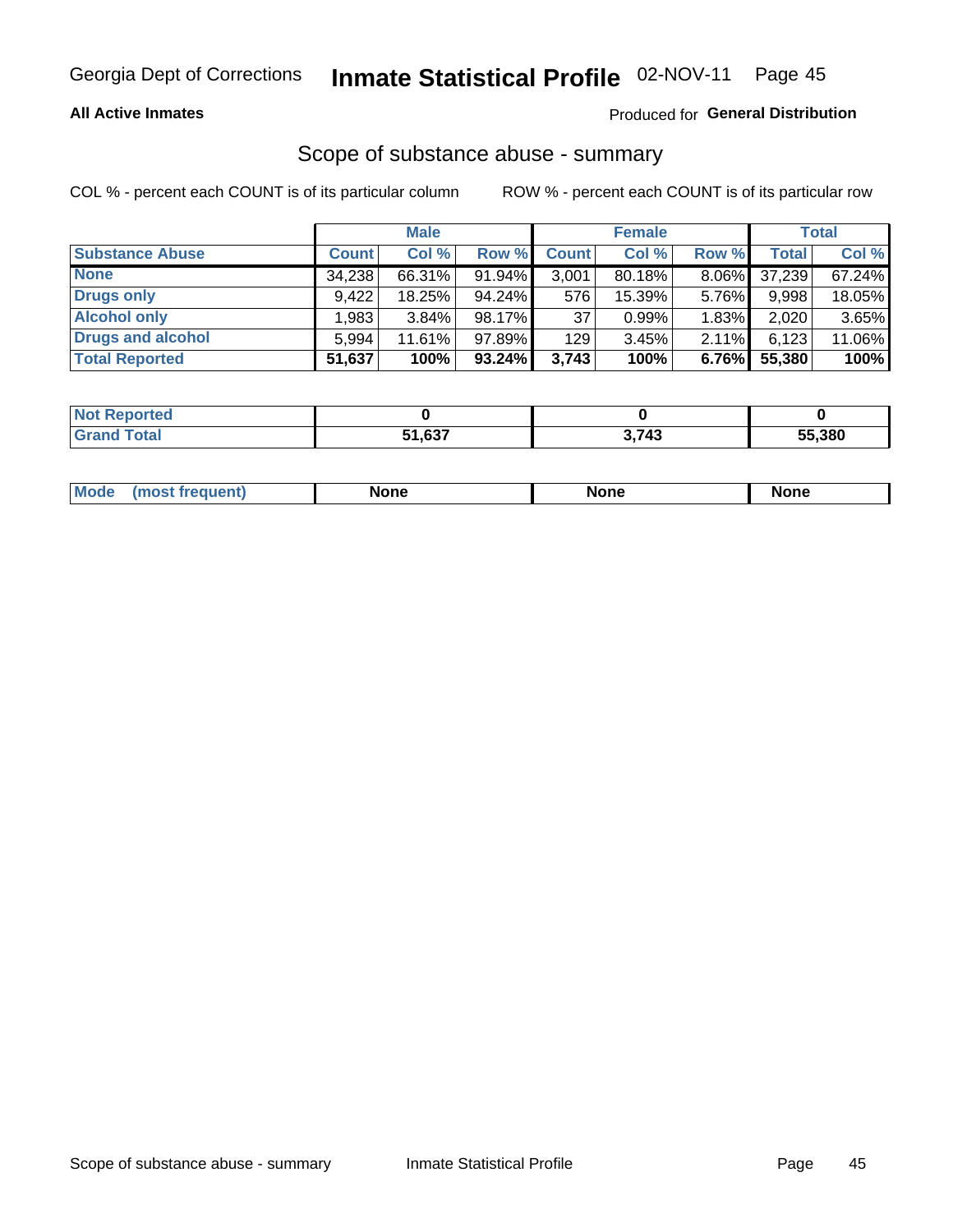### **All Active Inmates**

### **Produced for General Distribution**

### Scope of substance abuse - detail

COL % - percent each COUNT is of its particular column

|                                      |              | <b>Male</b> |         |              | <b>Female</b> |       |              | <b>Total</b> |
|--------------------------------------|--------------|-------------|---------|--------------|---------------|-------|--------------|--------------|
| <b>Substance Abuse</b>               | <b>Count</b> | Col %       | Row %   | <b>Count</b> | Col %         | Row % | <b>Total</b> | Col %        |
| No drug or alcohol problems          | 34,238       | 66.31%      | 91.94%  | 3,001        | 80.18%        | 8.06% | 37,239       | 67.24%       |
| Drug addiction but no alcohol        | 164          | 0.32%       | 90.61%  | 17           | 0.45%         | 9.39% | 181          | 0.33%        |
| <b>Drug addiction and alcohol</b>    | 74           | 0.14%       | 98.67%  |              | 0.03%         | 1.33% | 75           | 0.14%        |
| <b>labuse</b>                        |              |             |         |              |               |       |              |              |
| <b>Drug addiction and alcoholism</b> | 56           | 0.11%       | 100.00% |              |               |       | 56           | 0.10%        |
| No drug problem but alcohol          | 1,647        | 3.19%       | 99.10%  | 15           | 0.40%         | 0.90% | 1,662        | $3.00\%$     |
| <b>labuse</b>                        |              |             |         |              |               |       |              |              |
| No drug problem but alcoholism       | 336          | 0.65%       | 93.85%  | 22           | 0.59%         | 6.15% | 358          | 0.65%        |
| Drug experiment but no alcohol       | 4,667        | 9.04%       | 97.07%  | 141          | 3.77%         | 2.93% | 4,808        | 8.68%        |
| <b>Drug experiment &amp; alcohol</b> | 919          | 1.78%       | 98.50%  | 14           | 0.37%         | 1.50% | 933          | 1.68%        |
| <b>labuse</b>                        |              |             |         |              |               |       |              |              |
| Drug experiment & alcoholism         | 302          | 0.58%       | 96.18%  | 12           | 0.32%         | 3.82% | 314          | 0.57%        |
| Drug abuse but no alcohol            | 4,591        | 8.89%       | 91.66%  | 418          | 11.17%        | 8.34% | 5,009        | $9.04\%$     |
| Drug abuse and alcohol abuse         | 3,944        | 7.64%       | 98.75%  | 50           | 1.34%         | 1.25% | 3,994        | 7.21%        |
| <b>Drug abuse and alcoholism</b>     | 699          | 1.35%       | 93.08%  | 52           | 1.39%         | 6.92% | 751          | 1.36%        |
| <b>Total Reported</b>                | 51,637       | 100%        | 93.24%  | 3,743        | 100%          | 6.76% | 55,380       | 100%         |

| orted<br>NOT |        |       |        |
|--------------|--------|-------|--------|
| <b>otal</b>  | 51,637 | 3,743 | 55,380 |

| Mode (most frequent) | No drug or alcohol problems No drug or alcohol problems No drug or alcohol |          |
|----------------------|----------------------------------------------------------------------------|----------|
|                      |                                                                            | problems |
|                      |                                                                            |          |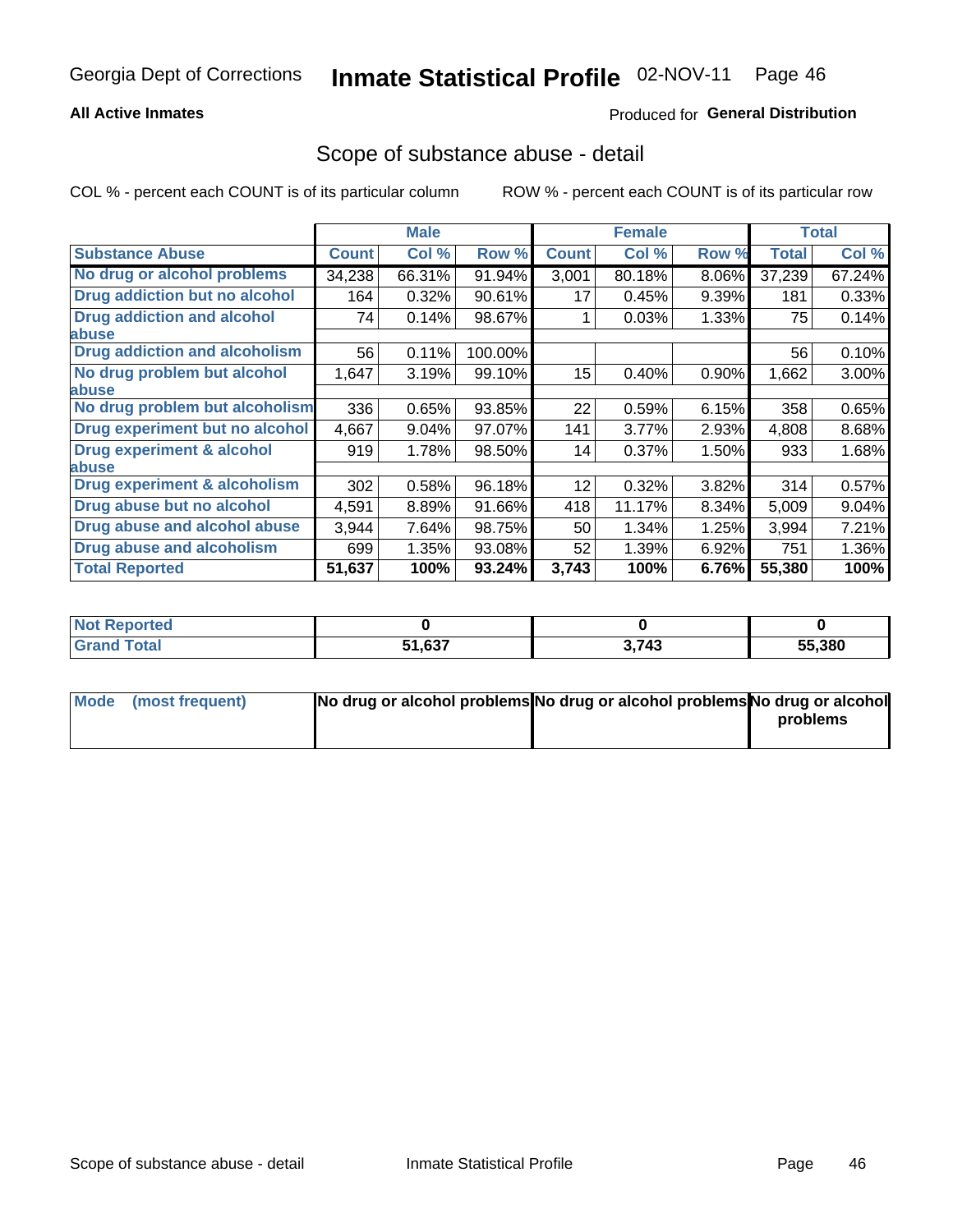# Inmate Statistical Profile 02-NOV-11 Page 47

#### **All Active Inmates**

### **Produced for General Distribution**

### Current / last mental health treatment level

COL % - percent each COUNT is of its particular column

|                                    |              | <b>Male</b> |         |              | <b>Female</b> |        |              | <b>Total</b> |
|------------------------------------|--------------|-------------|---------|--------------|---------------|--------|--------------|--------------|
| <b>Mental Health Treatment Lev</b> | <b>Count</b> | Col %       | Row %   | <b>Count</b> | Col %         | Row %  | <b>Total</b> | Col %        |
| 1 No problem at current time       | 1,527        | 12.34%      | 97.76%  | 35           | 1.59%         | 2.24%  | 1,562        | 10.72%       |
| 2 Receiving outpatient             | 8,790        | 71.05%      | 80.60%  | 2,116        | 95.96%        | 19.40% | 10,906       | 74.82%       |
| <b>Treatment</b>                   |              |             |         |              |               |        |              |              |
| 3 Inpatient, moderate              | 1,597        | 12.91%      | 97.50%  | 41           | 1.86%         | 2.50%  | 1,638        | 11.24%       |
| Treatment                          |              |             |         |              |               |        |              |              |
| 4 Inpatient, intensive             | 416          | 3.36%       | 96.97%  | 13           | 0.59%         | 3.03%  | 429          | 2.94%        |
| <b>Treatment</b>                   |              |             |         |              |               |        |              |              |
| <b>5 Undergoing crisis</b>         | 36           | 0.29%       | 100.00% |              |               |        | 36           | 0.25%        |
| <b>Stabilization</b>               |              |             |         |              |               |        |              |              |
| <b>6 Hospital for criminally</b>   | 5            | 0.04%       | 100.00% |              |               |        | 5            | 0.03%        |
| <b>Tinsane</b>                     |              |             |         |              |               |        |              |              |
| <b>Total Evaluated</b>             | 12,371       | 100%        | 84.87%  | 2,205        | 100%          | 15.13% | 14,576       | 100%         |

| Never had MH evaluation | 39,266 | ,538  | 40,804 |
|-------------------------|--------|-------|--------|
| Total<br><b>Grand</b>   | 51,637 | 3,743 | 55,380 |

| <b>Median (middle)</b>         | <b>Receiving outpatient</b><br>treatment | <b>Receiving outpatient</b><br>treatment | <b>Receiving</b><br>outpatient<br>treatment |  |  |
|--------------------------------|------------------------------------------|------------------------------------------|---------------------------------------------|--|--|
| <b>Mode</b><br>(most frequent) | <b>Receiving outpatient</b><br>treatment | <b>Receiving outpatient</b><br>treatment | Receiving<br>outpatient<br>treatment        |  |  |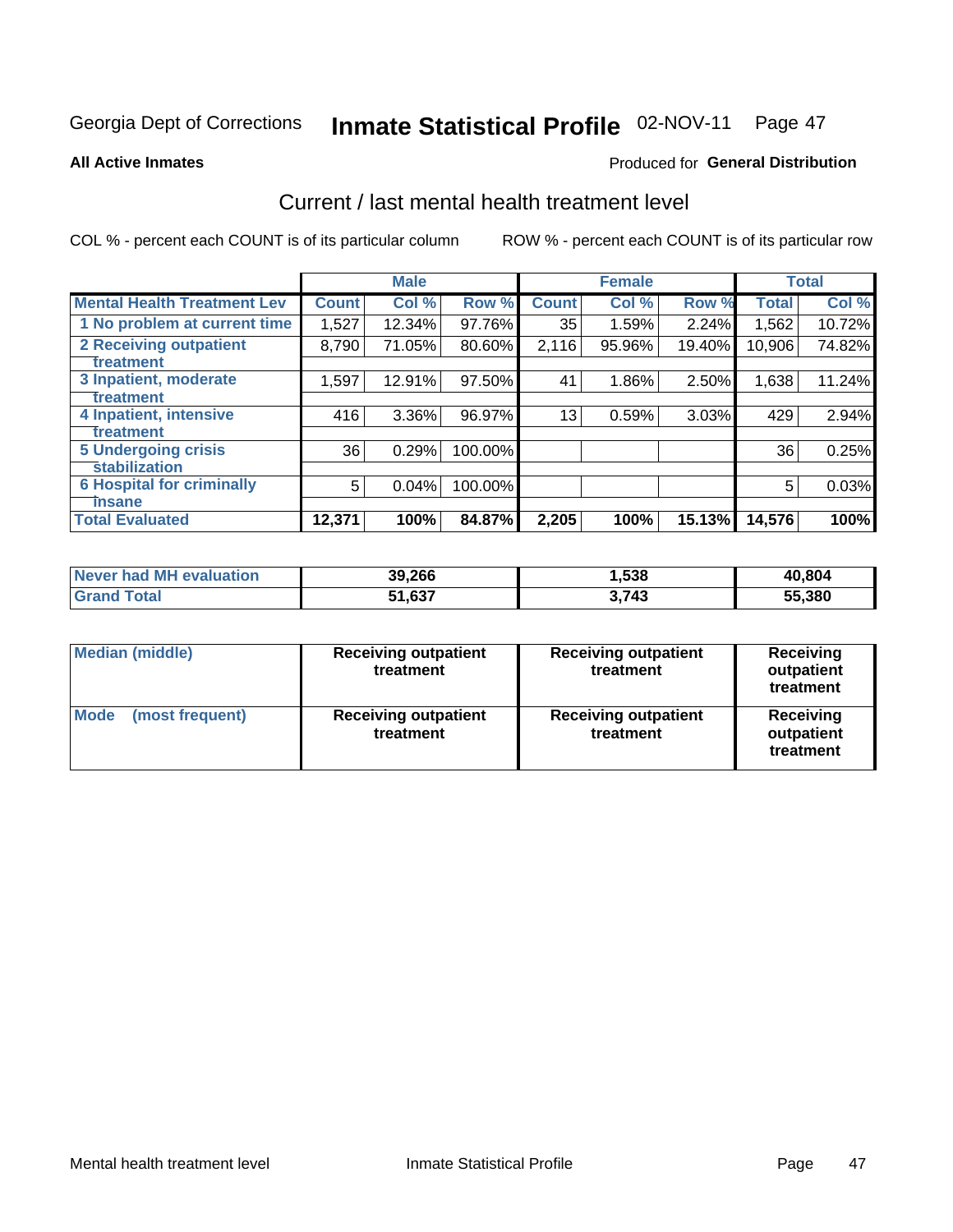### **All Active Inmates**

### Produced for General Distribution

## PULHESDWIT medical scale - 'P' overall condition ('P'hysical)

COL % - percent each COUNT is of its particular column

|                                  |              | <b>Male</b> |        |              | <b>Female</b> |         |                 | <b>Total</b> |
|----------------------------------|--------------|-------------|--------|--------------|---------------|---------|-----------------|--------------|
| 'P' Overall Condition            | <b>Count</b> | Col %       | Row %  | <b>Count</b> | Col %         | Row %   | <b>Total</b>    | Col %        |
| 1 No medical illness             | 34,811       | 74.81%      | 94.63% | 1,977        | 56.05%        | 5.37%   | 36,788          | 73.49%       |
| 2 Well-controlled chronic        | 10,379       | 22.31%      | 87.85% | 1,435        | 40.69%        | 12.15%  | 11,814          | 23.60%       |
| <b>illness</b>                   |              |             |        |              |               |         |                 |              |
| 3 Poorly-controlled chronic      | 1,235        | 2.65%       | 95.29% | 61           | 1.73%         | 4.71%   | 1,296           | 2.59%        |
| <b>illness</b>                   |              |             |        |              |               |         |                 |              |
| 4 Significant problems requiring | 98           | 0.21%       | 89.91% | 11           | 0.31%         | 10.09%  | 109             | 0.22%        |
| special housing                  |              |             |        |              |               |         |                 |              |
| 5 Terminal illness, < 6 months   | 8            | 0.02%       | 88.89% |              | 0.03%         | 11.11%  | 9               | 0.02%        |
| to live                          |              |             |        |              |               |         |                 |              |
| 6 Inmate is pregnant             |              |             |        | 42           | 1.19%         | 100.00% | 42 <sup>1</sup> | 0.08%        |
| <b>Total Reported</b>            | 46,531       | 100%        | 92.95% | 3,527        | 100%          | 7.05%   | 50,058          | 100%         |

| тес | 5.106           | 216 | $E$ 222<br>J,JZZ |
|-----|-----------------|-----|------------------|
|     | C <sub>27</sub> | 712 | 55.380           |

| Mode | (most frequent) | 1 No medical illness | 1 No medical illness | 1 No medical<br>illness |
|------|-----------------|----------------------|----------------------|-------------------------|
|------|-----------------|----------------------|----------------------|-------------------------|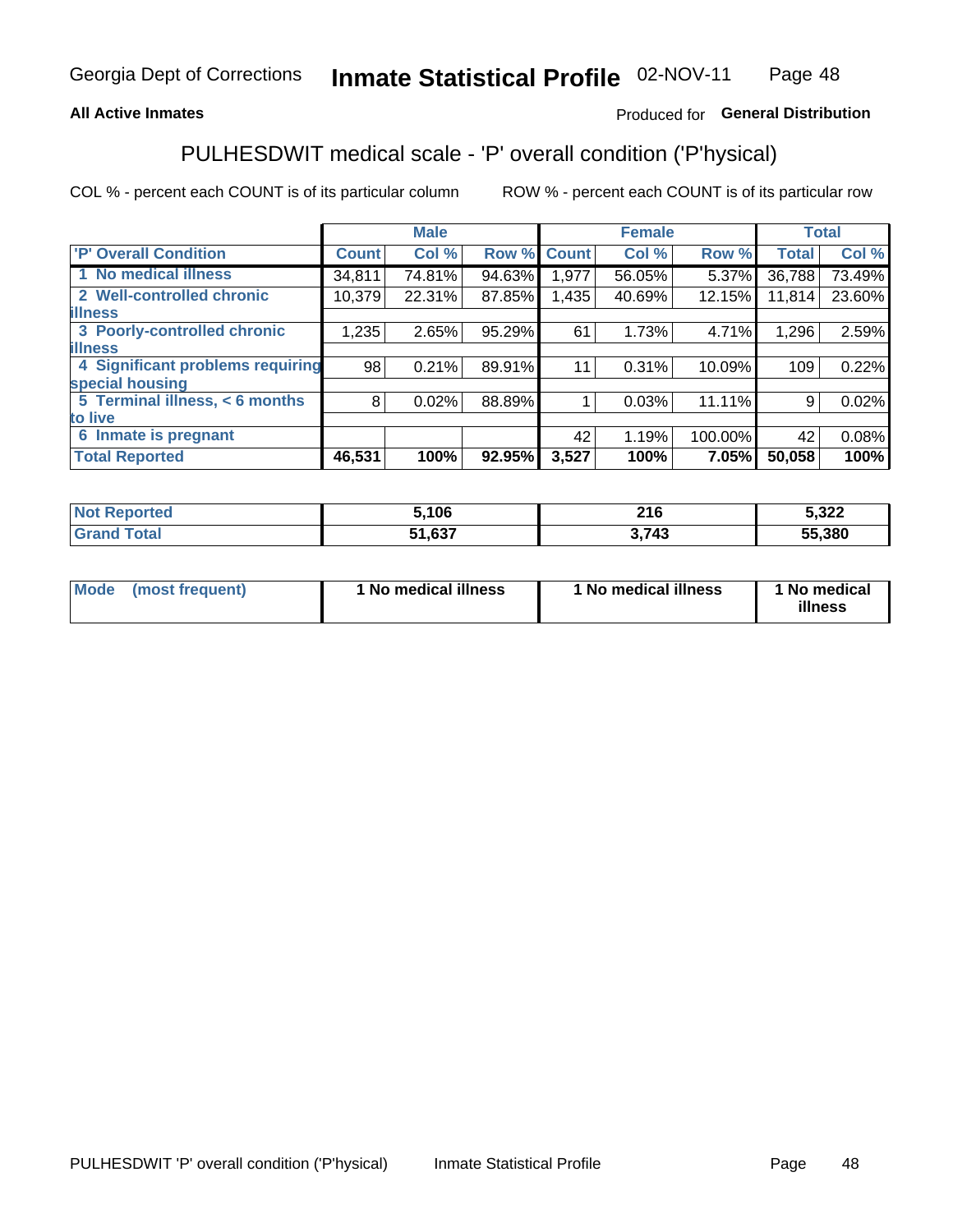### **All Active Inmates**

### Produced for General Distribution

# PULHESDWIT medical scale - 'U' upper body

COL % - percent each COUNT is of its particular column

|                              |              | <b>Male</b> |         |              | <b>Female</b> |        |              | <b>Total</b> |
|------------------------------|--------------|-------------|---------|--------------|---------------|--------|--------------|--------------|
| <b>U' Upper Body</b>         | <b>Count</b> | Col %       | Row %   | <b>Count</b> | Col %         | Row %  | <b>Total</b> | Col %        |
| 1 Upper bones, joints,       | 44,398       | 95.59%      | 93.07%  | 3,305        | 93.63%        | 6.93%  | 47,703       | 95.46%       |
| muscles all OK               |              |             |         |              |               |        |              |              |
| 2 One or both arms minimally | 1,705        | 3.67%       | 89.27%  | 205          | 5.81%         | 10.73% | 1,910        | 3.82%        |
| limited                      |              |             |         |              |               |        |              |              |
| 3 One or both arms           | 298          | 0.64%       | 94.90%  | 16           | 0.45%         | 5.10%  | 314          | 0.63%        |
| <b>moderately limited</b>    |              |             |         |              |               |        |              |              |
| 4 One arm disabled,          | 39           | 0.08%       | 90.70%  | 4            | 0.11%         | 9.30%  | 43           | 0.09%        |
| paralyzed, or amputated      |              |             |         |              |               |        |              |              |
| 5 Both arms disabled,        | 4            | 0.01%       | 100.00% |              |               |        | 4            | 0.01%        |
| paralyzed, or amputated      |              |             |         |              |               |        |              |              |
| <b>Total Reported</b>        | 46,444       | 100%        | 92.94%  | 3,530        | 100%          | 7.06%  | 49,974       | 100.0%       |

| <b>Not Reported</b> | 5,193  | າ4 າ<br>د ا ع | 5,406  |
|---------------------|--------|---------------|--------|
| <b>Grand Total</b>  | 51,637 | 3,743         | 55,380 |

| Mode (most frequent) | 1 Upper bones, joints,<br>muscles all OK | 1 Upper bones, joints,<br>muscles all OK | 1 Upper bones,<br>joints, muscles all<br>ΟK |
|----------------------|------------------------------------------|------------------------------------------|---------------------------------------------|
|----------------------|------------------------------------------|------------------------------------------|---------------------------------------------|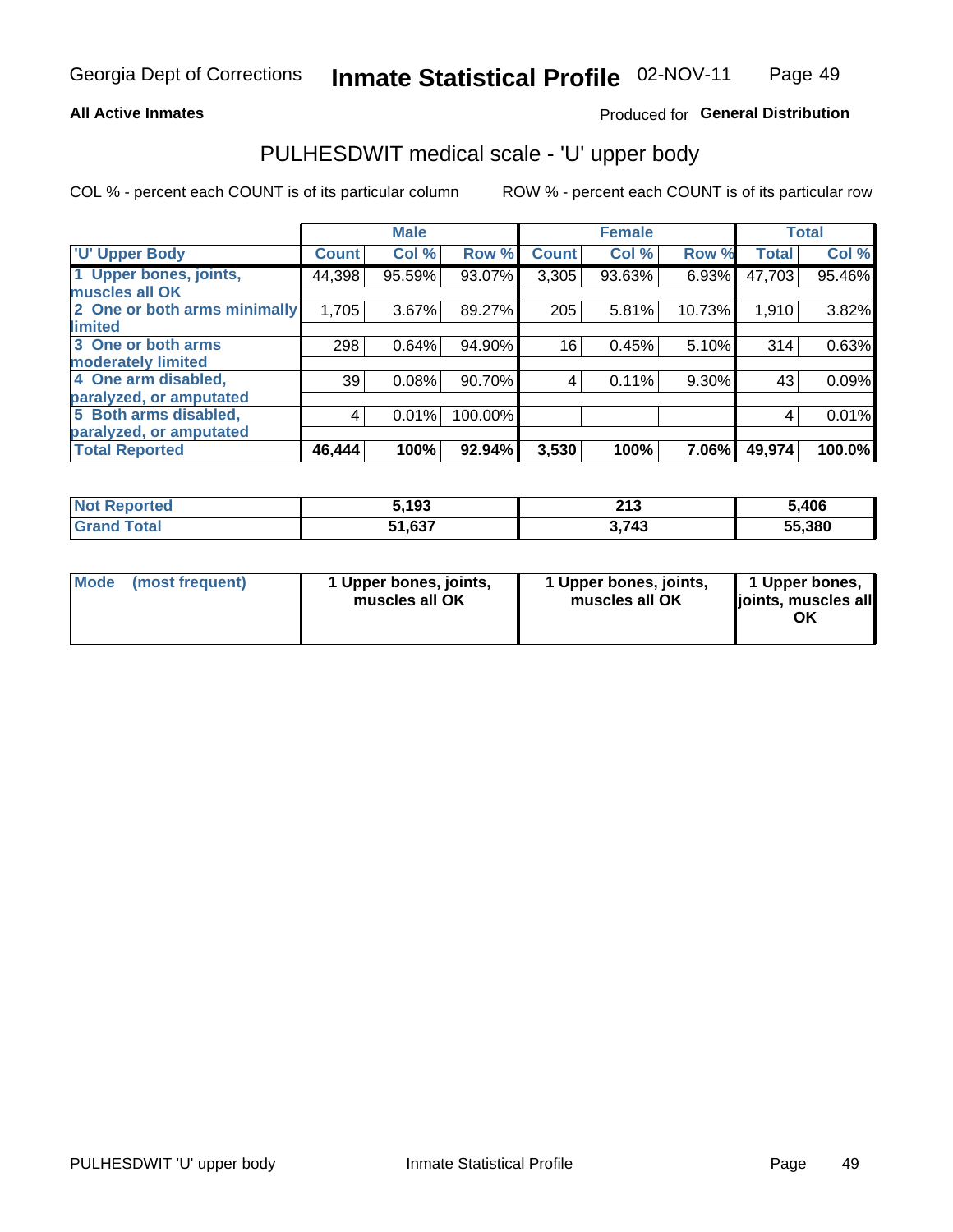#### **All Active Inmates**

### Produced for General Distribution

### PULHESDWIT medical scale - 'L' lower body

COL % - percent each COUNT is of its particular column

|                                |                 | <b>Male</b> |        |              | <b>Female</b> |        |                 | <b>Total</b> |
|--------------------------------|-----------------|-------------|--------|--------------|---------------|--------|-----------------|--------------|
| 'L' Lower Body                 | <b>Count</b>    | Col %       | Row %  | <b>Count</b> | Col %         | Row %  | <b>Total</b>    | Col %        |
| 1 Lower bones, joints,         | 41,218          | 88.74%      | 93.63% | 2,802        | 79.38%        | 6.37%  | 44,020          | 88.08%       |
| muscles all OK                 |                 |             |        |              |               |        |                 |              |
| 2 One or both legs minimally   | 4,434           | 9.55%       | 86.48% | 693          | 19.63%        | 13.52% | 5,127           | 10.26%       |
| limited                        |                 |             |        |              |               |        |                 |              |
| 3 One or both legs             | 685             | 1.47%       | 96.34% | 26           | 0.74%         | 3.66%  | 711             | 1.42%        |
| moderately limited             |                 |             |        |              |               |        |                 |              |
| 4 One leg disabled, paralyzed, | 99              | 0.21%       | 92.52% | 8            | 0.23%         | 7.48%  | 107             | 0.21%        |
| or amputated                   |                 |             |        |              |               |        |                 |              |
| 5 Both legs disabled,          | 12 <sub>2</sub> | 0.03%       | 92.31% |              | 0.03%         | 7.69%  | 13 <sub>1</sub> | 0.03%        |
| paralyzed, or amputated        |                 |             |        |              |               |        |                 |              |
| <b>Total Reported</b>          | 46,448          | 100%        | 92.94% | 3,530        | 100%          | 7.06%  | 49,978          | 100%         |

| <b>Not Reported</b>          | 5,189  | າ4 າ<br>2 I J | 5,402  |
|------------------------------|--------|---------------|--------|
| <b>Total</b><br><b>Grand</b> | 51,637 | 3,743         | 55,380 |

|  | Mode (most frequent) | 1 Lower bones, joints,<br>muscles all OK | 1 Lower bones, joints,<br>muscles all OK | 1 Lower bones,<br>joints, muscles all<br>ΟK |
|--|----------------------|------------------------------------------|------------------------------------------|---------------------------------------------|
|--|----------------------|------------------------------------------|------------------------------------------|---------------------------------------------|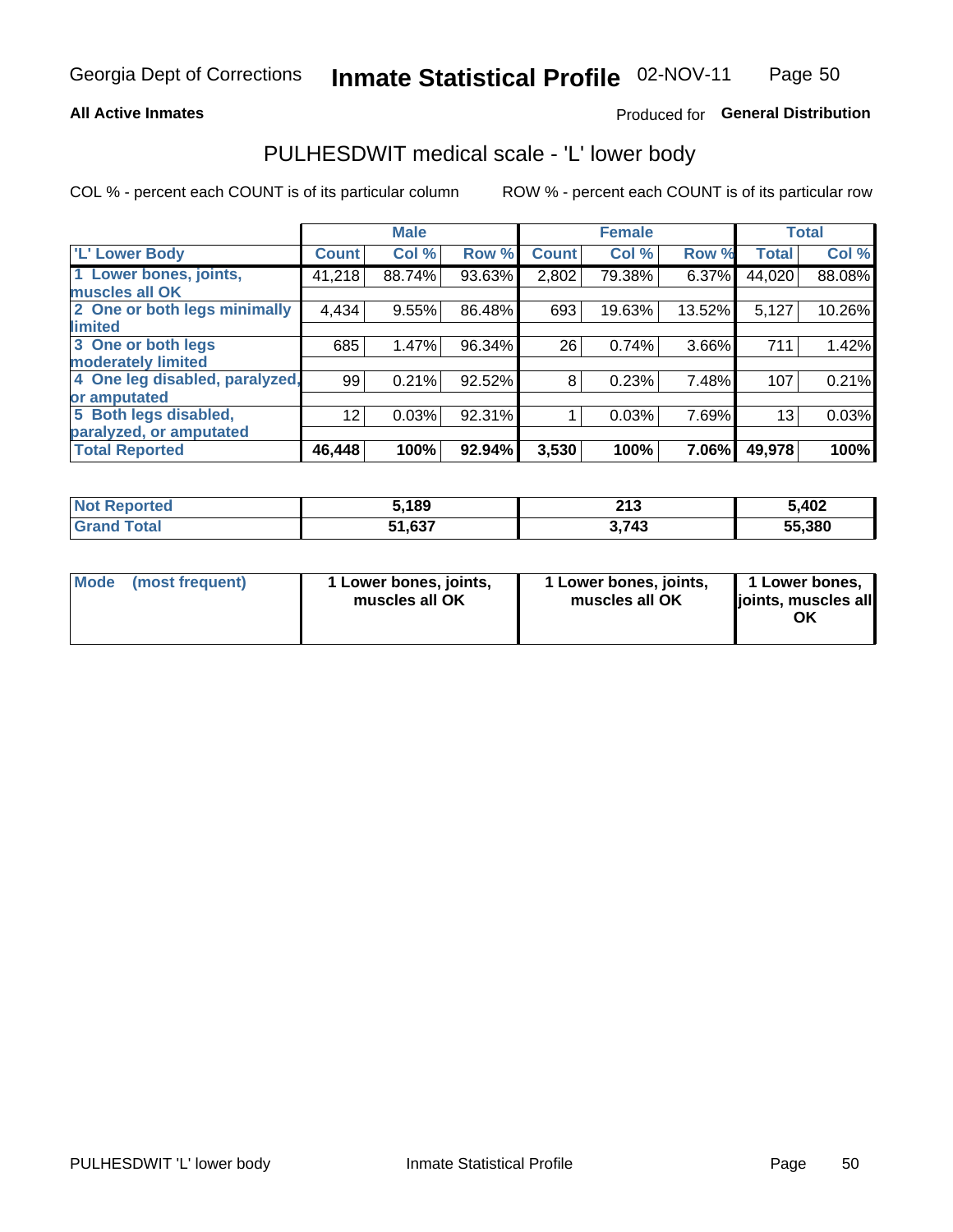### **All Active Inmates**

### Produced for General Distribution

### PULHESDWIT medical scale - 'H' hearing

COL % - percent each COUNT is of its particular column

|                                |              | <b>Male</b> |             |       | <b>Female</b> |       | <b>Total</b> |        |
|--------------------------------|--------------|-------------|-------------|-------|---------------|-------|--------------|--------|
| <b>'H' Hearing</b>             | <b>Count</b> | Col %       | Row % Count |       | Col %         | Row % | <b>Total</b> | Col %  |
| 1 Normal hearing both ears     | 45,878       | 98.80%      | 92.93%      | 3,492 | 98.98%        | 7.07% | 49,370       | 98.82% |
| 2 Some loss in one ear with    | 444          | 0.96%       | 92.89%      | 34    | 0.96%         | 7.11% | 478          | 0.96%  |
| other OK, or mild loss in both |              |             |             |       |               |       |              |        |
| 3 Total loss in one ear with   | 83           | 0.18%       | 97.65%      | 2     | 0.06%         | 2.35% | 85           | 0.17%  |
| mild loss in other             |              |             |             |       |               |       |              |        |
| 4 Severe loss in both ears     | 16           | 0.03%       | 100.00%     |       |               |       | 16           | 0.03%  |
| 5 Total loss in both ears,     | 12           | 0.03%       | 100.00%     |       |               |       | 12           | 0.02%  |
| requiring special housing      |              |             |             |       |               |       |              |        |
| <b>Total Reported</b>          | 46,433       | 100%        | $92.94\%$   | 3,528 | 100%          | 7.06% | 49,961       | 100%   |

| <b>Not Renc</b><br>∽orted | 5,204           | <b>94 E</b><br>2 I J | .419   |
|---------------------------|-----------------|----------------------|--------|
| Total                     | 51 G27<br>טט, ו | 3,743                | 55,380 |

| Mode (most frequent) | 1 Normal hearing both ears 1 Normal hearing both ears 1 Normal hearing | both ears |
|----------------------|------------------------------------------------------------------------|-----------|
|                      |                                                                        |           |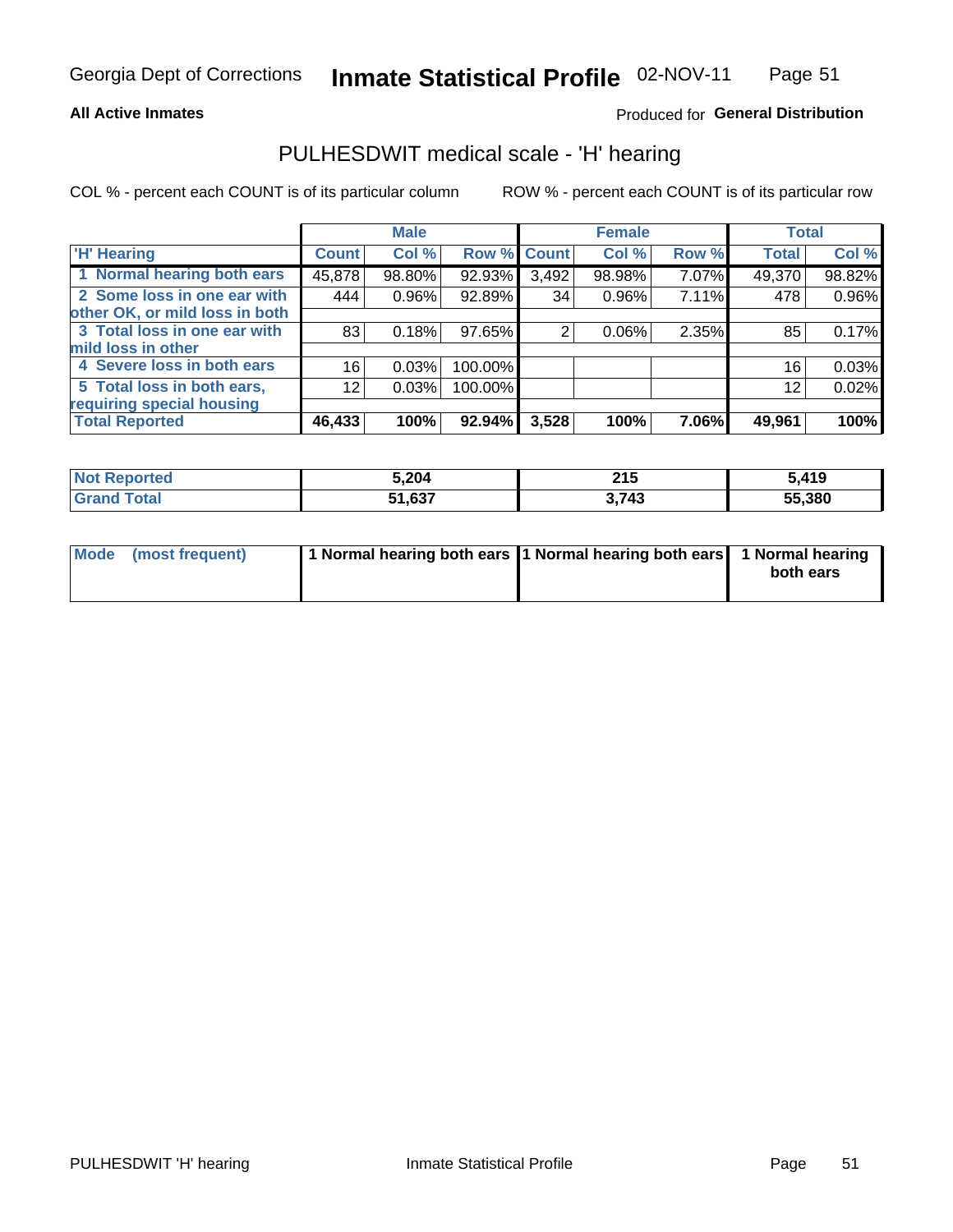### **All Active Inmates**

### Produced for General Distribution

### PULHESDWIT medical scale - 'E' vision

COL % - percent each COUNT is of its particular column

|                                 |              | <b>Male</b> |        |              | <b>Female</b> |        |              | <b>Total</b> |
|---------------------------------|--------------|-------------|--------|--------------|---------------|--------|--------------|--------------|
| <b>E' Vision</b>                | <b>Count</b> | Col %       | Row %  | <b>Count</b> | Col %         | Row %  | <b>Total</b> | Col %        |
| 1 Correctable to 20/40 in both  | 37,571       | 82.44%      | 94.95% | .998         | 56.65%        | 5.05%  | 39,569       | 80.58%       |
| eyes                            |              |             |        |              |               |        |              |              |
| 2 Correctable to 20/70 in one   | 7,055        | 15.48%      | 83.52% | 1,392        | 39.47%        | 16.48% | 8,447        | 17.20%       |
| eye, may be blind in other      |              |             |        |              |               |        |              |              |
| 3 Correctable to 20/200 in one  | 814          | 1.79%       | 86.60% | 126          | 3.57%         | 13.40% | 940          | 1.91%        |
| eye, may be blind in other      |              |             |        |              |               |        |              |              |
| 4 One eye not correctable to    | 121          | 0.27%       | 92.37% | 10           | 0.28%         | 7.63%  | 131          | 0.27%        |
| 20/200, other may be blind      |              |             |        |              |               |        |              |              |
| 5 Blind in both eyes, requiring | 15           | 0.03%       | 93.75% |              | 0.03%         | 6.25%  | 16           | 0.03%        |
| special housing                 |              |             |        |              |               |        |              |              |
| <b>Total Reported</b>           | 45,576       | 100%        | 92.82% | 3,527        | 100%          | 7.18%  | 49,103       | 100%         |

| <b>Not Reported</b>          | 6,061  | <b>01C</b><br>4 I V | ` ^""<br>0.41 |
|------------------------------|--------|---------------------|---------------|
| <b>Total</b><br><b>Grand</b> | 51,637 | 3,743               | 55,380        |

| Mode (most frequent) | 1 Correctable to 20/40 in both<br>eves | 1 Correctable to 20/40 in   1 Correctable to  <br>both eves | 20/40 in both eyes |
|----------------------|----------------------------------------|-------------------------------------------------------------|--------------------|
|                      |                                        |                                                             |                    |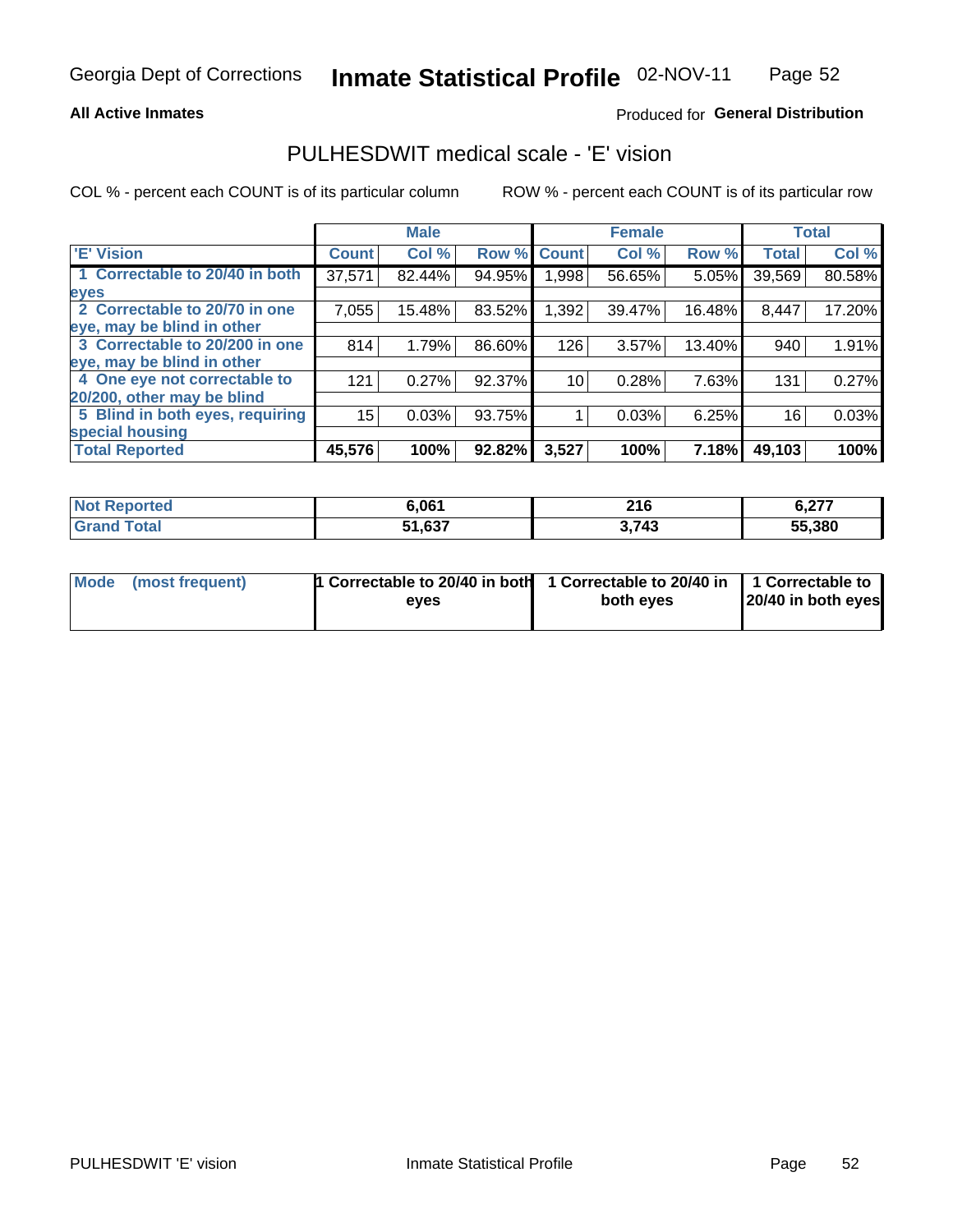### **All Active Inmates**

### Produced for General Distribution

## PULHESDWIT medical scale - 'S' pSychiatric

COL % - percent each COUNT is of its particular column

|                                        |              | <b>Male</b> |         |             | <b>Female</b> |              |              | <b>Total</b> |
|----------------------------------------|--------------|-------------|---------|-------------|---------------|--------------|--------------|--------------|
| 'S' pSychiatric                        | <b>Count</b> | Col %       |         | Row % Count | Col %         | Row %        | <b>Total</b> | Col %        |
| 1 No impairment or disorders           | 39,778       | 86.00%      | 95.20%  | 2,007       | 57.59%        | 4.80%        | 41,785       | 84.01%       |
| 2 Stable, or in remission, or          | 4,976        | 10.76%      | 77.36%  | 1,456       | 41.78%        | 22.64%       | 6,432        | 12.93%       |
| mild impairment or retardation         |              |             |         |             |               |              |              |              |
| 3 Requires moderate inpatient          | 1,245        | 2.69%       | 98.81%  | 15          | 0.43%         | 1.19%        | 1,260        | 2.53%        |
| treatment                              |              |             |         |             |               |              |              |              |
| 4 Requires intensive inpatient         | 235          | 0.51%       | 97.11%  |             | 0.20%         | 2.89%        | 242          | 0.49%        |
| treatment                              |              |             |         |             |               |              |              |              |
| <b>5 Requires Crisis Stabilization</b> | 18           | 0.04%       | 100.00% |             |               |              | 18           | 0.04%        |
| Unit (CSU) inpatient care              |              |             |         |             |               |              |              |              |
| <b>Total Reported</b>                  | 46,252       | 100%        | 92.99%  | 3,485       | 100%          | <b>7.01%</b> | 49,737       | 100%         |

| <b>Not Reported</b> | 5,385  | 258   | 5,643  |
|---------------------|--------|-------|--------|
| Total               | 51,637 | 3,743 | 55,380 |

| Mode<br>1 No impairment or disorders<br>(most frequent) | 1 No impairment or<br>disorders | 1 No impairment or<br>disorders |
|---------------------------------------------------------|---------------------------------|---------------------------------|
|---------------------------------------------------------|---------------------------------|---------------------------------|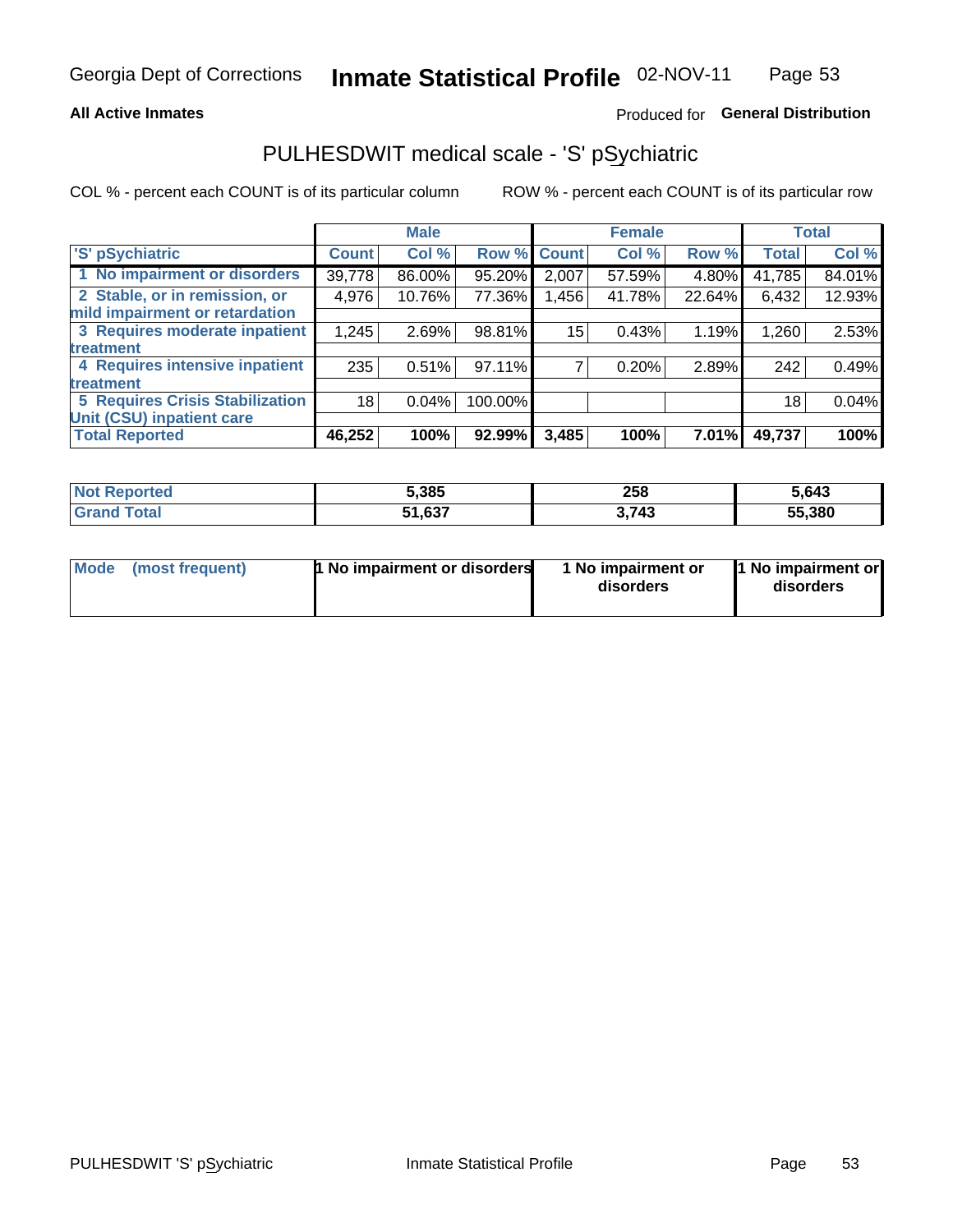### **All Active Inmates**

### Produced for General Distribution

### PULHESDWIT medical scale - 'D' dental

COL % - percent each COUNT is of its particular column

|                                 |              | <b>Male</b> |         |              | <b>Female</b> |       |              | <b>Total</b> |
|---------------------------------|--------------|-------------|---------|--------------|---------------|-------|--------------|--------------|
| 'D' Dental                      | <b>Count</b> | Col %       | Row %   | <b>Count</b> | Col %         | Row % | <b>Total</b> | Col %        |
| 1 Minimal routine dental health | 22,130       | 50.44%      | 91.18%  | 2,140        | 61.39%        | 8.82% | 24,270       | 51.24%       |
| <b>needs</b>                    |              |             |         |              |               |       |              |              |
| 2 Moderate cavities and/or gum  | 15,537       | 35.41%      | 93.25%  | 1,124        | 32.24%        | 6.75% | 16,661       | 35.18%       |
| disease                         |              |             |         |              |               |       |              |              |
| 3 Extensive gum disease         | 6,193        | 14.11%      | 96.55%  | 221          | 6.34%         | 3.45% | 6,414        | 13.54%       |
| and/or widespread decay         |              |             |         |              |               |       |              |              |
| 4 Urgent need for dental        | 15           | 0.03%       | 93.75%  |              | 0.03%         | 6.25% | 16           | 0.03%        |
| <b>services</b>                 |              |             |         |              |               |       |              |              |
| 5 Life-threatening disease or   |              | 0.01%       | 100.00% |              |               |       |              | 0.01%        |
| extreme pain or infection       |              |             |         |              |               |       |              |              |
| <b>Total Reported</b>           | 43,876       | 100%        | 92.64%  | 3,486        | 100%          | 7.36% | 47,362       | 100%         |

| <b>Not Reported</b> | 77C4   | 257<br>20 I<br>__ | 8,018  |
|---------------------|--------|-------------------|--------|
| <b>Total</b>        | 51,637 | 3,743             | 55,380 |

| 1 Minimal routine dental<br>Mode<br>(most frequent)<br>health needs | 1 Minimal routine dental 1 Minimal routine<br>health needs | dental health<br>needs |
|---------------------------------------------------------------------|------------------------------------------------------------|------------------------|
|---------------------------------------------------------------------|------------------------------------------------------------|------------------------|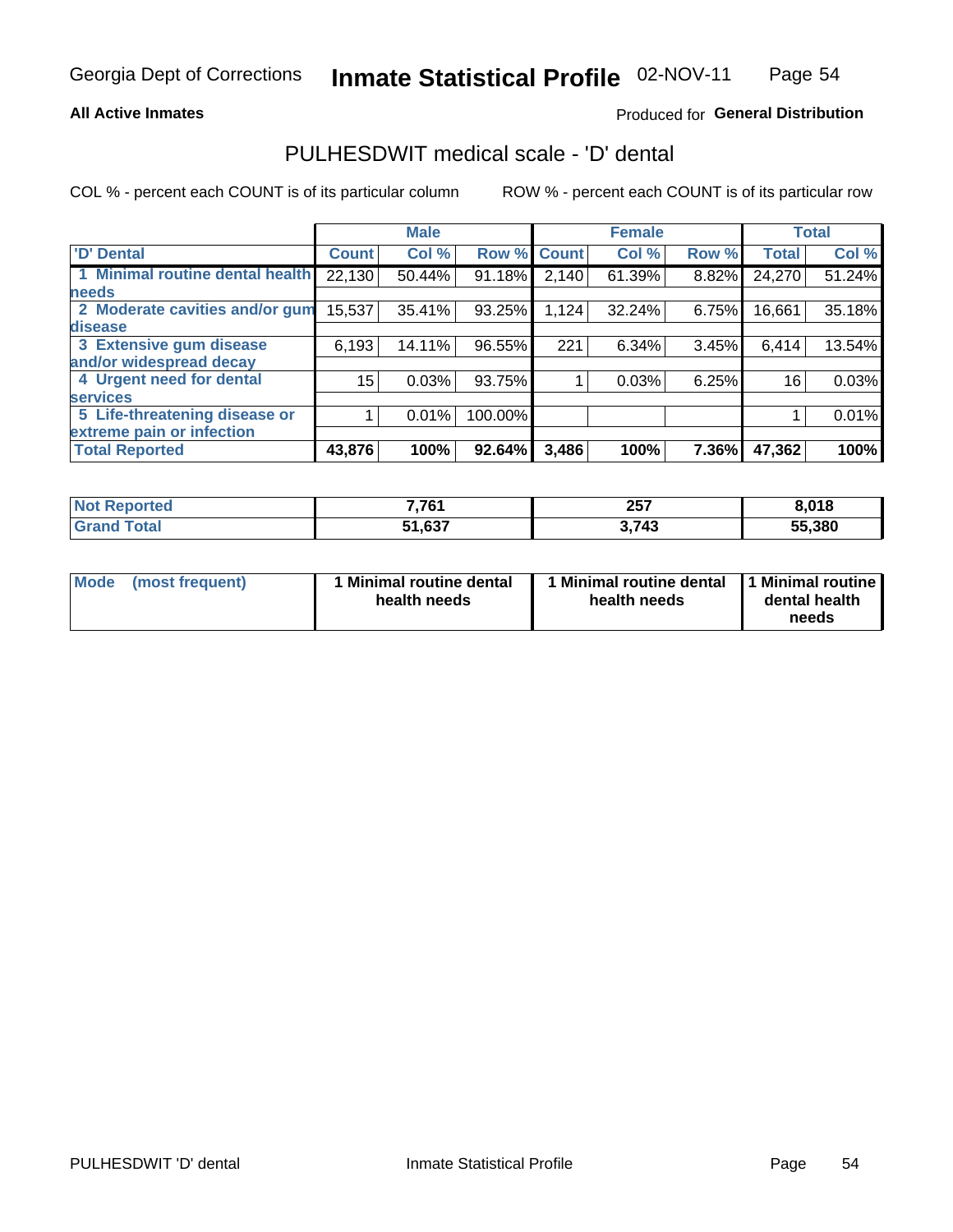### **All Active Inmates**

### Produced for General Distribution

### PULHESDWIT medical scale - 'W' work ability

COL % - percent each COUNT is of its particular column

|                                 |              | <b>Male</b> |        |             | <b>Female</b> |        |              | <b>Total</b> |
|---------------------------------|--------------|-------------|--------|-------------|---------------|--------|--------------|--------------|
| 'W' work ability                | <b>Count</b> | Col %       |        | Row % Count | Col %         | Row %  | <b>Total</b> | Col %        |
| 1 Unrestricted work or activity | 38,641       | 83.21%      | 93.27% | 2,786       | 78.92%        | 6.73%  | 41,427       | 82.91%       |
| 2 Minor restrictions on type of | 6,163        | 13.27%      | 90.69% | 633         | 17.93%        | 9.31%  | 6,796        | 13.60%       |
| <b>work</b>                     |              |             |        |             |               |        |              |              |
| 3 Moderate restrictions on type | 1,087        | 2.34%       | 95.18% | 55          | 1.56%         | 4.82%  | 1,142        | 2.29%        |
| lof work                        |              |             |        |             |               |        |              |              |
| 4 Major restrictions on type of | 363          | 0.78%       | 89.19% | 44          | 1.25%         | 10.81% | 407          | 0.81%        |
| <b>work</b>                     |              |             |        |             |               |        |              |              |
| 5 Cannot work under any         | 182          | 0.39%       | 93.81% | 12          | 0.34%         | 6.19%  | 194          | 0.39%        |
| <b>circumstances</b>            |              |             |        |             |               |        |              |              |
| <b>Total Reported</b>           | 46,436       | 100%        | 92.94% | 3,530       | 100%          | 7.06%  | 49,966       | 100%         |

| <b>Enorted</b><br>NO1 | 5,201<br>. . <i>.</i> | <b>049</b><br>4 I J<br>$\sim$ | . 41/<br>14 |
|-----------------------|-----------------------|-------------------------------|-------------|
| <b>Total</b>          | 1,637<br>- -<br>34    | 3,743                         | 55,380      |

| Mode            | 1 Unrestricted work or | 1 Unrestricted work or | 1 Unrestricted   |
|-----------------|------------------------|------------------------|------------------|
| (most frequent) | activity               | activity               | work or activity |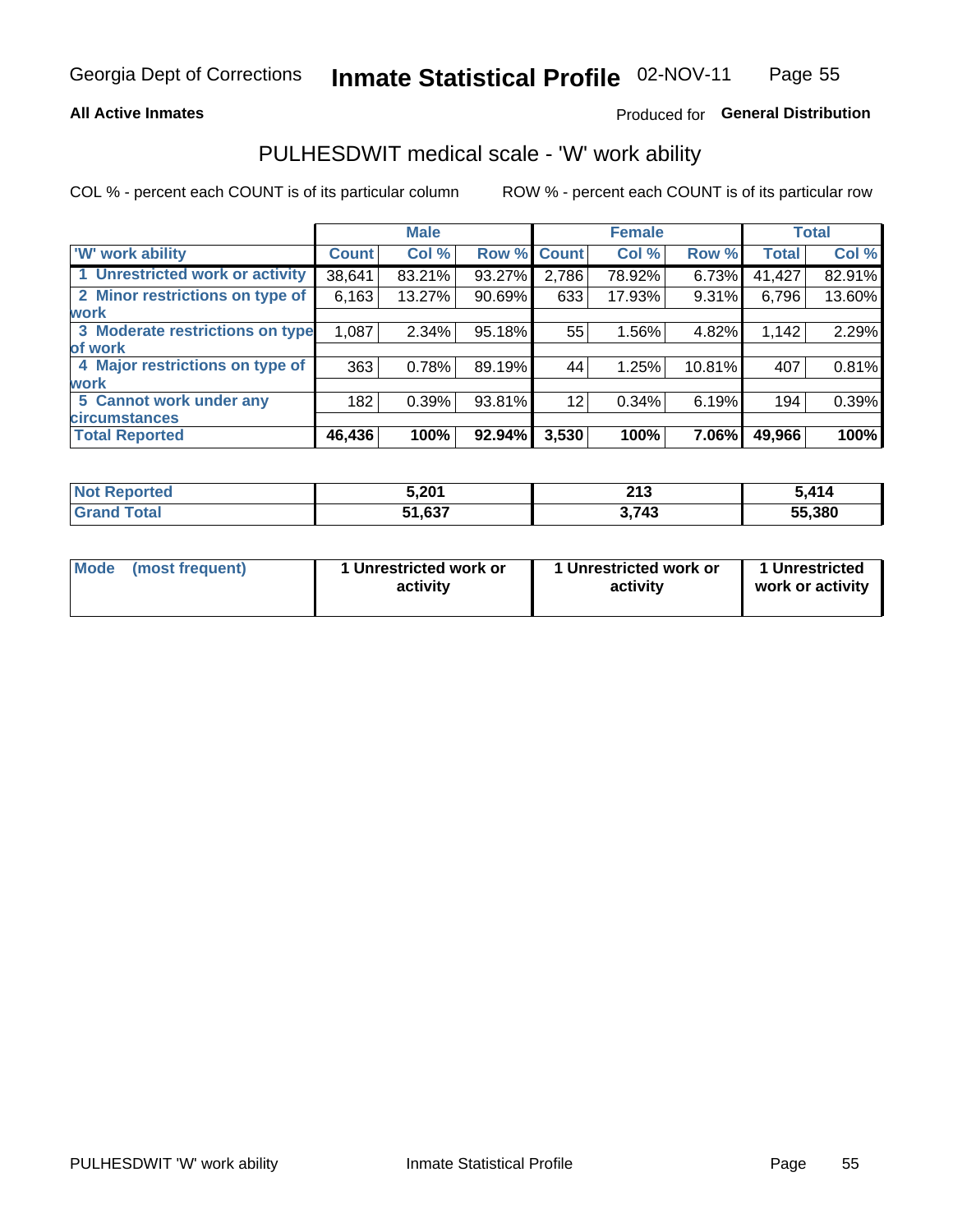### **All Active Inmates**

### Produced for General Distribution

## PULHESDWIT medical scale - 'I' impairment

COL % - percent each COUNT is of its particular column

|                                                              |              | <b>Male</b> |             |       | <b>Female</b> |        |              | <b>Total</b> |
|--------------------------------------------------------------|--------------|-------------|-------------|-------|---------------|--------|--------------|--------------|
| <b>T' Impairment</b>                                         | <b>Count</b> | Col %       | Row % Count |       | Col %         | Row %  | <b>Total</b> | Col %        |
| 1 No impairments or<br>disabilities                          | 46,129       | 99.39%      | 92.96%      | 3,491 | 98.98%        | 7.04%  | 49,620       | 99.37%       |
| 2 Wheelchair-bound but                                       | 191          | 0.41%       | 86.82%      | 29    | 0.82%         | 13.18% | 220          | 0.44%        |
| otherwise OK<br><b>3 Needs low-level Assisted</b>            | 39           | 0.08%       | 92.86%      | 3     | 0.09%         | 7.14%  | 42           | 0.08%        |
| Living (level I)<br>4 Needs moderate Assisted                | 5            | 0.01%       | 100.00%     |       |               |        | 5            | 0.01%        |
| <b>Living (level II)</b>                                     |              |             |             |       |               |        |              |              |
| <b>5 Needs maximal Assisted</b><br><b>Living (level III)</b> | 46           | 0.10%       | 92.00%      | 4     | 0.11%         | 8.00%  | 50           | 0.10%        |
| <b>Total Reported</b>                                        | 46,410       | 100%        | 92.94%      | 3,527 | 100%          | 7.06%  | 49,937       | 100%         |

| <b>Not</b><br>Reported | 5,227  | 216<br>$\sim$ | 5,443  |
|------------------------|--------|---------------|--------|
| Total                  | 51,637 | <b>713</b>    | 55,380 |

| Mode | (most frequent) | 1 No impairments or<br>disabilities | 1 No impairments or<br>disabilities | 1 No impairments<br>or disabilities |
|------|-----------------|-------------------------------------|-------------------------------------|-------------------------------------|
|------|-----------------|-------------------------------------|-------------------------------------|-------------------------------------|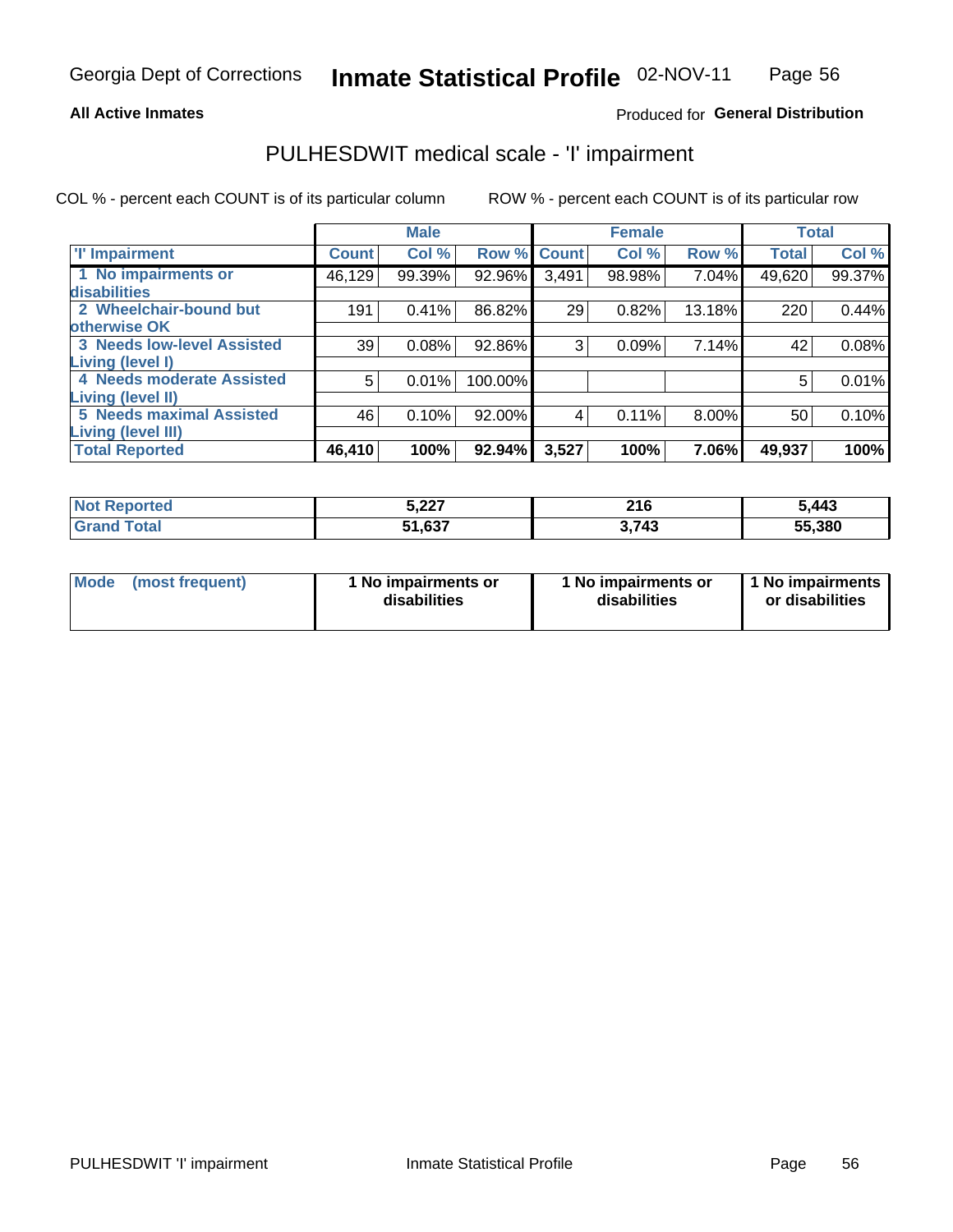### **All Active Inmates**

### Produced fo General Distribution

### PULHESDWIT medical scale - 'T' transportability

COL % - percent each COUNT is of its particular column

|                              |                    | <b>Male</b> |         |              | <b>Female</b> |        |              | <b>Total</b> |
|------------------------------|--------------------|-------------|---------|--------------|---------------|--------|--------------|--------------|
| <b>T' Transportability</b>   | Count <sup>!</sup> | Col %       | Row %   | <b>Count</b> | Col %         | Row %  | <b>Total</b> | Col %        |
| 1 Can be transported in any  | 46,240             | 99.59%      | 92.95%  | 3,505        | 99.66%        | 7.05%  | 49,745       | 99.59%       |
| ordinary approved vehicle    |                    |             |         |              |               |        |              |              |
| 2 Wheelchair-bound, not      | 56                 | 0.12%       | 87.50%  | 8            | 0.23%         | 12.50% | 64           | 0.13%        |
| needing special vehicle      |                    |             |         |              |               |        |              |              |
| 3 Wheelchair-bound, requires | 12                 | 0.03%       | 100.00% |              |               |        | 12           | 0.02%        |
| special vehicle              |                    |             |         |              |               |        |              |              |
| 4 Needs specially-equipped   | 4                  | 0.01%       | 100.00% |              |               |        | 4            | 0.01%        |
| medical vehicle              |                    |             |         |              |               |        |              |              |
| <b>5 Requires ambulance</b>  | 119                | 0.26%       | 96.75%  | 4            | 0.11%         | 3.25%  | 123          | 0.25%        |
| transport                    |                    |             |         |              |               |        |              |              |
| <b>Total Reported</b>        | 46, 431            | 100%        | 92.96%  | 3,517        | 100%          | 7.04%  | 49,948       | 100%         |

| :ported    | 5,206  | 226<br>___        | 5,432  |
|------------|--------|-------------------|--------|
| <b>ota</b> | 51.637 | <b>713</b><br>- 7 | 55,380 |

|  | Mode (most frequent) | 1 Can be transported in any 1 Can be transported in any<br>ordinary approved vehicle   ordinary approved vehicle   transported in any |  | 1 Can be<br>  ordinary approved  <br>vehicle |
|--|----------------------|---------------------------------------------------------------------------------------------------------------------------------------|--|----------------------------------------------|
|--|----------------------|---------------------------------------------------------------------------------------------------------------------------------------|--|----------------------------------------------|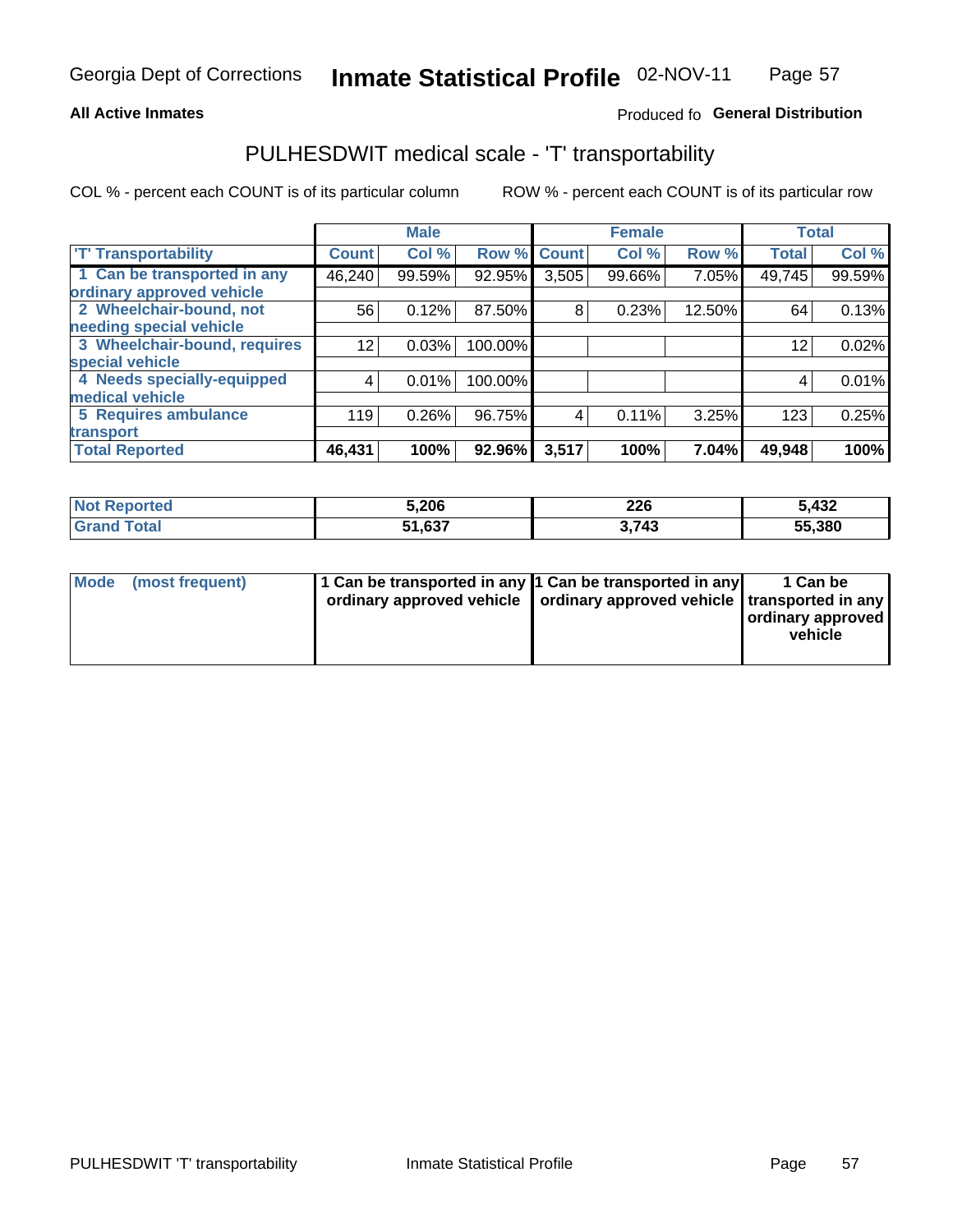### **All Active Inmates**

### Produced for General Distribution

### Criminality in family, self-reported

COL % - percent each COUNT is of its particular column

|                              |              | <b>Male</b> |        |              | <b>Female</b> |          |              | <b>Total</b> |
|------------------------------|--------------|-------------|--------|--------------|---------------|----------|--------------|--------------|
| <b>Criminality In Family</b> | <b>Count</b> | Col %       | Row %  | <b>Count</b> | Col %         | Row %    | <b>Total</b> | Col %        |
| Yes, criminality in family   | 6.330        | $22.29\%$   | 92.95% | 480          | $39.93\%$     | $7.05\%$ | 6.810        | 23.00%       |
| No criminality in family     | 22.071       | 77.71%      | 96.83% | 722          | 60.07%        |          | 3.17% 22,793 | 77.00%       |
| <b>Total Reported</b>        | 28,401       | 100%        | 95.94% | 1,202        | 100%          |          | 4.06% 29,603 | 100%         |

| <b>Not</b><br>Reported | 23,236       | 2,541 | $\sim$ $ \sim$ $-$ |
|------------------------|--------------|-------|--------------------|
| <b>ota</b>             | 51,637<br>E4 | . 743 | 55.380             |

|  | Mode (most frequent) | No criminality in family | No criminality in family | No criminality in<br>family |
|--|----------------------|--------------------------|--------------------------|-----------------------------|
|--|----------------------|--------------------------|--------------------------|-----------------------------|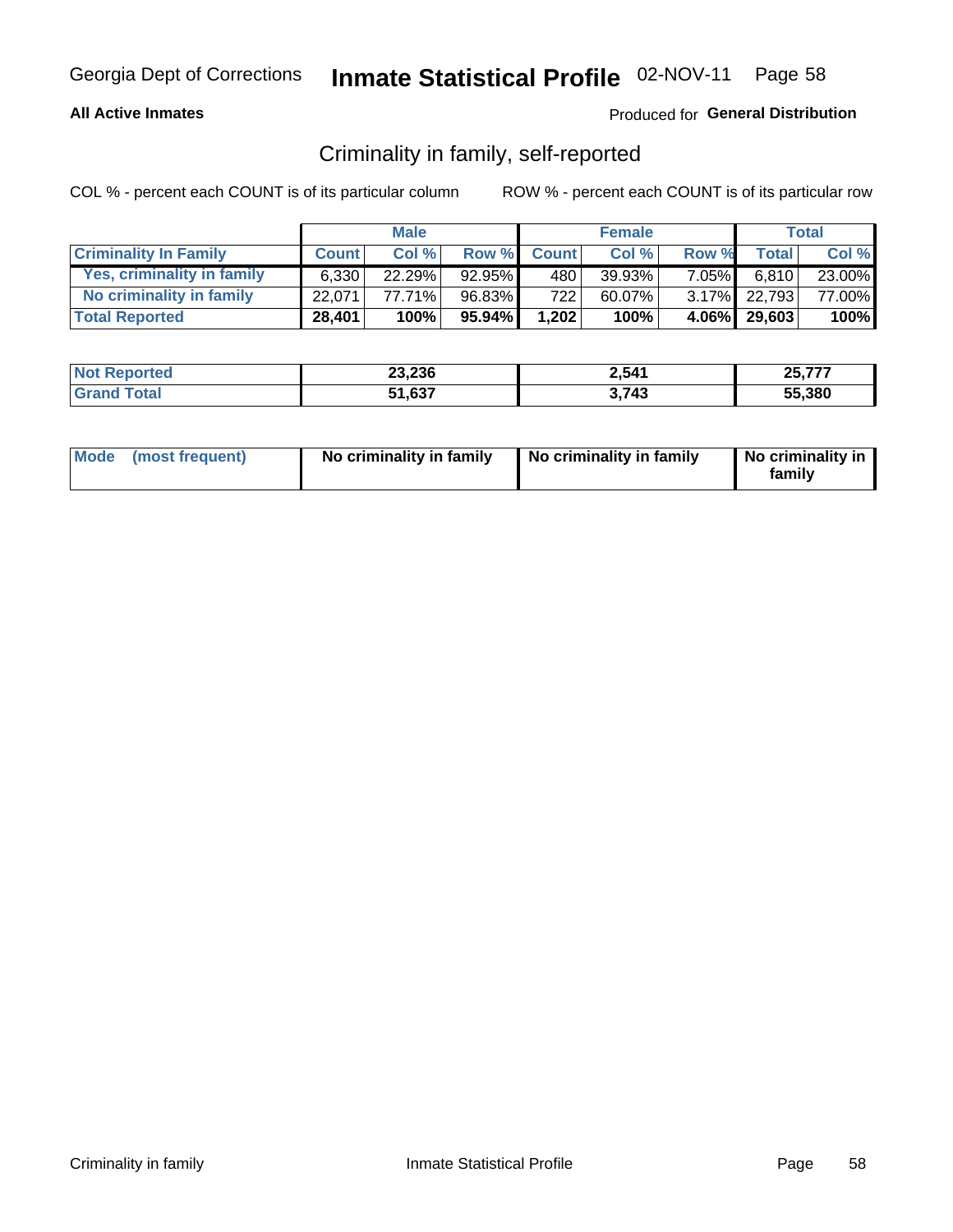### **All Active Inmates**

### Produced for General Distribution

### Alcoholism in family, self-reported

COL % - percent each COUNT is of its particular column

|                             |              | <b>Male</b> |        |              | <b>Female</b> |          |              | Total  |
|-----------------------------|--------------|-------------|--------|--------------|---------------|----------|--------------|--------|
| <b>Alcoholism In Family</b> | <b>Count</b> | Col %       | Row %  | <b>Count</b> | Col %         | Row %    | <b>Total</b> | Col %  |
| Yes, alcoholism in family   | 3.976        | 14.00%      | 92.98% | 300          | 24.96%        | $7.02\%$ | 4.276        | 14.44% |
| No alcoholism in family     | 24.425       | 86.00%      | 96.44% | 902          | 75.04%        |          | 3.56% 25,327 | 85.56% |
| <b>Total Reported</b>       | 28,401       | 100%        | 95.94% | 1,202        | 100%          |          | 4.06% 29,603 | 100%   |

| <b>Not Reported</b>   | 23,236 | 2,541 | $\sim$ $ \sim$ $-$ |
|-----------------------|--------|-------|--------------------|
| Гоtal<br><b>Grand</b> | 51,637 | 743   | 55.380             |

|  | Mode (most frequent) | No alcoholism in family | No alcoholism in family | No alcoholism in<br>family |
|--|----------------------|-------------------------|-------------------------|----------------------------|
|--|----------------------|-------------------------|-------------------------|----------------------------|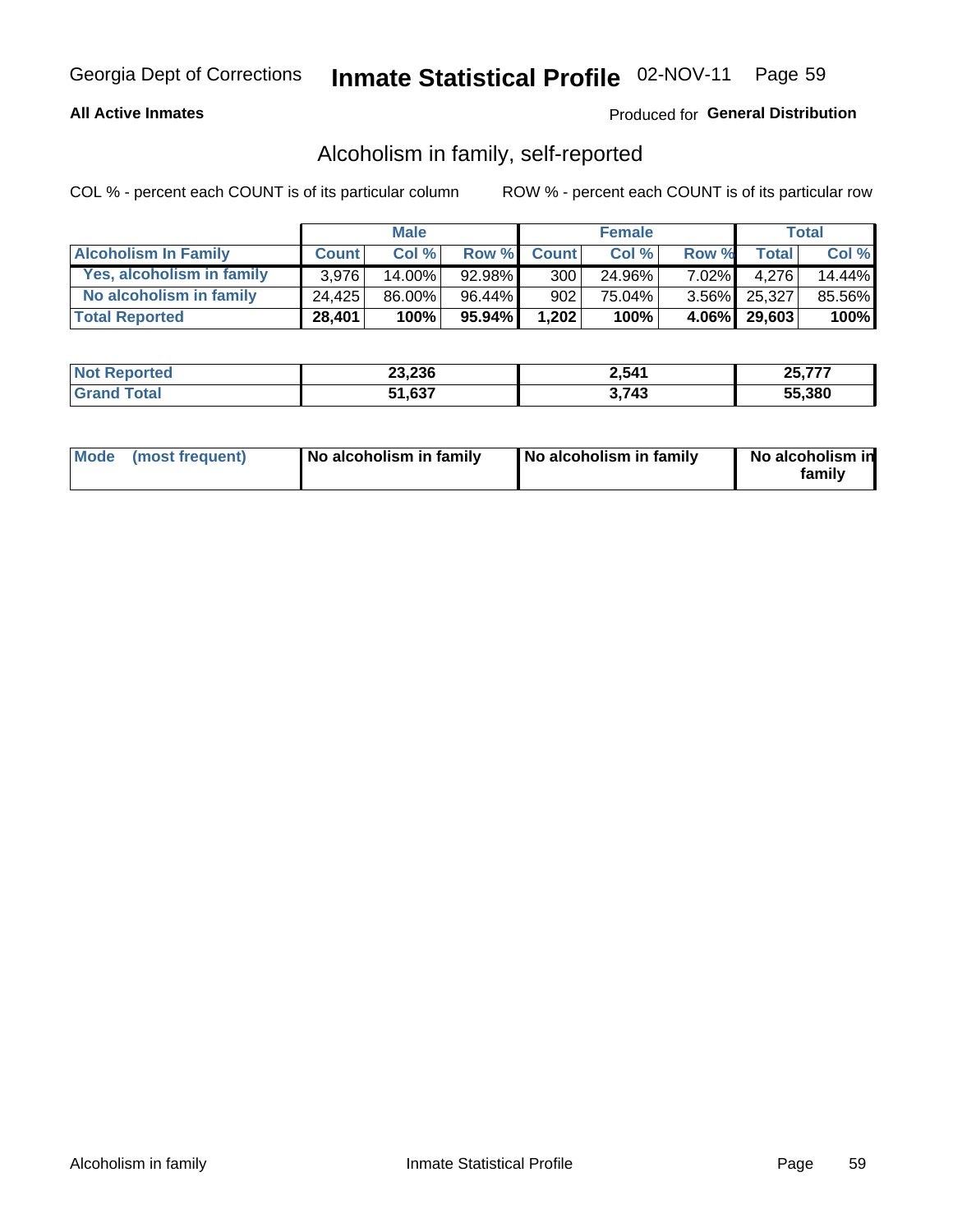### **All Active Inmates**

### Produced for General Distribution

### Drug abuse in family, self-reported

COL % - percent each COUNT is of its particular column

|                           |              | <b>Male</b> |        |              | <b>Female</b> |           |              | Total  |
|---------------------------|--------------|-------------|--------|--------------|---------------|-----------|--------------|--------|
| Drug Abuse In Family      | <b>Count</b> | Col%        | Row %  | <b>Count</b> | Col%          | Row %     | Total        | Col %  |
| Yes, drug abuse in family | 2.236        | 7.87%l      | 89.19% | 271          | 22.55%        | $10.81\%$ | 2,507        | 8.47%  |
| No drug abuse in family   | 26,165       | 92.13%      | 96.56% | 931          | 77.45%        |           | 3.44% 27,096 | 91.53% |
| <b>Total Reported</b>     | 28,401       | 100%        | 95.94% | 1,202        | 100%          | 4.06%     | 29,603       | 100%   |

| <b>Not Reported</b>   | 23,236 | 2,541 | $\sim$ $ \sim$ $-$ |
|-----------------------|--------|-------|--------------------|
| Гоtal<br><b>Grand</b> | 51,637 | 743   | 55.380             |

|  | Mode (most frequent) | No drug abuse in family | No drug abuse in family | No drug abuse in<br>familv |
|--|----------------------|-------------------------|-------------------------|----------------------------|
|--|----------------------|-------------------------|-------------------------|----------------------------|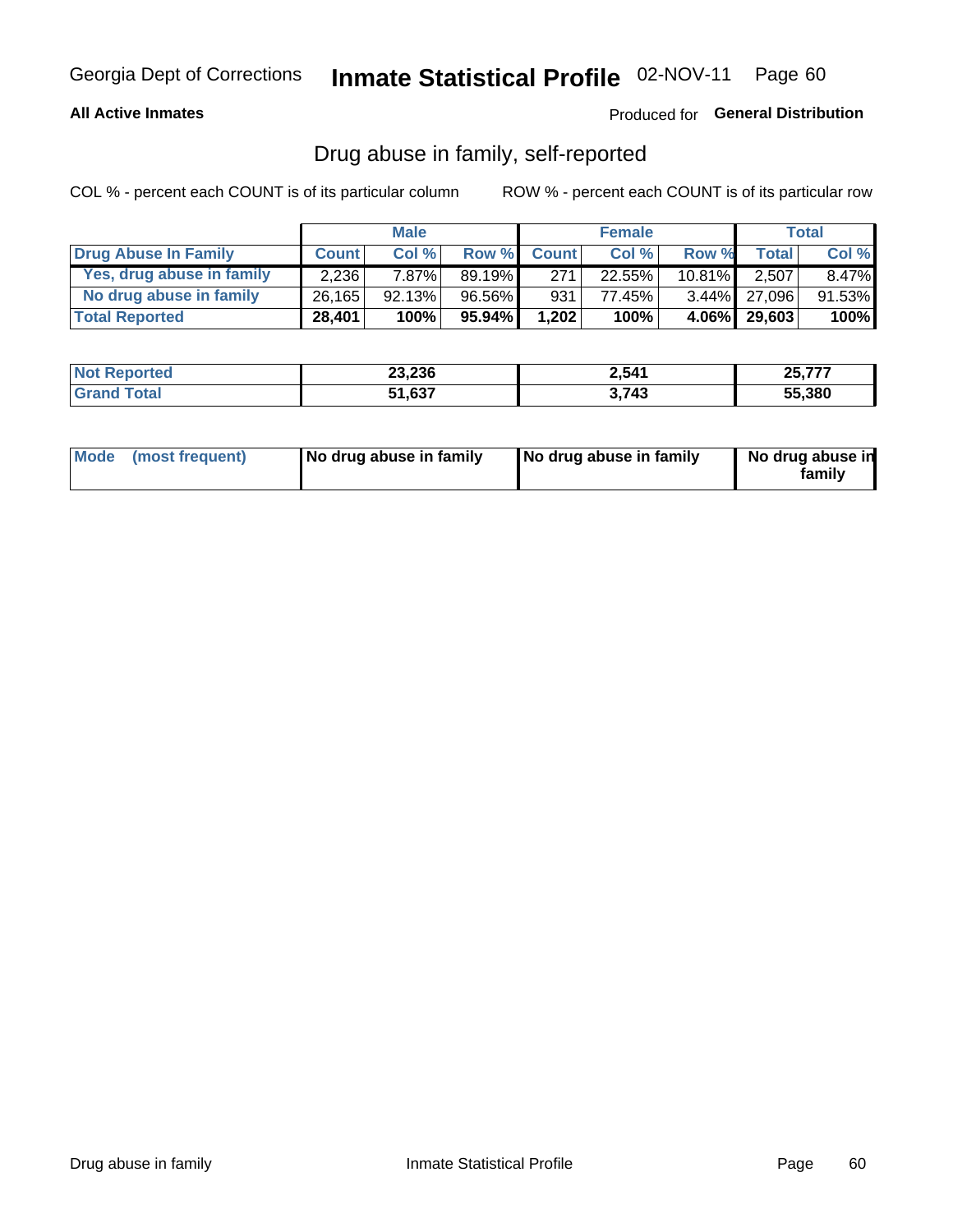### **All Active Inmates**

### Produced for General Distribution

### Subjected to frequent beatings, self-reported

COL % - percent each COUNT is of its particular column

|                                   |              | <b>Male</b> |        |              | <b>Female</b> |          |        | Total  |
|-----------------------------------|--------------|-------------|--------|--------------|---------------|----------|--------|--------|
| <b>Frequent beatings</b>          | <b>Count</b> | Col %       | Row %  | <b>Count</b> | Col %         | Row %    | Total  | Col %  |
| <b>Yes, subjected to frequent</b> | 1,231        | 4.33%       | 86.20% | 197          | 16.39%        | 13.80%   | 1,428  | 4.82%  |
| <b>beatings</b>                   |              |             |        |              |               |          |        |        |
| Not subjected to frequent         | 27.170       | 95.67%      | 96.43% | 1,005        | 83.61%        | $3.57\%$ | 28,175 | 95.18% |
| <b>beatings</b>                   |              |             |        |              |               |          |        |        |
| <b>Total Reported</b>             | 28,401       | 100%        | 95.94% | 1,202        | 100%          | 4.06%    | 29,603 | 100%   |

| <b>Not Reported</b> | 23,236 | 2,541 | $\sim$ $  -$<br>25,777 |
|---------------------|--------|-------|------------------------|
| <b>Grand Total</b>  | 51,637 | 3,743 | 55,380                 |

| Mode (most frequent) | Not subjected to frequent<br>beatings | Not subjected to frequent<br>beatings | Not subjected to<br><b>frequent beatings</b> |
|----------------------|---------------------------------------|---------------------------------------|----------------------------------------------|
|                      |                                       |                                       |                                              |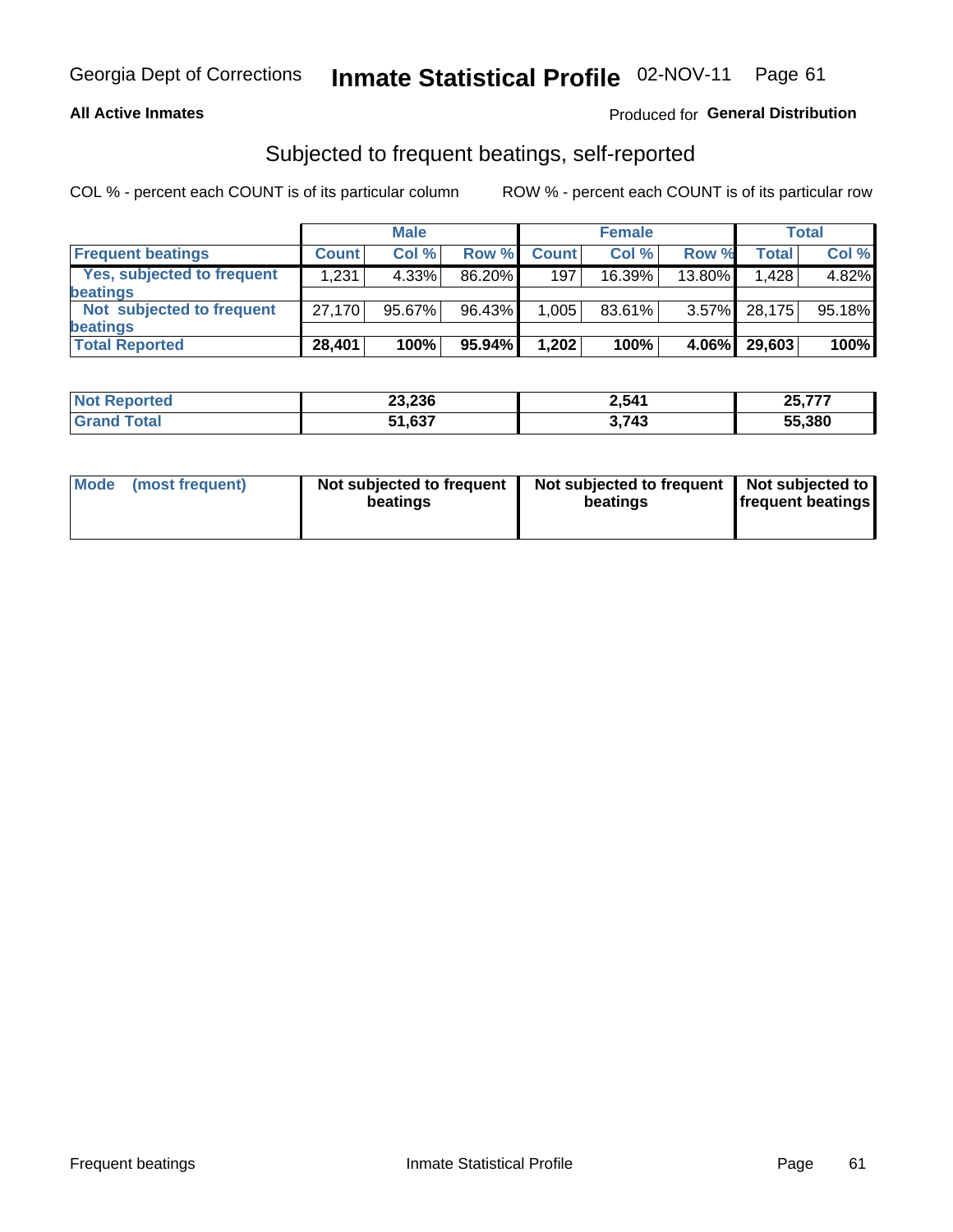### **All Active Inmates**

### **Produced for General Distribution**

### Father absent during inmate's childhood

COL % - percent each COUNT is of its particular column

|                           |              | <b>Male</b> |           |              | <b>Female</b> |          |                 | Total  |
|---------------------------|--------------|-------------|-----------|--------------|---------------|----------|-----------------|--------|
| <b>Father Absent</b>      | <b>Count</b> | Col%        | Row %     | <b>Count</b> | Col %         | Row %    | <b>Total</b>    | Col %  |
| Yes, father was absent    | 13.395       | 47.16%      | 96.78%    | 445          | 37.02%        | $3.22\%$ | 13.840          | 46.75% |
| No, father was not absent | 15.006       | 52.84%      | 95.20%    | 757          | 62.98%        | $4.80\%$ | 15.763          | 53.25% |
| <b>Total Reported</b>     | 28,401       | 100%        | $95.94\%$ | 1,202        | 100%          |          | $4.06\%$ 29,603 | 100%   |

| <b>Not Reported</b>      | 23,236 | 2,541 | 25,777 |
|--------------------------|--------|-------|--------|
| <b>∣Grand T</b><br>Total | 51,637 | .743  | 55,380 |

|  | Mode (most frequent) | No, father was not absent No, father was not absent |  | No, father was not<br>absent |
|--|----------------------|-----------------------------------------------------|--|------------------------------|
|--|----------------------|-----------------------------------------------------|--|------------------------------|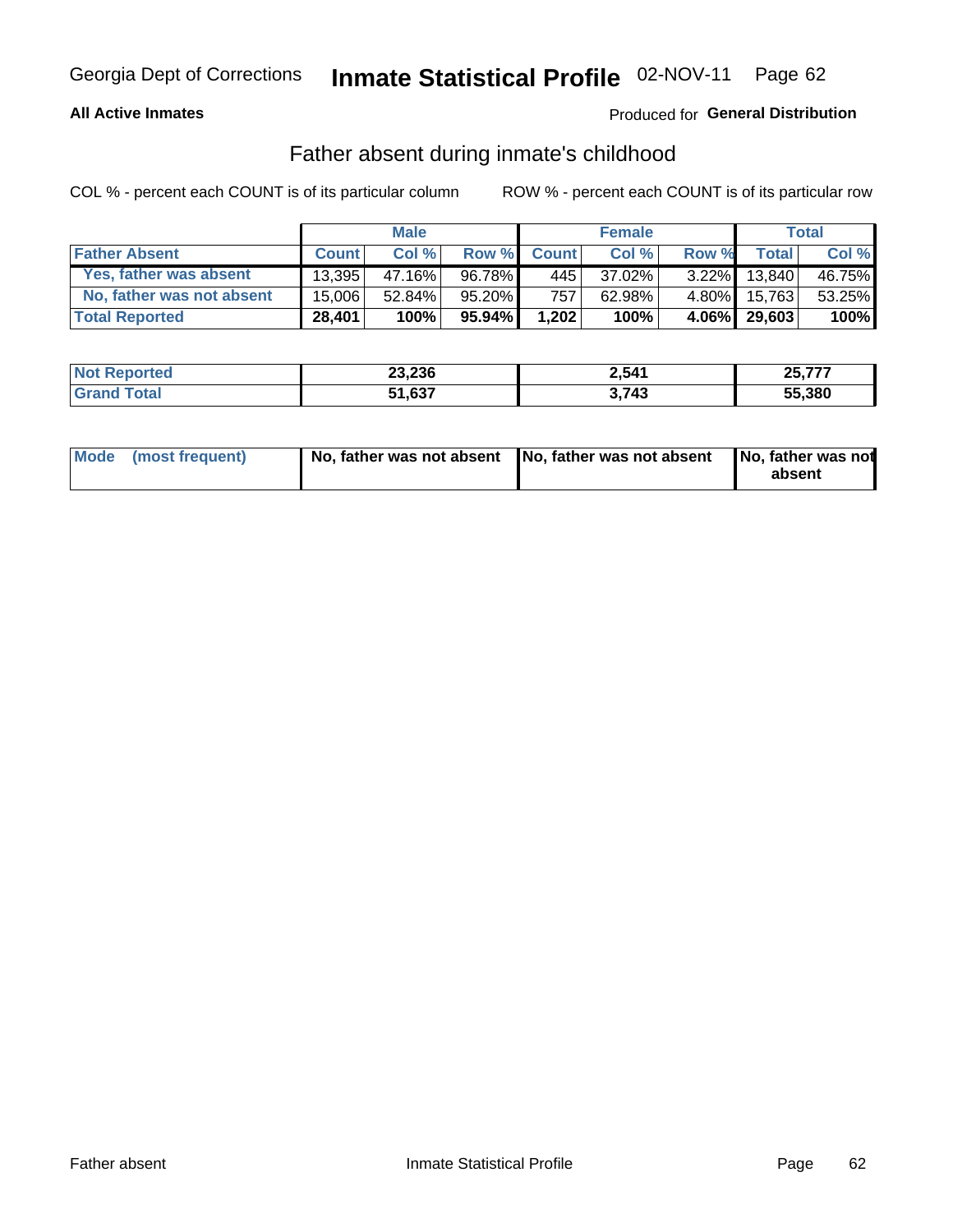### **All Active Inmates**

### Produced for General Distribution

### Mother absent during inmate's childhood

COL % - percent each COUNT is of its particular column

|                           |              | <b>Male</b> |           |              | <b>Female</b> |          |              | Total  |
|---------------------------|--------------|-------------|-----------|--------------|---------------|----------|--------------|--------|
| <b>Mother Absent</b>      | <b>Count</b> | Col%        | Row %     | <b>Count</b> | Col %         | Row %    | <b>Total</b> | Col %  |
| Yes, mother was absent    | 3.529        | $12.43\%$   | $95.74\%$ | 157          | 13.06%        | $4.26\%$ | 3,686        | 12.45% |
| No, mother was not absent | 24.872       | 87.57%      | 95.97%    | 1.045        | 86.94%        |          | 4.03% 25,917 | 87.55% |
| <b>Total Reported</b>     | 28,401       | 100%        | $95.94\%$ | 1,202        | 100%          |          | 4.06% 29,603 | 100%   |

| <b>Not</b><br>Reported | 23,236       | 2,541 | $\sim$ $ \sim$ $-$ |
|------------------------|--------------|-------|--------------------|
| <b>ota</b>             | 51,637<br>E4 | . 743 | 55.380             |

| Mode (most frequent) | No, mother was not absent   No, mother was not absent   No, mother was | not absent |
|----------------------|------------------------------------------------------------------------|------------|
|                      |                                                                        |            |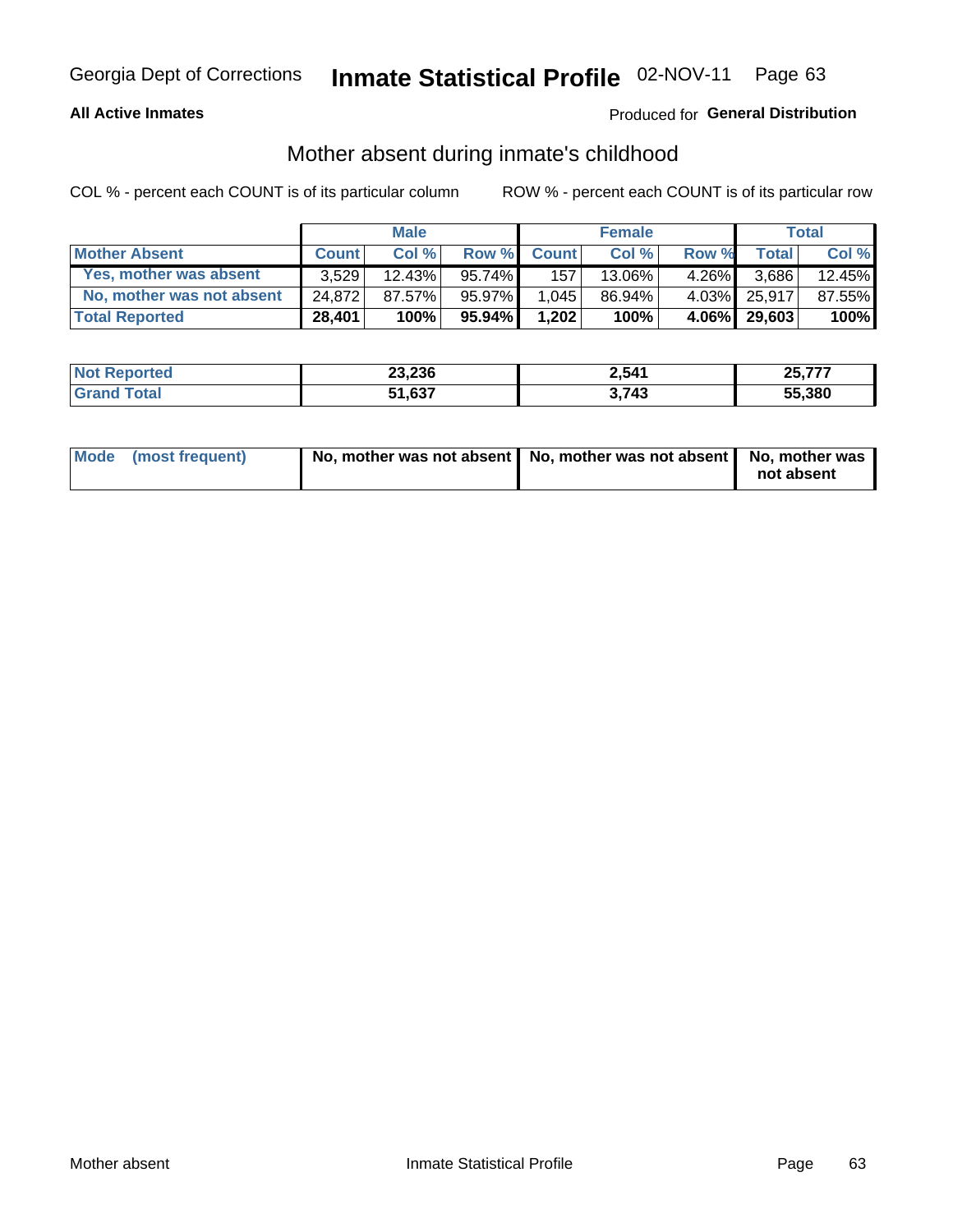### **All Active Inmates**

### Produced for General Distribution

### Inmate diagnosed as manipulative

COL % - percent each COUNT is of its particular column

|                       |              | <b>Male</b> |           |              | <b>Female</b> |          |              | Total  |
|-----------------------|--------------|-------------|-----------|--------------|---------------|----------|--------------|--------|
| <b>Manipulative</b>   | <b>Count</b> | Col %       | Row %     | <b>Count</b> | Col%          | Row %    | <b>Total</b> | Col %  |
| Yes, manipulative     | 5.354        | 19.92%      | $99.57\%$ | 23           | 1.91%         | 0.43%    | 5,377        | 19.15% |
| No, not manipulative  | 21,520       | 80.08%      | 94.80%    | .180         | 98.09%        | $5.20\%$ | 22.700       | 80.85% |
| <b>Total Reported</b> | 26,874       | 100%        | $95.72\%$ | 1,203        | 100%          | 4.28%    | 28,077       | 100%   |

| <b>Not Reported</b>        | 24,763 | 2,540       | 27,303 |
|----------------------------|--------|-------------|--------|
| <b>ota</b><br><b>Grand</b> | 51,637 | ว 74ว<br>−∙ | 55,380 |

| Mode | (most frequent) | No, not manipulative | No, not manipulative | No. not<br><b>I</b> manipulative |
|------|-----------------|----------------------|----------------------|----------------------------------|
|------|-----------------|----------------------|----------------------|----------------------------------|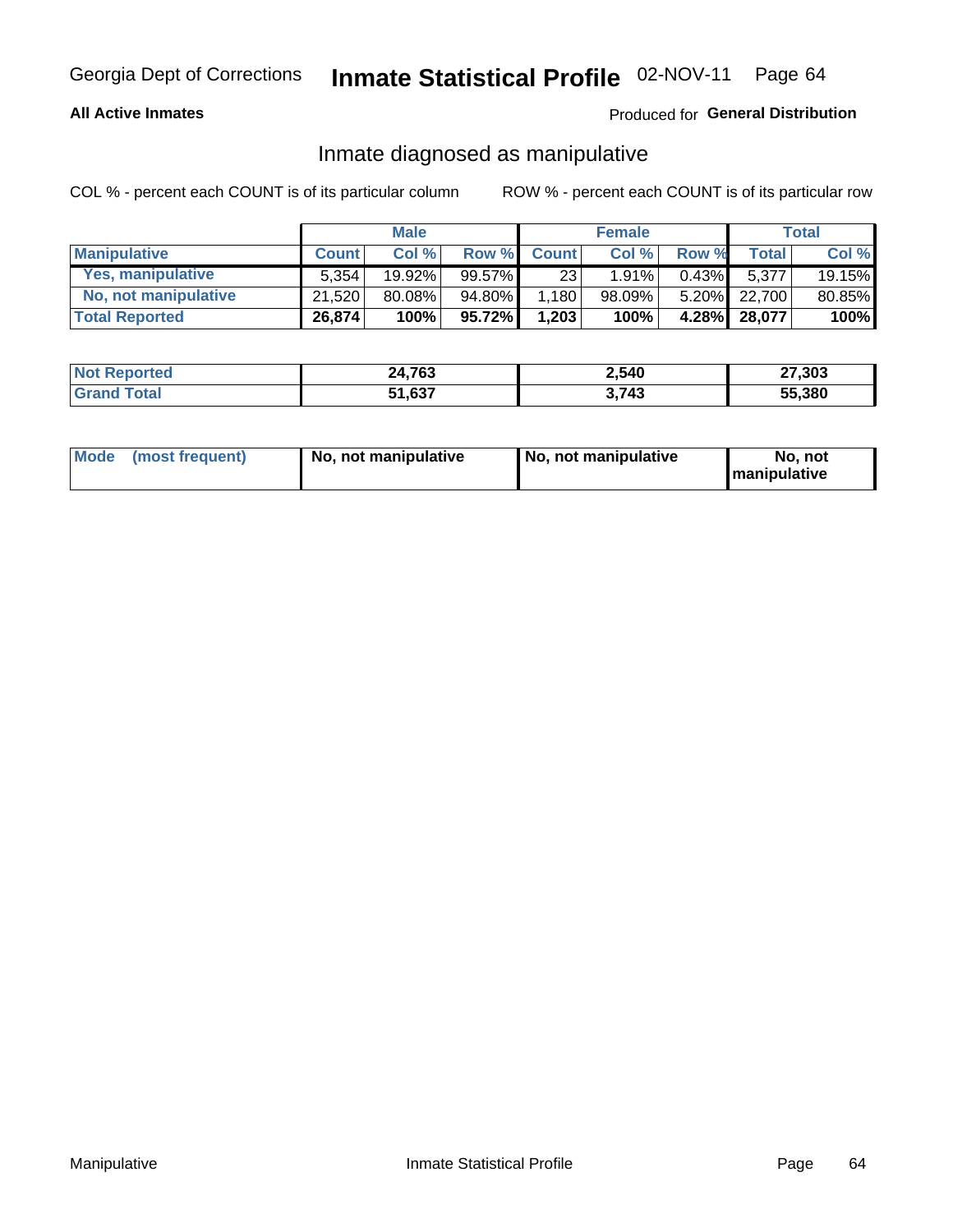### **All Active Inmates**

Produced for General Distribution

### Inmate diagnosed as assaultive

COL % - percent each COUNT is of its particular column

|                           |              | <b>Male</b> |        |                  | <b>Female</b> |       |              | Total  |
|---------------------------|--------------|-------------|--------|------------------|---------------|-------|--------------|--------|
| <b>Assaultive</b>         | <b>Count</b> | Col %       | Row %  | <b>Count</b>     | Col %         | Row % | <b>Total</b> | Col %  |
| Yes, assaultive           | 14.220       | $52.91\%$   | 95.65% | 646              | 53.70%        | 4.35% | 14,866       | 52.95% |
| <b>No, not assaultive</b> | 12.654       | 47.09%      | 95.78% | 557 <sub>1</sub> | 46.30%        | 4.22% | 13,211       | 47.05% |
| <b>Total Reported</b>     | 26,874       | 100%        | 95.72% | 1,203            | 100%          |       | 4.28% 28,077 | 100%   |

| <b>Not</b><br>Reported | 24,763       | 2,540 | 27,303 |
|------------------------|--------------|-------|--------|
| `ota                   | 1,637ه<br>C4 | . 743 | 55.380 |

| Mode (most frequent)<br>Yes, assaultive | Yes, assaultive | <b>Yes, assaultive</b> |
|-----------------------------------------|-----------------|------------------------|
|-----------------------------------------|-----------------|------------------------|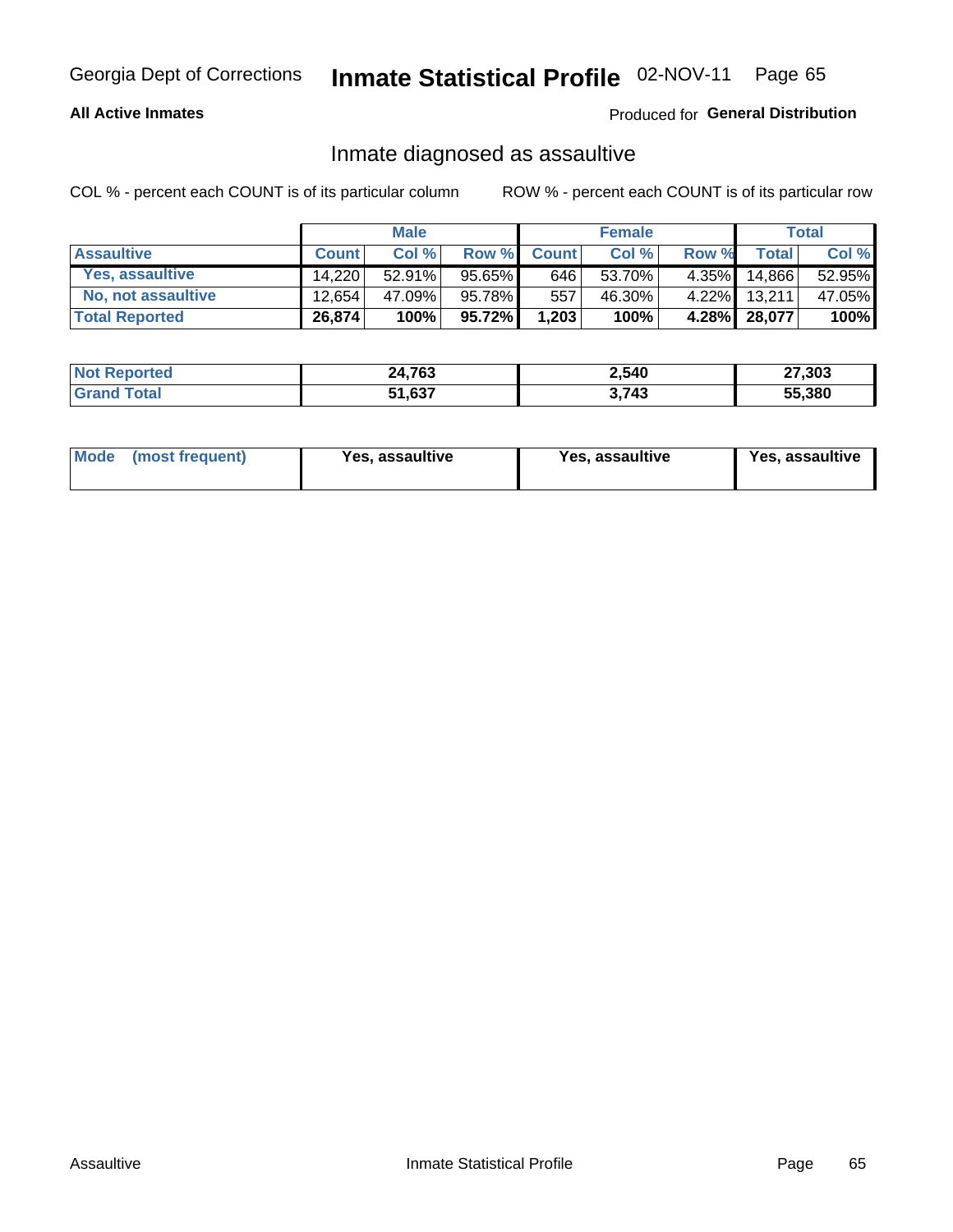#### Inmate Statistical Profile 02-NOV-11 Page 66

**All Active Inmates** 

### **Produced for General Distribution**

### Number of prior Georgia incarcerations

COL % - percent each COUNT is of its particular column

|                                       |              | <b>Male</b> |                    |       | <b>Female</b> |       |        | <b>Total</b> |
|---------------------------------------|--------------|-------------|--------------------|-------|---------------|-------|--------|--------------|
| <b>Num of Prior GA Incarcerations</b> | <b>Count</b> | Col %       | <b>Row % Count</b> |       | Col %         | Row % | Total  | Col %        |
| $\bf{0}$                              | 30,507       | 59.08%      | 91.93%             | 2,678 | 71.55%        | 8.07% | 33,185 | 59.92%       |
|                                       | 8,829        | 17.10%      | 94.80%             | 484   | 12.93%        | 5.20% | 9,313  | 16.82%       |
| $\mathbf{2}$                          | 4,918        | 9.52%       | 94.98%             | 260   | 6.95%         | 5.02% | 5,178  | 9.35%        |
| 3                                     | 2,970        | 5.75%       | 96.15%             | 119   | 3.18%         | 3.85% | 3,089  | 5.58%        |
| 4                                     | 1,832        | 3.55%       | 95.27%             | 91    | 2.43%         | 4.73% | 1,923  | 3.47%        |
| 5                                     | 1,110        | 2.15%       | 96.27%             | 43'   | 1.15%         | 3.73% | 1,153  | 2.08%        |
| <b>More Than 5</b>                    | 1,471        | 2.85%       | 95.58%             | 68    | 1.82%         | 4.42% | 1,539  | 2.78%        |
| <b>Total Reported</b>                 | 51,637       | 100%        | 93.24%             | 3,743 | 100.0%        | 6.76% | 55,380 | 100%         |

| <b>Reported</b><br><b>NOT</b> |        |       |        |
|-------------------------------|--------|-------|--------|
| <b>Total</b><br>Gra           | 51,637 | 3,743 | 55,380 |

| Mean (average)         | .99 | כס. | .96 |
|------------------------|-----|-----|-----|
| <b>Median (middle)</b> |     |     |     |
| Mode (most frequent)   |     |     |     |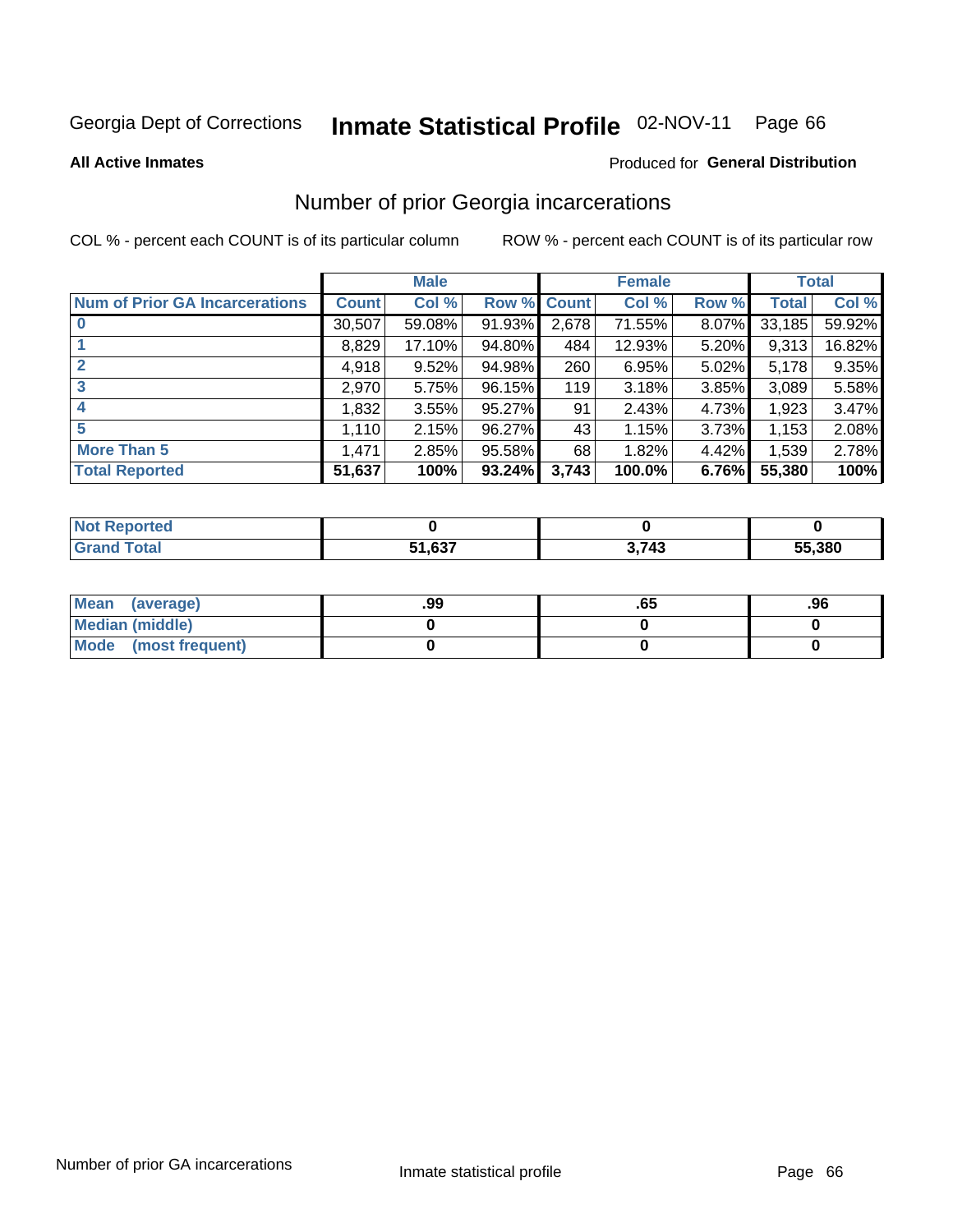#### Inmate Statistical Profile 02-NOV-11 Page 67

#### **All Active Inmates**

#### Produced for General Distribution

### Prison sentence in years

COL % - percent each COUNT is of its particular column

ROW % - percent each COUNT is of its particular row

|                                 |              | <b>Male</b> |         |              | <b>Female</b> |        |              | <b>Total</b> |
|---------------------------------|--------------|-------------|---------|--------------|---------------|--------|--------------|--------------|
| <b>Prison Sentence In Years</b> | <b>Count</b> | Col %       | Row %   | <b>Count</b> | Col %         | Row %  | <b>Total</b> | Col %        |
| $0 - 1$                         | 2,115        | 4.10%       | 91.64%  | 193          | 5.16%         | 8.36%  | 2,308        | 4.17%        |
| $1.1 - 2$                       | 3,687        | 7.14%       | 88.02%  | 502          | 13.41%        | 11.98% | 4,189        | 7.56%        |
| $2.1 - 3$                       | 4,083        | 7.91%       | 87.83%  | 566          | 15.12%        | 12.17% | 4,649        | 8.39%        |
| $3.1 - 4$                       | 3,008        | 5.83%       | 90.01%  | 334          | 8.92%         | 9.99%  | 3,342        | 6.03%        |
| $4.1 - 5$                       | 5,180        | 10.03%      | 91.26%  | 496          | 13.25%        | 8.74%  | 5,676        | 10.25%       |
| $5.1 - 6$                       | 2,087        | 4.04%       | 91.66%  | 190          | 5.08%         | 8.34%  | 2,277        | 4.11%        |
| $6.1 - 7$                       | 2,014        | 3.90%       | 93.33%  | 144          | 3.85%         | 6.67%  | 2,158        | 3.90%        |
| $7.1 - 8$                       | 1,856        | 3.59%       | 93.88%  | 121          | 3.23%         | 6.12%  | 1,977        | 3.57%        |
| $8.1 - 9$                       | 984          | 1.91%       | 94.89%  | 53           | 1.42%         | 5.11%  | 1,037        | 1.87%        |
| $9.1 - 10$                      | 5,763        | 11.16%      | 94.62%  | 328          | 8.76%         | 5.38%  | 6,091        | 11.00%       |
| $10.1 - 12$                     | 2,419        | 4.68%       | 95.54%  | 113          | 3.02%         | 4.46%  | 2,532        | 4.57%        |
| $12.1 - 15$                     | 3,815        | 7.39%       | 96.46%  | 140          | 3.74%         | 3.54%  | 3,955        | 7.14%        |
| $15.1 - 20$                     | 3,835        | 7.43%       | 96.41%  | 143          | 3.82%         | 3.59%  | 3,978        | 7.18%        |
| 20.1 - Over                     | 3,203        | 6.20%       | 97.30%  | 89           | 2.38%         | 2.70%  | 3,292        | 5.94%        |
| Life                            | 6,815        | 13.20%      | 95.56%  | 317          | 8.47%         | 4.44%  | 7,132        | 12.88%       |
| <b>Life Without Parole</b>      | 673          | 1.30%       | 98.10%  | 13           | 0.35%         | 1.90%  | 686          | 1.24%        |
| <b>Death</b>                    | 96           | 0.19%       | 98.97%  | 1            | 0.03%         | 1.03%  | 97           | 0.18%        |
| <b>Youthful Offenders</b>       | 4            | 0.01%       | 100.00% |              |               |        | 4            | 0.01%        |
| <b>Total Reported</b>           | 51,637       | 100%        | 93.24%  | 3,743        | 100.0%        | 6.76%  | 55,380       | 100%         |

| ported<br>I NOT |               |              |        |
|-----------------|---------------|--------------|--------|
|                 | $\sim$<br>.oo | פול י<br>,,, | 55,380 |

#### **Determinate (numeric) sentences only**

| Mean | 13.88 | $-$<br>. .<br>1.J | 3.80 |
|------|-------|-------------------|------|
|      |       |                   |      |

All sentences (including determinate), with life, life without parole, and death sentences figured at 45 years

| Me:<br>20 RN<br>$\sim$<br>. .<br>21.Y<br>____ | 21.93<br>__ |
|-----------------------------------------------|-------------|
|-----------------------------------------------|-------------|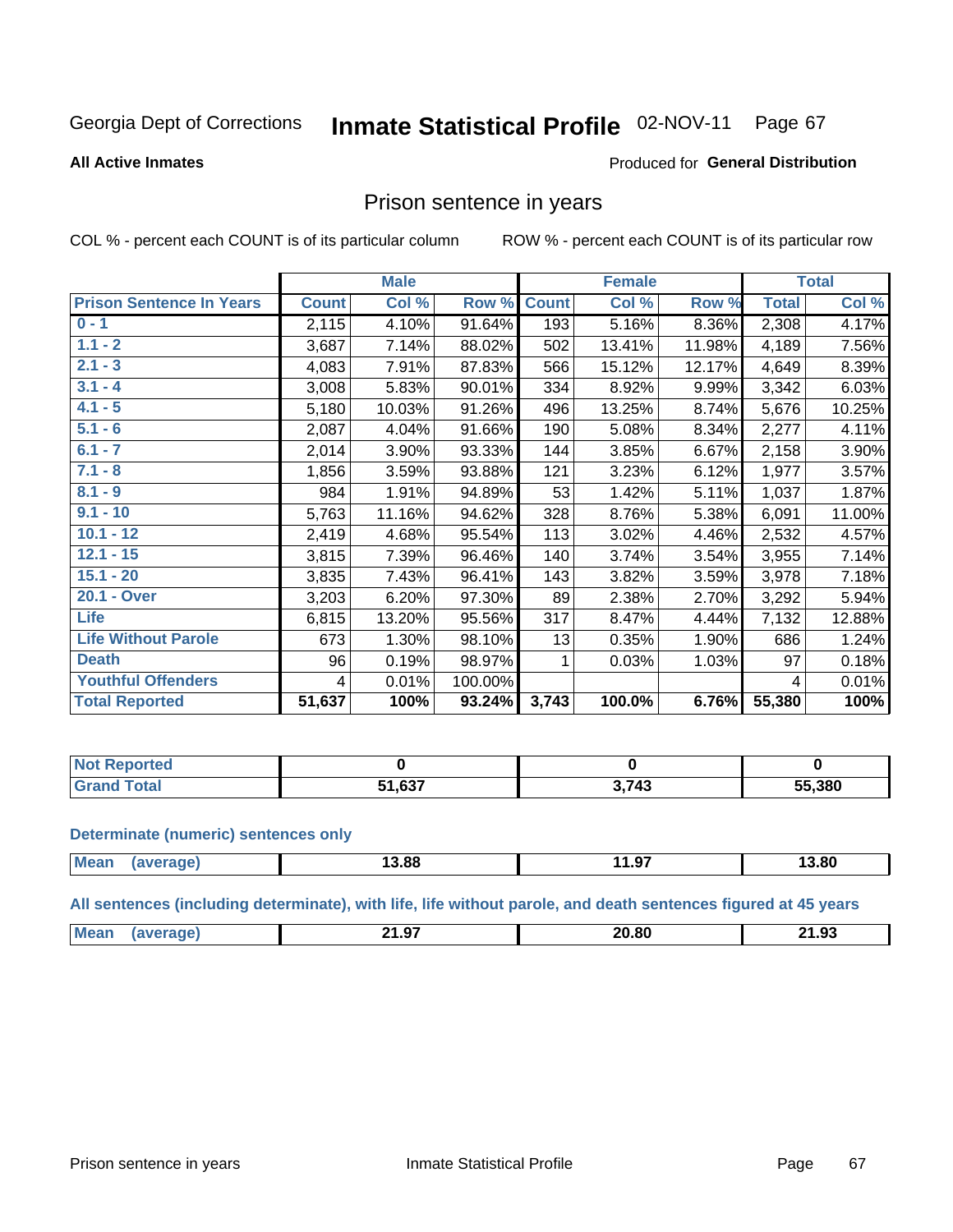#### Inmate Statistical Profile 02-NOV-11 Page 68

#### **All Active Inmates**

#### Produced for General Distribution

### Primary offense, broken out into felonies vs misdemeanors

COL % - percent each COUNT is of its particular column

|                                  |              | <b>Male</b> |                 |                    | <b>Female</b> |          | Total  |         |
|----------------------------------|--------------|-------------|-----------------|--------------------|---------------|----------|--------|---------|
| <b>Felonies and Misdemeanors</b> | <b>Count</b> | Col%        |                 | <b>Row % Count</b> | Col%          | Row %    | Total, | Col %   |
| <b>Felonies</b>                  | 49,898       | 99.52%      | 93.39%          | 3.532              | 99.80%        | 6.61%    | 53.430 | 99.54%  |
| <b>Misdemeanors</b>              | 240          | .48%        | 97.17%          |                    | .20%          | $2.83\%$ | 247    | $.46\%$ |
| <b>Total Reported</b>            | 50,138       | 100%        | $93.41\%$ 3,539 |                    | 100%          | 6.59%    | 53,677 | 100%    |

| <b>Not</b><br>rted           | 1499   | 204    | 1703   |
|------------------------------|--------|--------|--------|
| <b>'Grand</b><br><b>otal</b> | 51,637 | 10,342 | 55.380 |

|  | Mo | . | a masa sa sa<br>. | onies<br>. |
|--|----|---|-------------------|------------|
|--|----|---|-------------------|------------|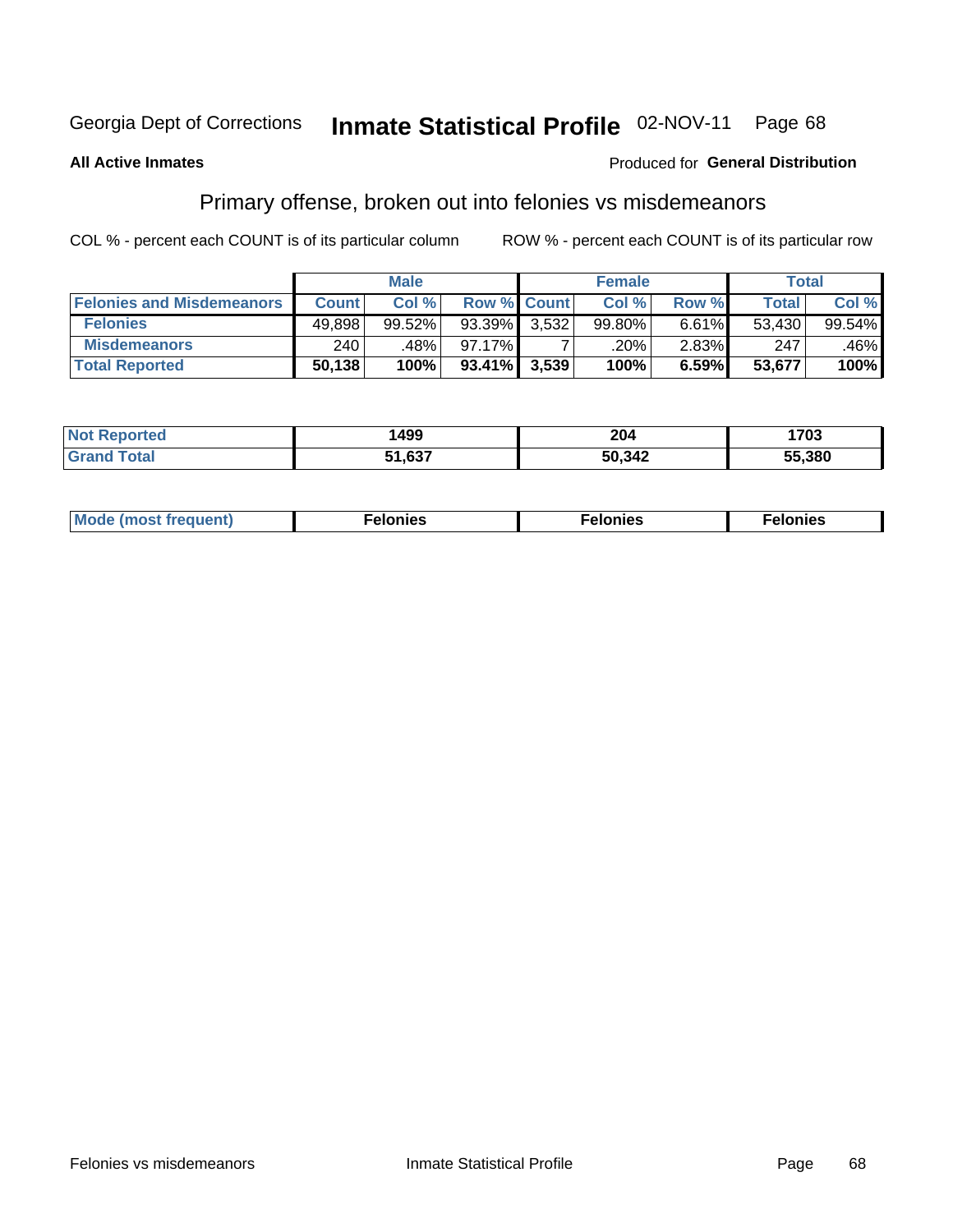#### **All Active Inmates**

#### Produced for **General Distribution**

### Primary offense, broken out into six broad crime categories

|                                  | <b>Male</b>  |        |           | <b>Female</b>      |        |        | <b>Total</b> |        |
|----------------------------------|--------------|--------|-----------|--------------------|--------|--------|--------------|--------|
| <b>Crime Categories</b>          | <b>Count</b> | Col %  |           | <b>Row % Count</b> | Col %  | Row %  | <b>Total</b> | Col %  |
| <b>Violent</b>                   | 23,670       | 47.21% | 94.42%    | 1,400              | 39.56% | 5.58%  | 25,070       | 46.71% |
| <b>Sex Crime</b><br>$\mathbf{2}$ | 7,710        | 15.38% | 98.66%    | 105                | 2.97%  | 1.34%  | 7,815        | 14.56% |
| $\mathbf{3}$<br><b>Property</b>  | 9,700        | 19.35% | 89.29%    | 1,163              | 32.86% | 10.71% | 10,863       | 20.24% |
| <b>Drug</b><br>4                 | 6,850        | 13.66% | $90.14\%$ | 749                | 21.16% | 9.86%  | 7,599        | 14.16% |
| <b>Habit/DUI</b><br>5            | 130          | .26%   | 96.30%    | 5                  | .14%   | 3.70%  | 135          | .25%   |
| <b>Other</b><br>6                | 2,078        | 4.14%  | 94.67%    | 117                | 3.31%  | 5.33%  | 2,195        | 4.09%  |
| <b>Total Reported</b>            | 50,138       | 100%   | 93.41%    | 3,539              | 100%   | 6.59%  | 53,677       | 100%   |

| rted<br>NO | 1499   | 204         | 1703   |
|------------|--------|-------------|--------|
|            | 51,637 | ≀ 713<br>−~ | 55.380 |

| Mode<br>freauent)<br>anst tr | .<br>/iolent | <br>Violent | .<br><b>Tiolent</b> |
|------------------------------|--------------|-------------|---------------------|
|                              |              |             |                     |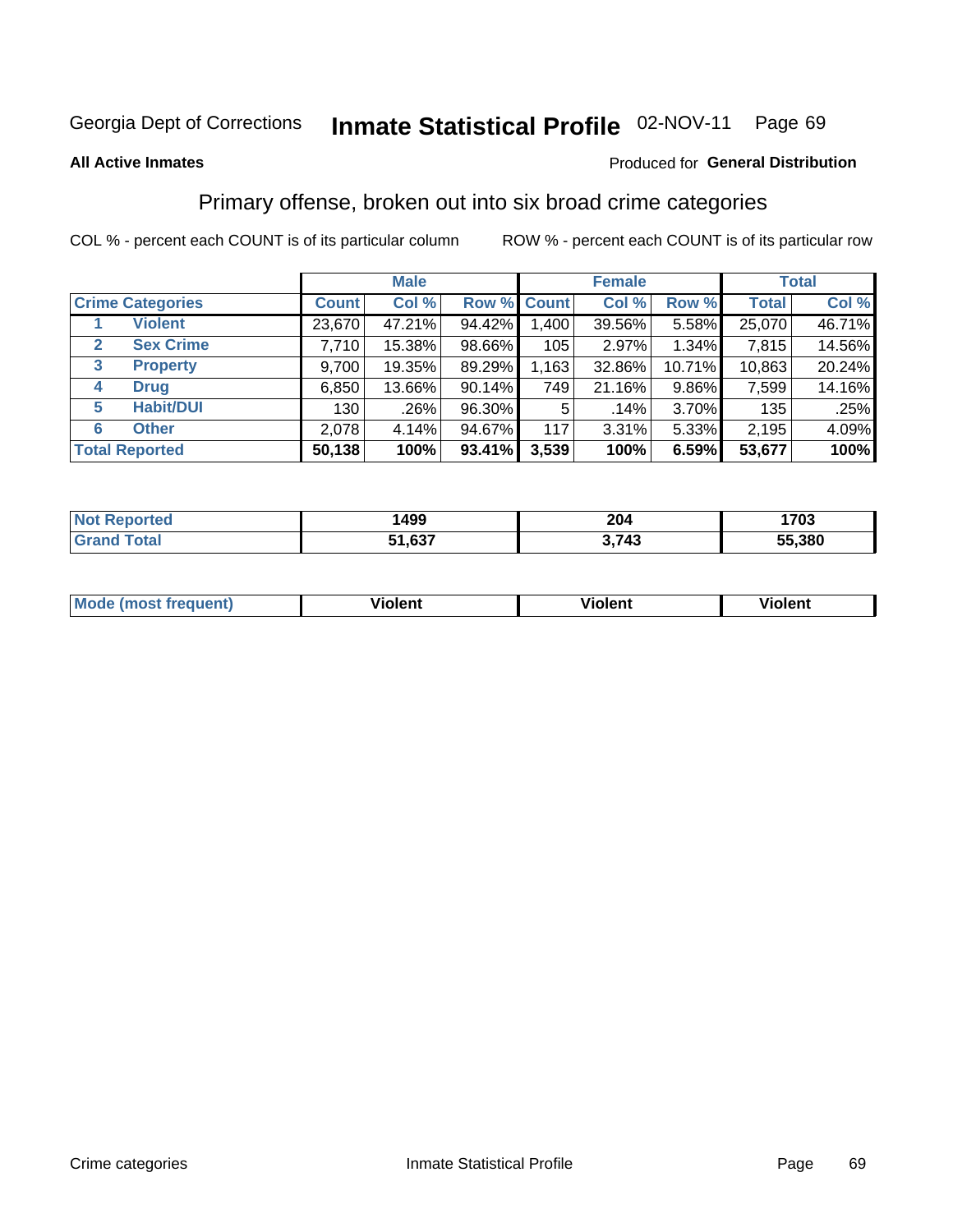**All Active Inmates**

### Produced for **General Distribution**

## Primary offense, detailed offense code

|                 |                                       |                 | <b>Male</b> |         |              | <b>Female</b> |         |                | <b>Total</b> |
|-----------------|---------------------------------------|-----------------|-------------|---------|--------------|---------------|---------|----------------|--------------|
|                 | <b>Primary Offense</b>                | <b>Count</b>    | Col %       | Row %   | <b>Count</b> | Col %         | Row %   | <b>Total</b>   | Col %        |
| 11              | <b>Abandonment Of Dep</b>             | 7 <sup>1</sup>  | .01%        | 100.00% |              |               |         | $\overline{7}$ | .01%         |
|                 | <b>Child</b>                          |                 |             |         |              |               |         |                |              |
| 21              | <b>Assault &amp; Battery</b>          | 15              | .03%        | 93.75%  | 1            | .03%          | 6.25%   | 16             | .03%         |
| 24              | <b>Simple Assault</b>                 | 1               | .01%        | 100.00% |              |               |         | 1              | .01%         |
| 25              | <b>Simple Battery</b>                 | $\overline{2}$  | .01%        | 100.00% |              |               |         | $\overline{2}$ | .01%         |
| 26              | <b>Agg Assault With Knife</b>         | $\mathbf{1}$    | .01%        | 100.00% |              |               |         | 1              | .01%         |
| $\overline{27}$ | <b>Agg Assault With</b>               | $\mathbf{1}$    | .01%        | 100.00% |              |               |         | $\mathbf{1}$   | .01%         |
| 28              | <b>Firearm</b><br><b>Wife Beating</b> | 3               | .01%        | 100.00% |              |               |         | 3              | .01%         |
| 37              | <b>Cruelty To Children</b>            |                 |             |         | 1            | .03%          | 100.00% | $\mathbf{1}$   | .01%         |
| 41              | <b>Theft By Taking -</b>              | 81              | .16%        | 100.00% |              |               |         | 81             | .15%         |
|                 | <b>Larceny</b>                        |                 |             |         |              |               |         |                |              |
| 43              | <b>Theft By Taking</b>                | 1               | .01%        | 100.00% |              |               |         | 1              | .01%         |
| 45              | <b>Burglary</b>                       | $\overline{15}$ | .03%        | 100.00% |              |               |         | 15             | .03%         |
| 46              | <b>Car Breaking</b>                   | 1               | .01%        | 100.00% |              |               |         | 1              | .01%         |
| 51              | <b>Cheating &amp; Swindling</b>       | $\overline{5}$  | .01%        | 100.00% |              |               |         | 5              | .01%         |
| 52              | <b>Bad Checks</b>                     | $\overline{2}$  | .01%        | 66.67%  | 1            | .03%          | 33.33%  | 3              | .01%         |
| 54              | Lottery                               | $\mathbf{1}$    | .01%        | 100.00% |              |               |         | 1              | .01%         |
| 55              | <b>Forgery</b>                        | 5               | .01%        | 100.00% |              |               |         | 5              | .01%         |
| 56              | <b>Worthless Checks</b>               | 3               | .01%        | 100.00% |              |               |         | 3              | .01%         |
| 61              | <b>Public Drunkenness</b>             | 8               | .02%        | 88.89%  | 1            | .03%          | 11.11%  | 9              | .02%         |
| 63              | <b>Abusive Language</b>               | $\overline{2}$  | .01%        | 100.00% |              |               |         | $\overline{2}$ | .01%         |
| 64              | <b>Poss Ntp Whiskey</b>               | $\overline{3}$  | .01%        | 100.00% |              |               |         | $\overline{3}$ | .01%         |
| 71              | <b>Viol Motor Veh Law</b>             | 3               | .01%        | 100.00% |              |               |         | 3              | .01%         |
| 72              | Dui                                   | $\overline{17}$ | .03%        | 94.44%  | 1            | .03%          | 5.56%   | 18             | .03%         |
| 73              | <b>Obstr Of Law Enf Officer</b>       | $\overline{2}$  | .01%        | 100.00% |              |               |         | $\overline{2}$ | .01%         |
| 74              | <b>Impersonating Another</b>          | 1               | .01%        | 100.00% |              |               |         | 1              | .01%         |
| 75              | <b>Crmnl Trespassing</b>              | 1               | .01%        | 100.00% |              |               |         | $\mathbf{1}$   | .01%         |
| 81              | <b>Prostitution</b>                   |                 |             |         | 1            | .03%          | 100.00% | 1              | .01%         |
| 83              | <b>Public Indecency</b>               | 1               | .01%        | 100.00% |              |               |         | $\mathbf{1}$   | .01%         |
| 84              | <b>Peeping Tom</b>                    | 1               | .01%        | 100.00% |              |               |         | 1              | .01%         |
| 86              | <b>Fornication &amp; Adultery</b>     | $\mathbf{1}$    | .01%        | 100.00% |              |               |         | 1              | .01%         |
| 91              | <b>Vagrancy</b>                       | $\mathbf{3}$    | .01%        | 100.00% |              |               |         | 3              | .01%         |
| 92              | <b>Escape</b>                         | $\overline{7}$  | .01%        | 100.00% |              |               |         | $\overline{7}$ | .01%         |
| 93              | <b>Cpwl &amp; Concealed</b>           | 6 <sup>1</sup>  | .01%        | 100.00% |              |               |         | 6              | .01%         |
|                 | Weapon                                |                 |             |         |              |               |         |                |              |
| 96              | <b>Pointing Gun At Another</b>        | 3 <sup>1</sup>  | .01%        | 100.00% |              |               |         | 3              | .01%         |
| 98              | <b>Crmnl Attempt</b>                  | $\overline{2}$  | .01%        | 100.00% |              |               |         | $\overline{2}$ | .01%         |
| 99              | <b>Other Misdemeanor</b>              | 32              | .06%        | 96.97%  | $\mathbf{1}$ | .03%          | 3.03%   | 33             | .06%         |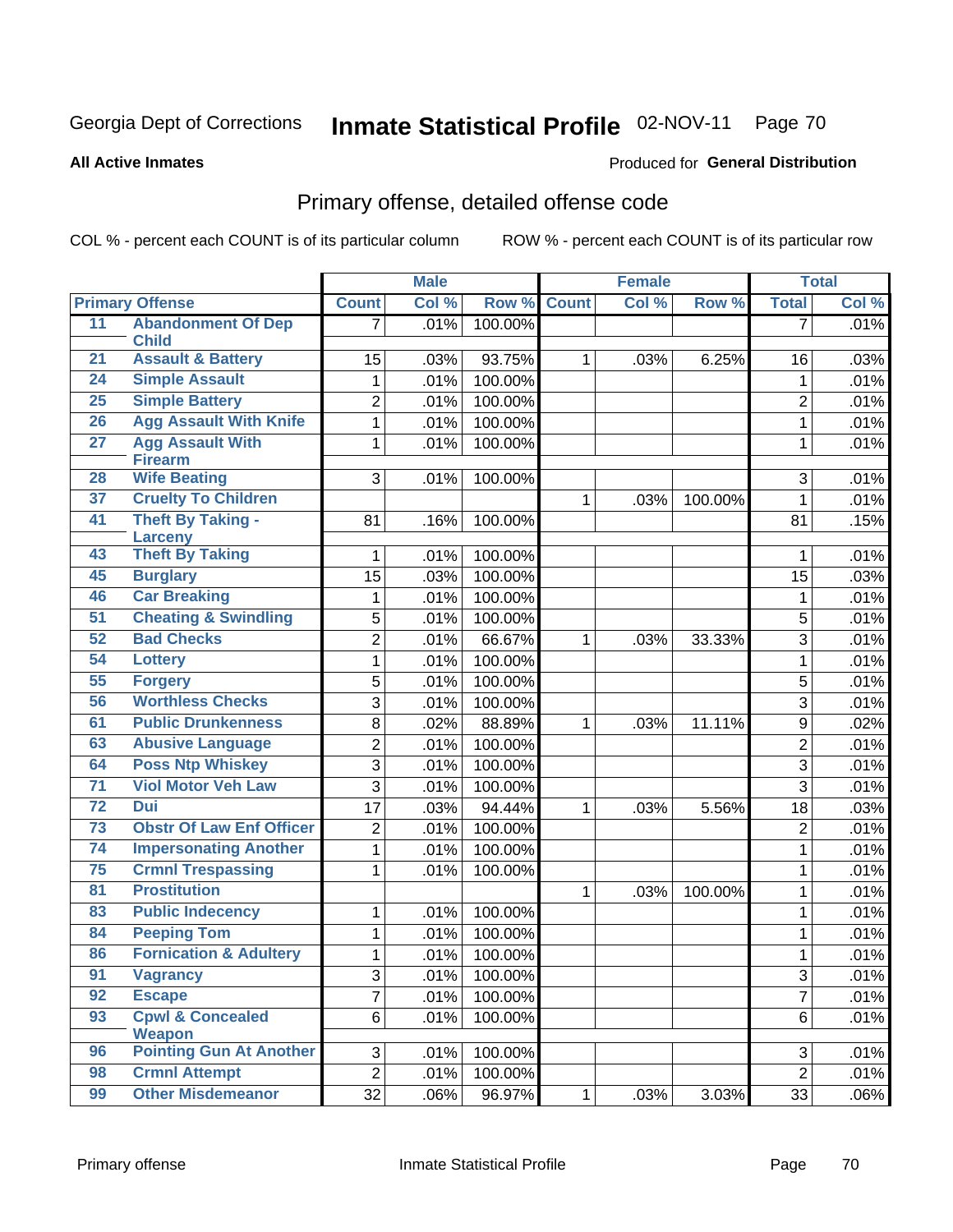#### **All Active Inmates**

#### Produced for **General Distribution**

## Primary offense, detailed offense code

|      |                                             |                | <b>Male</b> |         |                | <b>Female</b> |        |                | <b>Total</b> |
|------|---------------------------------------------|----------------|-------------|---------|----------------|---------------|--------|----------------|--------------|
|      | <b>Primary Offense</b>                      | <b>Count</b>   | Col %       | Row %   | <b>Count</b>   | Col %         | Row %  | <b>Total</b>   | Col %        |
| 105  | <b>Family Violence Battery</b>              | 1 <sup>1</sup> | .01%        | 100.00% |                |               |        | 1              | .01%         |
| 341  | <b>Reckless Driving</b>                     | 1              | .01%        | 100.00% |                |               |        | $\mathbf{1}$   | .01%         |
| 500  | <b>Misc Misdemeanor</b>                     | 1              | .01%        | 100.00% |                |               |        | 1              | .01%         |
| 1100 | <b>Misc Homicide Offense</b>                | 12             | .02%        | 92.31%  | 1              | .03%          | 7.69%  | 13             | .02%         |
| 1101 | <b>Murder</b>                               | 5,157          | 10.29%      | 94.45%  | 303            | 8.56%         | 5.55%  | 5,460          | 10.17%       |
| 1102 | <b>Voluntary Manslaughter</b>               | 1,049          | 2.09%       | 89.51%  | 123            | 3.48%         | 10.49% | 1,172          | 2.18%        |
| 1103 | <b>Involuntary Manslaughter</b>             | 120            | .24%        | 83.33%  | 24             | .68%          | 16.67% | 144            | .27%         |
| 1118 | <b>Feticide By Vehicle</b>                  | $\overline{2}$ | .01%        | 40.00%  | 3              | .08%          | 60.00% | 5              | .01%         |
| 1119 | <b>Vol Manslaughter Of</b><br><b>Fetus</b>  | $\overline{2}$ | .01%        | 100.00% |                |               |        | $\overline{2}$ | .01%         |
| 1120 | <b>Reckless Abandonment</b>                 | 1              | .01%        | 100.00% |                |               |        | 1              | .01%         |
| 1121 | <b>Feticide</b>                             | $\mathbf 1$    | .01%        | 100.00% |                |               |        | $\mathbf{1}$   | .01%         |
| 1123 | <b>Vehicular Homicide</b>                   | 331            | .66%        | 88.50%  | 43             | 1.22%         | 11.50% | 374            | .70%         |
| 1124 | <b>Homicide By Vessel</b>                   | 18             | .04%        | 78.26%  | 5              | .14%          | 21.74% | 23             | .04%         |
| 1125 | <b>Conceal Death Of</b><br><b>Another</b>   | 8              | .02%        | 80.00%  | $\overline{2}$ | .06%          | 20.00% | 10             | .02%         |
| 1190 | <b>Atmpt Murder</b>                         | 30             | .06%        | 96.77%  | $\mathbf 1$    | .03%          | 3.23%  | 31             | $.06\%$      |
| 1191 | <b>Murder, Conspire To</b><br><b>Commit</b> | $\overline{7}$ | .01%        | 77.78%  | $\overline{2}$ | .06%          | 22.22% | 9              | .02%         |
| 1300 | <b>Misc Assault/Battery</b>                 | 17             | .03%        | 100.00% |                |               |        | 17             | .03%         |
| 1301 | <b>Family Violence Battery</b>              | 113            | .23%        | 96.58%  | $\overline{4}$ | .11%          | 3.42%  | 117            | .22%         |
| 1302 | <b>Aggrav Assault</b>                       | 4,552          | 9.08%       | 94.93%  | 243            | 6.87%         | 5.07%  | 4,795          | 8.93%        |
| 1303 | <b>Atmpt Aggrav Assault</b>                 | 5              | .01%        | 71.43%  | 2              | .06%          | 28.57% | 7              | .01%         |
| 1304 | <b>Aggravated Assault On</b><br>$65+$       | $\overline{4}$ | .01%        | 100.00% |                |               |        | 4              | .01%         |
| 1305 | <b>Aggrav Battery</b>                       | 924            | 1.84%       | 93.15%  | 68             | 1.92%         | 6.85%  | 992            | 1.85%        |
| 1306 | <b>Misc Family Violence</b>                 | $\overline{2}$ | .01%        | 100.00% |                |               |        | $\overline{2}$ | .01%         |
| 1307 | <b>Terrorist Threats &amp; Acts</b>         | 392            | .78%        | 97.03%  | 12             | .34%          | 2.97%  | 404            | .75%         |
| 1308 | <b>False Imprisonment</b>                   | 181            | .36%        | 98.37%  | 3              | .08%          | 1.63%  | 184            | $.34\%$      |
| 1309 | <b>False Impris Color Legal</b>             | 1              | .01%        | 100.00% |                |               |        | 1              | .01%         |
| 1311 | <b>Kidnapping</b>                           | 1,560          | 3.11%       | 96.89%  | 50             | 1.41%         | 3.11%  | 1,610          | 3.00%        |
| 1312 | <b>Interference With</b><br><b>Custody</b>  | 13             | .03%        | 81.25%  | 3              | .08%          | 18.75% | 16             | .03%         |
| 1314 | <b>Aggrav Assault Peace</b><br><b>Ofcr</b>  | 294            | .59%        | 94.53%  | 17             | .48%          | 5.47%  | 311            | .58%         |
| 1315 | <b>Aggrav Battery Peace</b><br><b>Ofcr</b>  | 20             | .04%        | 90.91%  | $\overline{2}$ | .06%          | 9.09%  | 22             | .04%         |
| 1316 | <b>Simple Battery</b>                       | 20             | .04%        | 100.00% |                |               |        | 20             | .04%         |
| 1317 | <b>Reck Cond Infected</b><br><b>Person</b>  | 12             | .02%        | 92.31%  | $\mathbf{1}$   | .03%          | 7.69%  | 13             | .02%         |
| 1318 | <b>Injury By Vehicle</b>                    | 98             | .20%        | 92.45%  | 8              | .23%          | 7.55%  | 106            | .20%         |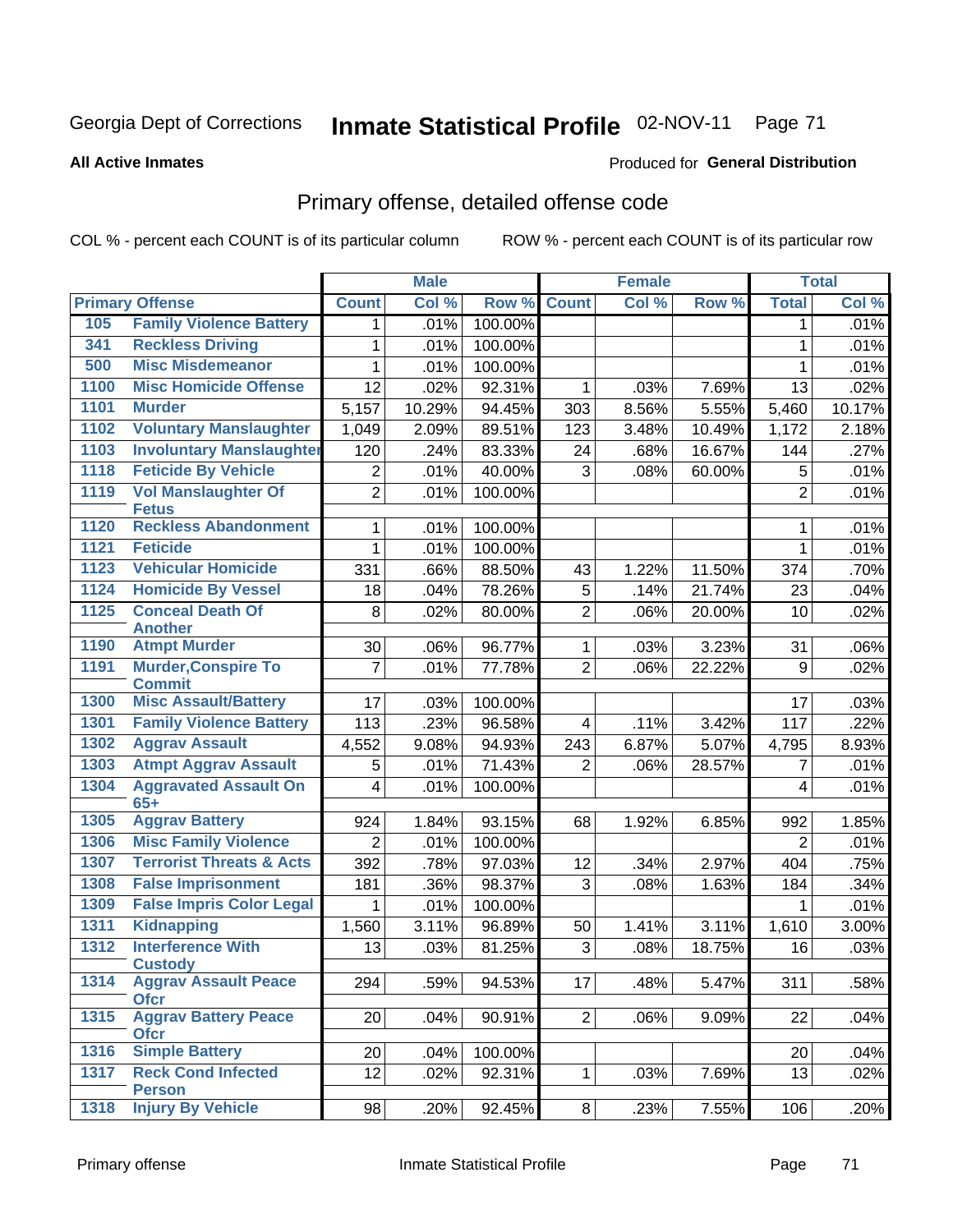#### **All Active Inmates**

#### Produced for **General Distribution**

## Primary offense, detailed offense code

|      |                                             |                | <b>Male</b> |         |                | <b>Female</b> |         |                | <b>Total</b> |
|------|---------------------------------------------|----------------|-------------|---------|----------------|---------------|---------|----------------|--------------|
|      | <b>Primary Offense</b>                      | <b>Count</b>   | Col %       | Row %   | <b>Count</b>   | Col %         | Row %   | <b>Total</b>   | Col %        |
| 1320 | <b>Stalking</b>                             | $\overline{5}$ | .01%        | 100.00% |                |               |         | $\overline{5}$ | .01%         |
| 1321 | <b>Aggrav Stalking</b>                      | 243            | .48%        | 96.43%  | 9              | .25%          | 3.57%   | 252            | .47%         |
| 1390 | <b>Atmpt Kidnap</b>                         | 5              | .01%        | 100.00% |                |               |         | $\mathbf 5$    | .01%         |
| 1400 | <b>Arson Misc</b>                           | 1              | .01%        | 100.00% |                |               |         | 1              | .01%         |
| 1401 | <b>Arson 1st Degree</b>                     | 94             | .19%        | 85.45%  | 16             | .45%          | 14.55%  | 110            | .20%         |
| 1402 | <b>Arson 2nd Degree</b>                     | 11             | .02%        | 100.00% |                |               |         | 11             | .02%         |
| 1403 | <b>Arson 3rd Degree</b>                     | 2              | .01%        | 100.00% |                |               |         | $\overline{2}$ | .01%         |
| 1404 | <b>Crmnl Poss Explosives</b>                | $\mathbf{1}$   | .01%        | 100.00% |                |               |         | 1              | .01%         |
| 1501 | <b>Crmnl Damage 1st</b><br><b>Degree</b>    | 27             | .05%        | 90.00%  | 3              | .08%          | 10.00%  | 30             | .06%         |
| 1502 | <b>Crmnl Damage 2nd</b><br><b>Degree</b>    | 100            | .20%        | 96.15%  | 4 <sup>1</sup> | .11%          | 3.85%   | 104            | .19%         |
| 1504 | <b>Damage, Destroy Secr</b><br><b>Prop</b>  | $\mathbf{1}$   | .01%        | 100.00% |                |               |         | 1              | .01%         |
| 1506 | <b>Alter Id</b>                             | $\mathbf{1}$   | .01%        | 100.00% |                |               |         | $\mathbf 1$    | .01%         |
| 1601 | <b>Burglary</b>                             | 5,528          | 11.03%      | 96.46%  | 203            | 5.74%         | 3.54%   | 5,731          | 10.68%       |
| 1602 | <b>Poss Tools Commit</b><br><b>Crime</b>    | 47             | .09%        | 97.92%  | $\mathbf{1}$   | .03%          | 2.08%   | 48             | .09%         |
| 1690 | <b>Atmpt Burglary</b>                       | 35             | .07%        | 97.22%  | 1              | .03%          | 2.78%   | 36             | .07%         |
| 1700 | <b>Misc Forgery</b>                         | 3              | .01%        | 100.00% |                |               |         | $\mathbf{3}$   | .01%         |
| 1701 | <b>Forgery 1st Degree</b>                   | 1,051          | 2.10%       | 73.50%  | 379            | 10.71%        | 26.50%  | 1,430          | 2.66%        |
| 1702 | <b>Forgery 2nd Degree</b>                   | 29             | .06%        | 78.38%  | 8              | .23%          | 21.62%  | 37             | .07%         |
| 1704 | <b>Bad Checks</b>                           | $\overline{7}$ | .01%        | 58.33%  | 5              | .14%          | 41.67%  | 12             | .02%         |
| 1705 | <b>Illegal Use-Credit Card</b>              |                |             |         | $\mathbf{1}$   | .03%          | 100.00% | 1              | .01%         |
| 1750 | <b>Fraudulent Checks</b>                    | 6              | .01%        | 100.00% |                |               |         | 6              | .01%         |
| 1751 | <b>Theft Credit Card</b>                    | 21             | .04%        | 84.00%  | $\overline{4}$ | .11%          | 16.00%  | 25             | .05%         |
| 1752 | <b>Forgery Credit Card</b>                  | $\mathbf 1$    | .01%        | 50.00%  | $\mathbf{1}$   | .03%          | 50.00%  | $\overline{2}$ | .01%         |
| 1753 | <b>Fraudulent Credit Card</b>               | 65             | .13%        | 67.01%  | 32             | .90%          | 32.99%  | 97             | .18%         |
| 1755 | <b>Recv Gds, Srvs Fraud</b><br><b>Obtnd</b> | 1              | .01%        | 50.00%  | 1              | .03%          | 50.00%  | $\overline{2}$ | .01%         |
| 1756 | <b>Financial Identity Fraud</b>             | 45             | .09%        | 59.21%  | 31             | .88%          | 40.79%  | 76             | .14%         |
| 1759 | <b>Telecommunications</b><br><b>Fraud</b>   | $\overline{2}$ | .01%        | 100.00% |                |               |         | $\overline{2}$ | .01%         |
| 1760 | <b>Computer Pornography</b>                 | 43             | .09%        | 100.00% |                |               |         | 43             | .08%         |
| 1761 | <b>Computer Theft</b>                       | $\overline{5}$ | .01%        | 27.78%  | 13             | .37%          | 72.22%  | 18             | .03%         |
| 1762 | <b>Computer Trespass</b>                    | $\mathbf 1$    | .01%        | 100.00% |                |               |         | 1              | .01%         |
| 1790 | <b>Atmpt Forgery</b>                        | 1              | .01%        | 100.00% |                |               |         | 1              | .01%         |
| 1796 | <b>Fraudulent Access</b><br><b>Compute</b>  | $\mathbf{1}$   | .01%        | 100.00% |                |               |         | $\mathbf 1$    | .01%         |
| 1799 | <b>Misc Fraud</b>                           | 7              | .01%        | 58.33%  | 5 <sup>1</sup> | .14%          | 41.67%  | 12             | .02%         |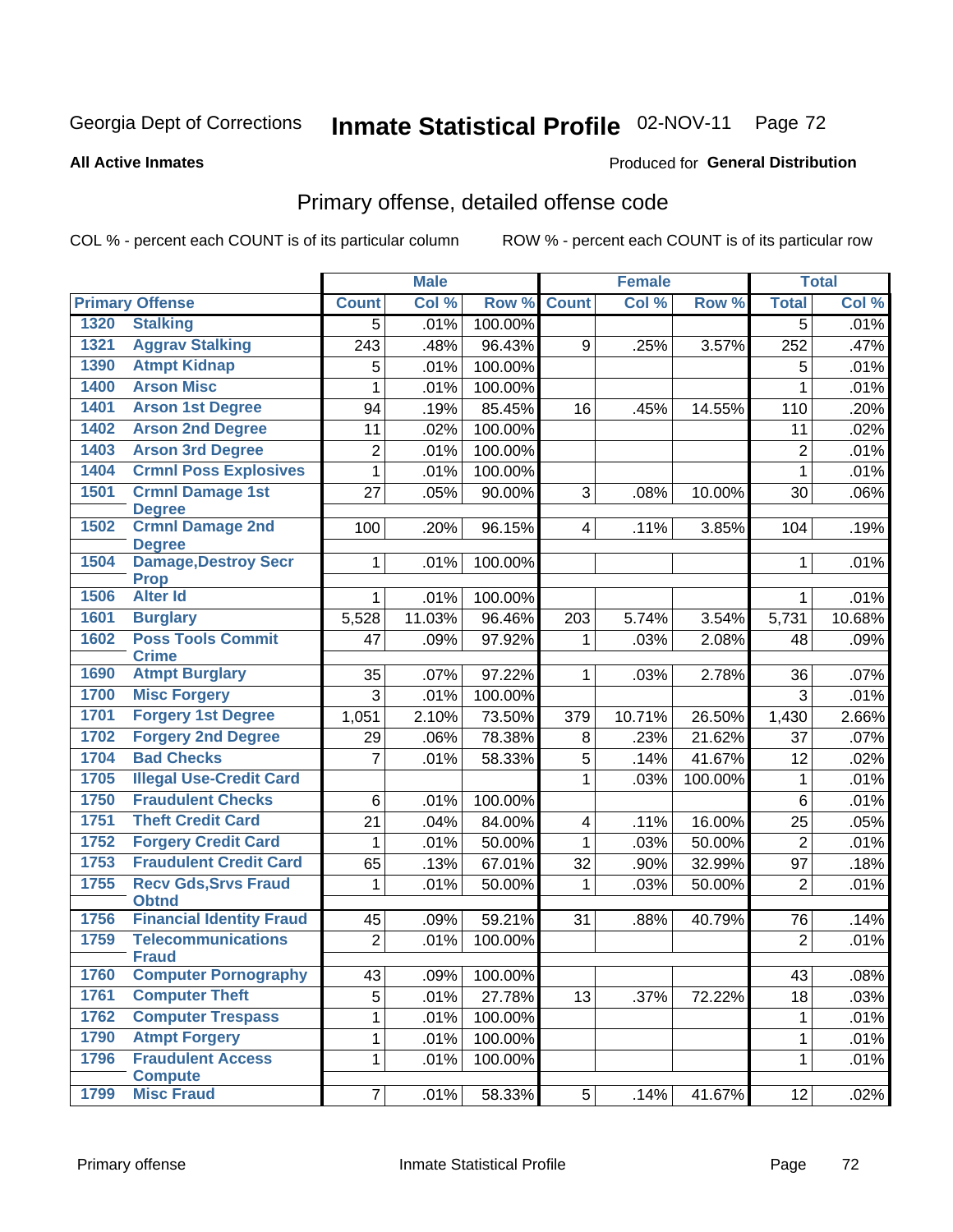#### **All Active Inmates**

#### Produced for **General Distribution**

### Primary offense, detailed offense code

|      |                                            |                | <b>Male</b> |         |                         | <b>Female</b> |         |                | <b>Total</b> |
|------|--------------------------------------------|----------------|-------------|---------|-------------------------|---------------|---------|----------------|--------------|
|      | <b>Primary Offense</b>                     | <b>Count</b>   | Col %       | Row %   | <b>Count</b>            | Col %         | Row %   | <b>Total</b>   | Col %        |
| 1802 | <b>Theft By Taking</b>                     | 923            | 1.84%       | 84.37%  | 171                     | 4.83%         | 15.63%  | 1,094          | 2.04%        |
| 1803 | <b>Theft By Deception</b>                  | 43             | .09%        | 79.63%  | 11                      | .31%          | 20.37%  | 54             | .10%         |
| 1804 | <b>Theft By Extortion</b>                  | $\overline{2}$ | .01%        | 100.00% |                         |               |         | 2              | .01%         |
| 1805 | <b>Theft Of Lost Property</b>              | $\mathbf{1}$   | .01%        | 50.00%  | 1                       | .03%          | 50.00%  | $\overline{2}$ | .01%         |
| 1806 | <b>Theft By Rec Stolen Prop</b>            | 798            | 1.59%       | 93.66%  | 54                      | 1.53%         | 6.34%   | 852            | 1.59%        |
| 1807 | <b>Theft Of Services</b>                   | $\overline{4}$ | .01%        | 80.00%  | 1                       | .03%          | 20.00%  | 5              | .01%         |
| 1808 | <b>Theft By Conversion</b>                 | 25             | .05%        | 75.76%  | 8                       | .23%          | 24.24%  | 33             | .06%         |
| 1811 | <b>Convsn Paymnts Real</b>                 | $\mathbf{1}$   | .01%        | 100.00% |                         |               |         | $\mathbf 1$    | .01%         |
|      | <b>Propy</b>                               |                |             |         |                         |               |         |                |              |
| 1812 | <b>Atmpt Theft By Taking</b>               | $\overline{7}$ | .01%        | 100.00% |                         |               |         | $\overline{7}$ | .01%         |
| 1813 | <b>Theft Motorveh Or Part</b>              | 97             | .19%        | 93.27%  | $\overline{7}$          | .20%          | 6.73%   | 104            | .19%         |
| 1815 | <b>Theft Bring Prop In State</b>           | 6              | .01%        | 100.00% |                         |               |         | 6              | .01%         |
| 1816 | <b>Theft Recv Prop Out</b><br><b>State</b> |                |             |         | 1                       | .03%          | 100.00% | 1              | .01%         |
| 1817 | <b>Livestock Theft</b>                     | 6              | .01%        | 100.00% |                         |               |         | 6              | .01%         |
| 1821 | <b>Theft By Shoplifting</b>                | 371            | .74%        | 67.09%  | 182                     | 5.14%         | 32.91%  | 553            | 1.03%        |
| 1880 | <b>Entering Vehicle</b>                    | 153            | .31%        | 98.71%  | $\overline{2}$          | .06%          | 1.29%   | 155            | .29%         |
| 1901 | <b>Robbery</b>                             | 1,706          | 3.40%       | 93.89%  | 111                     | 3.14%         | 6.11%   | 1,817          | 3.39%        |
| 1902 | <b>Armed Robbery</b>                       | 5,321          | 10.61%      | 96.80%  | 176                     | 4.97%         | 3.20%   | 5,497          | 10.24%       |
| 1903 | <b>Robbery By Force</b>                    | 261            | .52%        | 89.69%  | 30                      | .85%          | 10.31%  | 291            | .54%         |
| 1904 | <b>Robbery By Intimidation</b>             | 280            | .56%        | 93.02%  | 21                      | .59%          | 6.98%   | 301            | .56%         |
| 1905 | <b>Robbery By Sudden</b><br><b>Snatch</b>  | 112            | .22%        | 88.89%  | 14                      | .40%          | 11.11%  | 126            | .23%         |
| 1911 | <b>Hijacking Motor Vehicle</b>             | 37             | .07%        | 100.00% |                         |               |         | 37             | .07%         |
| 1912 | <b>Carjacking, Attempted</b>               | 1              | .01%        | 100.00% |                         |               |         | 1              | .01%         |
| 1991 | <b>Atmpt Robbery</b>                       | 39             | .08%        | 97.50%  | 1                       | .03%          | 2.50%   | 40             | .07%         |
| 1992 | <b>Atmpt Armed Robbery</b>                 | 80             | .16%        | 93.02%  | $6\phantom{1}$          | .17%          | 6.98%   | 86             | .16%         |
| 2000 | <b>Misc Sexual Offense</b>                 | 15             | .03%        | 100.00% |                         |               |         | 15             | .03%         |
| 2001 | Rape                                       | 1,789          | 3.57%       | 99.78%  | $\overline{\mathbf{4}}$ | .11%          | .22%    | 1,793          | 3.34%        |
| 2002 | <b>Sodomy</b>                              | 21             | .04%        | 95.45%  | $\mathbf 1$             | .03%          | 4.55%   | 22             | .04%         |
| 2003 | <b>Aggrav Sodomy</b>                       | 208            | .41%        | 99.05%  | $\overline{c}$          | .06%          | .95%    | 210            | .39%         |
| 2004 | <b>Bestiality</b>                          | 1              | .01%        | 50.00%  | $\mathbf{1}$            | .03%          | 50.00%  | $\overline{2}$ | .01%         |
| 2006 | <b>Incest</b>                              | 173            | .35%        | 97.74%  | 4                       | .11%          | 2.26%   | 177            | .33%         |
| 2007 | <b>Bigamy</b>                              | 3              | .01%        | 75.00%  | $\mathbf{1}$            | .03%          | 25.00%  | 4              | .01%         |
| 2009 | <b>Aggrav Sexual Battery</b>               | 177            | .35%        | 99.44%  | $\mathbf 1$             | .03%          | .56%    | 178            | .33%         |
| 2011 | <b>Sexual Battery</b>                      | 146            | .29%        | 100.00% |                         |               |         | 146            | .27%         |
| 2016 | <b>Pimping A Minor Under</b><br>18         | 5              | .01%        | 100.00% |                         |               |         | 5              | .01%         |
| 2018 | <b>Statutory Rape</b>                      | 706            | 1.41%       | 98.74%  | 9                       | .25%          | 1.26%   | 715            | 1.33%        |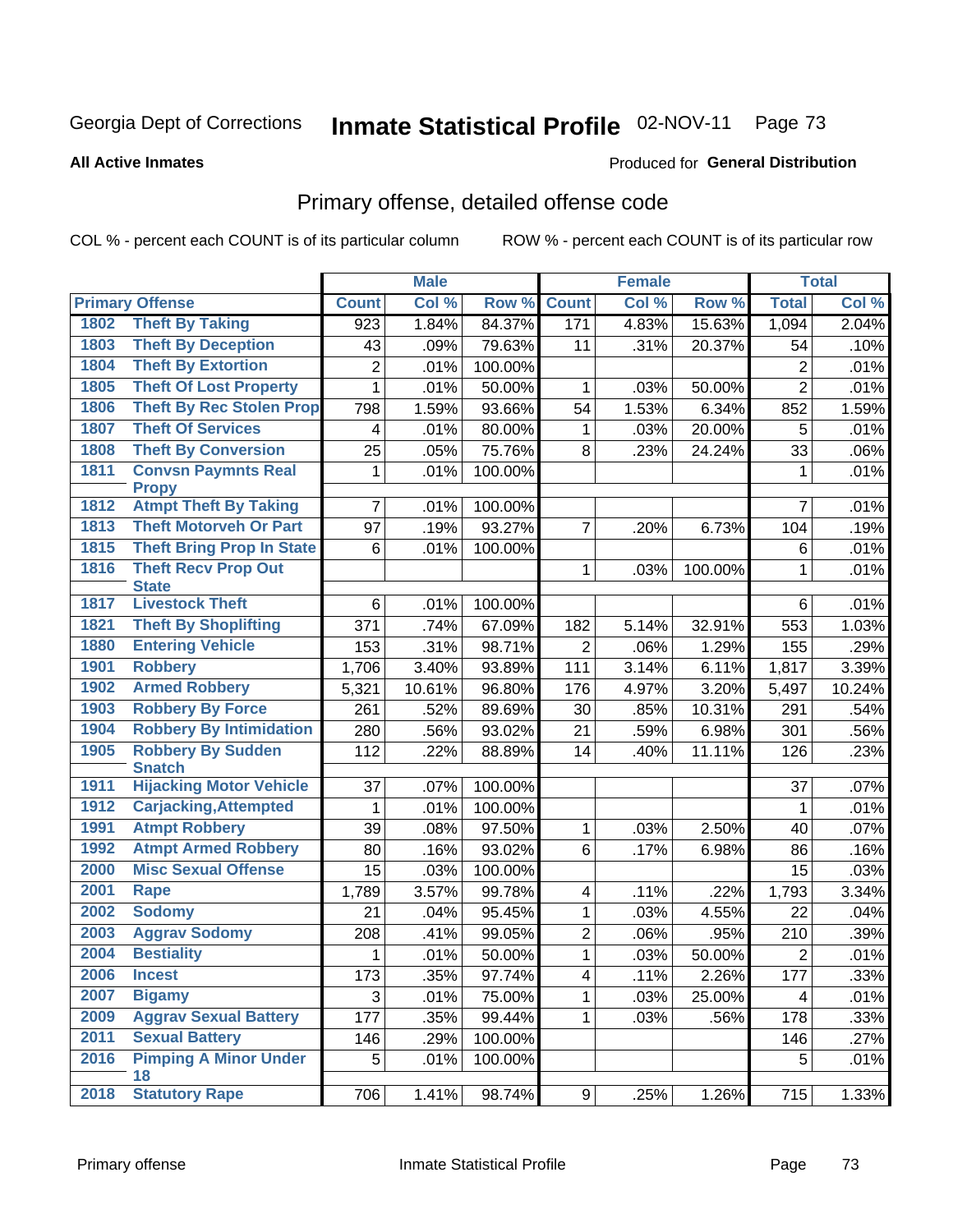**All Active Inmates**

#### Produced for **General Distribution**

### Primary offense, detailed offense code

|      |                                            | <b>Male</b>             |       | <b>Female</b> |                |       | <b>Total</b> |                         |       |
|------|--------------------------------------------|-------------------------|-------|---------------|----------------|-------|--------------|-------------------------|-------|
|      | <b>Primary Offense</b>                     | <b>Count</b>            | Col % | Row %         | <b>Count</b>   | Col % | Row %        | <b>Total</b>            | Col % |
| 2019 | <b>Child Molestation</b>                   | 2,454                   | 4.89% | 97.89%        | 53             | 1.50% | 2.11%        | 2,507                   | 4.67% |
| 2020 | <b>Enticing Child-Indec</b><br><b>Purp</b> | 77                      | .15%  | 95.06%        | $\overline{4}$ | .11%  | 4.94%        | 81                      | .15%  |
| 2021 | <b>Aggrav Child Molestation</b>            | 1,274                   | 2.54% | 98.53%        | 19             | .54%  | 1.47%        | 1,293                   | 2.41% |
| 2023 | Sexl/Asslt/Agn/Pers/Cstdy                  | 5                       | .01%  | 100.00%       |                |       |              | 5                       | .01%  |
| 2025 | <b>Solicit Sodomy From</b><br><b>Minor</b> | 3                       | .01%  | 100.00%       |                |       |              | 3                       | .01%  |
| 2026 | <b>Sex Offender Fail Registr</b>           | 349                     | .70%  | 99.15%        | 3              | .08%  | .85%         | 352                     | .66%  |
| 2028 | <b>Sex Offender Fail To</b><br><b>Move</b> | 8                       | .02%  | 100.00%       |                |       |              | 8                       | .01%  |
| 2090 | <b>Entice Child, Attempted</b>             | 5                       | .01%  | 100.00%       |                |       |              | 5                       | .01%  |
| 2091 | <b>Atmpt Rape</b>                          | 27                      | .05%  | 96.43%        | 1              | .03%  | 3.57%        | 28                      | .05%  |
| 2092 | <b>Atmpt Sodomy</b>                        | 2                       | .01%  | 100.00%       |                |       |              | $\overline{2}$          | .01%  |
| 2093 | <b>Atmpt Aggrav Sodomy</b>                 | $\overline{3}$          | .01%  | 100.00%       |                |       |              | 3                       | .01%  |
| 2094 | <b>Atmpt Child Molestation</b>             | 23                      | .05%  | 100.00%       |                |       |              | 23                      | .04%  |
| 2095 | <b>Agg Aslt W Intnt To Rape</b>            | 52                      | .10%  | 100.00%       |                |       |              | 52                      | .10%  |
| 2096 | <b>Aggrav Ch Molest, Atmpt</b>             | 3                       | .01%  | 100.00%       |                |       |              | 3                       | .01%  |
| 2097 | <b>Statutory Rape, Atmpt</b>               | 1                       | .01%  | 100.00%       |                |       |              | 1                       | .01%  |
| 2098 | <b>Incest, Atmpt</b>                       | $\mathbf 1$             | .01%  | 100.00%       |                |       |              | $\mathbf{1}$            | .01%  |
| 2099 | <b>Agg Sex Battery Atmpt</b>               | $\overline{2}$          | .01%  | 100.00%       |                |       |              | $\overline{2}$          | .01%  |
| 2100 | <b>Misc Obscenity</b>                      | 2                       | .01%  | 100.00%       |                |       |              | $\overline{2}$          | .01%  |
| 2200 | <b>Misc Public Order</b>                   | $\overline{2}$          | .01%  | 100.00%       |                |       |              | $\overline{2}$          | .01%  |
| 2202 | <b>Insurrection</b>                        | $\mathbf 1$             | .01%  | 100.00%       |                |       |              | $\mathbf{1}$            | .01%  |
| 2205 | <b>False Swearng Writtn</b><br><b>Stmt</b> | 9                       | .02%  | 81.82%        | $\overline{2}$ | .06%  | 18.18%       | 11                      | .02%  |
| 2301 | <b>Bribery Govt Officer</b>                | 1                       | .01%  | 100.00%       |                |       |              | 1                       | .01%  |
| 2307 | <b>Defrauding State</b>                    | 1                       | .01%  | 50.00%        | 1              | .03%  | 50.00%       | $\overline{2}$          | .01%  |
| 2311 | <b>False Certificates</b>                  |                         |       |               | 1              | .03%  | 100.00%      | $\mathbf{1}$            | .01%  |
| 2313 | <b>Influencing Witness</b>                 | $\overline{\mathbf{4}}$ | .01%  | 66.67%        | $\overline{2}$ | .06%  | 33.33%       | 6                       | .01%  |
| 2314 | <b>Obstr Of Law Enf Officer</b>            | 505                     | 1.01% | 94.75%        | 28             | .79%  | 5.25%        | 533                     | .99%  |
| 2315 | <b>Tampering With</b>                      | 6                       | .01%  | 66.67%        | 3              | .08%  | 33.33%       | 9                       | .02%  |
|      | <b>Evidence</b>                            |                         |       |               |                |       |              |                         |       |
| 2316 | <b>Fleeing/Eluding Police</b>              | 176                     | .35%  | 94.12%        | 11             | .31%  | 5.88%        | 187                     | .35%  |
| 2401 | <b>Perjury</b>                             | $\overline{2}$          | .01%  | 100.00%       |                |       |              | $\overline{2}$          | .01%  |
| 2402 | <b>False Swearing</b>                      | $\overline{8}$          | .02%  | 80.00%        | $\overline{2}$ | .06%  | 20.00%       | 10                      | .02%  |
| 2404 | <b>Impersonation</b>                       | 3                       | .01%  | 100.00%       |                |       |              | 3                       | .01%  |
| 2405 | <b>Impersonating Officer</b>               | $\overline{3}$          | .01%  | 75.00%        | $\mathbf{1}$   | .03%  | 25.00%       | $\overline{\mathbf{4}}$ | .01%  |
| 2407 | <b>Embracery</b>                           | $\mathbf{1}$            | .01%  | 100.00%       |                |       |              | 1                       | .01%  |
| 2408 | <b>False Statements Govt</b>               | 26                      | .05%  | 70.27%        | 11             | .31%  | 29.73%       | 37                      | .07%  |
| 2409 | <b>Unauth Represtn Peace</b>               | 1                       | .01%  | 100.00%       |                |       |              | 1                       | .01%  |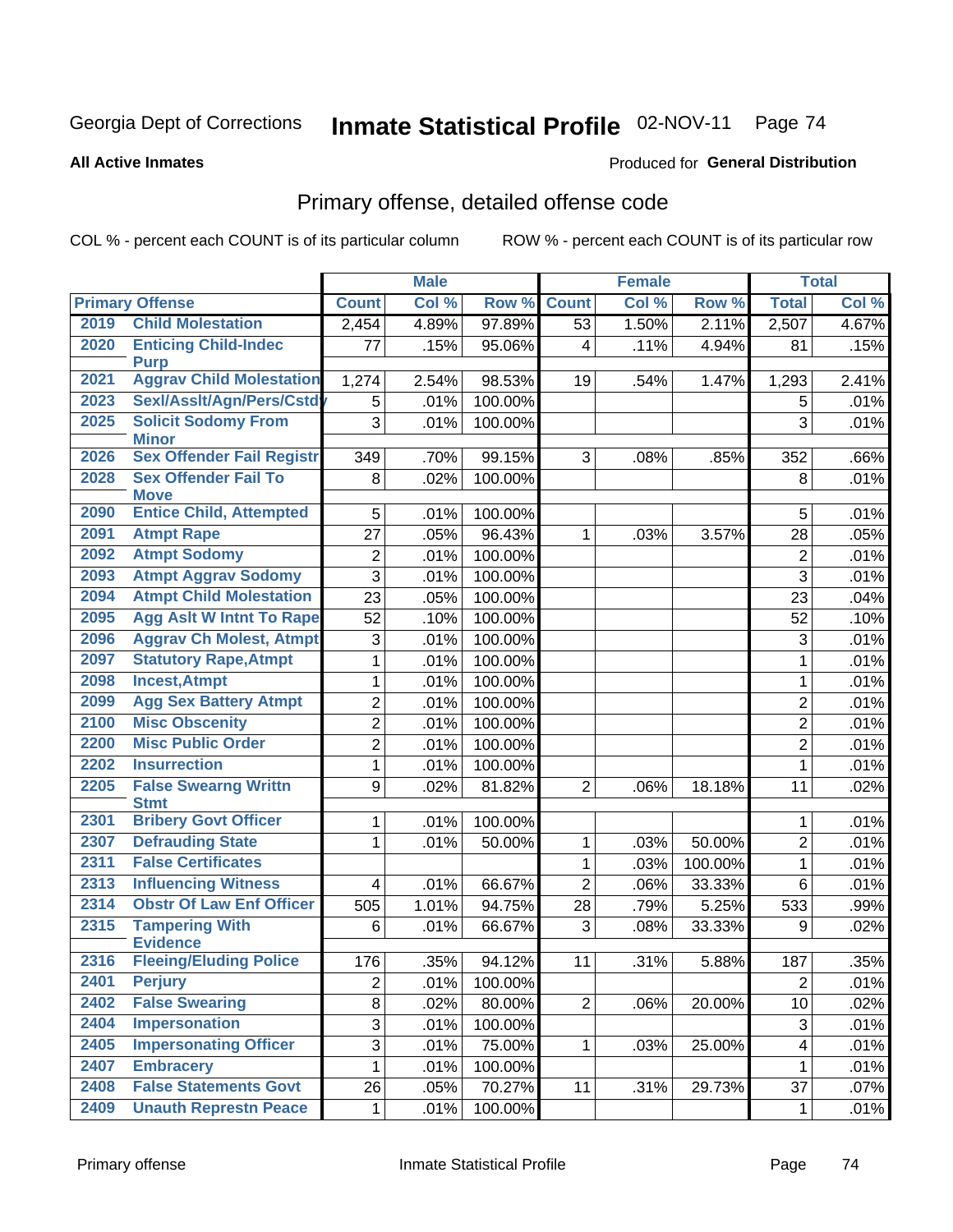#### **All Active Inmates**

#### Produced for **General Distribution**

### Primary offense, detailed offense code

|      |                                                  |                 | <b>Male</b> |         |                | <b>Female</b> |         |                | <b>Total</b> |
|------|--------------------------------------------------|-----------------|-------------|---------|----------------|---------------|---------|----------------|--------------|
|      | <b>Primary Offense</b>                           | <b>Count</b>    | Col %       | Row %   | <b>Count</b>   | Col %         | Row %   | <b>Total</b>   | Col %        |
| 2411 | <b>Impersntng In Legal</b>                       | 1               | .01%        | 100.00% |                |               |         | 1              | .01%         |
|      | <b>Procd</b>                                     |                 |             |         |                |               |         |                |              |
| 2501 | <b>Escape</b>                                    | 55              | .11%        | 94.83%  | 3              | .08%          | 5.17%   | 58             | .11%         |
| 2503 | <b>Hindering Appreh Or Pun</b>                   | $\overline{2}$  | .01%        | 50.00%  | $\overline{2}$ | .06%          | 50.00%  | 4              | .01%         |
| 2507 | <b>Mutiny In Penal Inst</b>                      | 3               | .01%        | 100.00% |                |               |         | 3              | .01%         |
| 2511 | <b>Bail Jumping</b>                              | $\overline{2}$  | .01%        | 50.00%  | $\overline{2}$ | .06%          | 50.00%  | 4              | .01%         |
| 2590 | <b>Atmpt Escape</b>                              | 1               | .01%        | 100.00% |                |               |         | 1              | .01%         |
| 2613 | <b>Crmnl Interfere Govt</b>                      | 27              | .05%        | 90.00%  | 3              | .08%          | 10.00%  | 30             | .06%         |
| 2718 | <b>Prop</b><br><b>Dogfighting</b>                |                 |             |         |                |               |         |                |              |
|      |                                                  | $\mathbf{1}$    | .01%        | 100.00% |                |               |         | 1              | .01%         |
| 2761 | <b>Removal Baggage, Cargo</b><br><b>Etc</b>      |                 |             |         | 1              | .03%          | 100.00% | $\mathbf{1}$   | .01%         |
| 2801 | <b>Cruelty To Children</b>                       | 228             | .45%        | 71.70%  | 90             | 2.54%         | 28.30%  | 318            | .59%         |
| 2802 | <b>Atmpt Cruelty To</b>                          | 1               | .01%        | 100.00% |                |               |         | $\mathbf{1}$   | .01%         |
|      | <b>Children</b>                                  |                 |             |         |                |               |         |                |              |
| 2803 | <b>Manufact Meth Near</b>                        | 10 <sub>1</sub> | .02%        | 71.43%  | 4              | .11%          | 28.57%  | 14             | .03%         |
| 2811 | <b>Child</b><br><b>Cruelty To Elder Person</b>   |                 |             |         |                |               |         |                |              |
|      |                                                  | 17              | .03%        | 70.83%  | 7              | .20%          | 29.17%  | 24             | .04%         |
| 2843 | <b>Sex Exploitation Child</b>                    | 119             | .24%        | 98.35%  | $\overline{c}$ | .06%          | 1.65%   | 121            | .23%         |
| 2854 | <b>Cntrbtng Delingency</b><br><b>Minor</b>       |                 |             |         | 1              | .03%          | 100.00% | 1              | .01%         |
| 2901 | <b>Carry Concealed Weapon</b>                    | 5               | .01%        | 100.00% |                |               |         | 5              | .01%         |
| 2910 | <b>Poss Of Firearm Dur</b>                       | 352             | .70%        | 95.91%  | 15             | .42%          | 4.09%   | 367            | .68%         |
|      | <b>Crime</b>                                     |                 |             |         |                |               |         |                |              |
| 2911 | <b>Poss Knife During Crime</b>                   | 3               | .01%        | 100.00% |                |               |         | 3              | .01%         |
| 2912 | <b>Poss Of Certain</b>                           | 23              | .05%        | 100.00% |                |               |         | 23             | .04%         |
|      | <b>Weapons</b><br><b>Poss Firearm 1st</b>        |                 |             |         |                |               |         |                |              |
| 2913 | <b>Offender</b>                                  | 95              | .19%        | 97.94%  | $\overline{2}$ | .06%          | 2.06%   | 97             | .18%         |
| 2914 | <b>Poss Firearm Convct</b>                       | 834             | 1.66%       | 98.23%  | 15             | .42%          | 1.77%   | 849            | 1.58%        |
|      | <b>Felon</b>                                     |                 |             |         |                |               |         |                |              |
| 2915 | <b>Carry Weapon At School</b>                    | 4               | .01%        | 100.00% |                |               |         | 4              | .01%         |
| 2963 | <b>Guard Line</b>                                | 9               | .02%        | 60.00%  | $\,6$          | .17%          | 40.00%  | 15             | .03%         |
|      | <b>W/Weapon/Drugs</b>                            |                 |             |         |                |               |         |                |              |
| 2965 | <b>Poss Wpn, Drugs By</b>                        | 43              | .09%        | 93.48%  | 3 <sup>1</sup> | .08%          | 6.52%   | 46             | .09%         |
| 2967 | <b>Prisnr</b><br><b>Destroy/Injur Police Dog</b> | $\mathbf 1$     | .01%        | 100.00% |                |               |         | $\mathbf{1}$   | .01%         |
| 2971 | <b>Cruelty To Animals</b>                        | $\overline{6}$  | .01%        | 100.00% |                |               |         | 6              | .01%         |
| 2972 | <b>Aggrav Cruelty To</b>                         |                 |             |         |                |               |         |                |              |
|      | <b>Animals</b>                                   | $\overline{7}$  | .01%        | 87.50%  | 1              | .03%          | 12.50%  | 8              | .01%         |
| 3000 | <b>Misc Invasion Of Privacy</b>                  | $\overline{3}$  | .01%        | 100.00% |                |               |         | 3 <sup>1</sup> | .01%         |
| 3001 | Eavesdrop &                                      | $\overline{2}$  | .01%        | 100.00% |                |               |         | $\overline{2}$ | .01%         |
|      | <b>Surveillance</b>                              |                 |             |         |                |               |         |                |              |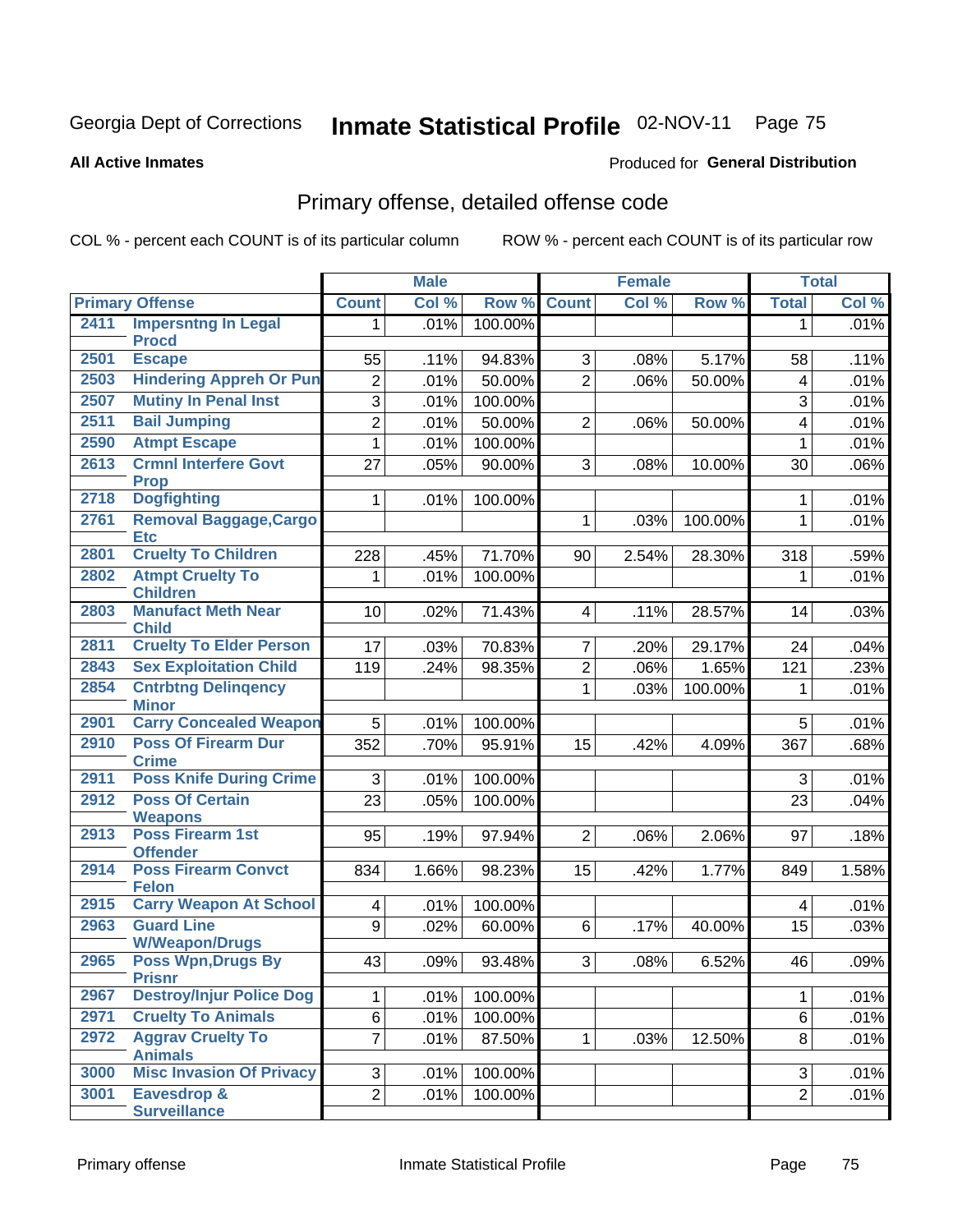#### **All Active Inmates**

#### Produced for **General Distribution**

### Primary offense, detailed offense code

|      |                                            |                | <b>Male</b> |         |                         | Female |        |                | <b>Total</b> |
|------|--------------------------------------------|----------------|-------------|---------|-------------------------|--------|--------|----------------|--------------|
|      | <b>Primary Offense</b>                     | <b>Count</b>   | Col %       | Row %   | <b>Count</b>            | Col %  | Row %  | <b>Total</b>   | Col %        |
| 3002 | <b>Peeping Tom</b>                         | 13             | .03%        | 100.00% |                         |        |        | 13             | .02%         |
| 3404 | <b>Racketeering</b>                        | 41             | .08%        | 75.93%  | 13                      | .37%   | 24.07% | 54             | .10%         |
| 4001 | <b>S/D Narcotics Opiates</b>               | 30             | .06%        | 88.24%  | $\overline{\mathbf{4}}$ | .11%   | 11.76% | 34             | .06%         |
| 4002 | <b>S/D Dep Stim Cntrf Drugs</b>            | 51             | .10%        | 69.86%  | 22                      | .62%   | 30.14% | 73             | .14%         |
| 4004 | <b>S/D Of Marijuana</b>                    | 318            | .63%        | 96.95%  | 10                      | .28%   | 3.05%  | 328            | .61%         |
| 4005 | <b>S/D Of Alcoholic Intox</b>              | 1              | .01%        | 100.00% |                         |        |        | 1              | .01%         |
| 4006 | <b>Poss Narcotics Opiates</b>              | 55             | .11%        | 80.88%  | 13                      | .37%   | 19.12% | 68             | .13%         |
| 4007 | <b>Poss Dep Stim Cntrf</b>                 | 83             | .17%        | 72.81%  | 31                      | .88%   | 27.19% | 114            | .21%         |
|      | <b>Drugs</b>                               |                |             |         |                         |        |        |                |              |
| 4009 | <b>Poss Of Marijuana</b>                   | 108            | .22%        | 89.26%  | 13                      | .37%   | 10.74% | 121            | .23%         |
| 4010 | <b>Illegal Poss/Manf Liquor</b>            | $\overline{2}$ | .01%        | 100.00% |                         |        |        | $\overline{2}$ | .01%         |
| 4011 | <b>Illegal Attm To Obt Drugs</b>           | 4              | .01%        | 33.33%  | 8                       | .23%   | 66.67% | 12             | .02%         |
| 4012 | <b>Viol Ga Cntrl Sbst Act</b>              | 39             | .08%        | 88.64%  | 5                       | .14%   | 11.36% | 44             | .08%         |
| 4013 | <b>Viol Dngrous Drgs Act</b>               | 84             | .17%        | 84.00%  | 16                      | .45%   | 16.00% | 100            | .19%         |
| 4014 | <b>Uniwfl Mfg/Del/Dist N-C S</b>           | 22             | .04%        | 100.00% |                         |        |        | 22             | .04%         |
| 4016 | <b>Poss Drug Related Matri</b>             | $\bf 8$        | .02%        | 66.67%  | $\overline{4}$          | .11%   | 33.33% | 12             | .02%         |
| 4017 | <b>S/D Cont Sub Public</b>                 | 56             | .11%        | 98.25%  | 1                       | .03%   | 1.75%  | 57             | .11%         |
| 4018 | <b>S/D Cont Sub School</b>                 | 37             | .07%        | 97.37%  | 1                       | .03%   | 2.63%  | 38             | .07%         |
| 4021 | <b>S/D Cocaine</b>                         | 969            | 1.93%       | 94.44%  | 57                      | 1.61%  | 5.56%  | 1,026          | 1.91%        |
| 4022 | <b>Poss Of Cocaine</b>                     | 924            | 1.84%       | 87.17%  | 136                     | 3.84%  | 12.83% | 1,060          | 1.97%        |
| 4030 | <b>Poss Ephedrine</b>                      | 10             | .02%        | 66.67%  | 5                       | .14%   | 33.33% | 15             | .03%         |
| 4031 | <b>Poss Methamphetamine</b>                | 477            | .95%        | 80.30%  | 117                     | 3.31%  | 19.70% | 594            | 1.11%        |
| 4032 | <b>Sale Methamphetamine</b>                | 100            | .20%        | 79.37%  | 26                      | .73%   | 20.63% | 126            | .23%         |
| 4033 | <b>Poss Mda/Extsy</b>                      | 19             | .04%        | 90.48%  | $\overline{2}$          | .06%   | 9.52%  | 21             | .04%         |
| 4034 | <b>Sale Mda/Extsy</b>                      | 8              | .02%        | 100.00% |                         |        |        | 8              | .01%         |
| 4050 | <b>Poss W Int Dist Cocaine</b>             | 527            | 1.05%       | 94.78%  | 29                      | .82%   | 5.22%  | 556            | 1.04%        |
| 4051 | <b>Poss W Int Dist</b>                     | 770            | 1.54%       | 96.13%  | 31                      | .88%   | 3.87%  | 801            | 1.49%        |
|      | <b>Marijuana</b>                           |                |             |         |                         |        |        |                |              |
| 4052 | <b>Poss W Int Dist Meth</b>                | 279            | .56%        | 84.80%  | 50                      | 1.41%  | 15.20% | 329            | .61%         |
| 4053 | <b>Poss W Int Dis Other</b><br><b>Drug</b> | 92             | .18%        | 83.64%  | 18                      | .51%   | 16.36% | 110            | .20%         |
| 4090 | <b>Atmpt Viol Substance</b>                | 34             | .07%        | 89.47%  | $\overline{4}$          | .11%   | 10.53% | 38             | .07%         |
|      | <b>Act</b>                                 |                |             |         |                         |        |        |                |              |
| 4100 | <b>Misc Drugs Trafficking</b>              | 32             | .06%        | 100.00% |                         |        |        | 32             | .06%         |
| 4101 | <b>Traf Cocaine Less 200</b>               | 460            | .92%        | 97.05%  | 14                      | .40%   | 2.95%  | 474            | .88%         |
|      | Gm                                         |                |             |         |                         |        |        |                |              |
| 4102 | <b>Traf Cocaine 201-400</b>                | 210            | .42%        | 94.17%  | 13                      | .37%   | 5.83%  | 223            | .42%         |
| 4103 | Gm<br><b>Traf Cocaine 401+ Gm</b>          | 154            | .31%        | 95.65%  | $\overline{7}$          | .20%   | 4.35%  | 161            | .30%         |
| 4111 | <b>Traf Narcotic Less 14 Gm</b>            | 9 <sup>1</sup> | .02%        | 90.00%  | $\mathbf{1}$            | .03%   | 10.00% | 10             | .02%         |
|      |                                            |                |             |         |                         |        |        |                |              |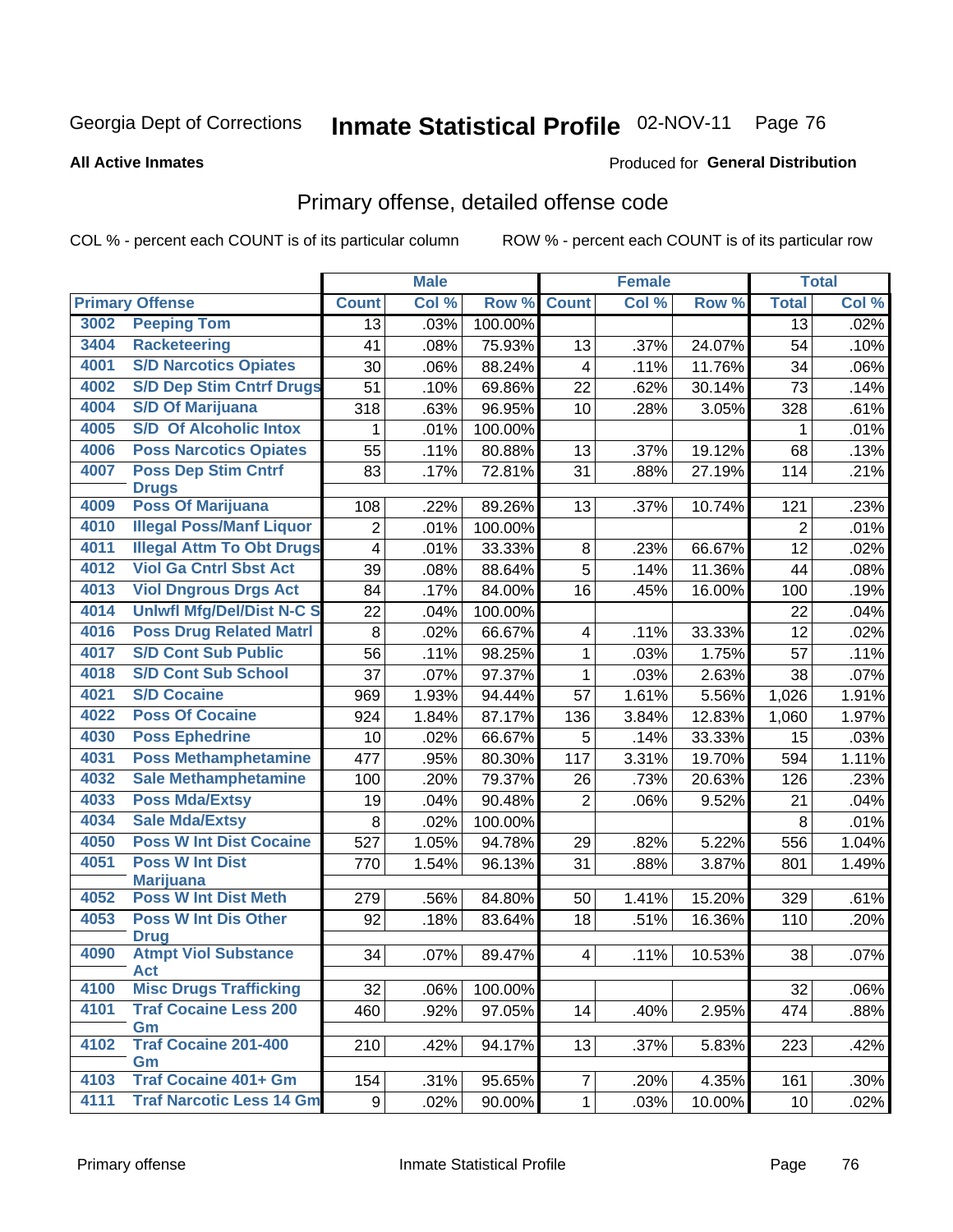**All Active Inmates**

#### Produced for **General Distribution**

### Primary offense, detailed offense code

|      |                                              |                         | <b>Male</b> |         |                | <b>Female</b> |        |                  | <b>Total</b> |
|------|----------------------------------------------|-------------------------|-------------|---------|----------------|---------------|--------|------------------|--------------|
|      | <b>Primary Offense</b>                       | <b>Count</b>            | Col %       | Row %   | <b>Count</b>   | Col %         | Row %  | <b>Total</b>     | Col %        |
| 4112 | <b>Traf Narcotic 15-28 Gm</b>                | 8                       | .02%        | 100.00% |                |               |        | 8                | .01%         |
| 4113 | <b>Traf Narcotic 29+ Gm</b>                  | 6                       | .01%        | 100.00% |                |               |        | $6\phantom{1}$   | .01%         |
| 4121 | Traf Marijna 10-2000 Lb                      | 103                     | .21%        | 96.26%  | $\overline{4}$ | .11%          | 3.74%  | 107              | .20%         |
| 4122 | Traf Marijna 2001-10k Lb                     | $\overline{\mathbf{4}}$ | .01%        | 100.00% |                |               |        | 4                | .01%         |
| 4123 | Traf Marijna 10001+ Lb                       | $\overline{5}$          | .01%        | 83.33%  | $\mathbf{1}$   | .03%          | 16.67% | $6\phantom{a}$   | .01%         |
| 4126 | <b>Traf Amphtmine 28-199</b>                 | $\overline{\mathbf{4}}$ | .01%        | 80.00%  | 1              | .03%          | 20.00% | 5                | .01%         |
|      | Gm                                           |                         |             |         |                |               |        |                  |              |
| 4127 | <b>Traf Amphtmine 200-399</b><br>Gm          | $\overline{2}$          | .01%        | 100.00% |                |               |        | $\overline{2}$   | .01%         |
| 4128 | <b>Traf Amphtmine 400+ Gm</b>                | 5                       | .01%        | 100.00% |                |               |        | 5                | .01%         |
| 4130 | <b>Cnspire Traffic Cntrl Sub</b>             | 16                      | .03%        | 84.21%  | 3              | .08%          | 15.79% | 19               | .04%         |
| 4132 | <b>Transactions Cntrft</b>                   | 1                       | .01%        | 100.00% |                |               |        | 1                | .01%         |
| 4133 | <b>Drugs</b><br><b>Use Comm Facity Vio C</b> | $\overline{5}$          | .01%        | 100.00% |                |               |        | 5                | .01%         |
|      | <b>Sub</b>                                   |                         |             |         |                |               |        |                  |              |
| 4134 | <b>Att/Consprcy Commt</b><br>C/S/Of          | 50                      | .10%        | 86.21%  | 8              | .23%          | 13.79% | 58               | .11%         |
| 4135 | <b>Unauth Dist Contrild Sub</b>              | 1                       | .01%        | 50.00%  | $\mathbf{1}$   | .03%          | 50.00% | $\overline{2}$   | .01%         |
| 4136 | <b>Illgl Dist Contrild Subst</b>             | 1                       | .01%        | 100.00% |                |               |        | $\mathbf 1$      | .01%         |
| 4140 | <b>Traf Methamph 28-199</b>                  | 211                     | .42%        | 84.40%  | 39             | 1.10%         | 15.60% | 250              | .47%         |
|      | Gm                                           |                         |             |         |                |               |        |                  |              |
| 4141 | <b>Traf Methamph 200-399</b>                 | 75                      | .15%        | 91.46%  | $\overline{7}$ | .20%          | 8.54%  | 82               | .15%         |
|      | Gm                                           |                         |             |         |                |               |        |                  |              |
| 4142 | Traf Methamph 400+ Gm                        | 59                      | .12%        | 95.16%  | 3              | .08%          | 4.84%  | 62               | .12%         |
| 4143 | <b>Manf Methamph 28-199</b><br>Gm            | 24                      | .05%        | 80.00%  | 6              | .17%          | 20.00% | 30               | .06%         |
| 4144 | <b>Manf Methamph 200-399</b>                 | $\overline{7}$          | .01%        | 100.00% |                |               |        | $\overline{7}$   | .01%         |
|      | Gm                                           |                         |             |         |                |               |        |                  |              |
| 4145 | Manf Methamph 400+ Gm                        | $\mathbf{1}$            | .01%        | 100.00% |                |               |        | 1                | .01%         |
| 4146 | <b>Traf Methamph Unspec</b>                  | 63                      | .13%        | 91.30%  | 6              | .17%          | 8.70%  | 69               | .13%         |
|      | <b>Amt</b>                                   |                         |             |         |                |               |        |                  |              |
| 4147 | <b>Manf Methamph Unspec</b><br><b>Amt</b>    | 189                     | .38%        | 89.15%  | 23             | .65%          | 10.85% | 212              | .39%         |
| 4150 | <b>Traf Mda/Extsy 28-199gm</b>               | 20                      | .04%        | 86.96%  | 3              | .08%          | 13.04% | 23               | .04%         |
| 4151 | <b>Traf Mda/Extsy 200-</b>                   | 8                       | .02%        | 80.00%  | $\overline{2}$ | .06%          | 20.00% | 10               | .02%         |
|      | 399gm                                        |                         |             |         |                |               |        |                  |              |
| 4152 | Traf Mda/Extsy 400+Gm                        | $\overline{3}$          | .01%        | 100.00% |                |               |        | 3                | .01%         |
| 5001 | <b>Viol Motor Vehicle Laws</b>               | 43                      | .09%        | 97.73%  | $\mathbf{1}$   | .03%          | 2.27%  | 44               | .08%         |
| 5003 | <b>Chop Shop Violation</b>                   | 1                       | .01%        | 100.00% |                |               |        | 1                | .01%         |
| 5004 | <b>Drvng Habtl Violator</b>                  | 9                       | .02%        | 100.00% |                |               |        | $\boldsymbol{9}$ | .02%         |
| 5005 | <b>Habit Traf Viol/Impaired</b>              | 26                      | .05%        | 96.30%  | $\mathbf 1$    | .03%          | 3.70%  | 27               | .05%         |
| 5006 | <b>Habit Traf Viol/Other</b>                 | 27                      | .05%        | 100.00% |                |               |        | 27               | .05%         |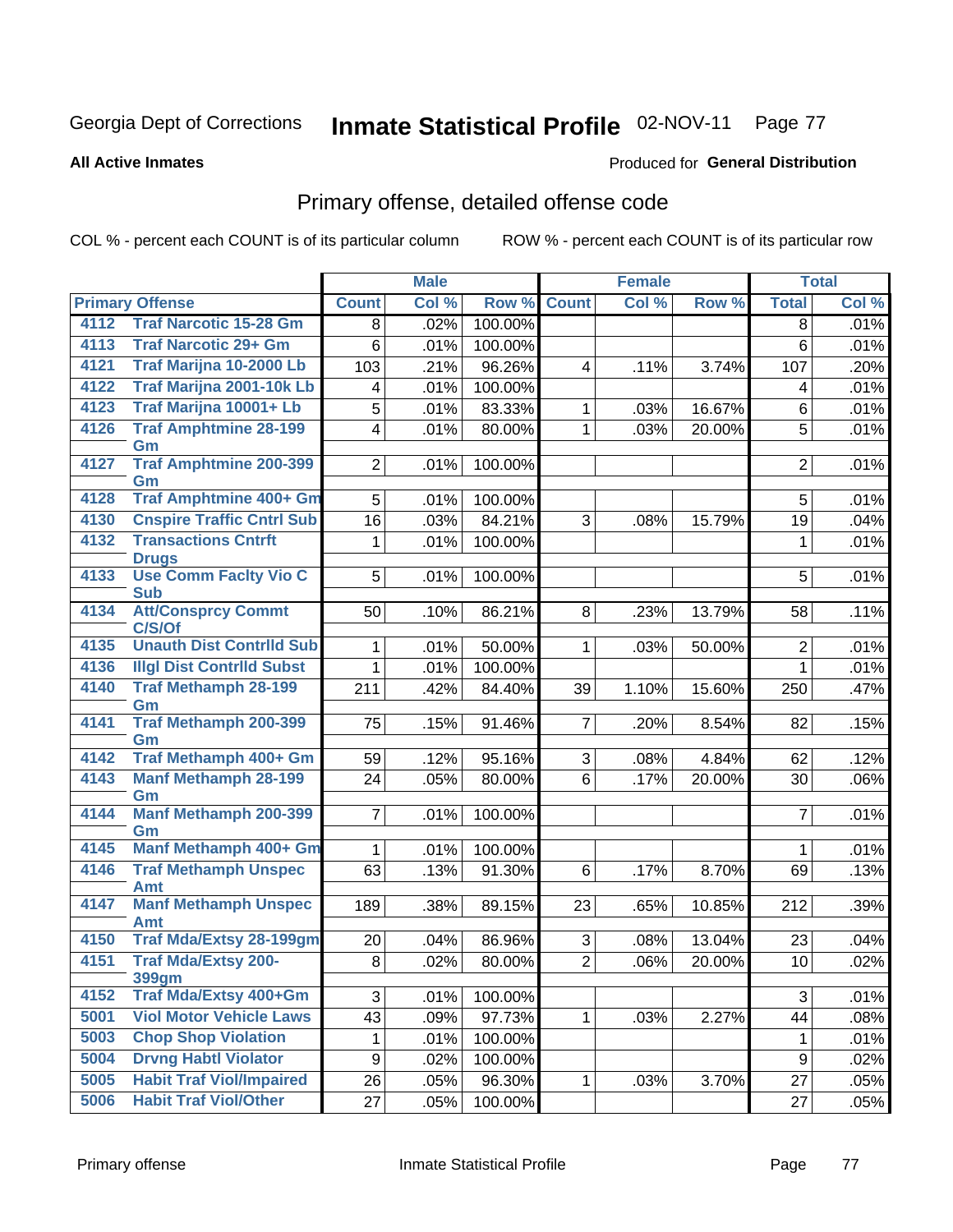**All Active Inmates**

#### Produced for **General Distribution**

### Primary offense, detailed offense code

|                      |                                           | <b>Male</b>  |       |         |                | <b>Female</b> |        | <b>Total</b>   |       |
|----------------------|-------------------------------------------|--------------|-------|---------|----------------|---------------|--------|----------------|-------|
|                      | <b>Primary Offense</b>                    | <b>Count</b> | Col % | Row %   | <b>Count</b>   | Col %         | Row %  | <b>Total</b>   | Col % |
| 5007                 | <b>Hit-Run W/Injury/Fatality</b>          |              | .01%  | 77.78%  | $\overline{2}$ | $.06\%$       | 22.22% | 9              | .02%  |
| 5171                 | <b>Poss Contraband</b><br><b>Articles</b> |              | .01%  | 100.00% |                |               |        |                | .01%  |
| 5173                 | <b>Conceal Contraband</b>                 |              | .01%  | 100.00% |                |               |        |                | .01%  |
| 6000                 | <b>Misc Mrals/Pblic H/Safty</b>           | 6            | .01%  | 75.00%  | $\overline{2}$ | .06%          | 25.00% | 8              | .01%  |
| 6200                 | <b>Misc Correctionl Inst Off</b>          | 3            | .01%  | 100.00% |                |               |        | 3              | .01%  |
| 8001                 | <b>Violatn Othr States Law</b>            | 4            | .01%  | 66.67%  | 2              | .06%          | 33.33% | 6              | .01%  |
| 9901                 | <b>Conspiracy</b>                         | 51           | .10%  | 92.73%  | 4              | .11%          | 7.27%  | 55             | .10%  |
| 9905                 | <b>Crmnl Atmpt</b>                        |              | .01%  | 100.00% |                |               |        |                | .01%  |
| 9906                 | <b>Aircraft Hijacking</b>                 | 2            | .01%  | 100.00% |                |               |        | 2              | .01%  |
| 9907                 | <b>Unauth Dist Recrd</b>                  | 8            | .02%  | 100.00% |                |               |        | 8              | .01%  |
|                      | <b>Devices</b>                            |              |       |         |                |               |        |                |       |
| 9910                 | <b>Crmnl Solicitation</b>                 |              | .01%  | 100.00% |                |               |        |                | .01%  |
| 9911                 | <b>Party To A Crime</b>                   | 2            | .01%  | 100.00% |                |               |        | $\overline{2}$ | .01%  |
| 9912                 | <b>Crmnl Trespassing</b>                  |              | .01%  | 100.00% |                |               |        |                | .01%  |
| 9914                 | <b>Gang Participation</b>                 | 34           | .07%  | 100.00% |                |               |        | 34             | .06%  |
| 9999                 | <b>Unknown Offense</b>                    | 25           | .05%  | 80.65%  | 6              | .17%          | 19.35% | 31             | .06%  |
| <b>Total Rported</b> |                                           | 50,138       | 101%  | 93.41%  | 3,539          | 100%          | 6.59%  | 53,677         | 101%  |

| <b>Not</b><br><b>Reported</b> | 499  | 204   | ,703   |
|-------------------------------|------|-------|--------|
|                               | .637 | 3,743 | 55.380 |

| Mode (most frequent) | 1601 Burglary | 1701 Forgery 1st Degree | 1601 Burglary |
|----------------------|---------------|-------------------------|---------------|
|----------------------|---------------|-------------------------|---------------|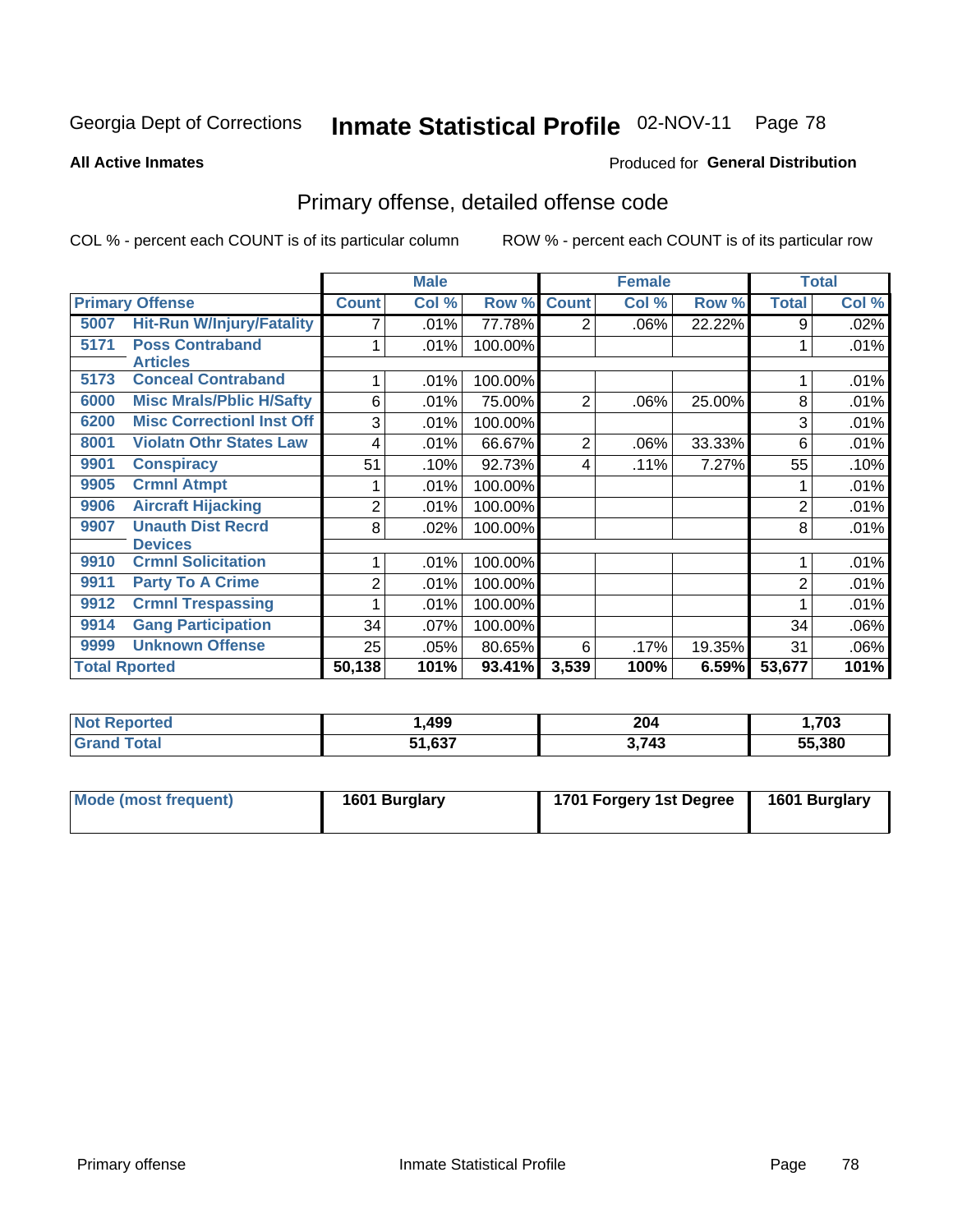#### **All Active Inmates**

#### Produced for **General Distribution**

### County of conviction of primary offense

|     |                             |              | <b>Male</b> |         | <b>Female</b>    |       |        | <b>Total</b> |       |  |
|-----|-----------------------------|--------------|-------------|---------|------------------|-------|--------|--------------|-------|--|
|     | <b>County of Conviction</b> | <b>Count</b> | Col %       | Row %   | <b>Count</b>     | Col % | Row %  | <b>Total</b> | Col % |  |
| 000 | <b>Unknown</b>              | 1,499        | 2.90%       | 88.02%  | 204              | 5.45% | 11.98% | 1,703        | 3.08% |  |
| 001 | <b>Appling County</b>       | 94           | .18%        | 97.92%  | 2                | .05%  | 2.08%  | 96           | .17%  |  |
| 002 | <b>Atkinson County</b>      | 44           | .09%        | 89.80%  | 5                | .13%  | 10.20% | 49           | .09%  |  |
| 003 | <b>Bacon County</b>         | 57           | .11%        | 98.28%  | $\mathbf 1$      | .03%  | 1.72%  | 58           | .10%  |  |
| 004 | <b>Baker County</b>         | 14           | .03%        | 100.00% |                  |       |        | 14           | .03%  |  |
| 005 | <b>Baldwin County</b>       | 292          | .57%        | 93.89%  | 19               | .51%  | 6.11%  | 311          | .56%  |  |
| 006 | <b>Banks County</b>         | 61           | .12%        | 91.04%  | 6                | .16%  | 8.96%  | 67           | .12%  |  |
| 007 | <b>Barrow County</b>        | 256          | .50%        | 93.09%  | 19               | .51%  | 6.91%  | 275          | .50%  |  |
| 008 | <b>Bartow County</b>        | 567          | 1.10%       | 89.72%  | 65               | 1.74% | 10.28% | 632          | 1.14% |  |
| 009 | <b>Ben Hill County</b>      | 229          | .44%        | 95.02%  | 12               | .32%  | 4.98%  | 241          | .44%  |  |
| 010 | <b>Berrien County</b>       | 77           | .15%        | 93.90%  | 5                | .13%  | 6.10%  | 82           | .15%  |  |
| 011 | <b>Bibb County</b>          | 1,086        | 2.10%       | 95.35%  | 53               | 1.42% | 4.65%  | 1,139        | 2.06% |  |
| 012 | <b>Bleckley County</b>      | 72           | .14%        | 93.51%  | 5                | .13%  | 6.49%  | 77           | .14%  |  |
| 013 | <b>Brantley County</b>      | 59           | .11%        | 93.65%  | 4                | .11%  | 6.35%  | 63           | .11%  |  |
| 014 | <b>Brooks County</b>        | 59           | .11%        | 93.65%  | 4                | .11%  | 6.35%  | 63           | .11%  |  |
| 015 | <b>Bryan County</b>         | 106          | .21%        | 99.07%  | $\mathbf 1$      | .03%  | .93%   | 107          | .19%  |  |
| 016 | <b>Bulloch County</b>       | 475          | .92%        | 93.14%  | 35               | .94%  | 6.86%  | 510          | .92%  |  |
| 017 | <b>Burke County</b>         | 224          | .43%        | 96.97%  | $\overline{7}$   | .19%  | 3.03%  | 231          | .42%  |  |
| 018 | <b>Butts County</b>         | 173          | .34%        | 96.11%  | $\overline{7}$   | .19%  | 3.89%  | 180          | .33%  |  |
| 019 | <b>Calhoun County</b>       | 37           | .07%        | 86.05%  | 6                | .16%  | 13.95% | 43           | .08%  |  |
| 020 | <b>Camden County</b>        | 163          | .32%        | 94.77%  | $\boldsymbol{9}$ | .24%  | 5.23%  | 172          | .31%  |  |
| 021 | <b>Candler County</b>       | 98           | .19%        | 91.59%  | 9                | .24%  | 8.41%  | 107          | .19%  |  |
| 022 | <b>Carroll County</b>       | 628          | 1.22%       | 90.75%  | 64               | 1.71% | 9.25%  | 692          | 1.25% |  |
| 023 | <b>Catoosa County</b>       | 330          | .64%        | 91.41%  | 31               | .83%  | 8.59%  | 361          | .65%  |  |
| 024 | <b>Charlton County</b>      | 49           | .09%        | 92.45%  | $\overline{4}$   | .11%  | 7.55%  | 53           | .10%  |  |
| 025 | <b>Chatham County</b>       | 2,539        | 4.92%       | 95.45%  | 121              | 3.23% | 4.55%  | 2,660        | 4.80% |  |
| 026 | <b>Chattahoochee County</b> | 29           | .06%        | 96.67%  | 1                | .03%  | 3.33%  | 30           | .05%  |  |
| 027 | <b>Chattooga County</b>     | 260          | .50%        | 90.28%  | 28               | .75%  | 9.72%  | 288          | .52%  |  |
| 028 | <b>Cherokee County</b>      | 564          | 1.09%       | 92.16%  | 48               | 1.28% | 7.84%  | 612          | 1.11% |  |
| 029 | <b>Clarke County</b>        | 479          | .93%        | 94.66%  | 27               | .72%  | 5.34%  | 506          | .91%  |  |
| 030 | <b>Clay County</b>          | 32           | .06%        | 91.43%  | 3                | .08%  | 8.57%  | 35           | .06%  |  |
| 031 | <b>Clayton County</b>       | 1,472        | 2.85%       | 92.46%  | 120              | 3.21% | 7.54%  | 1,592        | 2.87% |  |
| 032 | <b>Clinch County</b>        | 62           | .12%        | 95.38%  | 3                | .08%  | 4.62%  | 65           | .12%  |  |
| 033 | <b>Cobb County</b>          | 2,544        | 4.93%       | 91.71%  | 230              | 6.14% | 8.29%  | 2,774        | 5.01% |  |
| 034 | <b>Coffee County</b>        | 238          | .46%        | 95.20%  | 12               | .32%  | 4.80%  | 250          | .45%  |  |
| 035 | <b>Colquitt County</b>      | 291          | .56%        | 95.72%  | 13               | .35%  | 4.28%  | 304          | .55%  |  |
| 036 | <b>Columbia County</b>      | 319          | .62%        | 91.93%  | 28               | .75%  | 8.07%  | 347          | .63%  |  |
| 037 | <b>Cook County</b>          | 126          | .24%        | 95.45%  | 6                | .16%  | 4.55%  | 132          | .24%  |  |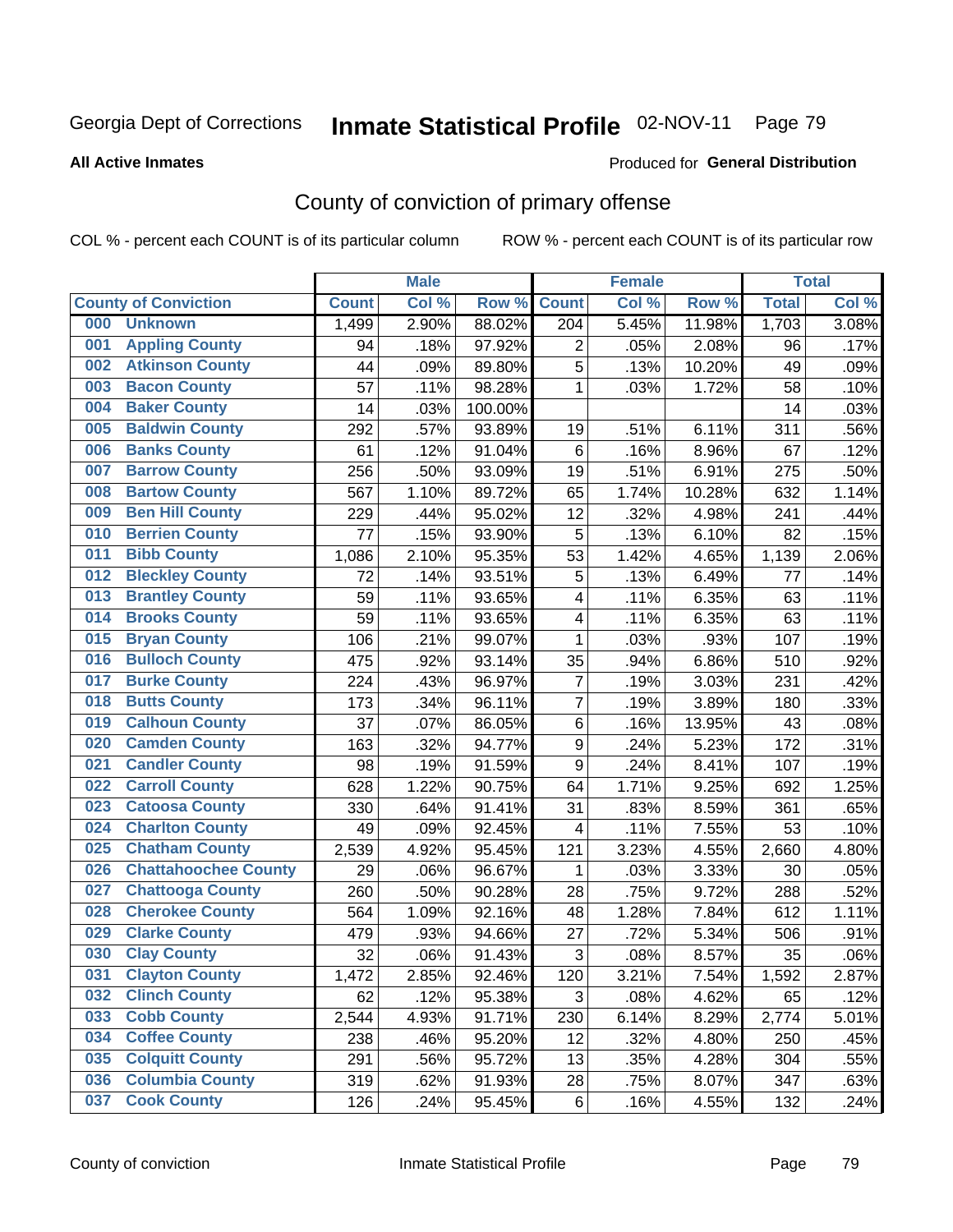**All Active Inmates**

#### Produced for **General Distribution**

### County of conviction of primary offense

|     |                             |              | <b>Male</b> | <b>Female</b> |                           |       |        | <b>Total</b>   |       |
|-----|-----------------------------|--------------|-------------|---------------|---------------------------|-------|--------|----------------|-------|
|     | <b>County of Conviction</b> | <b>Count</b> | Col %       | Row %         | <b>Count</b>              | Col%  | Row %  | <b>Total</b>   | Col % |
| 038 | <b>Coweta County</b>        | 542          | 1.05%       | 93.45%        | 38                        | 1.02% | 6.55%  | 580            | 1.05% |
| 039 | <b>Crawford County</b>      | 17           | .03%        | 94.44%        | 1                         | .03%  | 5.56%  | 18             | .03%  |
| 040 | <b>Crisp County</b>         | 265          | .51%        | 93.31%        | 19                        | .51%  | 6.69%  | 284            | .51%  |
| 041 | <b>Dade County</b>          | 135          | .26%        | 94.41%        | 8                         | .21%  | 5.59%  | 143            | .26%  |
| 042 | <b>Dawson County</b>        | 131          | .25%        | 92.25%        | 11                        | .29%  | 7.75%  | 142            | .26%  |
| 043 | <b>Decatur County</b>       | 304          | .59%        | 92.40%        | 25                        | .67%  | 7.60%  | 329            | .59%  |
| 044 | <b>Dekalb County</b>        | 2,868        | 5.55%       | 94.28%        | 174                       | 4.65% | 5.72%  | 3,042          | 5.49% |
| 045 | <b>Dodge County</b>         | 148          | .29%        | 93.67%        | 10                        | .27%  | 6.33%  | 158            | .29%  |
| 046 | <b>Dooly County</b>         | 97           | .19%        | 95.10%        | 5                         | .13%  | 4.90%  | 102            | .18%  |
| 047 | <b>Dougherty County</b>     | 954          | 1.85%       | 94.36%        | 57                        | 1.52% | 5.64%  | 1,011          | 1.83% |
| 048 | <b>Douglas County</b>       | 1,210        | 2.34%       | 88.58%        | 156                       | 4.17% | 11.42% | 1,366          | 2.47% |
| 049 | <b>Early County</b>         | 90           | .17%        | 94.74%        | 5                         | .13%  | 5.26%  | 95             | .17%  |
| 050 | <b>Echols County</b>        | 10           | .02%        | 100.00%       |                           |       |        | 10             | .02%  |
| 051 | <b>Effingham County</b>     | 154          | .30%        | 92.22%        | 13                        | .35%  | 7.78%  | 167            | .30%  |
| 052 | <b>Elbert County</b>        | 121          | .23%        | 93.80%        | 8                         | .21%  | 6.20%  | 129            | .23%  |
| 053 | <b>Emanuel County</b>       | 187          | .36%        | 93.50%        | 13                        | .35%  | 6.50%  | 200            | .36%  |
| 054 | <b>Evans County</b>         | 97           | .19%        | 97.00%        | $\ensuremath{\mathsf{3}}$ | .08%  | 3.00%  | 100            | .18%  |
| 055 | <b>Fannin County</b>        | 111          | .21%        | 93.28%        | 8                         | .21%  | 6.72%  | 119            | .21%  |
| 056 | <b>Fayette County</b>       | 367          | .71%        | 94.10%        | 23                        | .61%  | 5.90%  | 390            | .70%  |
| 057 | <b>Floyd County</b>         | 733          | 1.42%       | 91.28%        | 70                        | 1.87% | 8.72%  | 803            | 1.45% |
| 058 | <b>Forsyth County</b>       | 301          | .58%        | 86.74%        | 46                        | 1.23% | 13.26% | 347            | .63%  |
| 059 | <b>Franklin County</b>      | 130          | .25%        | 92.20%        | 11                        | .29%  | 7.80%  | 141            | .25%  |
| 060 | <b>Fulton County</b>        | 5,062        | 9.80%       | 96.29%        | 195                       | 5.21% | 3.71%  | 5,257          | 9.49% |
| 061 | <b>Gilmer County</b>        | 132          | .26%        | 91.67%        | 12                        | .32%  | 8.33%  | 144            | .26%  |
| 062 | <b>Glascock County</b>      | 6            | .01%        | 85.71%        | $\mathbf 1$               | .03%  | 14.29% | $\overline{7}$ | .01%  |
| 063 | <b>Glynn County</b>         | 389          | .75%        | 93.06%        | 29                        | .77%  | 6.94%  | 418            | .75%  |
| 064 | <b>Gordon County</b>        | 291          | .56%        | 90.09%        | 32                        | .85%  | 9.91%  | 323            | .58%  |
| 065 | <b>Grady County</b>         | 208          | .40%        | 93.69%        | 14                        | .37%  | 6.31%  | 222            | .40%  |
| 066 | <b>Greene County</b>        | 150          | .29%        | 94.34%        | 9                         | .24%  | 5.66%  | 159            | .29%  |
| 067 | <b>Gwinnett County</b>      | 2,303        | 4.46%       | 92.83%        | 178                       | 4.76% | 7.17%  | 2,481          | 4.48% |
| 068 | <b>Habersham County</b>     | 104          | .20%        | 95.41%        | 5                         | .13%  | 4.59%  | 109            | .20%  |
| 069 | <b>Hall County</b>          | 690          | 1.34%       | 92.25%        | 58                        | 1.55% | 7.75%  | 748            | 1.35% |
| 070 | <b>Hancock County</b>       | 38           | .07%        | 100.00%       |                           |       |        | 38             | .07%  |
| 071 | <b>Haralson County</b>      | 85           | .16%        | 96.59%        | 3                         | .08%  | 3.41%  | 88             | .16%  |
| 072 | <b>Harris County</b>        | 127          | .25%        | 95.49%        | 6                         | .16%  | 4.51%  | 133            | .24%  |
| 073 | <b>Hart County</b>          | 119          | .23%        | 95.20%        | 6                         | .16%  | 4.80%  | 125            | .23%  |
| 074 | <b>Heard County</b>         | 65           | .13%        | 95.59%        | 3                         | .08%  | 4.41%  | 68             | .12%  |
| 075 | <b>Henry County</b>         | 574          | 1.11%       | 89.97%        | 64                        | 1.71% | 10.03% | 638            | 1.15% |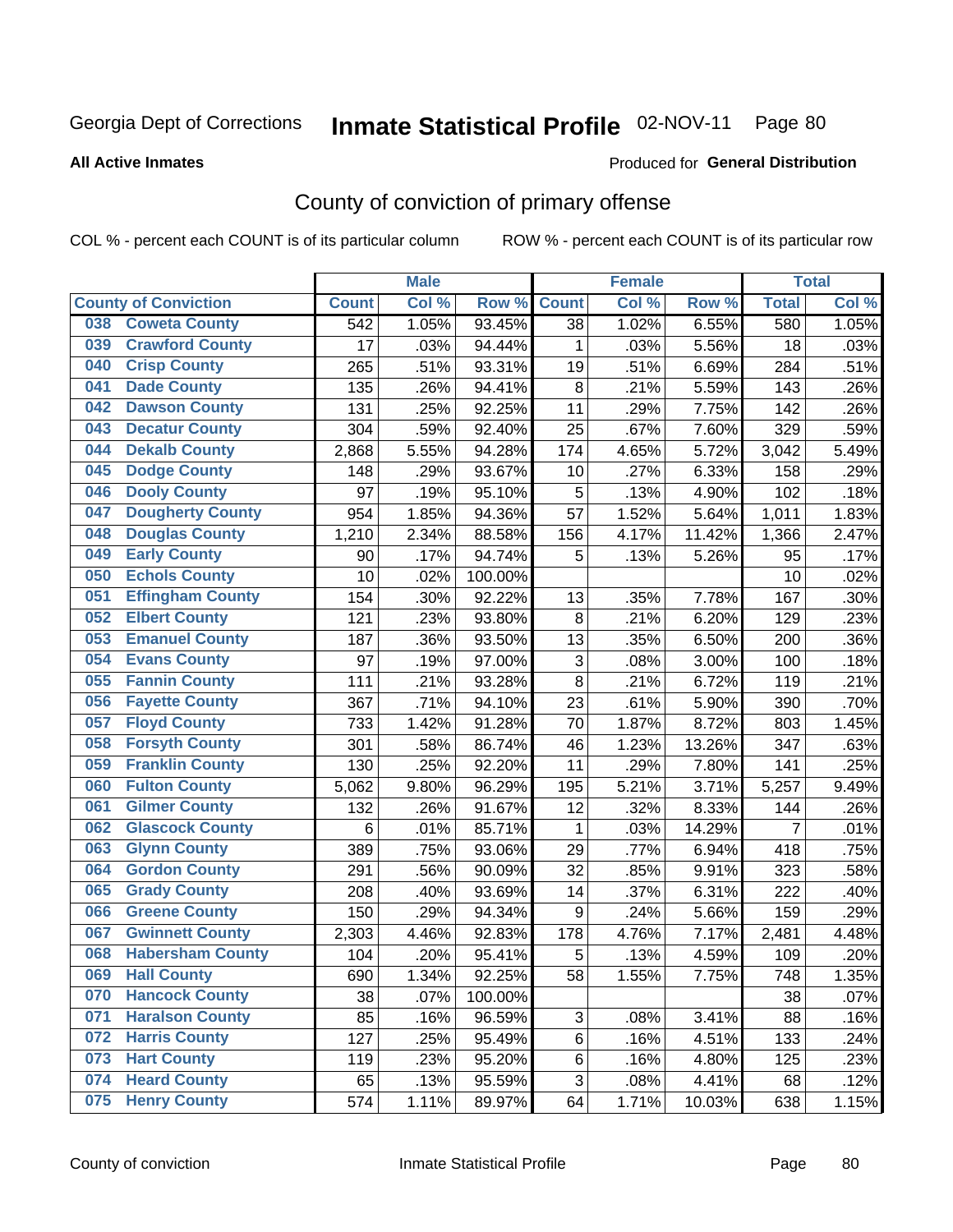#### **All Active Inmates**

#### Produced for **General Distribution**

### County of conviction of primary offense

|     |                             |              | <b>Male</b> |         | <b>Female</b>           |       |        | <b>Total</b> |       |
|-----|-----------------------------|--------------|-------------|---------|-------------------------|-------|--------|--------------|-------|
|     | <b>County of Conviction</b> | <b>Count</b> | Col %       | Row %   | <b>Count</b>            | Col % | Row %  | <b>Total</b> | Col % |
| 076 | <b>Houston County</b>       | 643          | 1.25%       | 93.73%  | 43                      | 1.15% | 6.27%  | 686          | 1.24% |
| 077 | <b>Irwin County</b>         | 73           | .14%        | 97.33%  | $\overline{2}$          | .05%  | 2.67%  | 75           | .14%  |
| 078 | <b>Jackson County</b>       | 204          | .40%        | 93.15%  | 15                      | .40%  | 6.85%  | 219          | .40%  |
| 079 | <b>Jasper County</b>        | 62           | .12%        | 91.18%  | 6                       | .16%  | 8.82%  | 68           | .12%  |
| 080 | <b>Jeff Davis County</b>    | 61           | .12%        | 83.56%  | 12                      | .32%  | 16.44% | 73           | .13%  |
| 081 | <b>Jefferson County</b>     | 141          | .27%        | 94.63%  | 8                       | .21%  | 5.37%  | 149          | .27%  |
| 082 | <b>Jenkins County</b>       | 58           | .11%        | 93.55%  | $\overline{\mathbf{4}}$ | .11%  | 6.45%  | 62           | .11%  |
| 083 | <b>Johnson County</b>       | 55           | .11%        | 91.67%  | 5                       | .13%  | 8.33%  | 60           | .11%  |
| 084 | <b>Jones County</b>         | 195          | .38%        | 90.70%  | 20                      | .53%  | 9.30%  | 215          | .39%  |
| 085 | <b>Lamar County</b>         | 84           | .16%        | 93.33%  | 6                       | .16%  | 6.67%  | 90           | .16%  |
| 086 | <b>Lanier County</b>        | 42           | .08%        | 93.33%  | 3                       | .08%  | 6.67%  | 45           | .08%  |
| 087 | <b>Laurens County</b>       | 307          | .59%        | 93.60%  | 21                      | .56%  | 6.40%  | 328          | .59%  |
| 088 | <b>Lee County</b>           | 71           | .14%        | 94.67%  | $\overline{\mathbf{4}}$ | .11%  | 5.33%  | 75           | .14%  |
| 089 | <b>Liberty County</b>       | 305          | .59%        | 92.99%  | 23                      | .61%  | 7.01%  | 328          | .59%  |
| 090 | <b>Lincoln County</b>       | 24           | .05%        | 100.00% |                         |       |        | 24           | .04%  |
| 091 | <b>Long County</b>          | 73           | .14%        | 96.05%  | 3                       | .08%  | 3.95%  | 76           | .14%  |
| 092 | <b>Lowndes County</b>       | 523          | 1.01%       | 94.58%  | 30                      | .80%  | 5.42%  | 553          | 1.00% |
| 093 | <b>Lumpkin County</b>       | 97           | .19%        | 86.61%  | 15                      | .40%  | 13.39% | 112          | .20%  |
| 094 | <b>Macon County</b>         | 70           | .14%        | 97.22%  | $\mathbf 2$             | .05%  | 2.78%  | 72           | .13%  |
| 095 | <b>Madison County</b>       | 115          | .22%        | 95.04%  | $\,6$                   | .16%  | 4.96%  | 121          | .22%  |
| 096 | <b>Marion County</b>        | 40           | .08%        | 95.24%  | $\overline{2}$          | .05%  | 4.76%  | 42           | .08%  |
| 097 | <b>Mcduffie County</b>      | 192          | .37%        | 94.12%  | 12                      | .32%  | 5.88%  | 204          | .37%  |
| 098 | <b>Mcintosh County</b>      | 67           | .13%        | 100.00% |                         |       |        | 67           | .12%  |
| 099 | <b>Meriwether County</b>    | 231          | .45%        | 97.06%  | 7                       | .19%  | 2.94%  | 238          | .43%  |
| 100 | <b>Miller County</b>        | 32           | .06%        | 100.00% |                         |       |        | 32           | .06%  |
| 101 | <b>Mitchell County</b>      | 214          | .41%        | 94.69%  | 12                      | .32%  | 5.31%  | 226          | .41%  |
| 102 | <b>Monroe County</b>        | 167          | .32%        | 91.26%  | 16                      | .43%  | 8.74%  | 183          | .33%  |
| 103 | <b>Montgomery County</b>    | 49           | .09%        | 94.23%  | 3                       | .08%  | 5.77%  | 52           | .09%  |
| 104 | <b>Morgan County</b>        | 145          | .28%        | 91.77%  | 13                      | .35%  | 8.23%  | 158          | .29%  |
| 105 | <b>Murray County</b>        | 189          | .37%        | 93.56%  | 13                      | .35%  | 6.44%  | 202          | .36%  |
| 106 | <b>Muscogee County</b>      | 1,608        | 3.11%       | 95.20%  | 81                      | 2.16% | 4.80%  | 1,689        | 3.05% |
| 107 | <b>Newton County</b>        | 655          | 1.27%       | 92.12%  | 56                      | 1.50% | 7.88%  | 711          | 1.28% |
| 108 | <b>Oconee County</b>        | 52           | .10%        | 92.86%  | 4                       | .11%  | 7.14%  | 56           | .10%  |
| 109 | <b>Oglethorpe County</b>    | 59           | .11%        | 98.33%  | 1                       | .03%  | 1.67%  | 60           | .11%  |
| 110 | <b>Paulding County</b>      | 268          | .52%        | 92.41%  | 22                      | .59%  | 7.59%  | 290          | .52%  |
| 111 | <b>Peach County</b>         | 77           | .15%        | 97.47%  | $\overline{2}$          | .05%  | 2.53%  | 79           | .14%  |
| 112 | <b>Pickens County</b>       | 113          | .22%        | 89.68%  | 13                      | .35%  | 10.32% | 126          | .23%  |
| 113 | <b>Pierce County</b>        | 73           | .14%        | 94.81%  | 4                       | .11%  | 5.19%  | 77           | .14%  |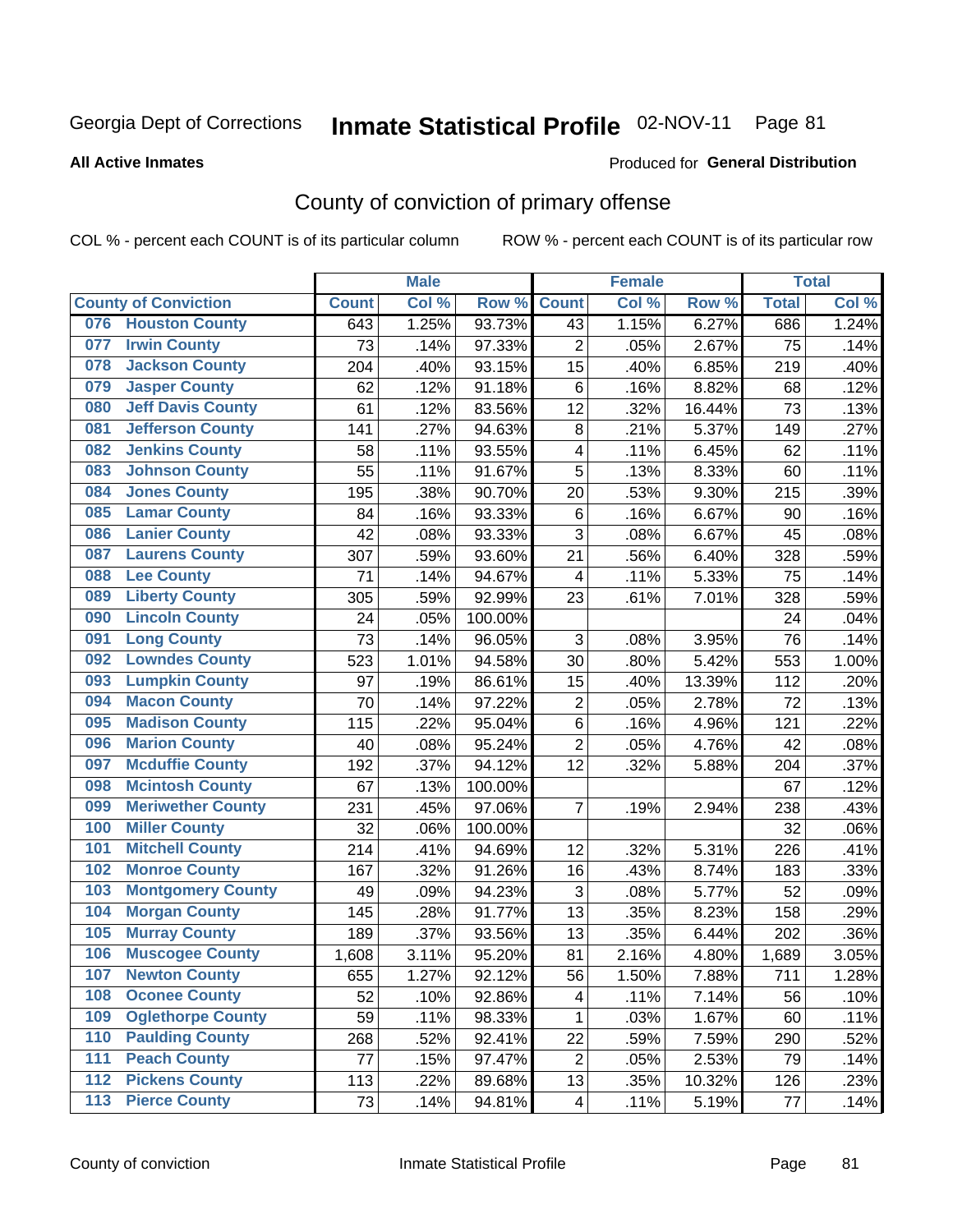#### **All Active Inmates**

#### Produced for **General Distribution**

### County of conviction of primary offense

|                                        |              | <b>Male</b> |         | <b>Female</b>    |       |        | <b>Total</b> |       |
|----------------------------------------|--------------|-------------|---------|------------------|-------|--------|--------------|-------|
| <b>County of Conviction</b>            | <b>Count</b> | Col %       | Row %   | <b>Count</b>     | Col % | Row %  | <b>Total</b> | Col % |
| <b>Pike County</b><br>114              | 56           | .11%        | 90.32%  | 6                | .16%  | 9.68%  | 62           | .11%  |
| <b>Polk County</b><br>$\overline{115}$ | 153          | .30%        | 92.17%  | 13               | .35%  | 7.83%  | 166          | .30%  |
| <b>Pulaski County</b><br>116           | 77           | .15%        | 93.90%  | 5                | .13%  | 6.10%  | 82           | .15%  |
| <b>Putnam County</b><br>117            | 155          | .30%        | 95.09%  | 8                | .21%  | 4.91%  | 163          | .29%  |
| 118<br><b>Quitman County</b>           | 23           | .04%        | 95.83%  | $\mathbf{1}$     | .03%  | 4.17%  | 24           | .04%  |
| <b>Rabun County</b><br>119             | 47           | .09%        | 83.93%  | $\boldsymbol{9}$ | .24%  | 16.07% | 56           | .10%  |
| <b>Randolph County</b><br>120          | 68           | .13%        | 97.14%  | $\overline{2}$   | .05%  | 2.86%  | 70           | .13%  |
| <b>Richmond County</b><br>121          | 1,818        | 3.52%       | 94.89%  | 98               | 2.62% | 5.11%  | 1,916        | 3.46% |
| <b>Rockdale County</b><br>122          | 454          | .88%        | 91.90%  | 40               | 1.07% | 8.10%  | 494          | .89%  |
| <b>Schley County</b><br>123            | 16           | .03%        | 100.00% |                  |       |        | 16           | .03%  |
| <b>Screven County</b><br>124           | 129          | .25%        | 96.99%  | 4                | .11%  | 3.01%  | 133          | .24%  |
| <b>Seminole County</b><br>125          | 58           | .11%        | 87.88%  | 8                | .21%  | 12.12% | 66           | .12%  |
| 126<br><b>Spalding County</b>          | 550          | 1.07%       | 91.06%  | 54               | 1.44% | 8.94%  | 604          | 1.09% |
| 127<br><b>Stephens County</b>          | 178          | .34%        | 92.71%  | 14               | .37%  | 7.29%  | 192          | .35%  |
| <b>Stewart County</b><br>128           | 28           | .05%        | 96.55%  | 1                | .03%  | 3.45%  | 29           | .05%  |
| <b>Sumter County</b><br>129            | 217          | .42%        | 96.44%  | 8                | .21%  | 3.56%  | 225          | .41%  |
| <b>Talbot County</b><br>130            | 62           | .12%        | 98.41%  | $\mathbf{1}$     | .03%  | 1.59%  | 63           | .11%  |
| <b>Taliaferro County</b><br>131        | 24           | .05%        | 88.89%  | 3                | .08%  | 11.11% | 27           | .05%  |
| <b>Tattnall County</b><br>132          | 190          | .37%        | 94.53%  | 11               | .29%  | 5.47%  | 201          | .36%  |
| <b>Taylor County</b><br>133            | 90           | .17%        | 92.78%  | $\overline{7}$   | .19%  | 7.22%  | 97           | .18%  |
| <b>Telfair County</b><br>134           | 100          | .19%        | 86.21%  | 16               | .43%  | 13.79% | 116          | .21%  |
| <b>Terrell County</b><br>135           | 84           | .16%        | 97.67%  | $\overline{2}$   | .05%  | 2.33%  | 86           | .16%  |
| <b>Thomas County</b><br>136            | 240          | .46%        | 96.00%  | 10               | .27%  | 4.00%  | 250          | .45%  |
| <b>Tift County</b><br>137              | 290          | .56%        | 95.71%  | 13               | .35%  | 4.29%  | 303          | .55%  |
| <b>Toombs County</b><br>138            | 366          | .71%        | 90.59%  | 38               | 1.02% | 9.41%  | 404          | .73%  |
| <b>Towns County</b><br>139             | 47           | .09%        | 83.93%  | 9                | .24%  | 16.07% | 56           | .10%  |
| <b>Treutlen County</b><br>140          | 75           | .15%        | 96.15%  | 3                | .08%  | 3.85%  | 78           | .14%  |
| <b>Troup County</b><br>141             | 665          | 1.29%       | 93.01%  | 50               | 1.34% | 6.99%  | 715          | 1.29% |
| <b>Turner County</b><br>142            | 71           | .14%        | 93.42%  | $\mathbf 5$      | .13%  | 6.58%  | 76           | .14%  |
| <b>Twiggs County</b><br>143            | 63           | .12%        | 95.45%  | 3                | .08%  | 4.55%  | 66           | .12%  |
| <b>Union County</b><br>144             | 86           | .17%        | 91.49%  | 8                | .21%  | 8.51%  | 94           | .17%  |
| 145<br><b>Upson County</b>             | 183          | .35%        | 94.82%  | 10               | .27%  | 5.18%  | 193          | .35%  |
| <b>Walker County</b><br>146            | 422          | .82%        | 92.54%  | 34               | .91%  | 7.46%  | 456          | .82%  |
| <b>Walton County</b><br>147            | 440          | .85%        | 90.53%  | 46               | 1.23% | 9.47%  | 486          | .88%  |
| <b>Ware County</b><br>148              | 295          | .57%        | 92.19%  | 25               | .67%  | 7.81%  | 320          | .58%  |
| <b>Warren County</b><br>149            | 43           | .08%        | 95.56%  | $\overline{2}$   | .05%  | 4.44%  | 45           | .08%  |
| <b>Washington County</b><br>150        | 155          | .30%        | 89.60%  | 18               | .48%  | 10.40% | 173          | .31%  |
| <b>Wayne County</b><br>151             | 139          | .27%        | 90.85%  | 14               | .37%  | 9.15%  | 153          | .28%  |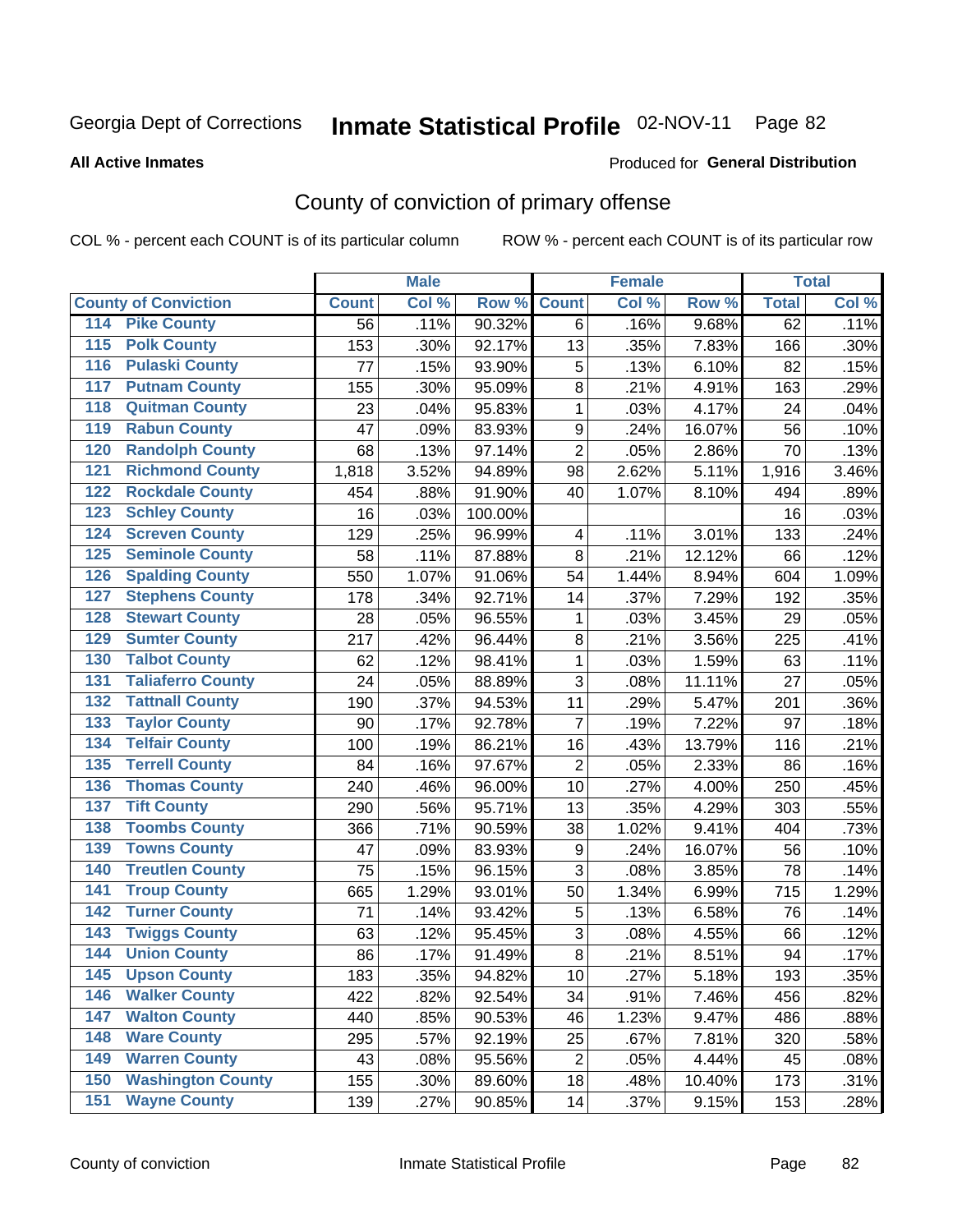**All Active Inmates**

#### Produced for **General Distribution**

### County of conviction of primary offense

|                                |              | <b>Male</b> |             |       | <b>Female</b> |        |              | <b>Total</b> |
|--------------------------------|--------------|-------------|-------------|-------|---------------|--------|--------------|--------------|
| <b>County of Conviction</b>    | <b>Count</b> | Col %       | Row % Count |       | Col %         | Row %  | <b>Total</b> | Col %        |
| <b>Webster County</b><br>152   | 6            | $.01\%$     | 100.00%     |       |               |        | 6            | .01%         |
| <b>Wheeler County</b><br>153   | 29           | $.06\%$     | 87.88%      | 4     | .11%          | 12.12% | 33           | .06%         |
| <b>White County</b><br>154     | 98           | .19%        | 91.59%      | 9     | .24%          | 8.41%  | 107          | .19%         |
| <b>Whitfield County</b><br>155 | 615          | 1.19%       | 88.49%      | 80    | 2.14%         | 11.51% | 695          | 1.25%        |
| <b>Wilcox County</b><br>156    | 54           | .10%        | 81.82%      | 12    | .32%          | 18.18% | 66           | .12%         |
| <b>Wilkes County</b><br>157    | 68           | .13%        | 91.89%      | 6     | .16%          | 8.11%  | 74           | .13%         |
| <b>Wilkinson County</b><br>158 | 47           | .09%        | 95.92%      | 2     | .05%          | 4.08%  | 49           | .09%         |
| <b>Worth County</b><br>159     | 110          | .21%        | 94.83%      | 6     | .16%          | 5.17%  | 116          | .21%         |
| <b>Total Rported</b>           | 51,637       | 100%        | 93.24%      | 3,743 | 100%          | 6.76%  | 55,380       | 100%         |

| <b>Not Reported</b> |        |       |        |
|---------------------|--------|-------|--------|
| <b>Grand Total</b>  | 51,637 | 3,743 | 55,380 |

| Mode (most frequent) | <b>Fulton County</b> | <b>Cobb County</b> | <b>Fulton County</b> |
|----------------------|----------------------|--------------------|----------------------|
|                      |                      |                    |                      |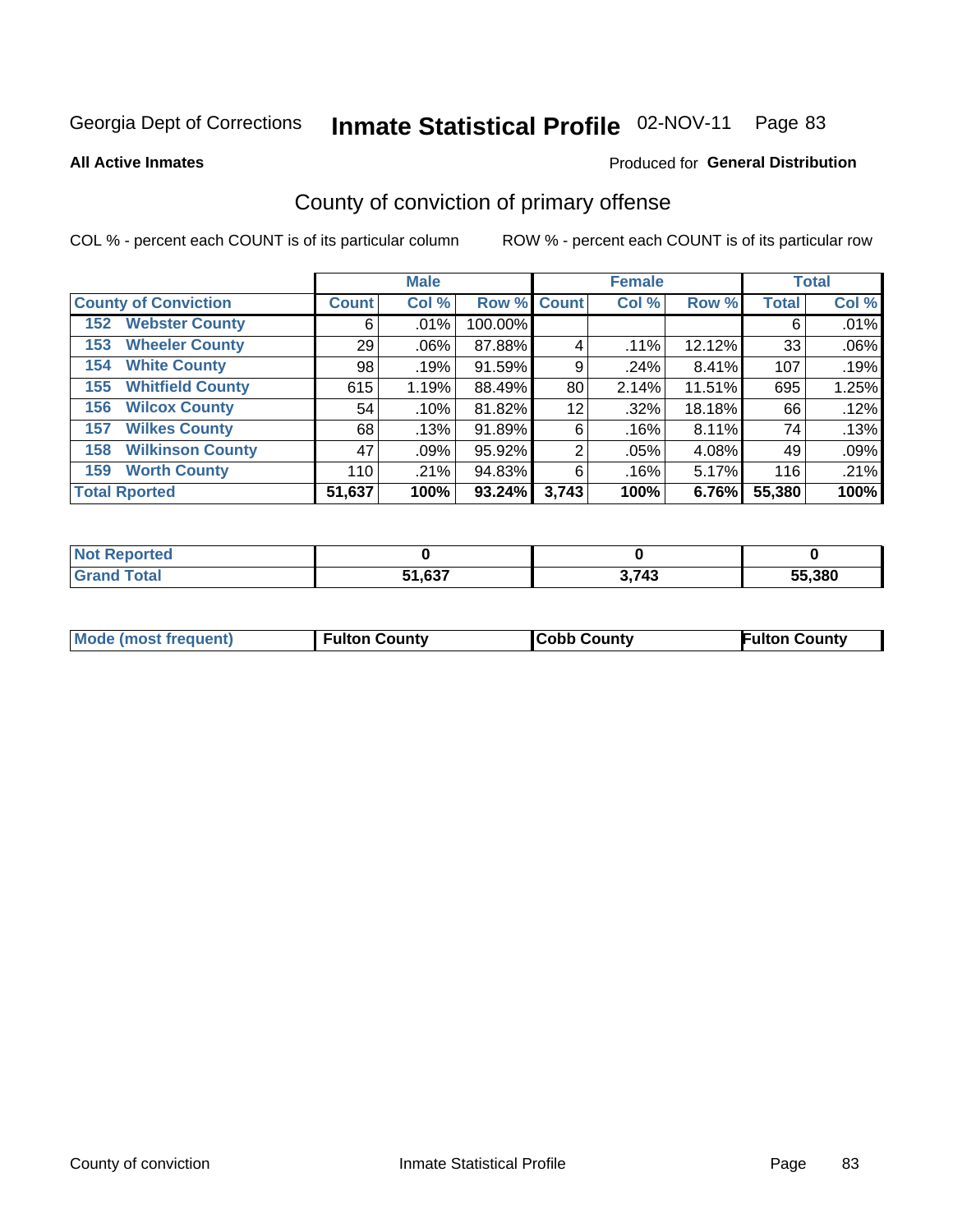Produced for **General Distribution**

#### **All Active Inmates**

### Circuit of conviction of primary offense

|                         |                                 |              | <b>Male</b> |        |              | <b>Female</b> |        |                  | <b>Total</b> |
|-------------------------|---------------------------------|--------------|-------------|--------|--------------|---------------|--------|------------------|--------------|
|                         | <b>Circuit of Conviction</b>    | <b>Count</b> | Col %       | Row %  | <b>Count</b> | Col %         | Row %  | <b>Total</b>     | Col %        |
| $\overline{1}$          | <b>Alapaha Circuit</b>          | 351          | .70%        | 94.10% | 22           | .62%          | 5.90%  | $\overline{373}$ | .69%         |
| $\overline{2}$          | <b>Alcovy Circuit</b>           | 1,095        | 2.18%       | 91.48% | 102          | 2.88%         | 8.52%  | 1,197            | 2.23%        |
| $\overline{\mathbf{3}}$ | <b>Atlanta Circuit</b>          | 5,062        | 10.10%      | 96.29% | 195          | 5.51%         | 3.71%  | 5,257            | 9.79%        |
| 4                       | <b>Atlantic Circuit</b>         | 838          | 1.67%       | 95.34% | 41           | 1.16%         | 4.66%  | 879              | 1.64%        |
| 5                       | <b>Augusta Circuit</b>          | 2,361        | 4.71%       | 94.67% | 133          | 3.76%         | 5.33%  | 2,494            | 4.65%        |
| $\overline{\mathbf{6}}$ | <b>Blue Ridge Circuit</b>       | 564          | 1.12%       | 92.16% | 48           | 1.36%         | 7.84%  | 612              | 1.14%        |
| $\overline{\mathbf{7}}$ | <b>Brunswick Circuit</b>        | 846          | 1.69%       | 92.76% | 66           | 1.86%         | 7.24%  | 912              | 1.70%        |
| 8                       | <b>Chattahoochee Circuit</b>    | 1,956        | 3.90%       | 95.23% | 98           | 2.77%         | 4.77%  | 2,054            | 3.83%        |
| $\overline{9}$          | <b>Cherokee Circuit</b>         | 858          | 1.71%       | 89.84% | 97           | 2.74%         | 10.16% | 955              | 1.78%        |
| 10                      | <b>Clayton Circuit</b>          | 1,472        | 2.94%       | 92.46% | 120          | 3.39%         | 7.54%  | 1,592            | 2.97%        |
| 11                      | <b>Cobb Circuit</b>             | 2,544        | 5.07%       | 91.71% | 230          | 6.50%         | 8.29%  | 2,774            | 5.17%        |
| 12                      | <b>Conasauga Circuit</b>        | 804          | 1.60%       | 89.63% | 93           | 2.63%         | 10.37% | 897              | 1.67%        |
| 13                      | <b>Cordele Circuit</b>          | 645          | 1.29%       | 93.07% | 48           | 1.36%         | 6.93%  | 693              | 1.29%        |
| 14                      | <b>Coweta Circuit</b>           | 2,131        | 4.25%       | 92.94% | 162          | 4.58%         | 7.06%  | 2,293            | 4.27%        |
| 15                      | <b>Dougherty Circuit</b>        | 954          | 1.90%       | 94.36% | 57           | 1.61%         | 5.64%  | 1,011            | 1.88%        |
| 16                      | <b>Dublin Circuit</b>           | 500          | 1.00%       | 93.98% | 32           | .90%          | 6.02%  | 532              | .99%         |
| 17                      | <b>Eastern Circuit</b>          | 2,539        | 5.06%       | 95.45% | 121          | 3.42%         | 4.55%  | 2,660            | 4.96%        |
| 18                      | <b>Flint Circuit</b>            | 574          | 1.14%       | 89.97% | 64           | 1.81%         | 10.03% | 638              | 1.19%        |
| 19                      | <b>Griffin Circuit</b>          | 1,156        | 2.31%       | 92.55% | 93           | 2.63%         | 7.45%  | 1,249            | 2.33%        |
| 20                      | <b>Gwinnett Circuit</b>         | 2,303        | 4.59%       | 92.83% | 178          | 5.03%         | 7.17%  | 2,481            | 4.62%        |
| $\overline{21}$         | <b>Houston Circuit</b>          | 643          | 1.28%       | 93.73% | 43           | 1.22%         | 6.27%  | 686              | 1.28%        |
| $\overline{22}$         | <b>Lookout Mountain Circuit</b> | 1,147        | 2.29%       | 91.91% | 101          | 2.85%         | 8.09%  | 1,248            | 2.33%        |
| 23                      | <b>Macon Circuit</b>            | 1,180        | 2.35%       | 95.47% | 56           | 1.58%         | 4.53%  | 1,236            | 2.30%        |
| 24                      | <b>Middle Circuit</b>           | 947          | 1.89%       | 91.67% | 86           | 2.43%         | 8.33%  | 1,033            | 1.92%        |
| 25                      | <b>Mountain Circuit</b>         | 329          | .66%        | 92.16% | 28           | .79%          | 7.84%  | 357              | .67%         |
| 26                      | <b>Northeastern Circuit</b>     | 821          | 1.64%       | 92.25% | 69           | 1.95%         | 7.75%  | 890              | 1.66%        |
| $\overline{27}$         | <b>Northern Circuit</b>         | 544          | 1.09%       | 94.44% | 32           | .90%          | 5.56%  | 576              | 1.07%        |
| 28                      | <b>Ocmulgee Circuit</b>         | 1,084        | 2.16%       | 93.37% | 77           | 2.18%         | 6.63%  | 1,161            | 2.16%        |
| 29                      | <b>Oconee Circuit</b>           | 475          | .95%        | 91.70% | 43           | 1.22%         | 8.30%  | 518              | .97%         |
| 30                      | <b>Ogeechee Circuit</b>         | 816          | 1.63%       | 93.58% | 56           | 1.58%         | 6.42%  | 872              | 1.62%        |
| $\overline{31}$         | <b>Pataula Circuit</b>          | 387          | .77%        | 94.85% | 21           | .59%          | 5.15%  | 408              | .76%         |
| 32                      | <b>Piedmont Circuit</b>         | 521          | 1.04%       | 92.87% | 40           | 1.13%         | 7.13%  | 561              | 1.05%        |
| 33                      | <b>Rome Circuit</b>             | 733          | 1.46%       | 91.28% | 70           | 1.98%         | 8.72%  | 803              | 1.50%        |
| 34                      | <b>South Georgia Circuit</b>    | 777          | 1.55%       | 93.17% | 57           | 1.61%         | 6.83%  | 834              | 1.55%        |
| 35                      | <b>Southern Circuit</b>         | 1,123        | 2.24%       | 95.17% | 57           | 1.61%         | 4.83%  | 1,180            | 2.20%        |
| 36                      | <b>Southwestern Circuit</b>     | 408          | .81%        | 96.45% | 15           | .42%          | 3.55%  | 423              | .79%         |
| 37                      | <b>Stone Mountain Circuit</b>   | 2,868        | 5.72%       | 94.28% | 174          | 4.92%         | 5.72%  | 3,042            | 5.67%        |
| 38                      | <b>Tallapoosa Circuit</b>       | 238          | .47%        | 93.70% | 16           | .45%          | 6.30%  | 254              | .47%         |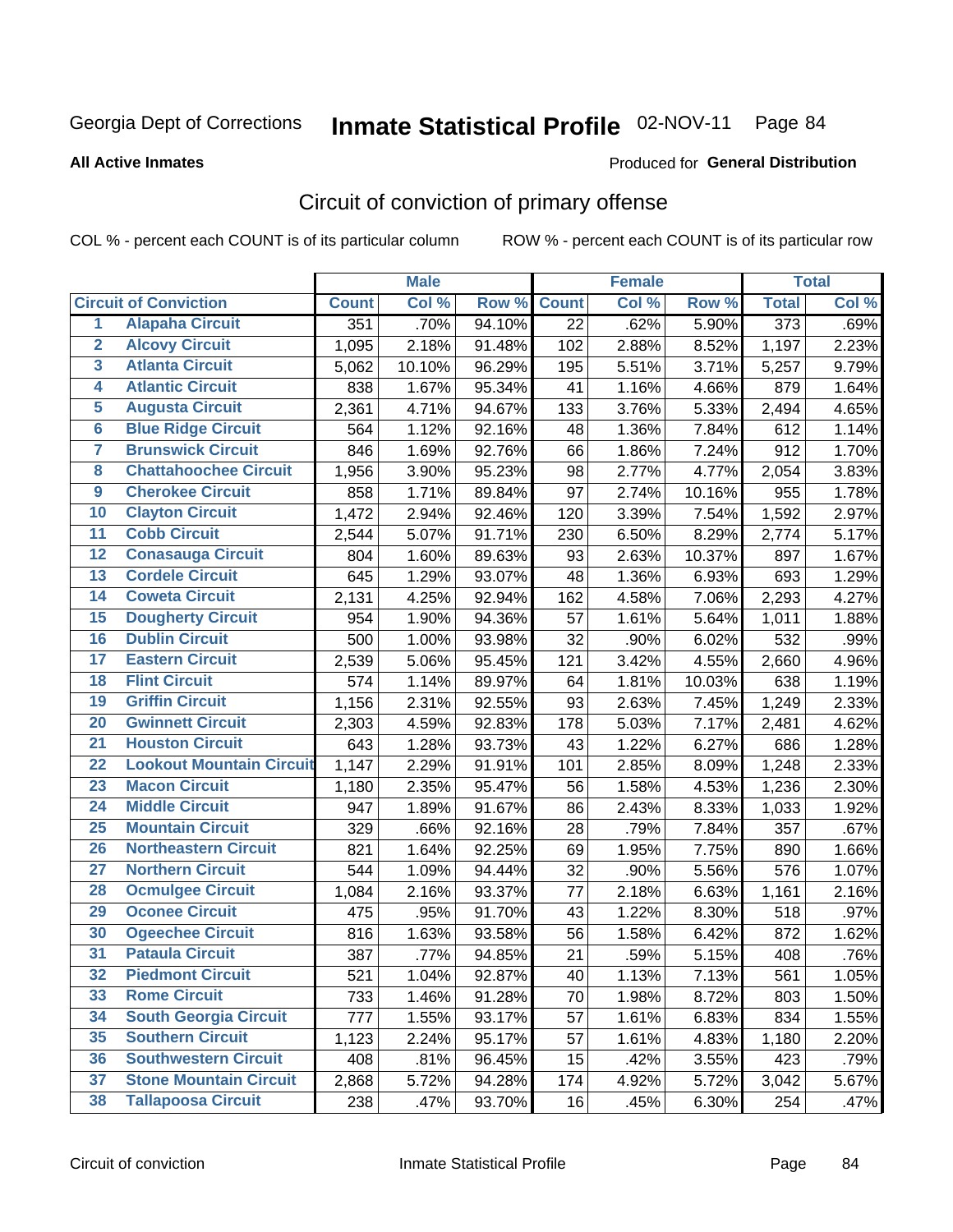**All Active Inmates**

#### Produced for **General Distribution**

### Circuit of conviction of primary offense

|                                   |              | <b>Male</b> |        |              | <b>Female</b> |          |              | <b>Total</b> |
|-----------------------------------|--------------|-------------|--------|--------------|---------------|----------|--------------|--------------|
| <b>Circuit of Conviction</b>      | <b>Count</b> | Col %       | Row %  | <b>Count</b> | Col %         | Row %    | <b>Total</b> | Col %        |
| <b>Tifton Circuit</b><br>39       | 544          | 1.09%       | 95.44% | 26           | .73%          | 4.56%    | 570          | $1.06\%$     |
| <b>Toombs Circuit</b><br>40       | 357          | .71%        | 93.70% | 24           | .68%          | $6.30\%$ | 381          | .71%         |
| <b>Waycross Circuit</b><br>41     | 771          | 1.54%       | 93.91% | 50           | 1.41%         | 6.09%    | 821          | 1.53%        |
| <b>Western Circuit</b><br>42      | 531          | 1.06%       | 94.48% | 31           | .88%          | 5.52%    | 562          | 1.05%        |
| <b>Rockdale Circuit</b><br>43     | 454          | .91%        | 91.90% | 40           | 1.13%         | 8.10%    | 494          | .92%         |
| <b>Douglas Circuit</b><br>44      | 1,210        | 2.41%       | 88.58% | 156          | 4.41%         | 11.42%   | 1,366        | 2.54%        |
| <b>Appalachian Circuit</b><br>45  | 356          | .71%        | 91.52% | 33           | .93%          | 8.48%    | 389          | .72%         |
| <b>Enotah Circuit</b><br>46       | 328          | .65%        | 88.89% | 41           | 1.16%         | 11.11%   | 369          | .69%         |
| <b>Bell-Forsyth Circuit</b><br>47 | 301          | .60%        | 86.74% | 46           | 1.30%         | 13.26%   | 347          | .65%         |
| <b>Towaliga Circuit</b><br>48     | 424          | .85%        | 93.60% | 29           | .82%          | 6.40%    | 453          | .84%         |
| <b>Paulding Circuit</b><br>49     | 268          | .53%        | 92.41% | 22           | .62%          | 7.59%    | 290          | .54%         |
| <b>Total Rported</b>              | 50,138       | 100%        | 93.41% | 3,539        | 100%          | 6.59%    | 53,677       | 100%         |

| 499                 | 204<br>____ | ,703   |
|---------------------|-------------|--------|
| 0.27<br>- 4<br>, ن. | 2712<br>−~  | 55.380 |

| M<br>- - -<br>.<br>.<br>∪opp<br>нс |
|------------------------------------|
|------------------------------------|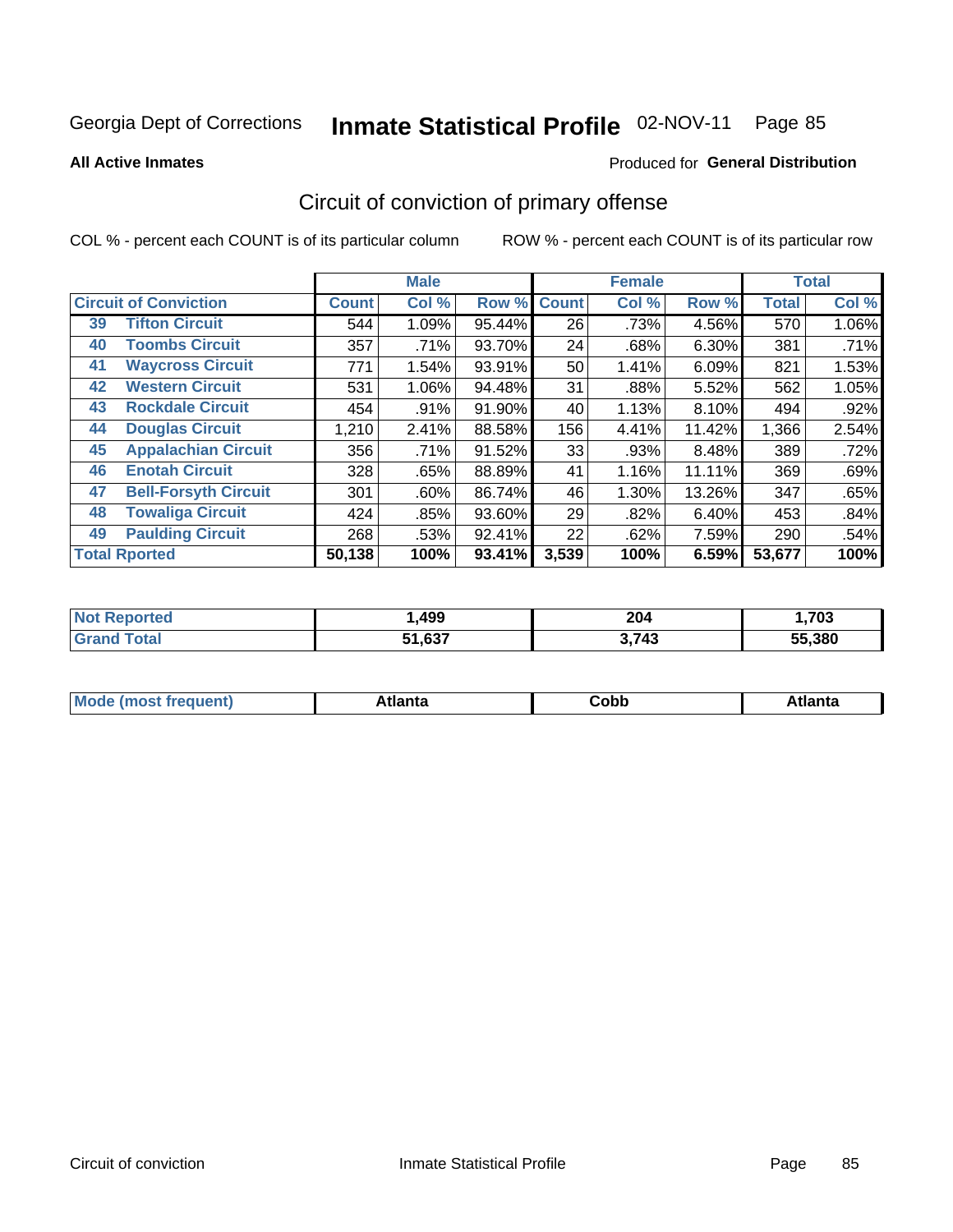#### **All Active Inmates**

#### Produced for **General Distribution**

### Years served (jail + prison) in this incarceration

|                              |              | <b>Male</b> |         |                         | <b>Female</b> |        |              | <b>Total</b> |
|------------------------------|--------------|-------------|---------|-------------------------|---------------|--------|--------------|--------------|
| <b>Years Served</b>          | <b>Count</b> | Col %       | Row %   | <b>Count</b>            | Col %         | Row %  | <b>Total</b> | Col %        |
| Less than one year           | 10,491       | 20.43%      | 89.80%  | 1,192                   | 31.94%        | 10.20% | 11,683       | 21.21%       |
| 1 to 1.99 years              | 9,485        | 18.47%      | 90.18%  | 1,033                   | 27.68%        | 9.82%  | 10,518       | 19.09%       |
| 2 to 2.99 years              | 6,510        | 12.68%      | 92.71%  | 512                     | 13.72%        | 7.29%  | 7,022        | 12.75%       |
| 3 to 3.99 years              | 4,066        | 7.92%       | 94.96%  | 216                     | 5.79%         | 5.04%  | 4,282        | 7.77%        |
| $\overline{4}$ to 4.99 years | 3,285        | 6.40%       | 95.80%  | 144                     | 3.86%         | 4.20%  | 3,429        | 6.22%        |
| 5 to 5.99 years              | 2,246        | 4.37%       | 95.45%  | 107                     | 2.87%         | 4.55%  | 2,353        | 4.27%        |
| 6 to 6.99 years              | 1,698        | 3.31%       | 95.99%  | 71                      | 1.90%         | 4.01%  | 1,769        | 3.21%        |
| 7 to 7.99 years              | 1,460        | 2.84%       | 96.05%  | 60                      | 1.61%         | 3.95%  | 1,520        | 2.76%        |
| 8 to 8.99 years              | 1,418        | 2.76%       | 95.75%  | 63                      | 1.69%         | 4.25%  | 1,481        | 2.69%        |
| 9 to 9.99 years              | 1,292        | 2.52%       | 95.70%  | 58                      | 1.55%         | 4.30%  | 1,350        | 2.45%        |
| 10 to 10.99 years            | 977          | 1.90%       | 96.73%  | 33                      | 0.88%         | 3.27%  | 1,010        | 1.83%        |
| 11 to 11.99 years            | 881          | 1.72%       | 95.97%  | 37                      | 0.99%         | 4.03%  | 918          | 1.67%        |
| 12 to 12.99 years            | 760          | 1.48%       | 96.08%  | 31                      | 0.83%         | 3.92%  | 791          | 1.44%        |
| 13 to 13.99 years            | 803          | 1.56%       | 96.17%  | 32                      | 0.86%         | 3.83%  | 835          | 1.52%        |
| 14 to 14.99 years            | 833          | 1.62%       | 97.54%  | 21                      | 0.56%         | 2.46%  | 854          | 1.55%        |
| 15 to 15.99 years            | 593          | 1.15%       | 96.58%  | 21                      | 0.56%         | 3.42%  | 614          | 1.11%        |
| 16 to 16.99 years            | 552          | 1.07%       | 97.53%  | 14                      | 0.38%         | 2.47%  | 566          | 1.03%        |
| 17 to 17.99 years            | 487          | 0.95%       | 96.06%  | 20                      | 0.54%         | 3.94%  | 507          | 0.92%        |
| 18 to 18.99 years            | 459          | 0.89%       | 98.08%  | 9                       | 0.24%         | 1.92%  | 468          | 0.85%        |
| 19 to 19.99 years            | 348          | 0.68%       | 96.67%  | 12                      | 0.32%         | 3.33%  | 360          | 0.65%        |
| 20 to 20.99 years            | 315          | 0.61%       | 96.92%  | 10                      | 0.27%         | 3.08%  | 325          | 0.59%        |
| 21 to 21.99 years            | 223          | 0.43%       | 96.54%  | $\, 8$                  | 0.21%         | 3.46%  | 231          | 0.42%        |
| 22 to 22.99 years            | 202          | 0.39%       | 98.54%  | 3                       | 0.08%         | 1.46%  | 205          | 0.37%        |
| 23 to 23.99 years            | 195          | 0.38%       | 97.50%  | 5                       | 0.13%         | 2.50%  | 200          | 0.36%        |
| 24 to 24.99 years            | 159          | 0.31%       | 98.76%  | 2                       | 0.05%         | 1.24%  | 161          | 0.29%        |
| 25 to 25.99 years            | 129          | 0.25%       | 99.23%  | $\mathbf 1$             | 0.03%         | 0.77%  | 130          | 0.24%        |
| 26 to 26.99 years            | 104          | 0.20%       | 98.11%  | $\overline{\mathbf{c}}$ | 0.05%         | 1.89%  | 106          | 0.19%        |
| 27 to 27.99 years            | 96           | 0.19%       | 97.96%  | $\overline{\mathbf{c}}$ | 0.05%         | 2.04%  | 98           | 0.18%        |
| 28 to 28.99 years            | 65           | 0.13%       | 97.01%  | $\overline{2}$          | 0.05%         | 2.99%  | 67           | 0.12%        |
| 29 to 29.99 years            | 49           | 0.10%       | 100.00% |                         |               |        | 49           | 0.09%        |
| Thirty $+$ years             | 1,175        | 2.29%       | 99.07%  | 11                      | 0.29%         | 0.93%  | 1,186        | 2.15%        |
| <b>Total Reported</b>        | 51,356       | 100%        | 93.23%  | 3,732                   | 100%          | 6.77%  | 55,088       | 100%         |

| re o | 004<br>ZU I<br>$\sim$ $\sim$ |             | 292<br>$-$ |
|------|------------------------------|-------------|------------|
|      | $\sim$<br>- 4                | 712<br>- 79 | 55,380     |

| <b>Mean</b><br>(average) | 6.32               | 3.18               | 6.1           |
|--------------------------|--------------------|--------------------|---------------|
| Median (middle)          |                    | 1.59               | 2.65          |
| Mode (most frequent)     | Less than one year | Less than one year | Less than one |
|                          |                    |                    | vear          |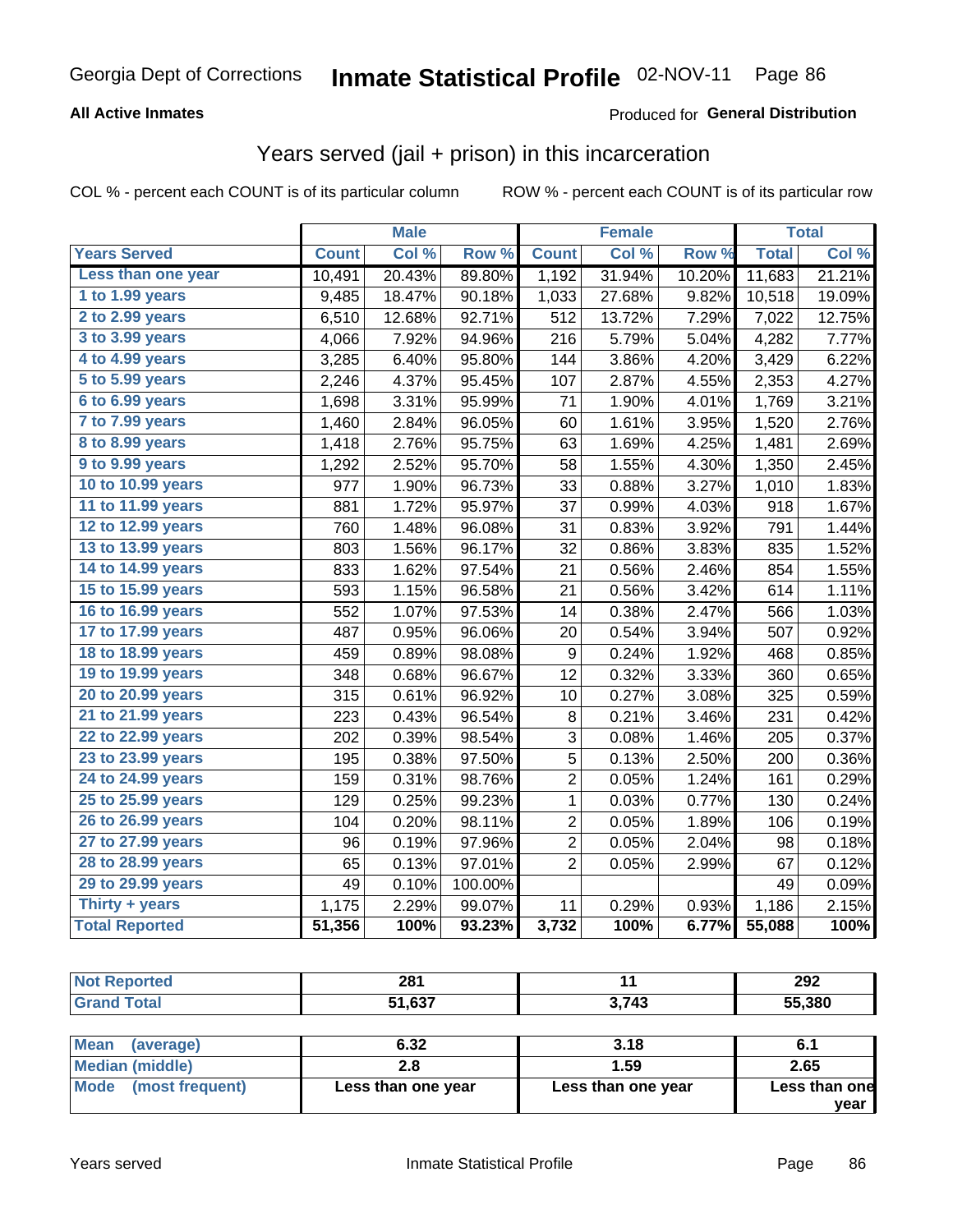#### **All Active Inmates**

Produced for **General Distribution**

### Results of most recent HIV tests

|                         |              | <b>Male</b> |           |              | <b>Female</b> |          |        | Total  |
|-------------------------|--------------|-------------|-----------|--------------|---------------|----------|--------|--------|
| <b>HIV Test Results</b> | <b>Count</b> | Col%        | Row %I    | <b>Count</b> | Col %         | Row %    | Total  | Col %  |
| <b>Positive</b>         | 810          | 1.69%       | $91.42\%$ | 76           | $2.16\%$      | $8.58\%$ | 886    | 1.72%  |
| <b>Negative</b>         | 47,206       | 98.30%      | 93.20%    | 3,442        | $97.84\%$     | 6.80%    | 50,648 | 98.27% |
| Indeterminate           | 6            | 0.01%       | 100.00%   |              |               |          |        | 0.01%  |
| <b>Total Reported</b>   | 48,022       | 100%        | 93.17%    | 3,518        | 100%          | $6.83\%$ | 51,540 | 100%   |

| <b>Not Reported</b> | 3,615  | 225   | 3,840  |
|---------------------|--------|-------|--------|
| Total<br>Grand      | 51,637 | 3,743 | 55,380 |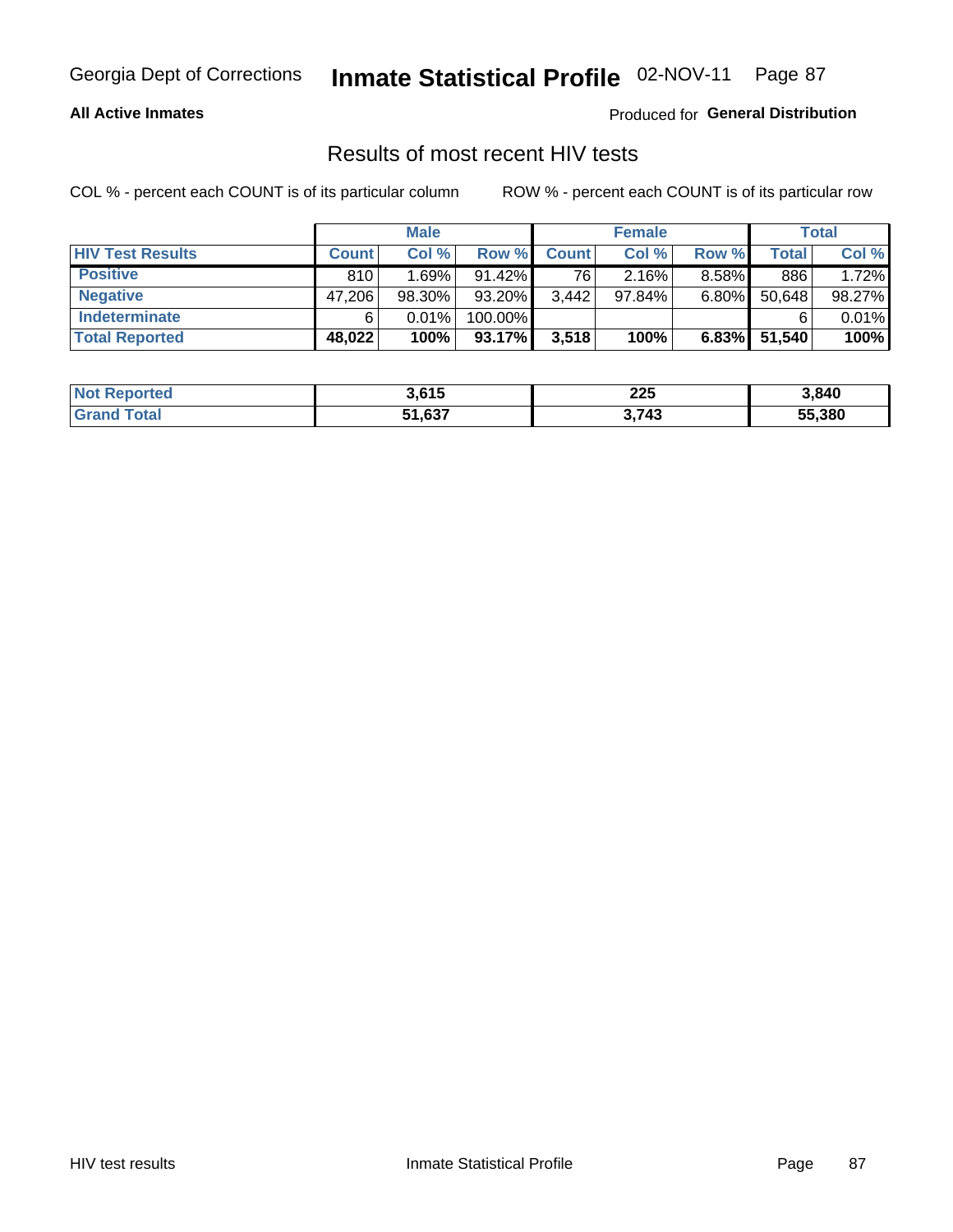#### **All Active Inmates**

#### Produced for **General Distribution**

### Results of most recent tuberculosis test

|                                  | <b>Male</b>  |           |           | <b>Female</b> |           |          | Total  |        |
|----------------------------------|--------------|-----------|-----------|---------------|-----------|----------|--------|--------|
| <b>Tuberculosis Test Results</b> | <b>Count</b> | Col%      | Row %     | <b>Count</b>  | Col %     | Row %    | Total  | Col %  |
| <b>Positive on current test</b>  | 9.149        | 18.95%    | $97.43\%$ | 241           | 6.64%     | $2.57\%$ | 9,390  | 18.09% |
| <b>Positive on previous test</b> | 87           | 0.18%     | 100.00%   |               |           |          | 87     | 0.17%  |
| <b>Negative</b>                  | 39.054       | $80.87\%$ | $92.02\%$ | 3,389         | $93.36\%$ | $7.98\%$ | 42,443 | 81.75% |
| <b>Total Reported</b>            | 48,290       | 100%      | $93.01\%$ | 3,630         | 100%      | $6.99\%$ | 51,920 | 100.0% |

| <b>Not Reported</b> | 3,347  | $-11o$<br>. | 3,460  |
|---------------------|--------|-------------|--------|
| Total               | 51,637 | 3,743       | 55,380 |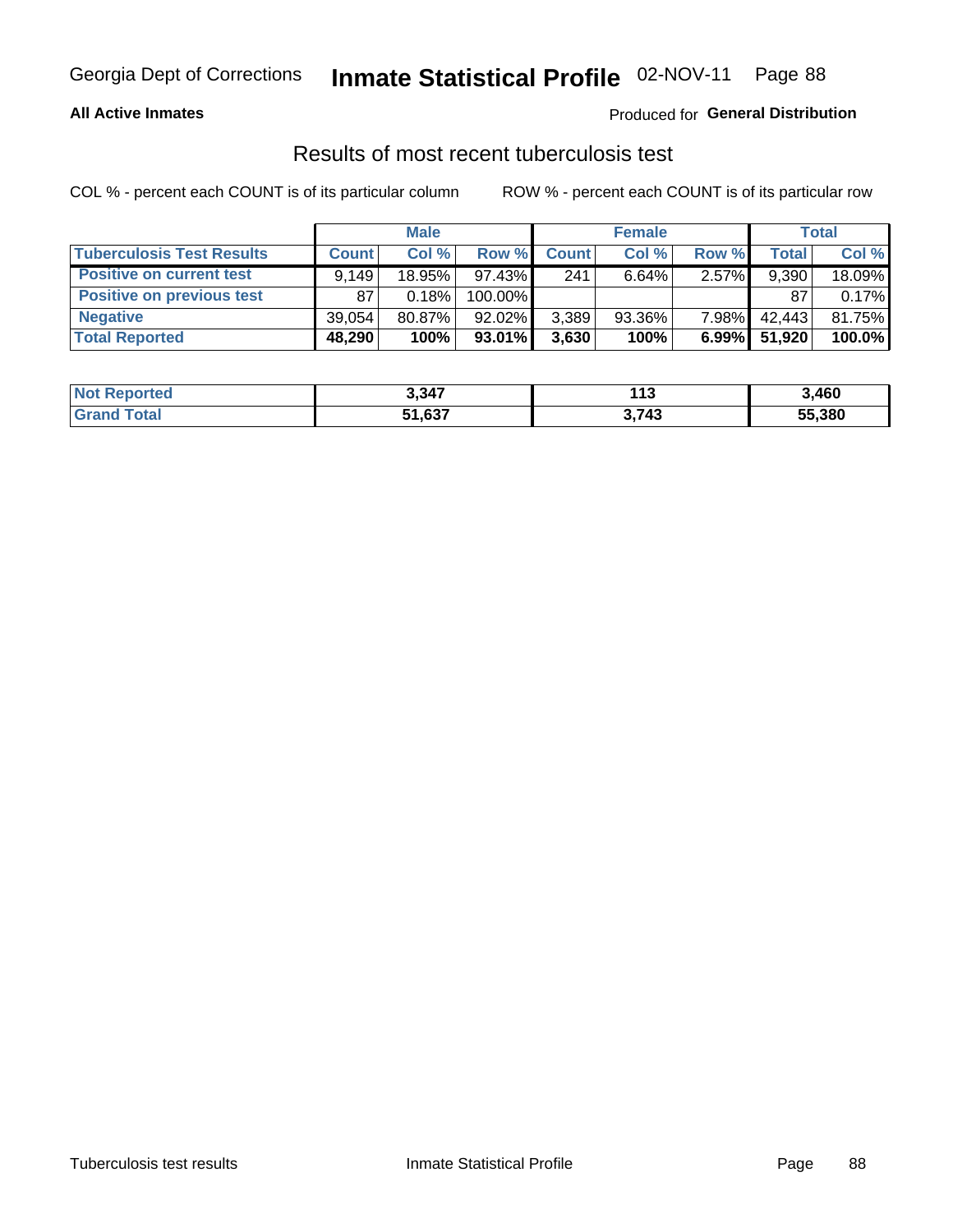#### **All Active Inmates**

Produced for **General Distribution**

### Results of most recent syphilis test

|                                 | <b>Male</b>  |        |           | <b>Female</b> |           |          | Total        |        |
|---------------------------------|--------------|--------|-----------|---------------|-----------|----------|--------------|--------|
| <b>Syphilis Test Results</b>    | <b>Count</b> | Col%   | Row %I    | <b>Count</b>  | Col%      | Row %    | Total        | Col %  |
| <b>Positive on current test</b> | 504          | 1.41%  | $92.14\%$ | 43            | 1.94%     | 7.86%1   | 547          | 1.44%  |
| <b>Negative</b>                 | 35.225       | 98.59% | 94.18%    | 2.175         | $98.06\%$ |          | 5.82% 37,400 | 98.56% |
| <b>Total Reported</b>           | 35,729       | 100%   | 94.16%    | 2,218         | 100%      | $5.84\%$ | 37,947       | 100%   |

| <b>Not Reported</b> | 15,908 | 1,525 | 17,433 |
|---------------------|--------|-------|--------|
| <b>Grand Total</b>  | 51,637 | 3,743 | 55,380 |